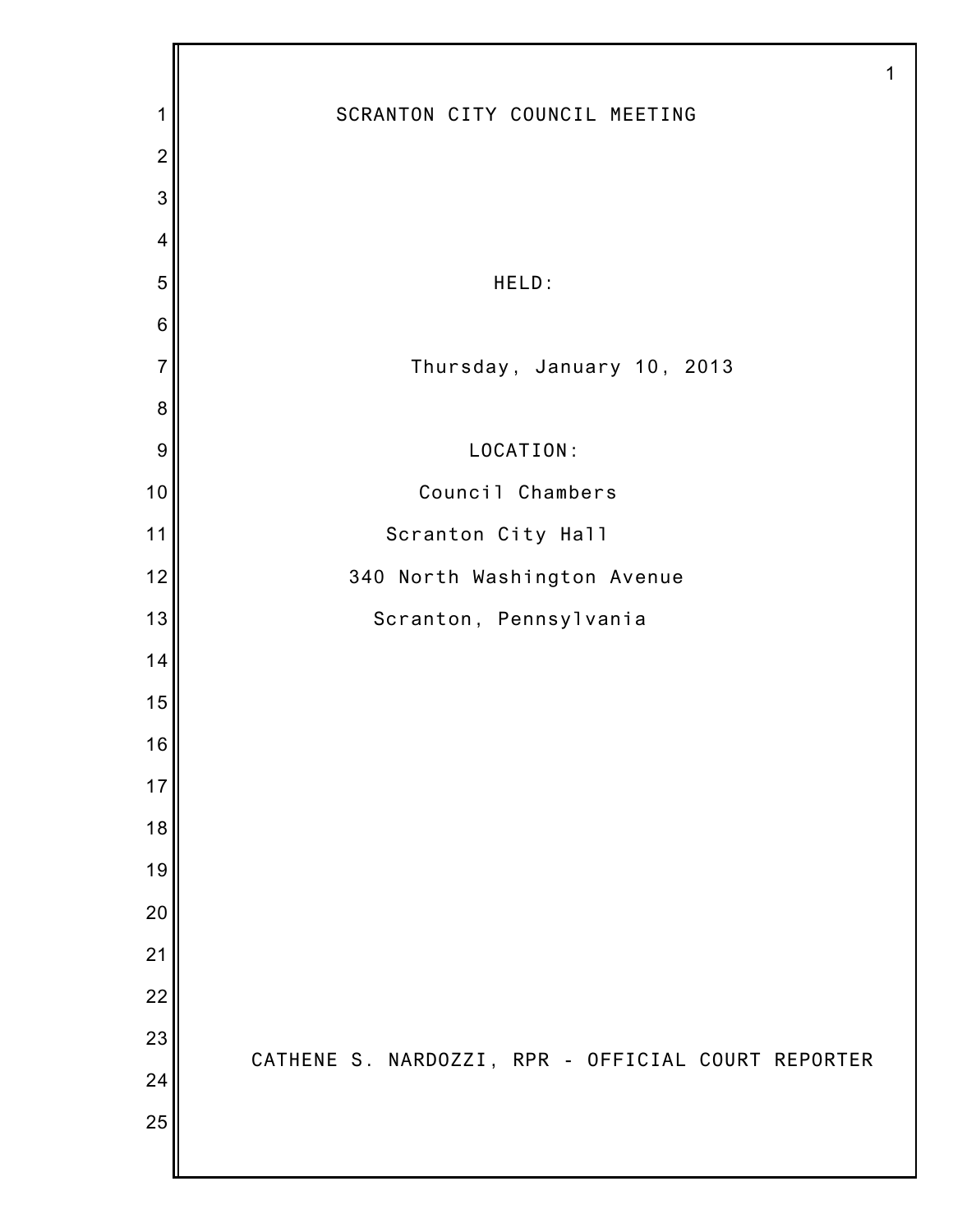| 1              |                                     |
|----------------|-------------------------------------|
| $\overline{2}$ | CITY OF SCRANTON COUNCIL:           |
| 3              | JANET EVANS, PRESIDENT              |
| $\overline{4}$ | FRANK JOYCE, VICE-PRESIDENT         |
| 5              | ROBERT MCGOFF                       |
| $\,6$          | PAT ROGAN                           |
| $\overline{7}$ | JOHN LOSCOMBE                       |
| 8              | NANCY KRAKE, CITY CLERK             |
| $9\,$          | KATHY CARRERA, ASSISTANT CITY CLERK |
| 10             | BOYD HUGHES, SOLICITOR              |
| 11             | (Not present)                       |
| 12             |                                     |
| 13             |                                     |
| 14             |                                     |
| 15             |                                     |
| 16             |                                     |
| 17             |                                     |
| 18             |                                     |
| 19             |                                     |
| 20             |                                     |
| 21             |                                     |
| 22             |                                     |
| 23             |                                     |
| 24             |                                     |
| 25             |                                     |
|                |                                     |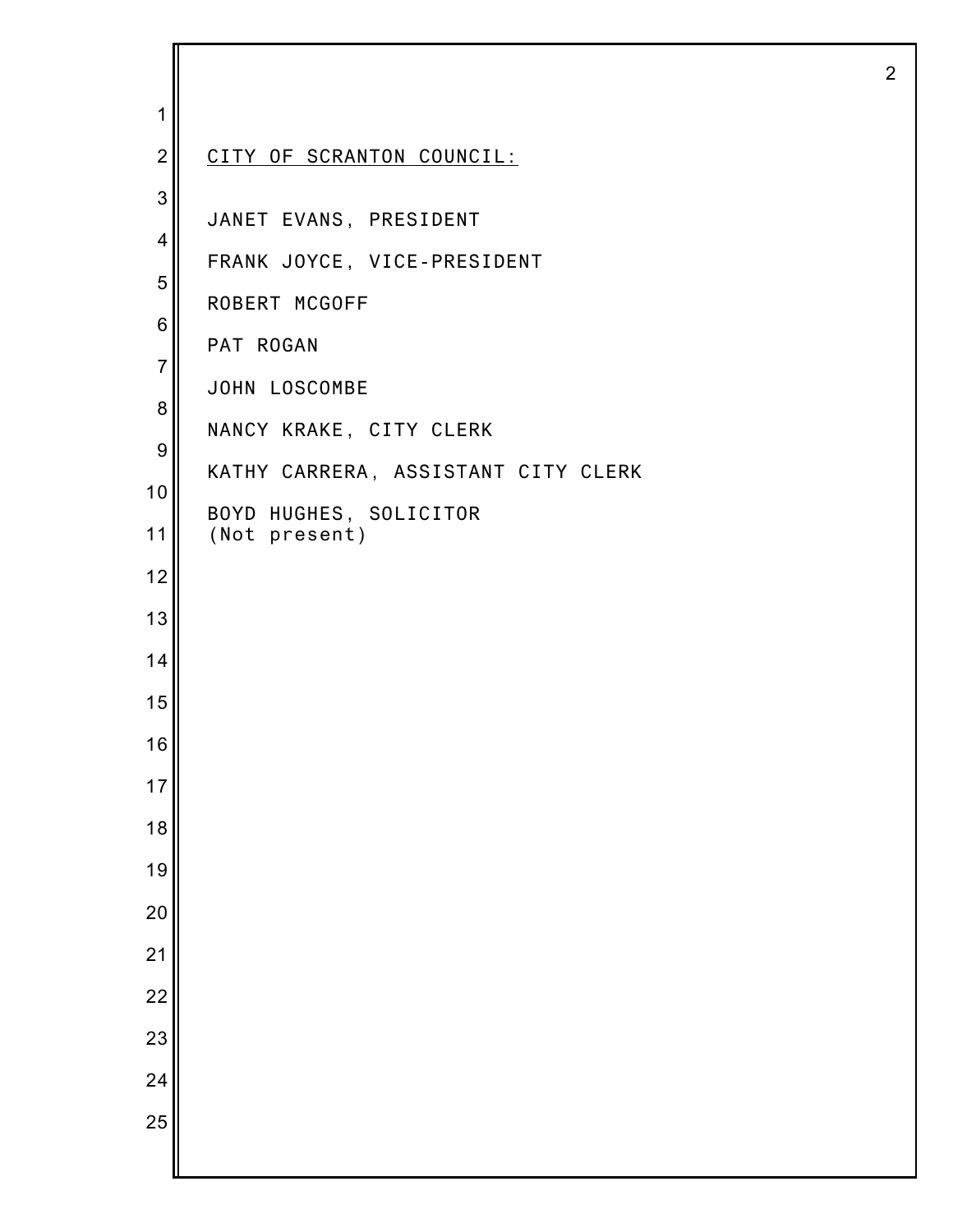|                | 3                                                      |
|----------------|--------------------------------------------------------|
| 1              | (Pledge of Allegiance recited and moment of reflection |
| $\overline{2}$ | observed.)                                             |
| 3              | MS. EVANS: Roll call, please.                          |
| 4              | MS. CARRERA: Mr. McGoff.                               |
| 5              | MR. MCGOFF: Here.                                      |
| 6              | MS. CARRERA: Mr. Rogan.                                |
| $\overline{7}$ | MR. ROGAN: Here.                                       |
| 8              | MS. CARRERA: Mr. Loscombe.                             |
| 9              | MR. LOSCOMBE: Here.                                    |
| 10             | MS. CARRERA: Mr. Joyce.                                |
| 11             | MR. JOYCE: Here.                                       |
| 12             | MS. CARRERA: Mrs. Evans.                               |
| 13             | MS. EVANS: Here. Dispense with the                     |
| 14             | reading of the minutes, please.                        |
| 15             | MS. KRAKE: 3-A. MINUTES OF THE                         |
| 16             | SCRANTON HOUSING AUTHORITY'S REGULAR MEETING           |
| 17             | HELD ON DECEMBER 3, 2012.                              |
| 18             | MS. EVANS: Are there any comments?                     |
| 19             | If not, received and filed.                            |
| 20             | MS. KRAKE: 3-B. BREAKDOWN OF THE                       |
| 21             | ELIGIBLE SALARIES FOR THE LIQUID FUELS                 |
| 22             | ACCOUNT FOR THE MONTHS OF OCTOBER, NOVEMBER,           |
| 23             | AND DECEMBER 2012.                                     |
| 24             | MS. EVANS: Are there any comments?                     |
| 25             | If not, received and filed. Do we have any             |
|                |                                                        |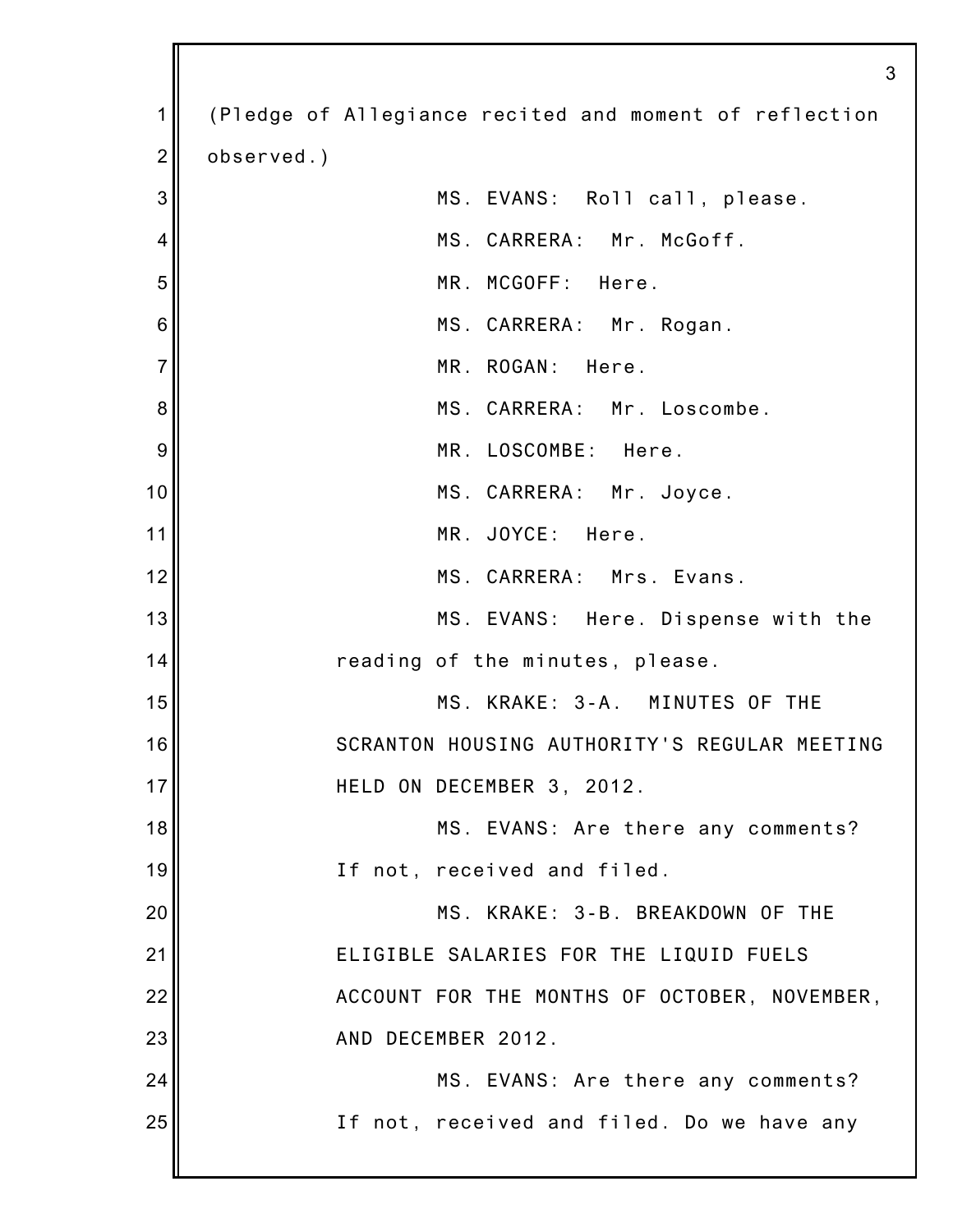|                | 4                                            |
|----------------|----------------------------------------------|
| 1              | clerk's notes tonight, Mrs. Krake?           |
| $\overline{2}$ | MR. KRAKE: No, Mrs. Evans.                   |
| 3              | MS. EVANS: Thank you. Do any                 |
| 4              | council members have announcements at this   |
| 5              | time?                                        |
| 6              | City council Solicitor Hughes is             |
| $\overline{7}$ | unable to attend tonight's meeting due to a  |
| 8              | prior commitment.                            |
| 9              | The Scranton/Lackawanna County               |
| 10             | Taxpayers' Association will meet next        |
| 11             | Tuesday, January 5, at 7:00 p.m. in Scranton |
| 12             | City Council chambers. County controller     |
| 13             | and licensed realtor, Gary DiBileo, will be  |
| 14             | the guest speaker and will discuss the real  |
| 15             | estate market in our area.                   |
| 16             | Also, our office received a response         |
| 17             | to its letter to DEP regarding Lake Scranton |
| 18             | I'd like to read that response for<br>Road.  |
| 19             | the public.                                  |
| 20             | "The Department received your letter         |
| 21             | today regarding the city's concerns with     |
| 22             | suspected transportation and disposal of     |
| 23             | contaminated soil at the end of Lake         |
| 24             | Scranton Road. Although, I'm in the          |
| 25             | environment cleanup and brownfields program, |
|                |                                              |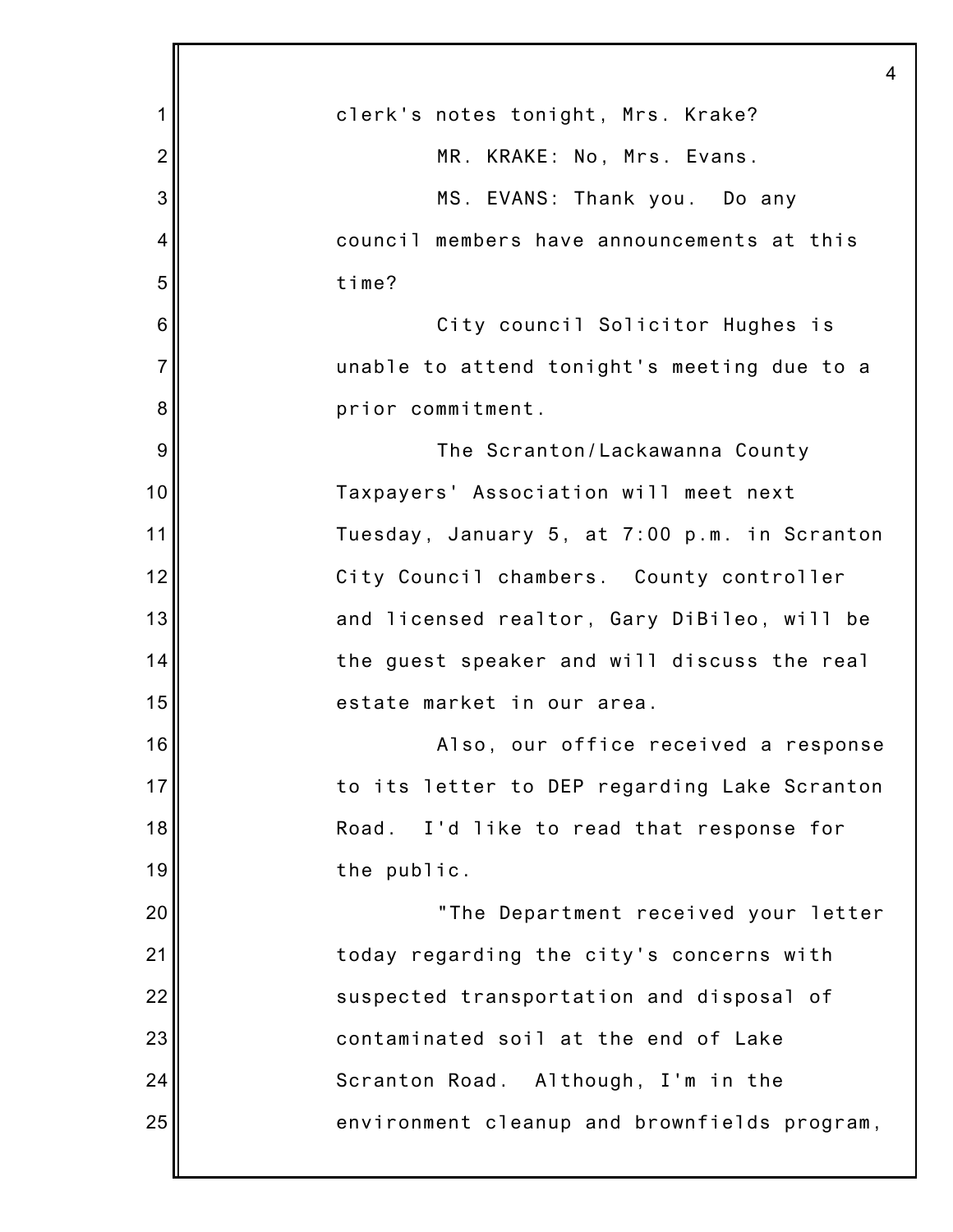|                | 5                                            |
|----------------|----------------------------------------------|
| $\mathbf 1$    | the DEP program which handles transportation |
| $\overline{2}$ | and disposal of waste is the Waste           |
| 3              | Management Program. As such, I forwarded     |
| 4              | the city's letter to the Waste Management    |
| 5              | Program today."                              |
| 6              | And that is the most recent update           |
| $\overline{7}$ | on this issue.                               |
| 8              | Once again, I remind audience                |
| 9              | members to remain quiet and conduct personal |
| 10             | conversations in the hallway outside council |
| 11             | chambers. Those who wish to address city     |
| 12             | council should sign the speaker sheet,       |
| 13             | unless arriving citizens' participation has  |
| 14             | begun. Speakers are allotted five minutes    |
| 15             | in order to provide an equal opportunity for |
| 16             | all to address council. At the sound of the  |
| 17             | bell, please be seated. We respectfully ask  |
| 18             | that you adhere to the rules of these        |
| 19             | meetings.                                    |
| 20             | And finally, I'd like to wish my             |
| 21             | son, Chris, and outstanding English teacher  |
| 22             | at West Scranton High School, devoted        |
| 23             | husband and father of two darling daughters, |
| 24             | Cara and Anna, a very happy birthday         |
| 25             | tomorrow and many more. That's it.           |
|                |                                              |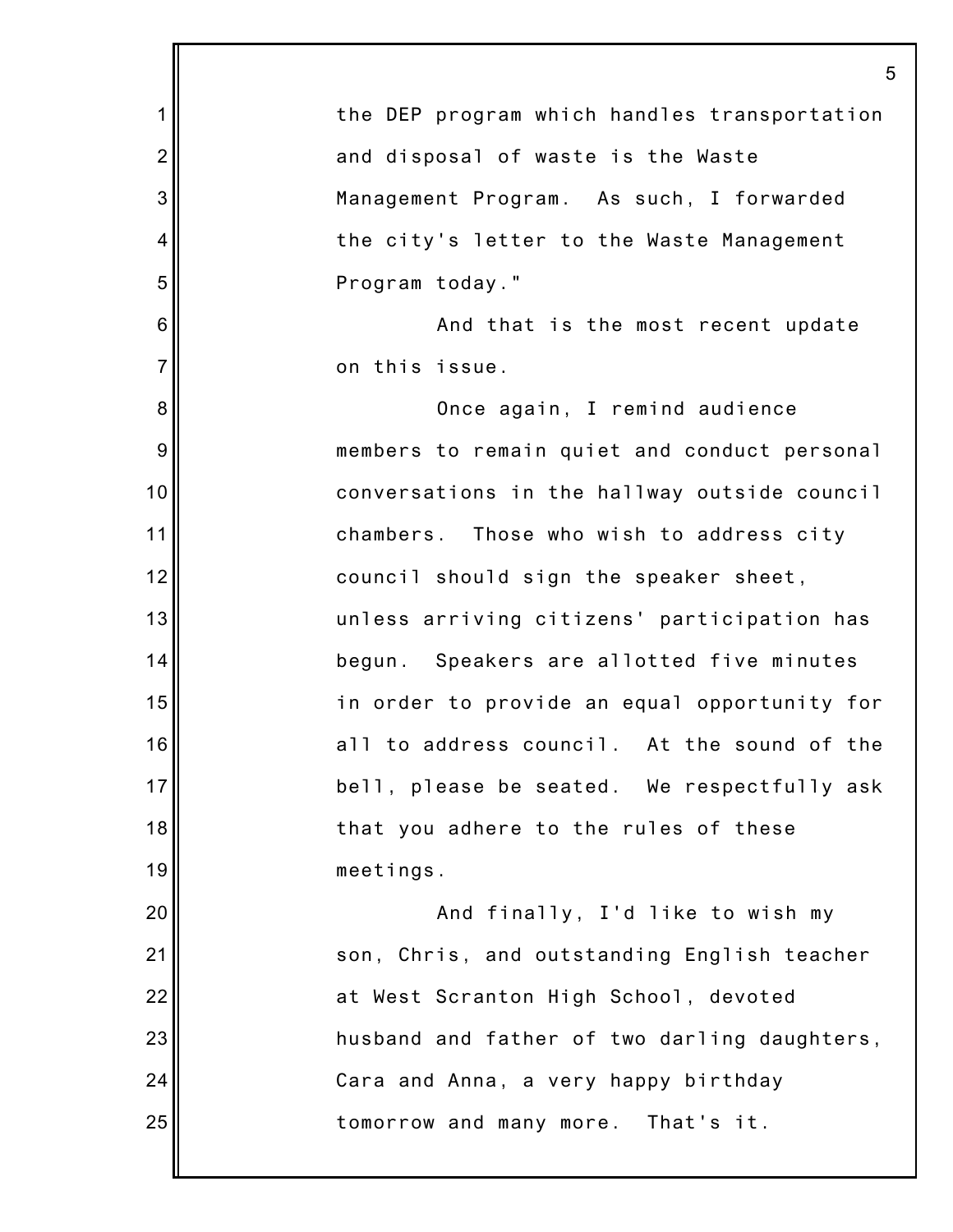|                 | 6                                            |
|-----------------|----------------------------------------------|
| 1               | MS. KRAKE: FOURTH ORDER. CITIZENS'           |
| $\overline{c}$  | PARTICIPATION.                               |
| 3               | MS. EVANS: Our first speaker tonight         |
| 4               | is Ron Ellman.                               |
| 5               | MR. ELLMAN: Well, hello, my good             |
| $6\phantom{1}6$ | council friends. It's glad to see everyone   |
| $\overline{7}$  | up there tonight.                            |
| 8               | MS. EVANS: Good evening.                     |
| 9               | MR. ELLMAN: In 1973 I was in the car         |
| 10              | business with some other people in Missouri  |
| 11              | and I bought a new Cadillac from a boy I had |
| 12              | known for ten or one years. He had been to   |
| 13              | my house and everything and I sold the car   |
| 14              | and the man sent the title in and it was     |
| 15              | stolen. I was in Memphis to borrow some      |
| 16              | money from my Daddy Ellman and I was crying  |
| 17              | and pulling my hair up and jumping up and    |
| 18              | down and saying, "How could this man do this |
| 19              | to me?"                                      |
| 20              | And my father said, "Ex-son,"                |
| 21              | because he had disowned many years before,,  |
| 22              | he said, "People like Abby save their        |
| 23              | friends for last because they are the        |
| 24              | easiest ones to get to."                     |
| 25              | Do you understand? You people                |
|                 |                                              |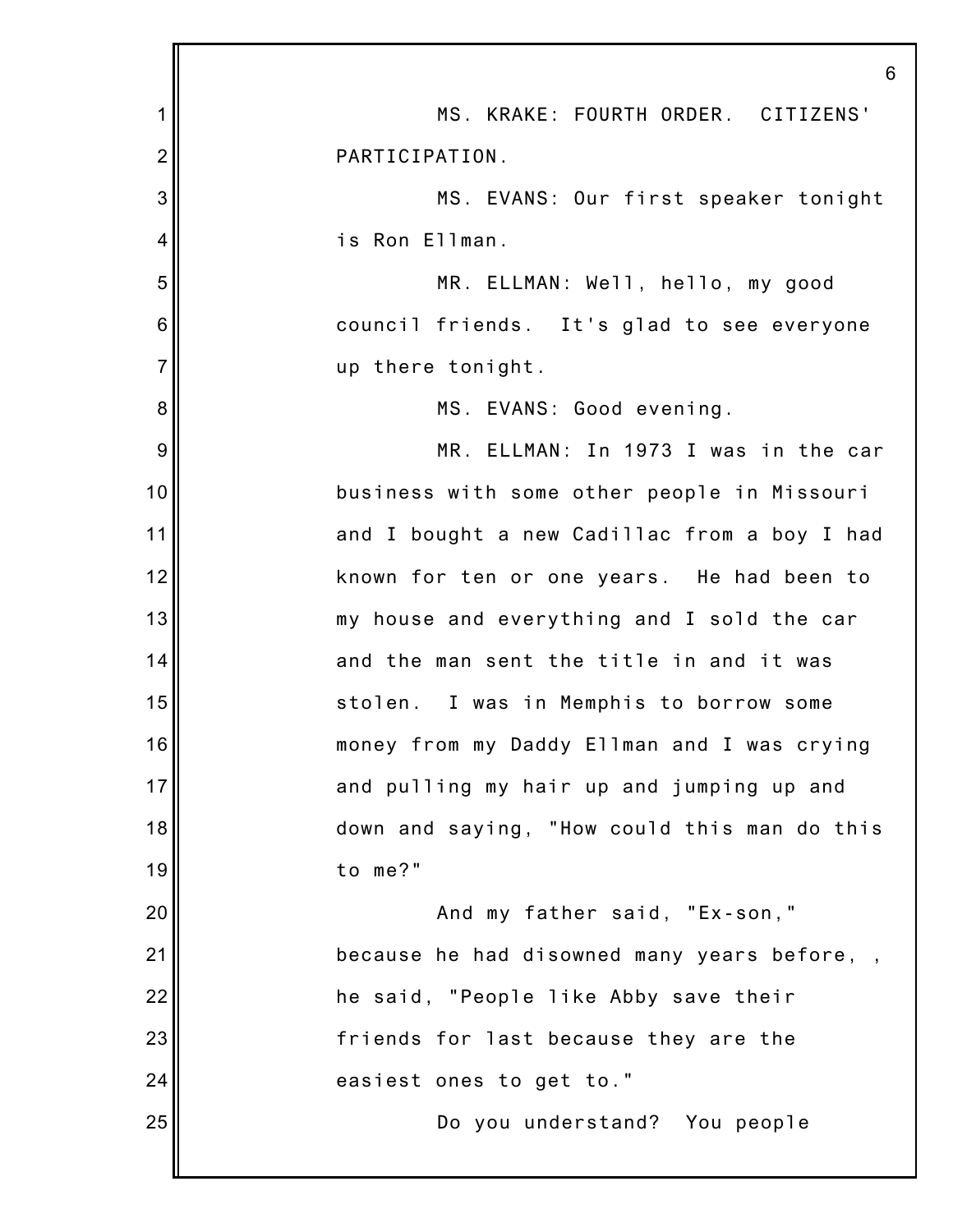following the policies of PEL are to go the same thing. You just keep on -- it just don't stop with the taxpayers of the city. The source of the destruction of the city is mainly the nonprofits. I bet a one of you hasn't looked up the nonprofits on the computer. Nobody has done nothing about Paul Masour, he's had grants for years to work in the Woolworth house. Goodwill has had 2 1/2 million of state money and local grants to work on the high school and they have never done a thing except tell us what they are going to do, this list goes on and on, we are all familiar with it, but instead of attacking the people that are destroying the people here you are tonight you are probably going to ask for another raise of taxes for an emergency. It's just not there. There is 3,000 people that lost their houses. At Mr. Bolus' dinner I was sitting

1

2

3

4

5

6

7

8

9

10

11

12

13

14

15

16

17

18

19

20

21

22

23

24

25

at a table with man that told me he had two pieces of property that are vacant here in west side. He is paying taxes on these houses that are vacant and these developers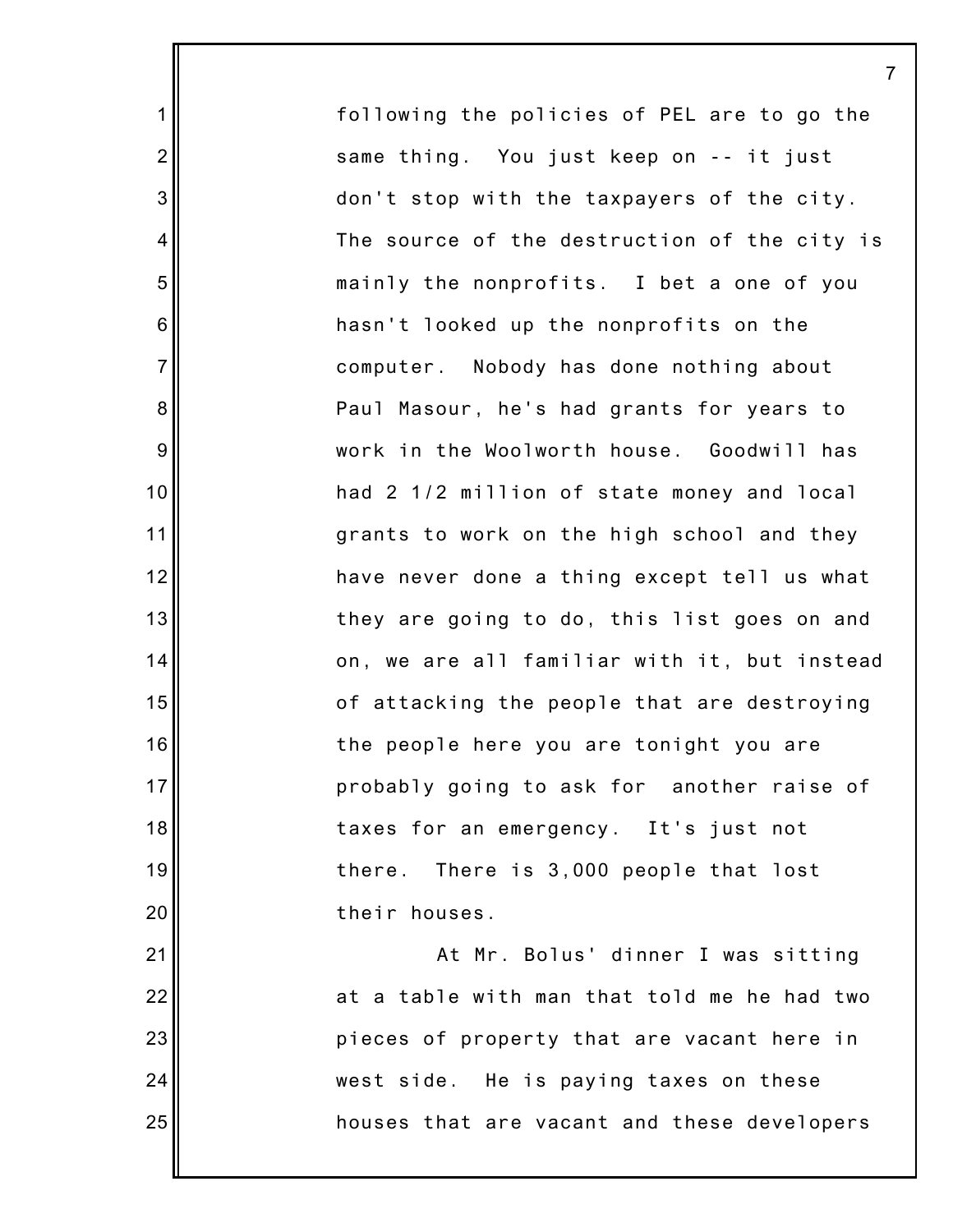1 2 3 4 5 6 7 8 9 10 11 12 13 14 15 16 17 18 19 20 21 22 23 24 25 8 come in here, you give them grants and loans and tax KOZs, just everything under the sun and they don't help us. I forget the name of it, there is some guy wants to build on the high school on the 300 block of Luzerne Street 22 apartments, Luzerne Street that area is full of empty apartments with people that are paying taxes on the houses. What do you need that developer for? They have beat the city out of gobbs of money not paying building permits. You know, like I said a few weeks ago, there is a \$33 million project down there with a \$33,000 building permit. It should have been ten times that, you know, who knows. I'm not making a blistering attack on council, I'm making a blistering attack on PEL and their policies are holding us back. You know, I said last week PEL has us grouped with a bunch of cities that are financially in bad straights. It's like fingers, everybody has got a finger, but your fingerprint is different. This city is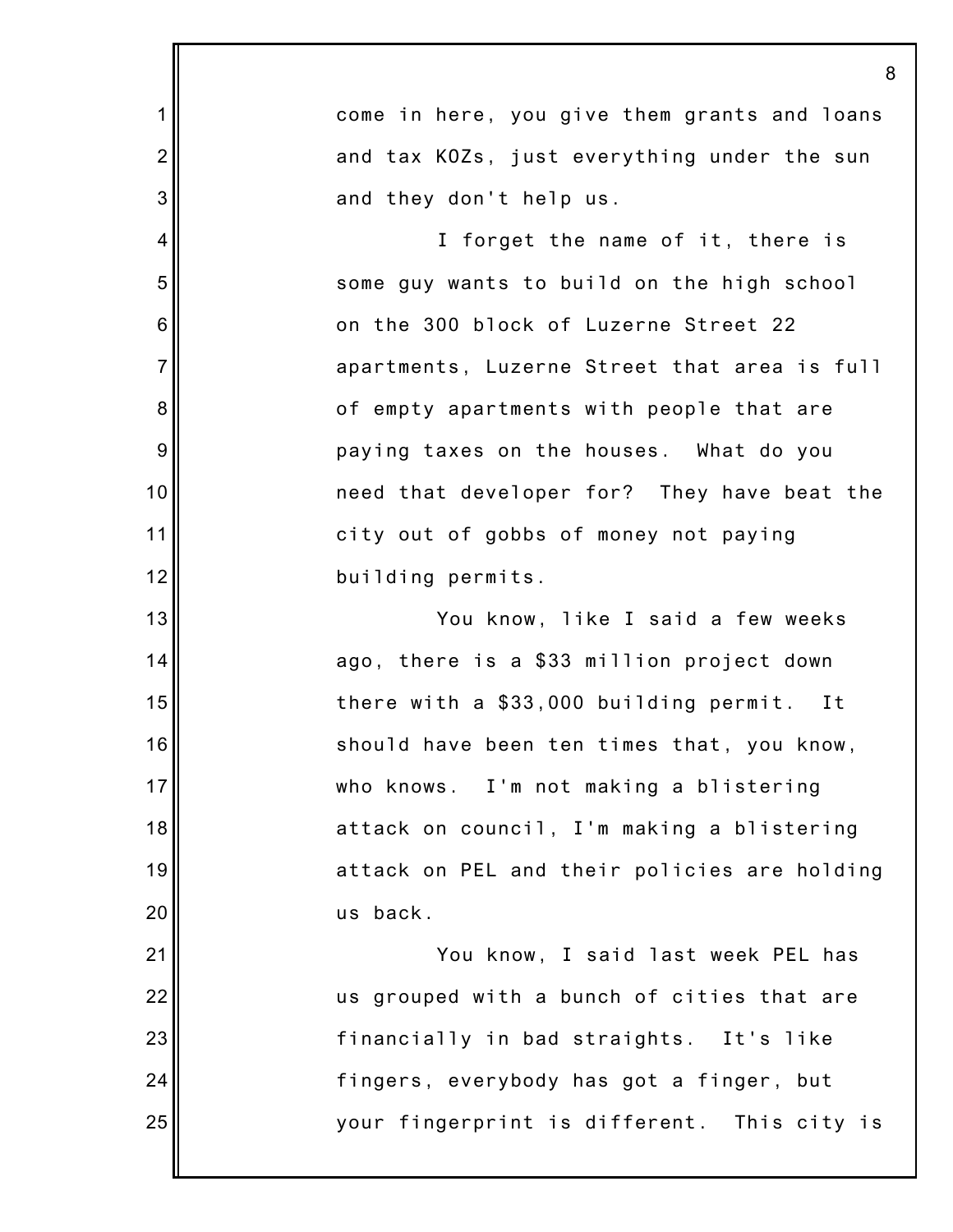different from all of the rest of the cities in that manner. Not a one of them has dozen and dozen of nonprofits that have taken tax their tax base away like we are suffering and that's the source that you have to stop somehow. I don't know what to do.

1

2

3

4

5

6

7

8

9

10

11

12

13

14

15

16

17

18

19

20

21

22

23

24

25

Like I said, I talked to a man in the banking business that said it's just impossible for this city to get out of this situation. There is nothing good. There is just no where to turn anymore, but PEL is counterproductive, they don't have one positive to talk about it in 20 years, and to make things worse I read last week where Mr. Cross, I think it was in Sunday's paper, said that management problem wasn't our mayor's. This is probably the worse manager -- the worse mayor since Mr. Hill's picture was put up there, and that is the problem with PEL.

MS. EVANS: Thanks.

MR. ELLMAN: Thank you for allowing me to speak.

> MS. EVANS: Less spend letter. MR. SPINDLER: Good evening, coucnil.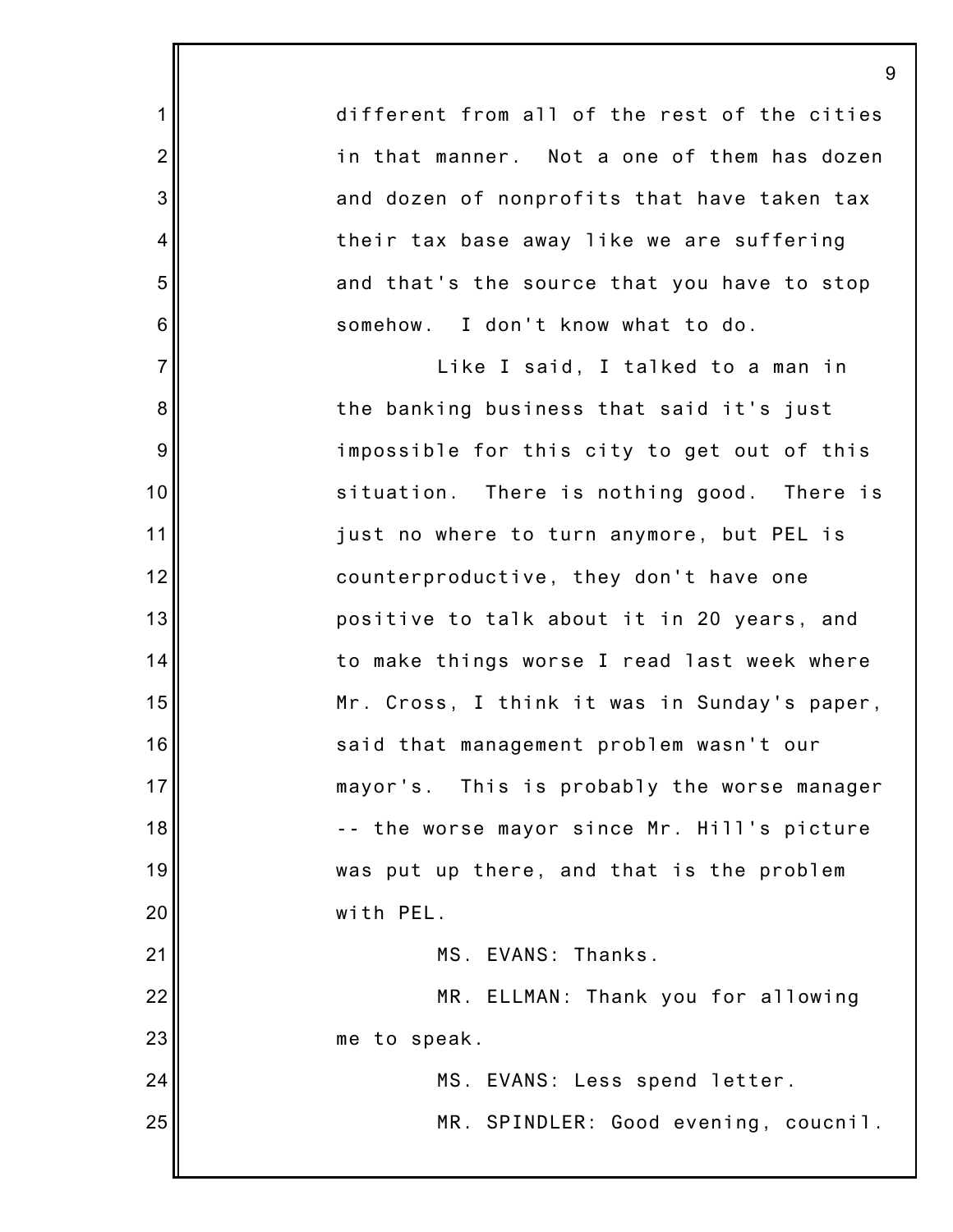|                | 10                                           |
|----------------|----------------------------------------------|
| 1              | Les Spindler, city resident and homeowner    |
| $\overline{2}$ | and taxpayer.                                |
| 3              | MS. EVANS: Good evening.                     |
| 4              | MR. SPINDLER: Well, the city                 |
| 5              | received some good news last week, the best  |
| 6              | news we have received here in a long time    |
| $\overline{7}$ | with Mayor Doherty announcing he is not      |
| 8              | going to run for reelection. Now maybe we    |
| 9              | can get someone in office that will pick a   |
| 10             | competent administration, department heads   |
| 11             | that will work with council and maybe that   |
| 12             | way we will get this city straightened out.  |
| 13             | And talking about department heads,          |
| 14             | I have a copy of the Home Rule Charter here  |
| 15             | and I want to read Section 312, and it       |
| 16             | states, "The council may make investigates   |
| 17             | into the affairs of the city and conduct any |
| 18             | department office or agency in aid of its    |
| 19             | legislative powers and functions and may     |
| 20             | issue subpoenas for these purposes."         |
| 21             | Now, here I am, it was given to me           |
| 22             | from council's office, a fourth request sent |
| 23             | to the mayor and Mark Dougher about a        |
| 24             | problem I've had with flooding on my corner  |
| 25             | and it was dated October 5 and to this day I |
|                |                                              |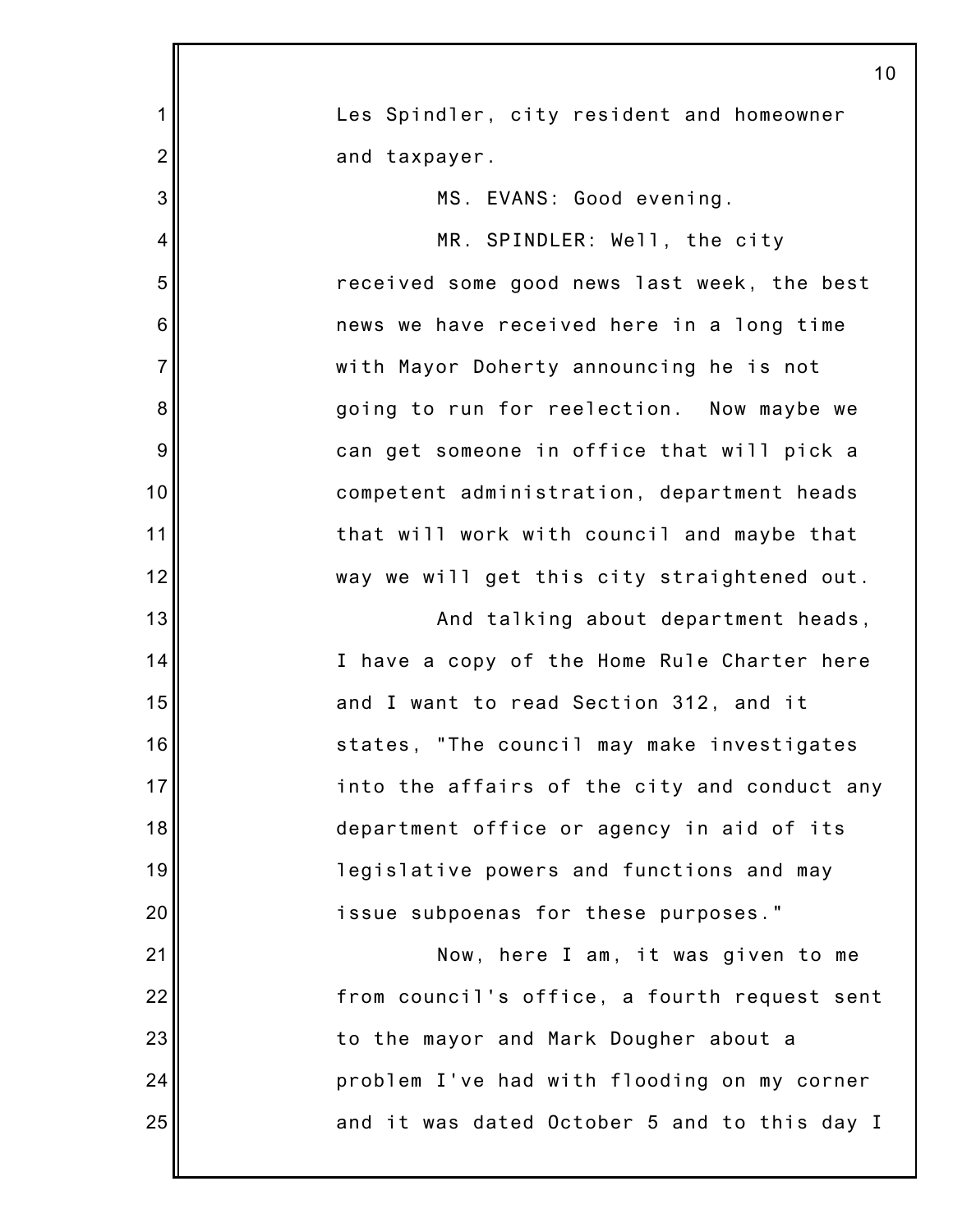|                | 11                                           |
|----------------|----------------------------------------------|
| 1              | don't think council has heard anything.      |
| $\overline{2}$ | Now, according to the Home Rule              |
| 3              | Charter council should -- can subpoena these |
| 4              | people, why haven't you? You are getting no  |
| 5              | cooperation from Mark Dougher and the mayor, |
| 6              | why don't you subpoena these people and get  |
| $\overline{7}$ | them in here? Is anybody going to answer     |
| 8              | that question? I guess not.                  |
| 9              | MS. EVANS: I would think that the            |
| 10             | subpoena powers are used in the course of an |
| 11             | investigation and, as you said, an           |
| 12             | investigation would entail I would imagine   |
| 13             | significant wrongdoing and so this is --     |
| 14             | this is a case of your request not having    |
| 15             | been addressed by the administration.        |
| 16             | Now, I know previously the situation         |
| 17             | had been addressed. Mrs. Krake is aware of   |
| 18             | this. She and I worked on this very          |
| 19             | adamantly and the work was done for you and  |
| 20             | I understand --                              |
| 21             | MR. SPINDLER: Kevin Murphy had that          |
| 22             | work done.                                   |
| 23             | MS. EVANS: Well, actually, no, he            |
| 24             | didn't. It was through -- and Mrs. Krake     |
| 25             | can attest to this because she spoke with    |
|                |                                              |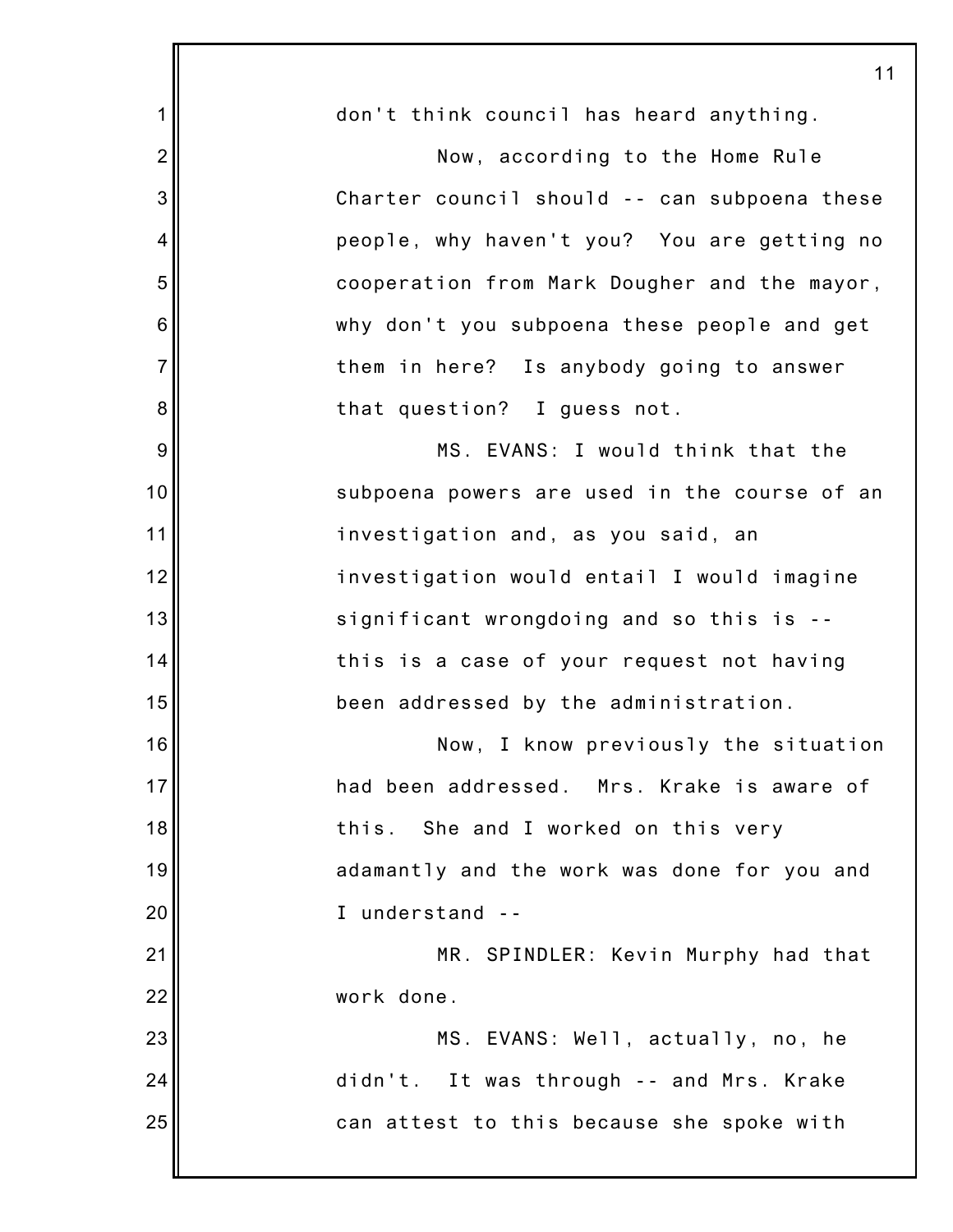|                 | 12                                           |
|-----------------|----------------------------------------------|
| $\mathbf 1$     | the gentleman who actually did the work --   |
| $\overline{2}$  | MR. SPINDLER: Kevin Murphy got I             |
| 3               | think it was Jeff Brazil at the time in his  |
| 4               | office and other people and that's when he   |
| 5               | got it done.                                 |
| $6\phantom{1}6$ | MS. EVANS: Well, that's a difference         |
| $\overline{7}$  | of opinion. You know, I do know that our     |
| 8               | office worked very, very hard on that and it |
| 9               | was in touch with the individuals who        |
| 10              | actually did the work and we were the ones   |
| 11              | that were able to get them to do that work.  |
| 12              | Now, I understand you have a problem         |
| 13              | again and I do belive it should be           |
| 14              | addressed, but I don't believe that it rises |
| 15              | to the occasion of a subpoena.               |
| 16              | MR. SPINDLER: Well, I respectfully           |
| 17              | have to disagree and I don't think it's ever |
| 18              | going to get taken care of now with --       |
| 19              | because all of these people are just lame    |
| 20              | duck now and they are going to be out of a   |
| 21              | job in the next year so they are probably    |
| 22              | not going to solve the problem, but I hope   |
| 23              | I'm wrong but I don't think I am.            |
| 24              | MS. EVANS: We'll continue to pursue          |
| 25              | that for you.                                |
|                 |                                              |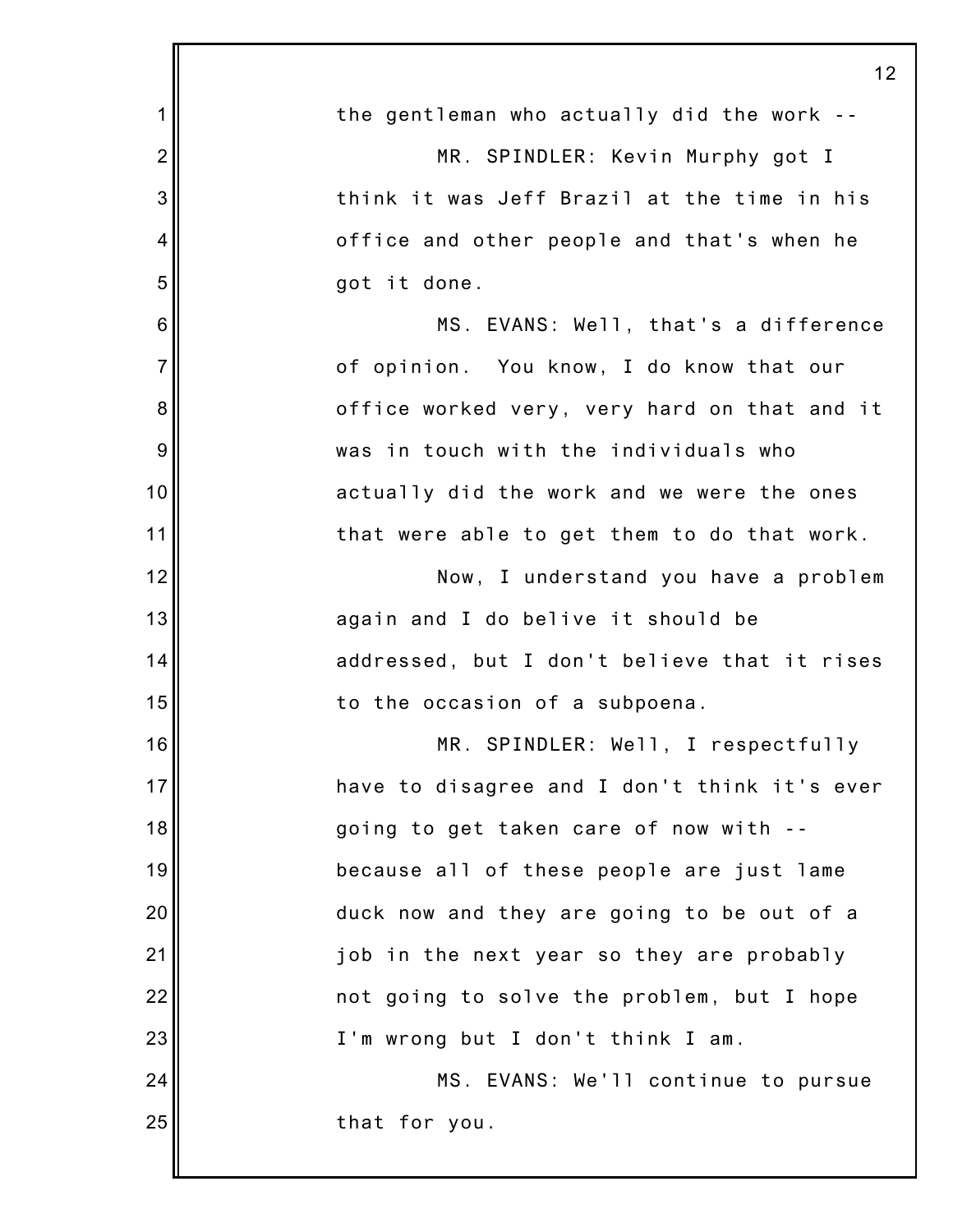|                | 13                                           |
|----------------|----------------------------------------------|
| $\mathbf 1$    | MR. SPINDLER: Thank you very much.           |
| $\overline{2}$ | And about this Lake Scranton Road situation, |
| 3              | I think council should go on, I think the    |
| 4              | signs should be put up there because I don't |
| 5              | think that DeNaples is correct. Their        |
| 6              | attorney was saying they are taking the auto |
| $\overline{7}$ | parts or truck parts or whatever and         |
| 8              | Mr. Burke was here last week with pictures   |
| 9              | of dirt and other fill driven down that road |
| 10             | and that wasn't the purpose and I think they |
| 11             | should go along with the ordinance because I |
| 12             | don't think Paul Kelly knows what he is      |
| 13             | talking about. He says he is afraid they we  |
| 14             | are going to get sued and I don't think      |
| 15             | there is a lawsuit there.                    |
| 16             | MS. EVANS: I know that there was             |
| 17             | discussion in the newspaper article that the |
| 18             | ordinance could be or would be repealed, but |
| 19             | I can tell you that only city council has    |
| 20             | the power to repeal legislation and it will  |
| 21             | not be repealed by this council because I    |
| 22             | would not place it on the agenda to be       |
| 23             | repealed, and I agree with you, the signs    |
| 24             | should be posted.                            |
| 25             | MR. SPINDLER: That's great. Lastly,          |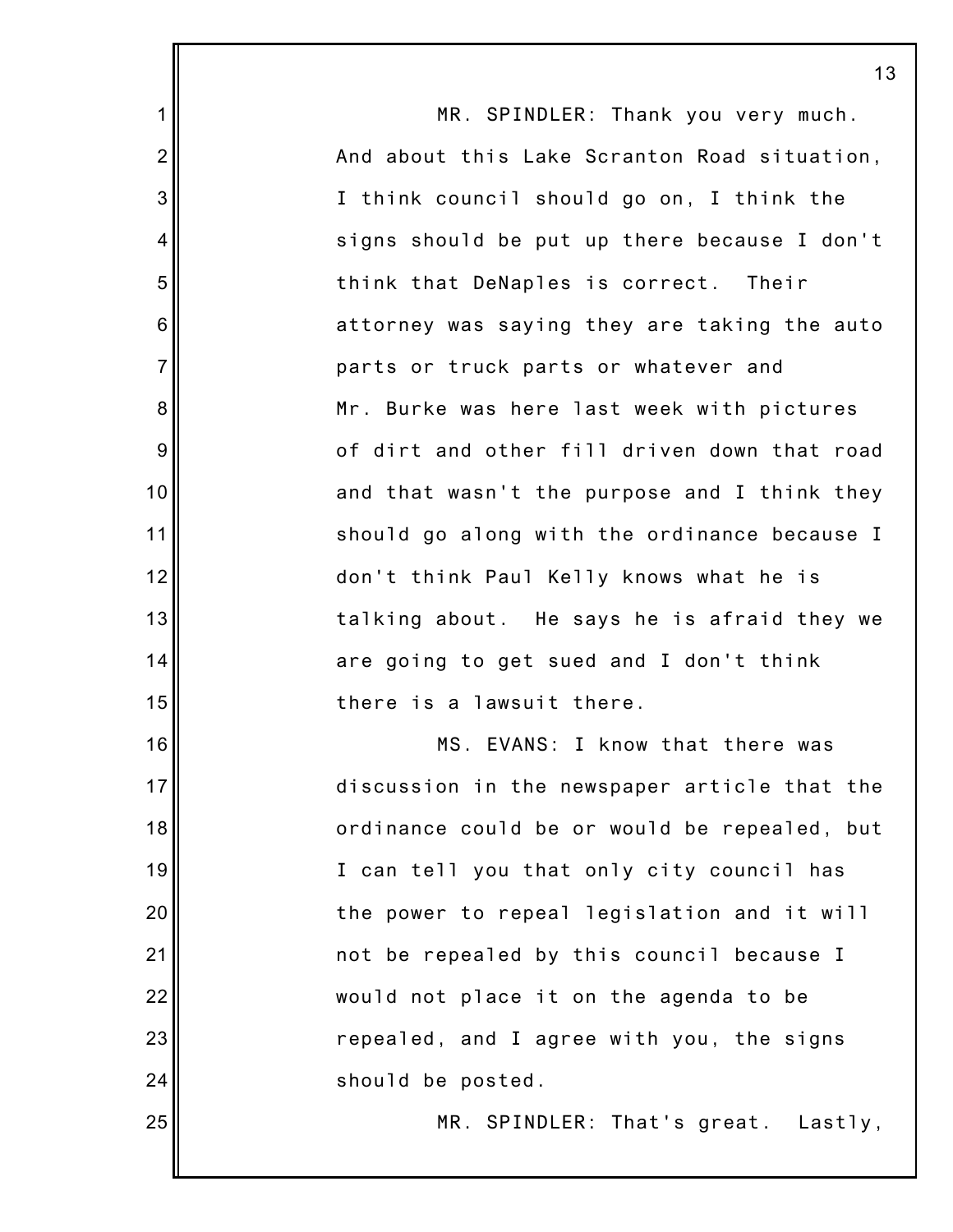there was a story on Channel 16 the other night about how crime and homicides are down in the city and it says the pool of potential future police officers has dried up, but yet the mayor wants people to take the test and apply and saying that they are going to start looking to expand by two in February.

1

2

3

4

5

6

7

8

9

10

11

12

13

14

15

16

17

18

19

20

21

22

23

24

25

Now, nobody would be happier than me for more police officers and firefighters, I have come here many times and asked for that, but how are we going to pay these people? I'd like to have a dozen more police officers. How are we -- we can't pay the bills that we have now. How are we going to pay two more police officers?

MS. EVANS: Perhaps it might be through the neighborhood police patrols and the CDBG monies. I'm not sure.

MR. SPINDLER: It doesn't say that in the story.

MS. EVANS: I'm not sure honestly, I just --

> MR. SPINDLER: I'm just curious. MS. EVANS: I just mentioned that as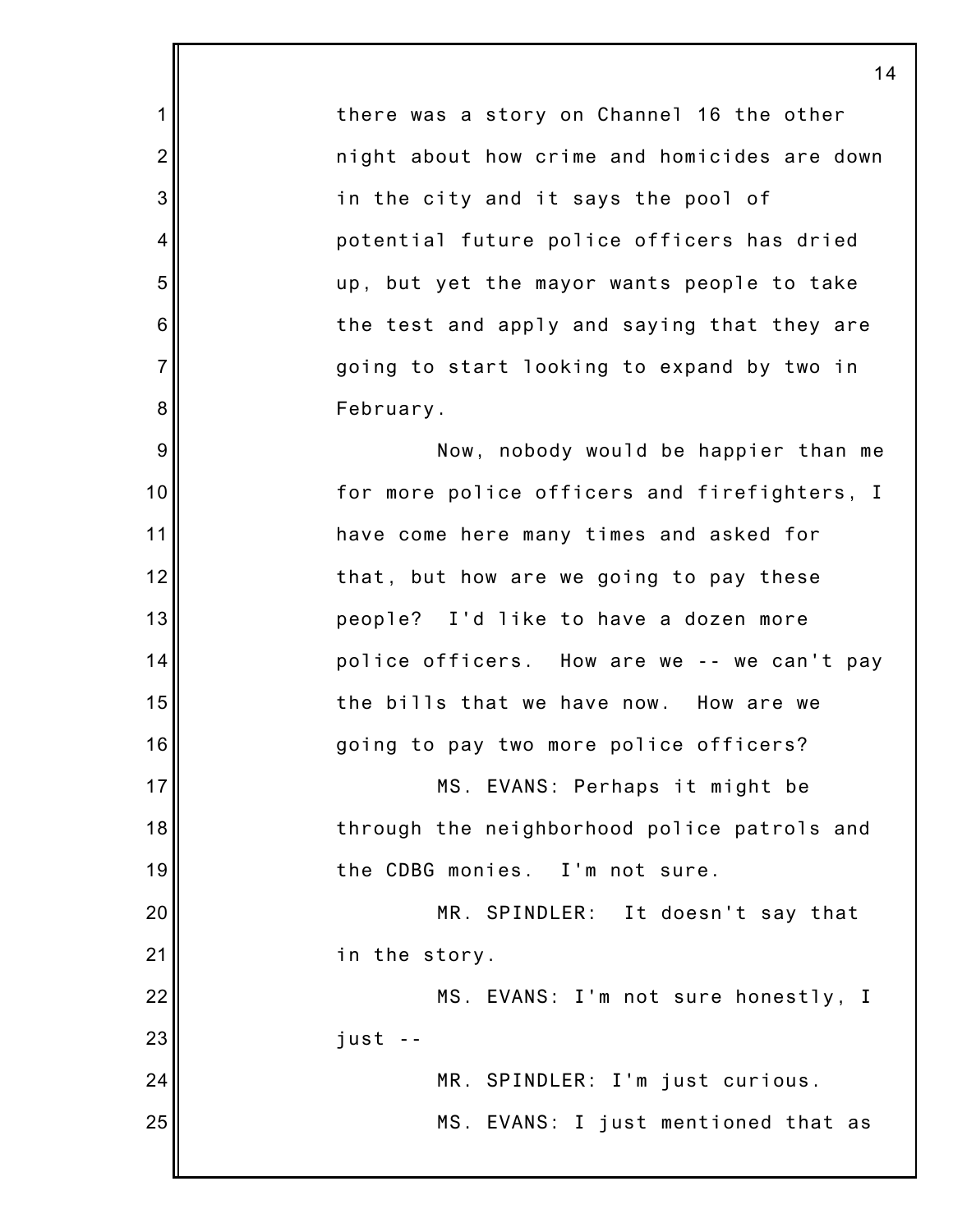| 1              | a possibility.                              |
|----------------|---------------------------------------------|
| $\overline{2}$ | MR. SPINDLER: I'm happy about that,         |
| 3              | just curious in our situation how we are    |
| 4              | going to pay anybody else.                  |
| 5              | MR. LOSCOMBE: I'll have more                |
| 6              | information on that for you. I have been    |
| $\overline{7}$ | under the weather the last few days so I    |
| 8              | haven't really got a chance to follow-up on |
| 9              | it.                                         |
| 10             | MR. SPINDLER: Well, glad to see you         |
| 11             | here this week, Mr. Loscombe, I did put     |
| 12             | something in writing last week. I was told  |
| 13             | by someone when Engine 15 was shut down it  |
| 14             | was sent to Throop, do you know anything    |
| 15             | about that?                                 |
| 16             | MS. EVANS: Mr. Spindler, I have the         |
| 17             | response to that, I received it and I am    |
| 18             | going to report it on under motions.        |
| 19             | MR. SPINDLER: All right. Thank you          |
| 20             | for your time.                              |
| 21             | MS. EVANS: You're welcome.                  |
| 22             | MR. LOSCOMBE: Thank you.                    |
| 23             | MS. EVANS: Bob Bolus.                       |
| 24             | MR. BOLUS: Good evening, council.           |
| 25             | Bob Bolus, Scranton.                        |
|                |                                             |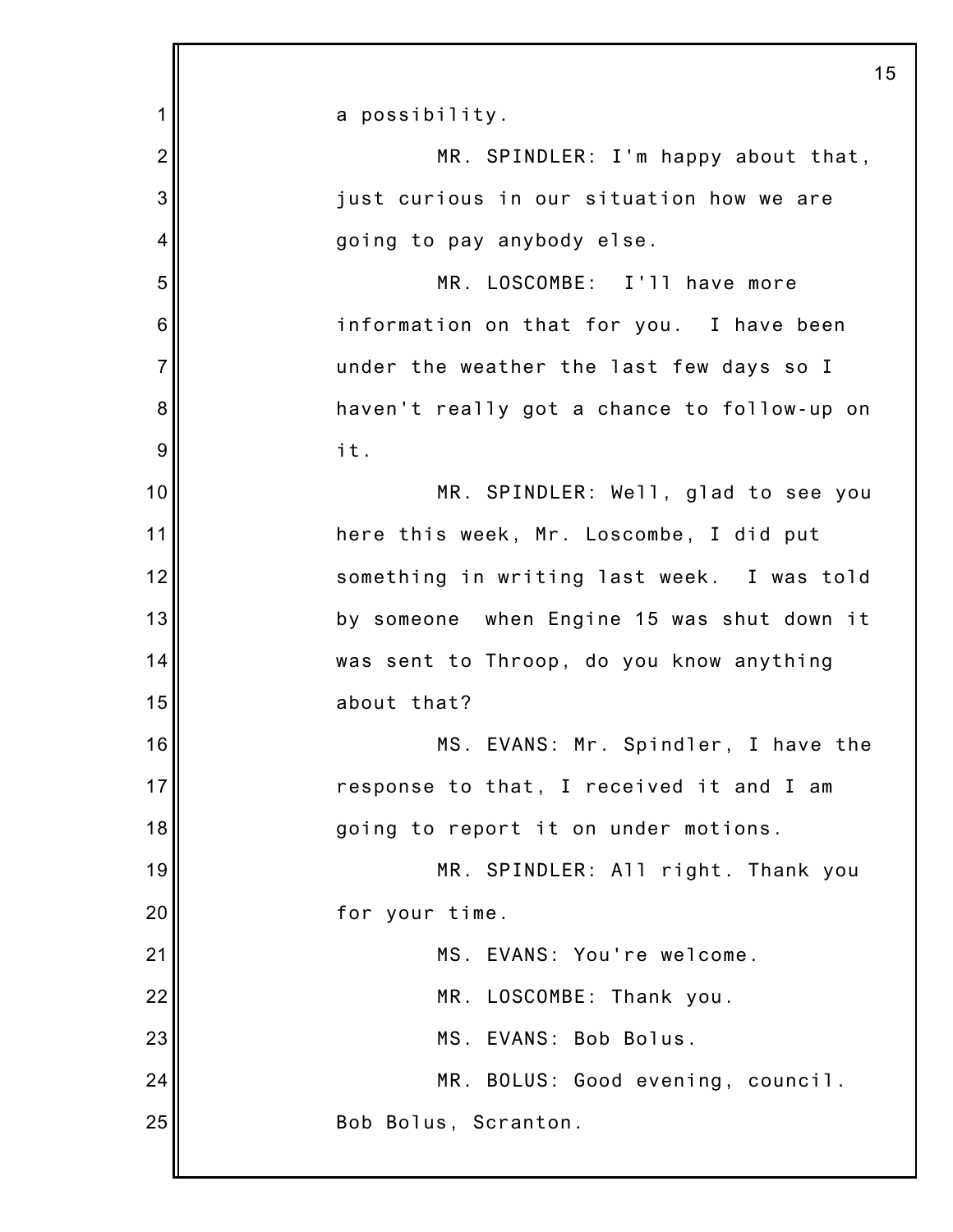|                | 16                                           |
|----------------|----------------------------------------------|
| 1              | MS. EVANS: Good evening.                     |
| $\overline{2}$ | MR. JOYCE: Good evening.                     |
| 3              | MR. BOLUS: I have a couple of                |
| 4              | questions, I guess, I don't know if I have   |
| 5              | to write them down at the end, but I believe |
| $6\,$          | council did receive our written request that |
| $\overline{7}$ | was sent to council to questions I had asked |
| 8              | last week and other questions that we need   |
| 9              | to answered. I'm looking at "B" here on the  |
| 10             | agenda and on the ordinance of the City of   |
| 11             | Scranton, are the attorneys that are listed  |
| 12             | in here, financial advisors or whatever it   |
| 13             | is, is there additional money being paid to  |
| 14             | them or are they doing this work under their |
| 15             | standard pay that they are already           |
| 16             | receiving? Is there going to be additional   |
| 17             | fees for their work?                         |
| 18             | MS. EVANS: There will be additional          |
| 19             | fees depending on the financial transactions |
| 20             | that occur in 2013.                          |
| 21             | MR. BOLUS: Why would that be if              |
| 22             | they are already being paid a salary to      |
| 23             | represent, like, Paul Kelly represents the   |
| 24             | City of Scranton as the solicitor, this is   |
| 25             | Scranton business. Why would they need a     |
|                |                                              |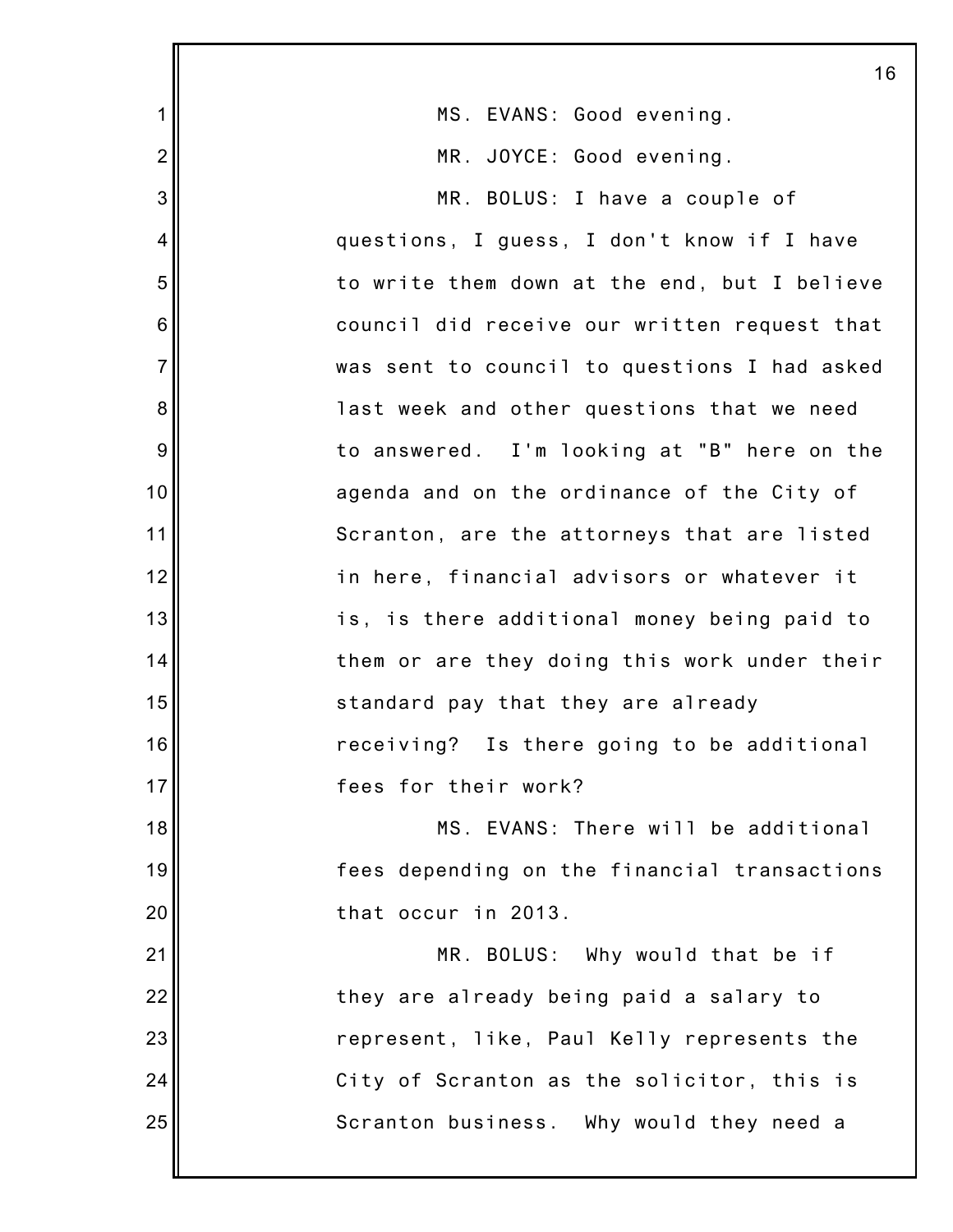|                 | 17                                           |
|-----------------|----------------------------------------------|
| 1               | special appointment and more compensation in |
| $\overline{2}$  | a city that can't pay them what we are       |
| 3               | paying them already and handing out more     |
| 4               | money to them when they are being paid to do |
| 5               | a job?                                       |
| $6\phantom{1}6$ | MS. EVANS: Well, one of the                  |
| $\overline{7}$  | individuals or entities that is receiving    |
| 8               | the contract is Casecon, and that is the     |
| 9               | company that has worked very closely with    |
| 10              | the city council and Attorney Boyd Hughes to |
| 11              | ensure that the I's are dotted and the T's   |
| 12              | are crossed and there is nothing in the      |
| 13              | transaction that's inappropriate.            |
| 14              | The other two individuals are                |
| 15              | council solicitor Boyd Hughes and city       |
| 16              | solicitor Paul Kelly. I can't speak to the   |
| 17              | city solicitor, but I can speak for the work |
| 18              | done by the council solicitor and it is well |
| 19              | above and beyond his duties, and I'm sure    |
| 20              | you would remember since you come to council |
| 21              | almost every week for many, many, many years |
| 22              | there has been no solicitor, not since I     |
| 23              | have been seated and not since I have viewed |
| 24              | the meetings, who has ever done this type of |
| 25              | work before for the city. None of them were  |
|                 |                                              |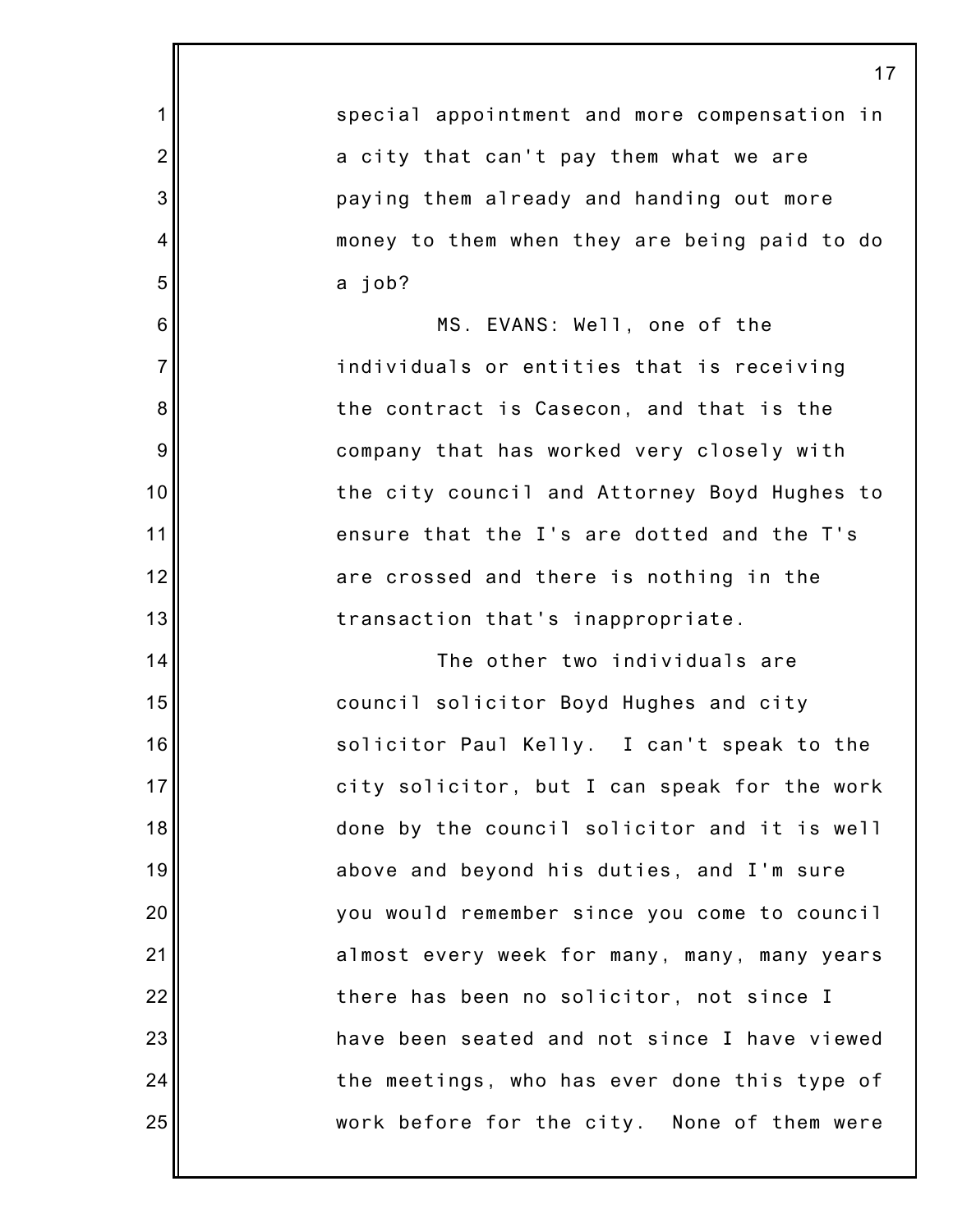involved in financial transactions, none of them were involved in let us say a takeover of a municipal authority. There are many, many instances where Attorney Hughes has gone well above what is required by this position and I believe he should be paid.

1

2

3

4

5

6

7

8

9

10

11

12

13

14

15

16

17

18

19

20

21

22

23

24

25

MR. BOLUS: Mrs. Evans, I'm with you 100 percent on qualifications and what they can do, it's just that, you know, we go out and bid a job and we do the job that's it. We don't come back and say, "Well, gee, we are going to need a little more expertise on this or that so you are going to pay us much more."

You know, it is what it is, and I'm just looking at the finances of the city and with the expertise and, unfortunately, sometimes we take jobs we shouldn't take or not have a better explanation, whether Boyd represents council or Paul Kelly represents the city. This is city business.

MS. EVANS: Yes, it is, but I think you also are aware that there has been 11 years worth of significant problems that have that were brewing, festering and then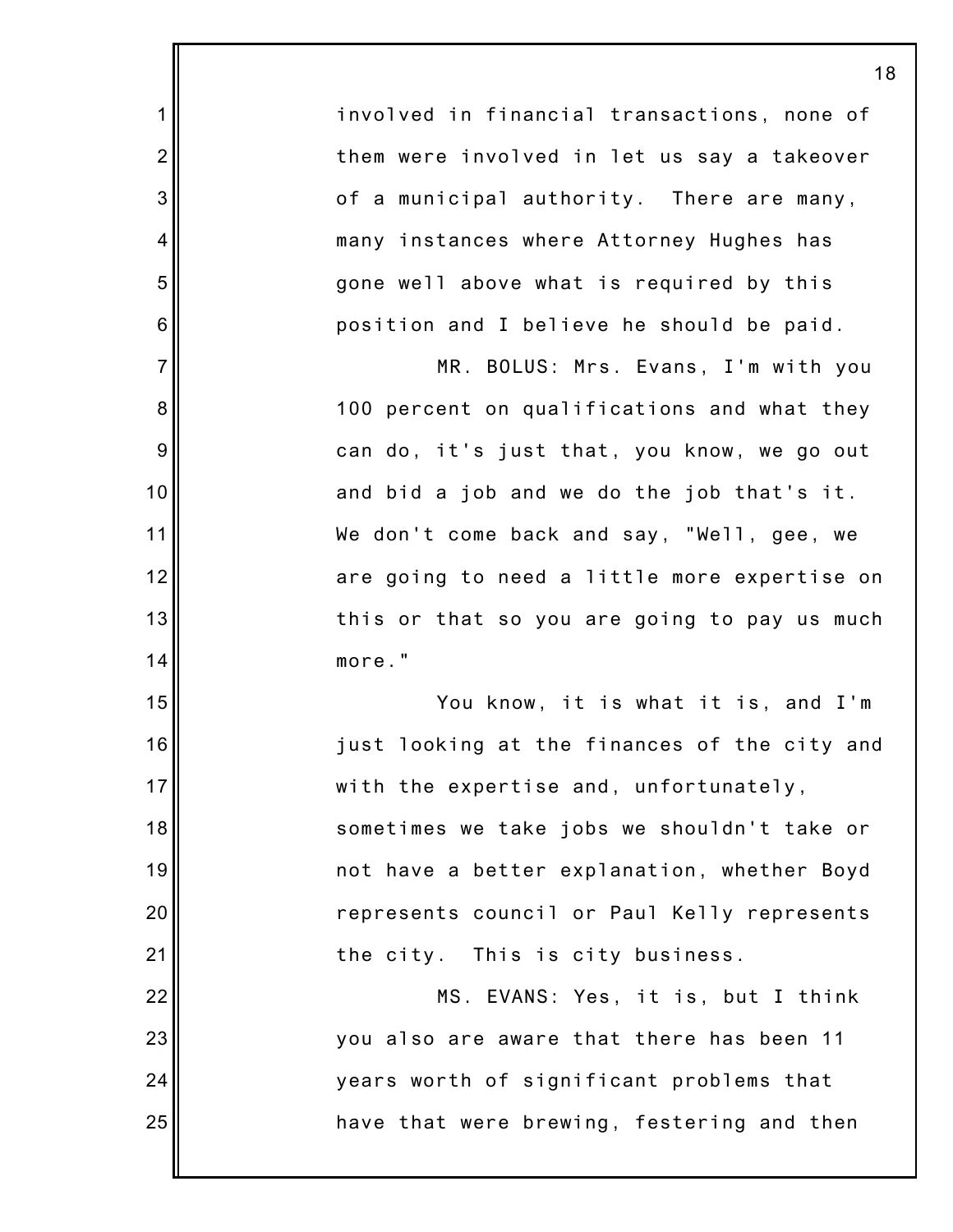came to fruition in the city and the house of cards came tumbling down and I feel it was imperative that city council had a attorney in place, an objective attorney that was not connected to the administration, that would do the work of this council and the people of this city in order to check into everything, to make sure that the right things were occurring and put an end to what had been going on for all of those years, and I can tell you now that would have been completely impossible for this council to do without the work of the Boyd Hughes.

1

2

3

4

5

6

7

8

9

10

11

12

13

14

15

16

17

18

19

20

21

22

23

24

25

MR. BOLUS: I'm never questioning his integrity or his work ethic, I'm looking at dollars and cents, that's what I'm looking at. I'm looking at a city that the cards have fallen. They are not done falling because the hammer hasn't fallen on the top of the cards yet, so we are not out of the woods by any stretch of the imagination.

MS. EVANS: That's true, but we don't want to go deeper into the woods because we don't have someone competent who is on the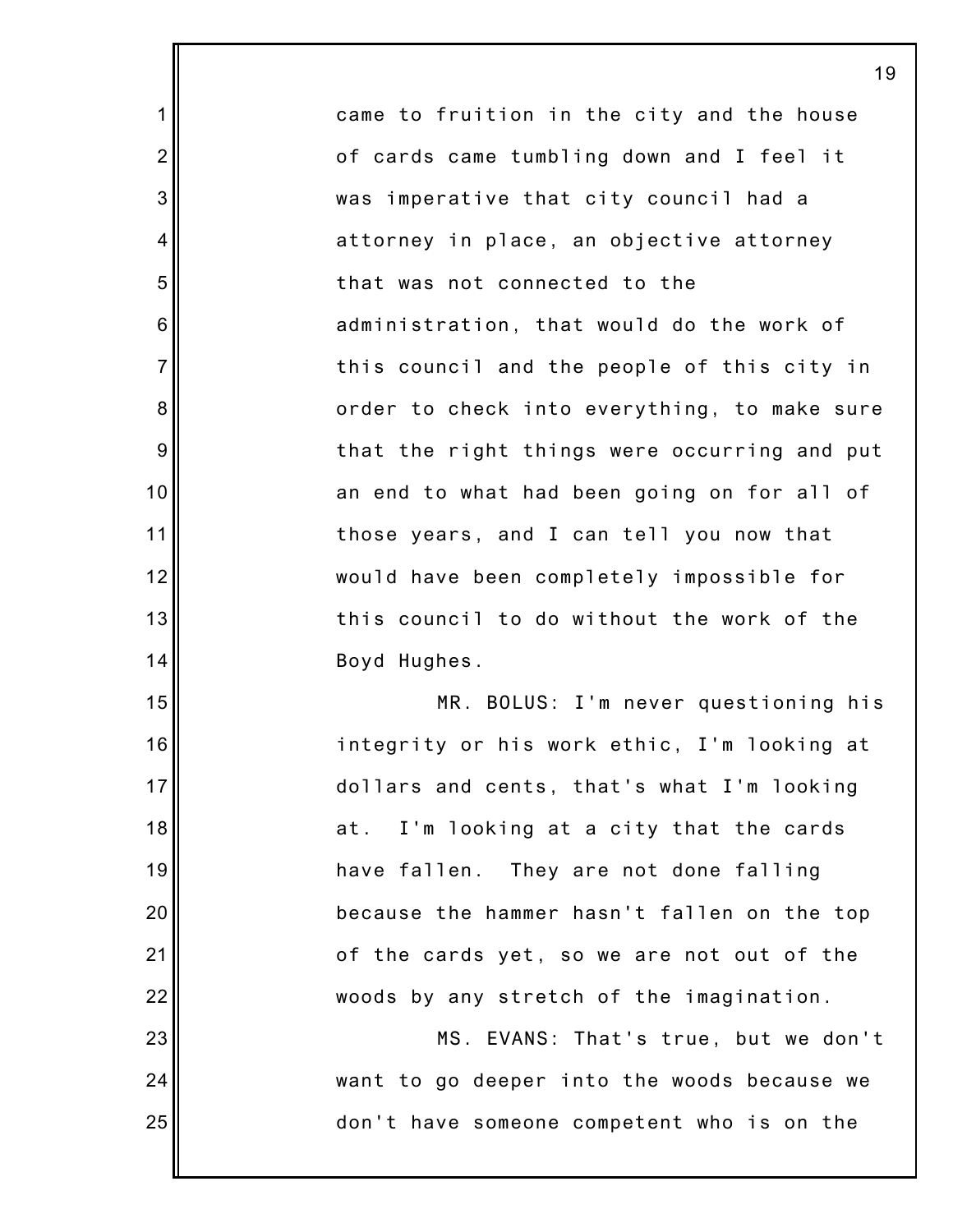|                | 20                                           |
|----------------|----------------------------------------------|
| 1              | side of the taxpayers representing us and    |
| $\overline{2}$ | making sure that the right things are done.  |
| 3              | MR. BOLUS: Okay, and I agree.                |
| $\overline{4}$ | That's only Boyd Hughes we are talking       |
| 5              | about, now you got Paul Kelly on the other   |
| 6              | hand. You know, you put two lawyers in a     |
| $\overline{7}$ | town when there was only one lawyer and he   |
| 8              | drove a Volksgwagon. You put two lawyers in  |
| 9              | the town now they are driving brand new      |
| 10             | Mercedes because they agree to disagree.     |
| 11             | I'm looking at costs, I'm looking at the     |
| 12             | legal profession. I'm looking at the asset   |
| 13             | we are selling. I would want an estimate of  |
| 14             | exactly what it's going to cost for the      |
| 15             | representation or I would put it out for     |
| 16             | bid. There are competent people out there    |
| 17             | that are as knowledgeable, and others may be |
| 18             | even more knowledgeable. I'm looking at how  |
| 19             | we don't continue to crawl over the dollars  |
| 20             | to get to the pennies in the city so I would |
| 21             | put it out for bid.                          |
| 22             | As we can see what Paul Kelly has            |
| 23             | done in the past, prime example of what he   |
| 24             | can and cannot do was evidenced by the       |
| 25             | hearing before the three judges. Didn't      |
|                |                                              |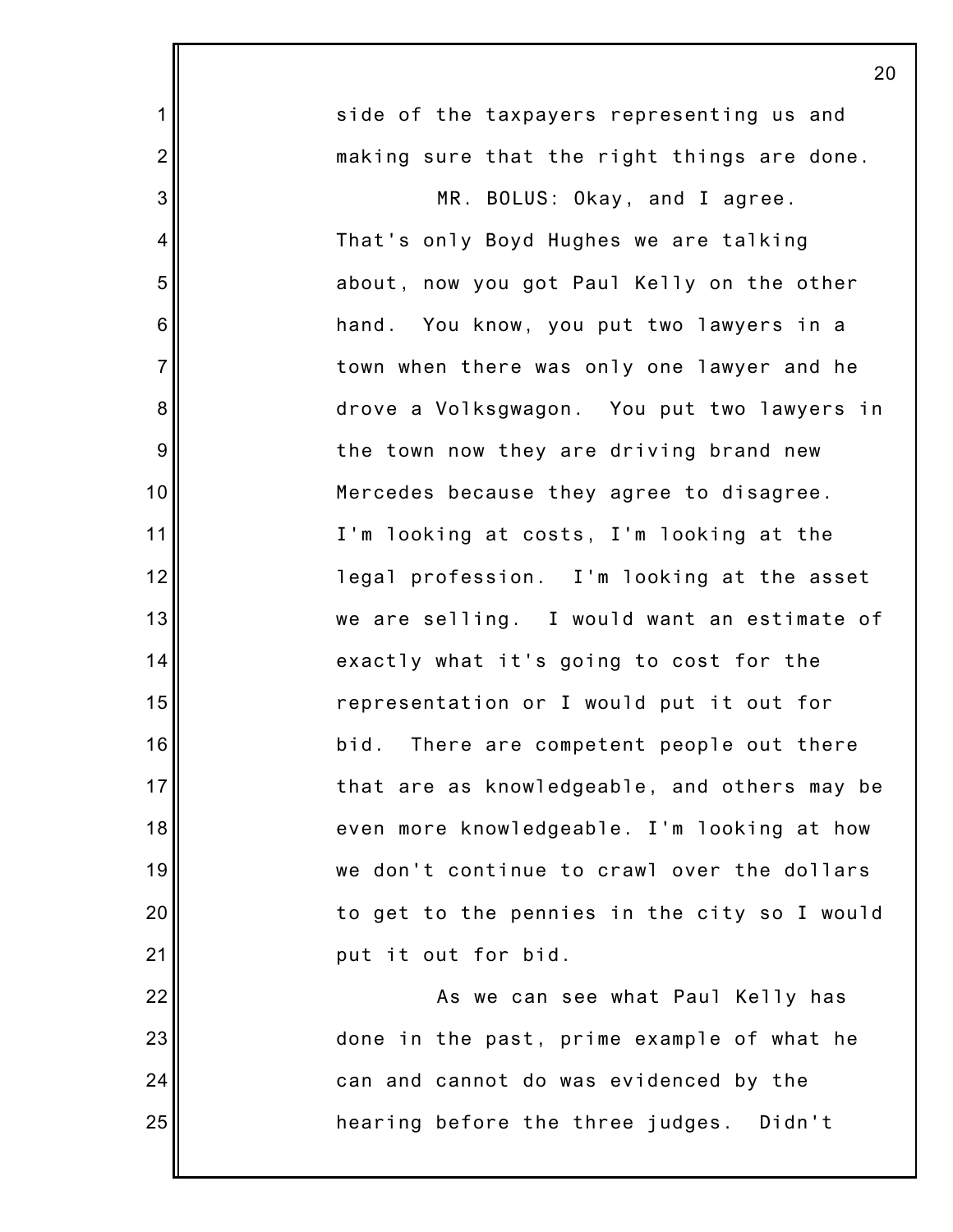have a hoot what was going on, so how are we going to sit here and say he could agree to do this or, yeah, it's a good deal to sell an asset. You know, I don't want to see this go where the golf course went. I don't want to see another wayward wind as our money just flies away and in the end we have nothing to show and then we are going to sell another asset and another asset and what's left, city hall?

1

2

3

4

5

6

7

8

9

10

11

12

13

14

15

16

17

18

19

20

21

22

23

24

25

You know, you have the captain of our ship right now who is jumping the ship and, you know, if everything I have ever seen from the captain on the Titantic, which I have categorized Scranton as, we are on the Titantic. Unfortunately, that captain went down with the ship, but Chris Doherty, the captain of the City of Scranton whose more than piloted this ship into the disaster it's in is jumping the ship.

Now, why? Because you know you can't resurrect and save the ship. It's going down and it's going to go down. No matter what assets we liquidate my question and my letter here, and I would like to know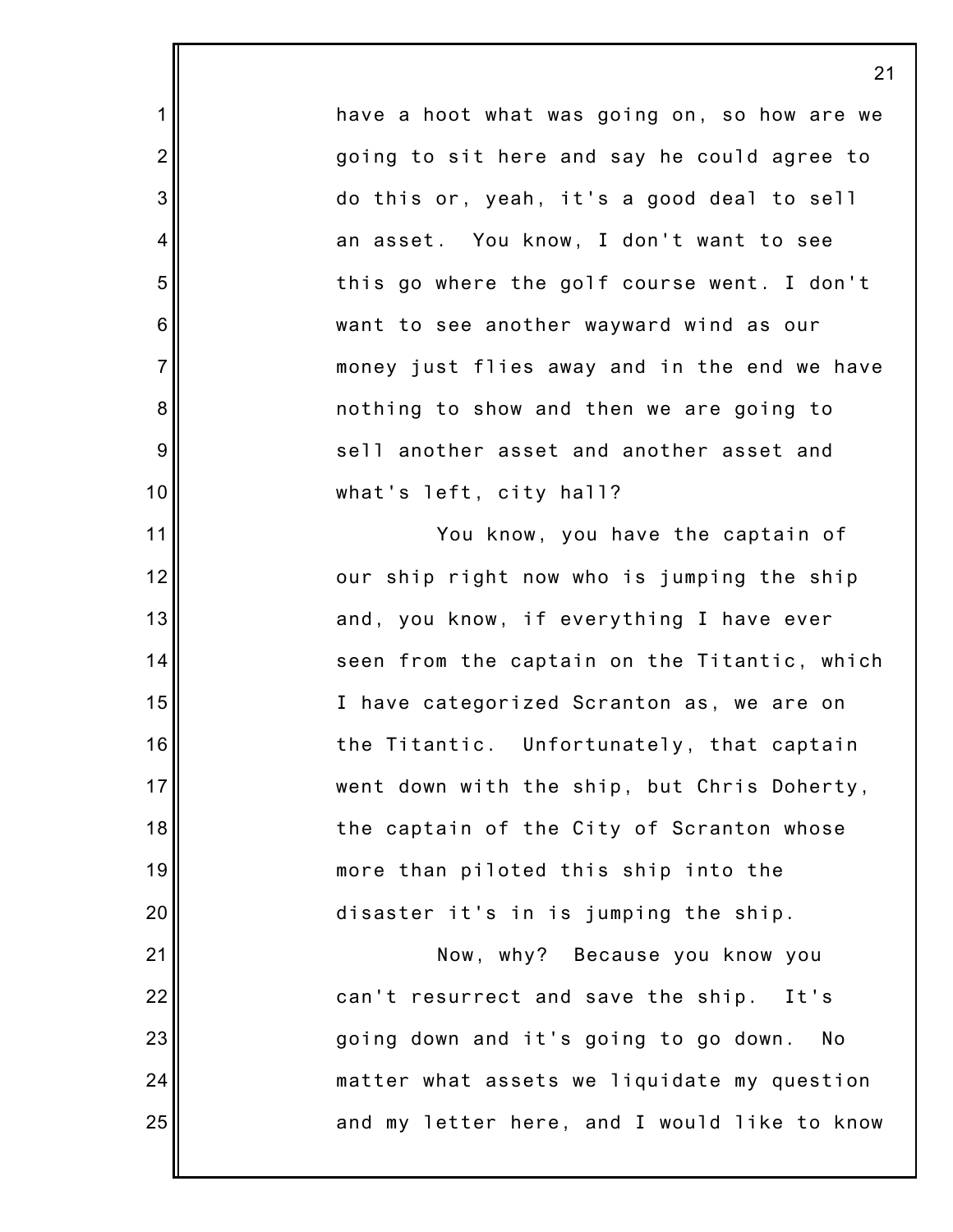when I could get a response to my questions that I submitted. You know, I don't want to see it go because there is questions on here I have asked numerous times, I'd like a deadline as to when my questions would be answered since I'm now compelled to pull all of the issues in writing, which is time consuming for me not only coming to the council meeting, but to go back and sit here, you know, put them in black and white again. So if you can give me a deadline when I can expect answer or not. They're not hard questions, I think they are very simple that I raised last week. Did the city firemen get a couple of checks? When, who, how, when and where. It's all black and white. The question about a deed to a property on East Mountain. Shouldn't be hard, Paul Kelly has been asked that question numerous, numerous time. There is a \$50,000 offer on it, but yet nobody is getting an answer to where we are going. So if you can give me a time frame or when we could expect an answer to our

1

2

3

4

5

6

7

8

9

10

11

12

13

14

15

16

17

18

19

20

21

22

23

24

25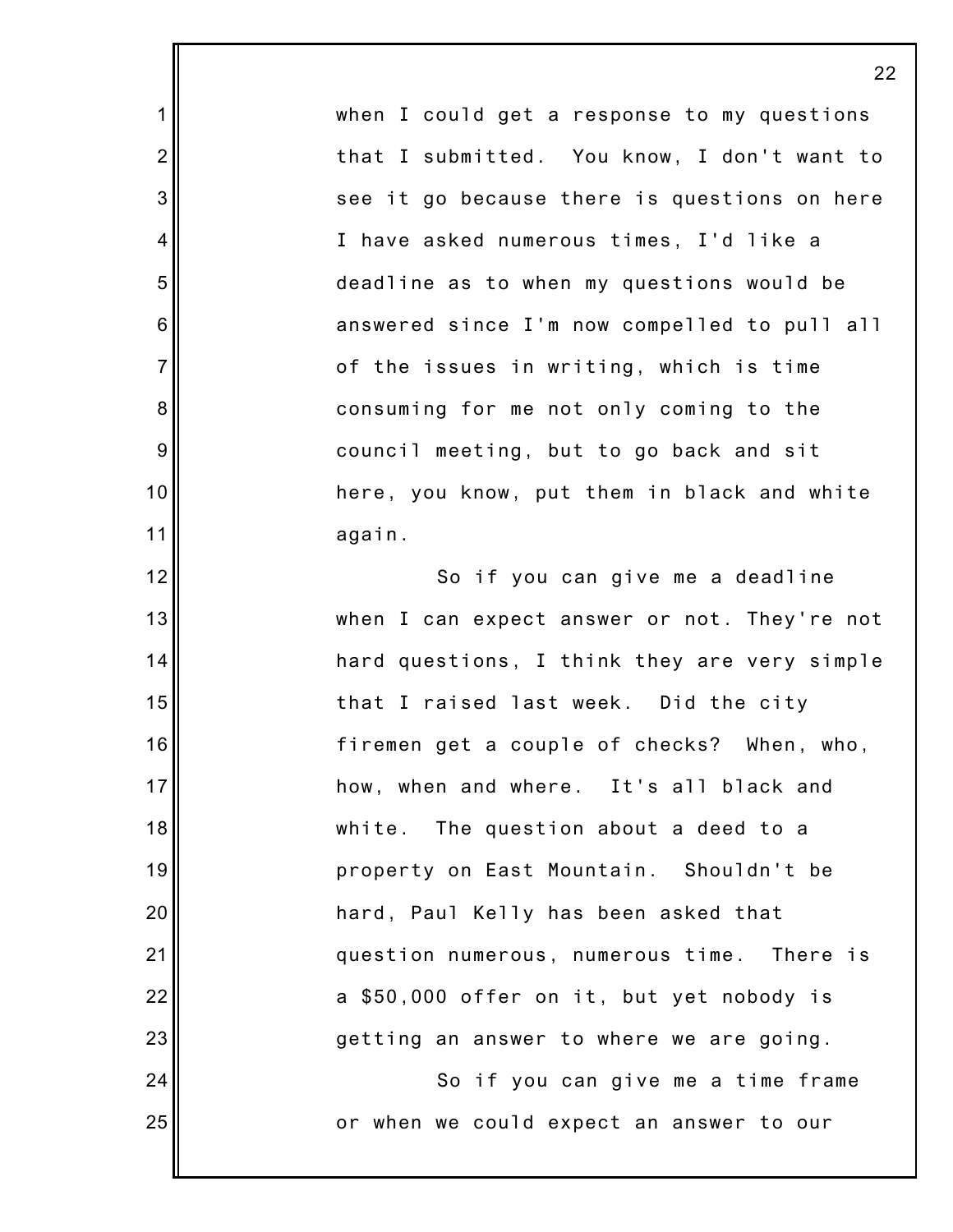|                | 23                                           |
|----------------|----------------------------------------------|
| 1              | written responses I'd appreciate that.       |
| $\overline{2}$ | MS. EVANS: Thank you.                        |
| 3              | MR. BOLUS: Okay, well, I didn't get          |
| 4              | an answer to that question, Mrs. Evans. Can  |
| 5              | I expect when I can get a response by what   |
| 6              | time frame from writing a letter to you and  |
| $\overline{7}$ | asking these questions? Could I get them at  |
| 8              | next week's meeting?                         |
| 9              | MS. EVANS: If we are able to get the         |
| 10             | answers by then, yes.                        |
| 11             | MR. BOLUS: Okay, you would give me           |
| 12             | an answer either way next week whether I'm   |
| 13             | here or it would be a correspondence back to |
| 14             | me with the answer?                          |
| 15             | MS. EVANS: Oh, we could do that as           |
| 16             | well, sure.                                  |
| 17             | MR. BOLUS: Yeah, either way I'd like         |
| 18             | some kind of a correspondence and response   |
| 19             | next week before the meeting.                |
| 20             | MS. EVANS: Well, as soon as --               |
| 21             | again, as soon we are able.                  |
| 22             | MR. BOLUS: They are not hard                 |
| 23             | questions.                                   |
| 24             | MS. EVANS: As soon as we are able            |
| 25             | to answer them                               |
|                |                                              |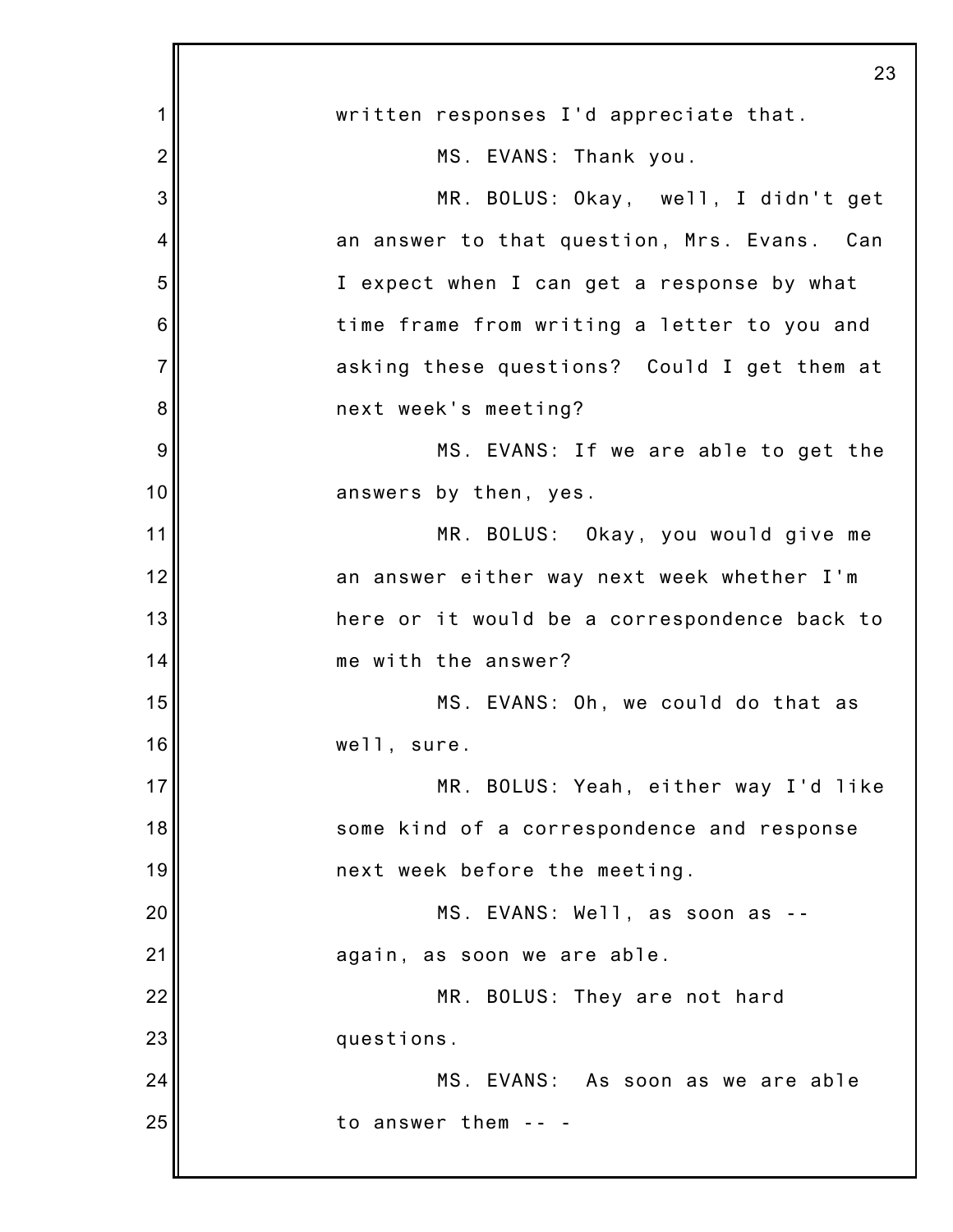|                | 24                                              |
|----------------|-------------------------------------------------|
|                |                                                 |
| 1              | MR. BOLUS: Well, this is a guy you              |
| $\overline{2}$ | want to hand more money to, Mrs. Evans, and     |
| 3              | you want to pay him additional money to sit     |
| 4              | here and handle te city assets, I'm asking a    |
| 5              | stupid, simple question, produce a deed.<br>I f |
| 6              | shouldn't be that complicated nor should it     |
| $\overline{7}$ | be complicated on did anybody get extra         |
| 8              | money and where it came from. Thank you.        |
| 9              | MS. EVANS: Thank you. Doug Miller.              |
| 10             | MR. MILLER: Good evening, council.              |
| 11             | Doug Miller, Scranton.                          |
| 12             | MS. EVANS: Good evening.                        |
| 13             | MR. MILLER: The first issue I would             |
| 14             | like to address tonight is regarding the        |
| 15             | Lake Scranton Road issue that was raised        |
| 16             | last week by a speaker and obviously got        |
| 17             | some attention in the paper over the week.      |
| 18             | I just personally believe that -- I don't       |
| 19             | feel that any resident or taxpayer should       |
| 20             | have to deal with that annoyance of having      |
| 21             | trucks go through that part of town causing     |
| 22             | a disturbance and every other issue that        |
| 23             | it's caused for them.                           |
| 24             | You know, the individual that was               |
| 25             | here last week provided photos and other        |
|                |                                                 |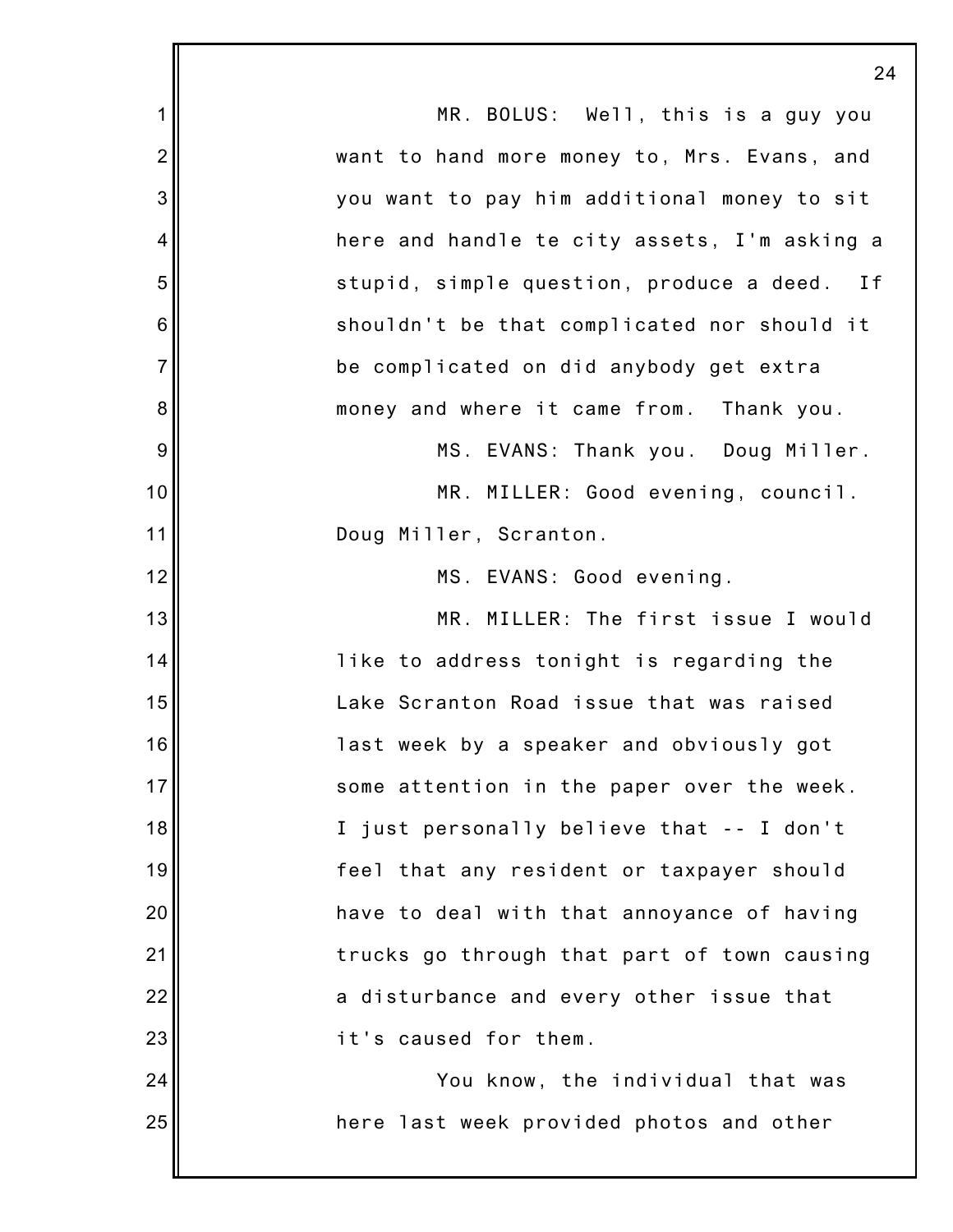documentation for council and, you know, Mrs. Evans, I do appreciate your statement earlier tonight that, you know, as we all know anybody that follows government knows that council is the only legislative authority that has the ability to repeal any legislation, and then I was glad to hear tonight that that won't make the agenda and you won't repeal that because I personally don't feel any resident should have to deal with that and anybody that feels it should be repealed certainly isn't looking out for the residents of this city.

1

2

3

4

5

6

7

8

9

10

11

12

13

14

15

16

17

18

19

20

21

22

23

24

25

Regarding the parking meters in today's paper, an articale in the Times, we are now sort of moving on track to bring in some sort of new technology and generate revenue for the city. This has been going on for months now as we just been harping on with StreetSmart and other entities that have come in and placed bids, I'm just hopeful at this point in time that something will be put in place, but the only issue and concern that I do have when this is finally put in place I want to make sure there is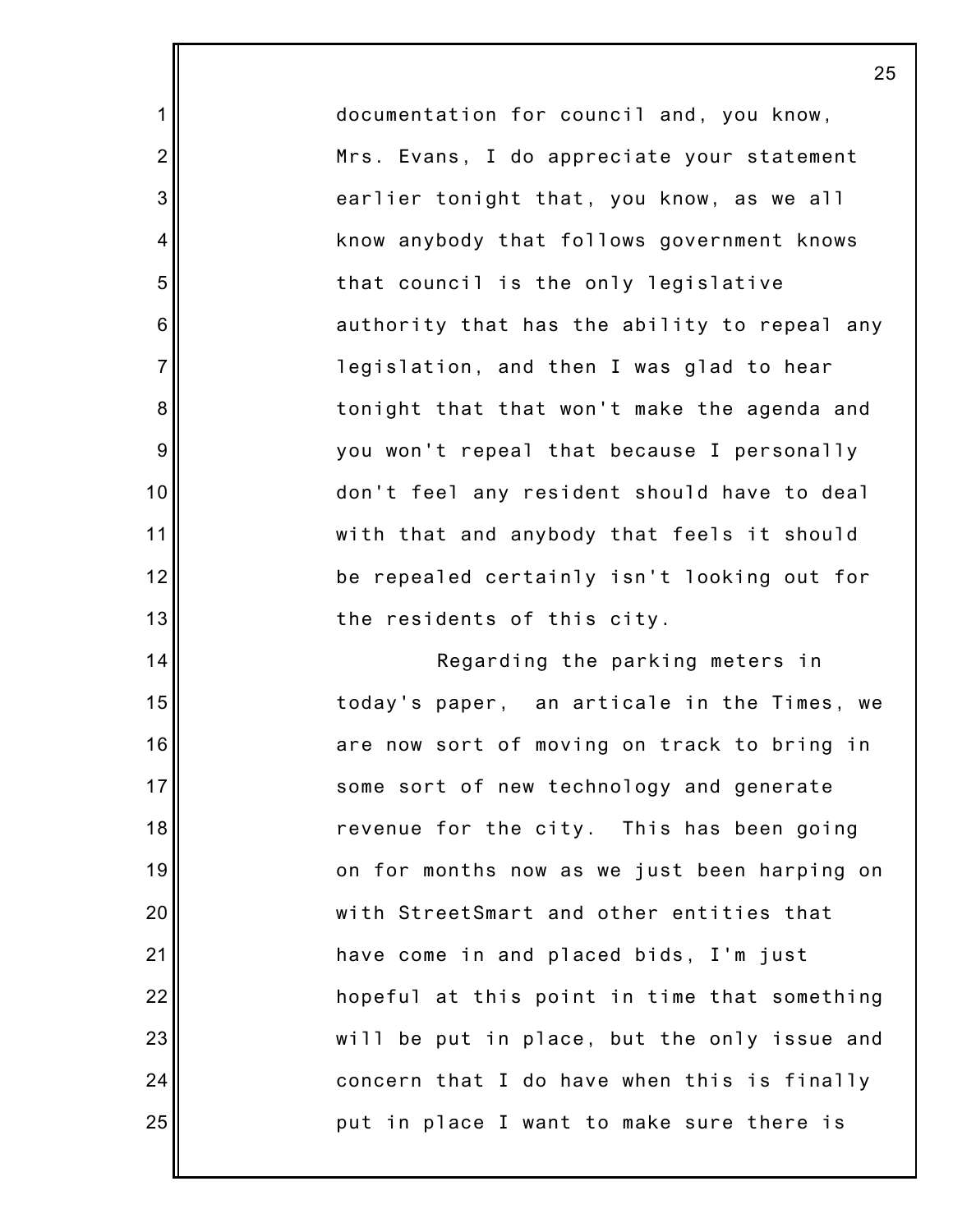transparency and accountability.

1

2

3

4

5

6

7

8

9

10

11

12

13

14

15

16

17

18

19

20

21

22

23

24

25

As we all know, what caused this mess in the first place with the Parking Authority was a lack of transparency and accountability. The wool was pulled over our eyes, things were kept from us, and we didn't know what was going on and thanks to the work by Attorney Hughes and others that were instrumental in unraveling this whole mess and bringing it to light and turning this thing around we now know what has occurred, but I'm just hopeful that with this new program, even here in city hall and, in fact, in council's office and the clerk's office we have the ability to see what goes on each and every day with those meters, what's going in and what's coming out. With new technology today I'm sure there is a way to have some sort of computer or some sort of device within council's office that allows us to see exactly what is going on and how much money is being fed in those meters each and every day and where it's going so there is accountability and we know what's going on and things aren't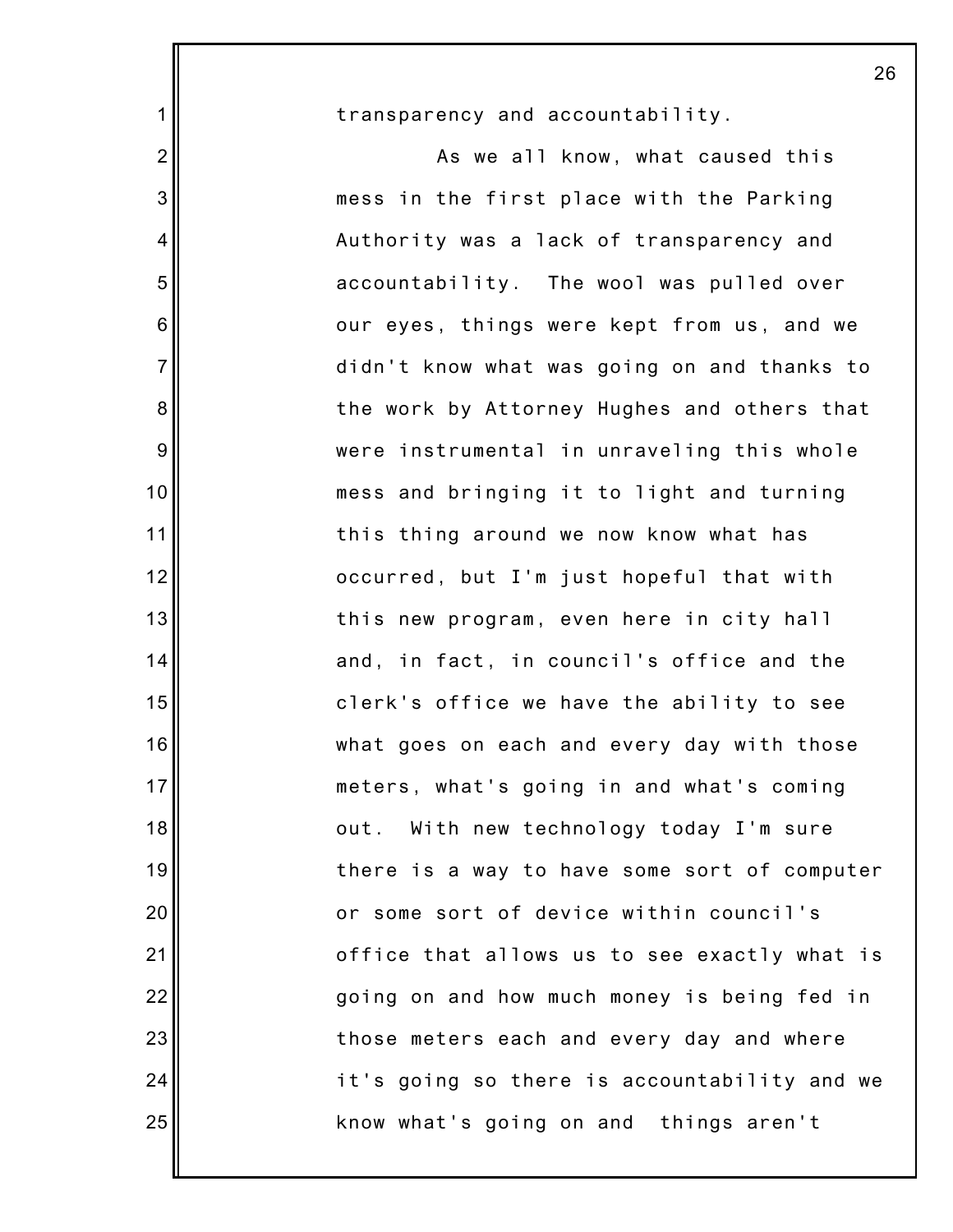mismanaged because as we know with the Parking Authority it has caused such a massive debt and has added to the astronomical debt that this city has occurred because of incompetent and leadership by those who have caused quite a headache, and thankfully they are no longer there and I'm just hopeful that we will turn this around and realize the revenue that the city needs very much. We know we have the ability, as we know, looking at estimates in the recovery plan of well over \$2 million each year if it's done the right way.

1

2

3

4

5

6

7

8

9

10

11

12

13

14

15

16

17

18

19

20

21

22

23

24

25

Regarding the MBROs, the market based revenue opportunity, I mentioned this last week, I'm hopeful that now it's been put out to bid a second time that someone will come forward and that we realize that revenue. We are looking at over \$350,000 that we have the ability to bring in. We need the revenue, as we all know. You know, coming into this year already we are looking at holes and we are only at January 10.

So it's certainly a concern and I'm helpful that we realize these things and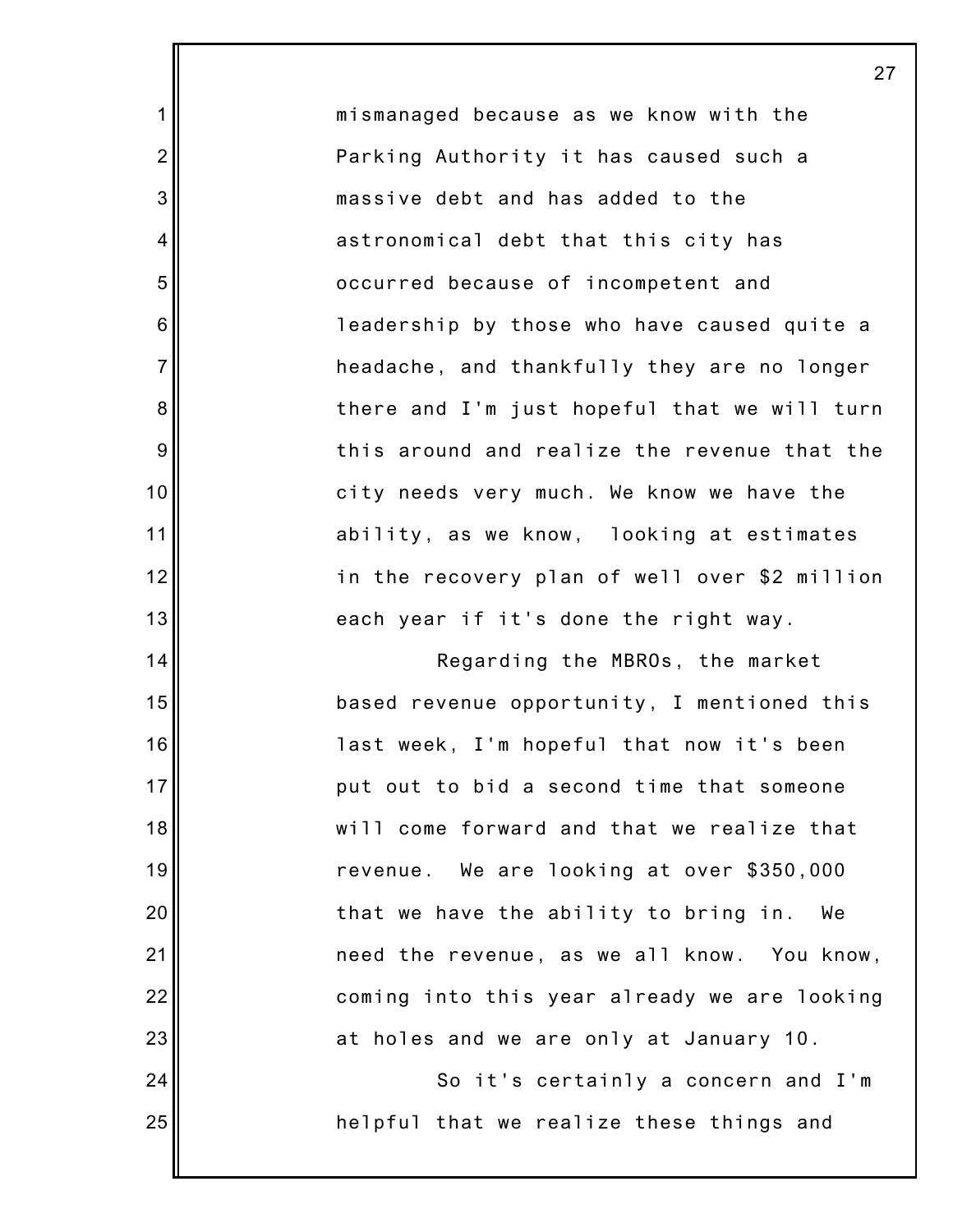that difficult decisions do have to be made. You know, tonight there is emergency legislation, emergency certificate attached, so we know tough decisions have to be made.

1

2

3

4

5

6

7

8

9

10

11

12

13

14

15

16

17

18

19

20

21

22

23

24

25

There has been discussion tonight that, you know, we have talked about people going above and beyond. We know the people who have put the work into it and we know those who sat back and they have slacked off and they are grandstanding and played to TV cameras. Certainly those who have gone above and beyond are worthy of a reward or compensation because they have done work on behalf of the taxpayers. We haven't seen that in decades.

You know, Attorney Hughes has been quite instrumental on a lot of key things that have gone over, particularily over the summer with the recovery plan and this budget, and most of all the Parking Authority and the issues he has had to deal with financially others wouldn't take on in the past.

You know, it all goes back to the creativity in the city that we need in city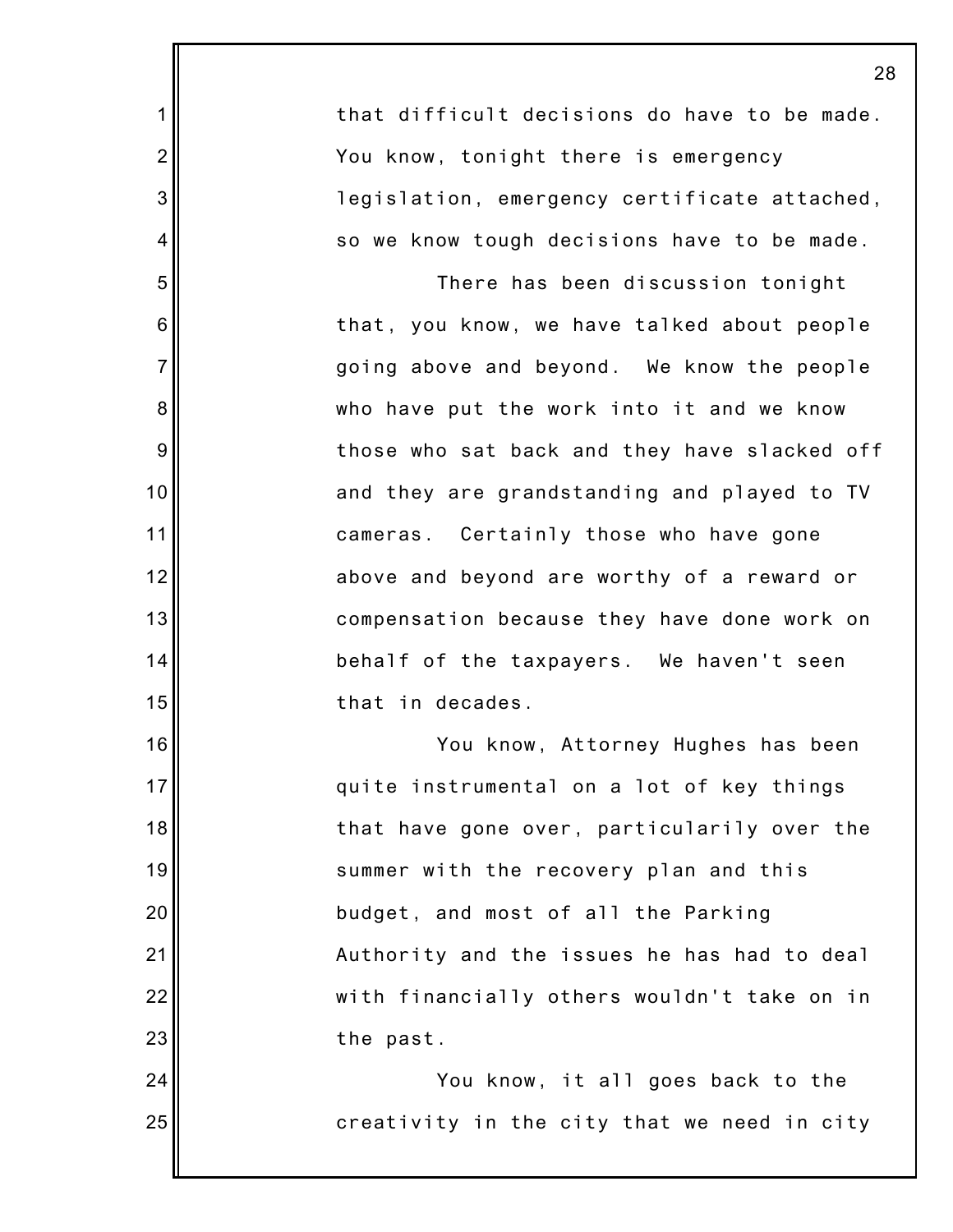government and realizing revenue that we need. You know, it was stated earlier tonight that it may be impossible to turn this thing around. I disagree with that. I don't feel it is impossible. Certainly looking at the challenges we face today it may seem impossible and people may be ready to give up and, obviously, what transpired over the past summer you would certainly come to that conclusion, but I know that when you come together and you put politics aside and you put egos aside and you work cooperatively you can achieve anything. That was proven with the recovery plan and it was proven with the budget. Both sides of government came together and that's what we need to continue to do moving forward.

1

2

3

4

5

6

7

8

9

10

11

12

13

14

15

16

17

18

19

20

21

22

23

24

25

This isn't about playing favorites, it's not about pointing the finger. We can't afford to go backwards, we need to continue to move full speed ahead and if we do that we can turn the city around. Thank you.

> MS. EVANS: And just maybe to add something to what was just said, I think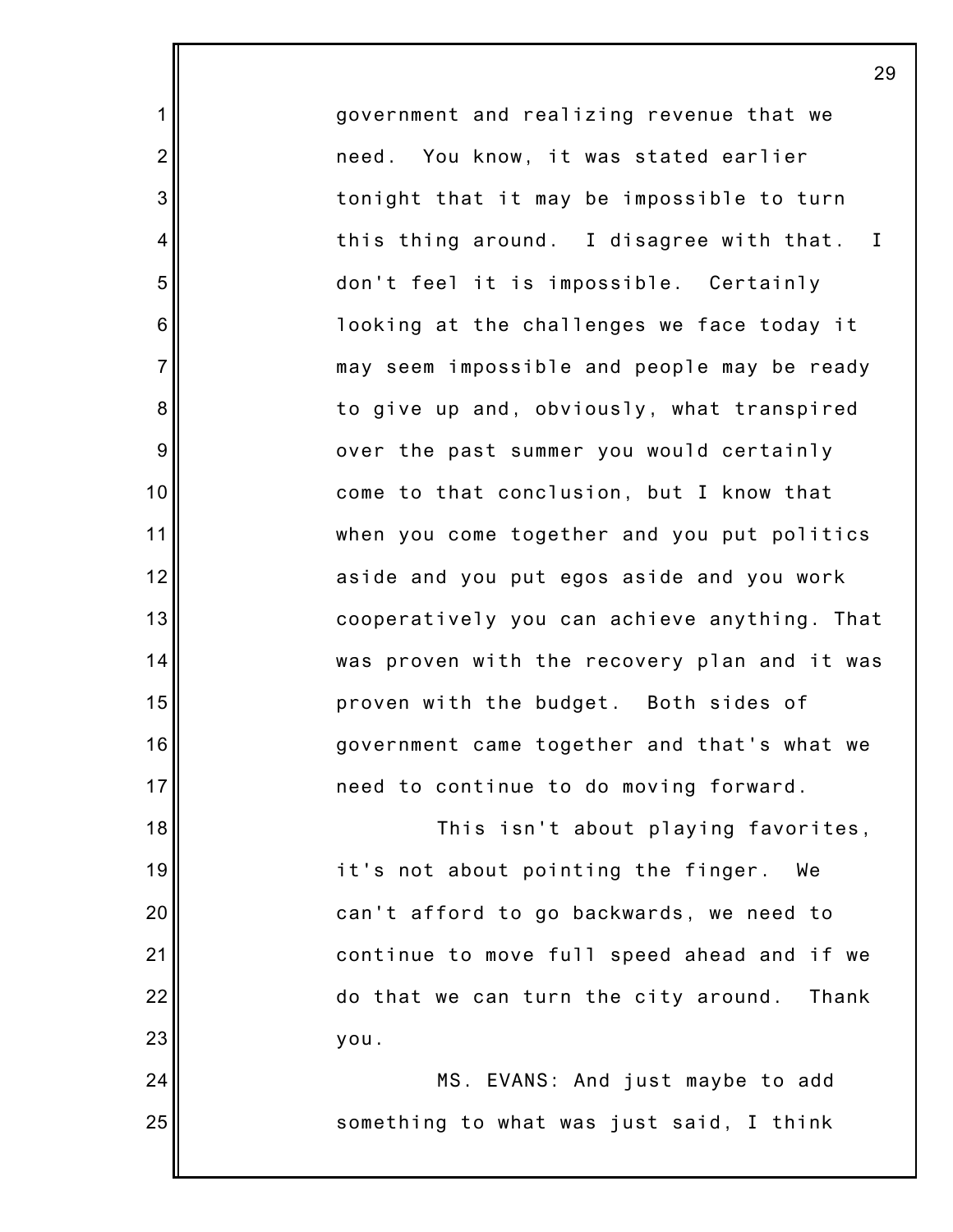|                | 30                                           |
|----------------|----------------------------------------------|
| $\mathbf 1$    | maybe some of the speakers forget the fact   |
| $\overline{2}$ | that Attorney Hughes saved the city          |
| 3              | approximately \$700,000 in a Parking         |
| $\overline{4}$ | Authority bond payment in 2012. \$700,000.   |
| 5              | That's well over half a million dollars.     |
| 6              | Now, in addition to that I know it's         |
| $\overline{7}$ | been proposed put this out to bid. When you  |
| 8              | put it out to bid there are specs included,  |
| 9              | and I can tell you that Mr. Hughes has gone  |
| 10             | well above the specs, but setting that       |
| 11             | aside, if it's put out to bid then the mayor |
| 12             | will decide who is hired, and so I think you |
| 13             | can assume then where Attorney Hughes would  |
| 14             | stand.                                       |
| 15             | But in addition to that, when you            |
| 16             | put something out to bid it seems that there |
| 17             | is very often extra costs involved. It's     |
| 18             | bid for one amount and then the individual   |
| 19             | or company selected comes back with costs    |
| 20             | overruns and this didn't go according to     |
| 21             | plan and so now we need to add this to it    |
| 22             | and so the cost grows sadly, but that's what |
| 23             | I have seen in my years on council, that     |
| 24             | very seldom, if ever, did a bid stay at its  |
| 25             | original starting point, they grow and grow  |
|                |                                              |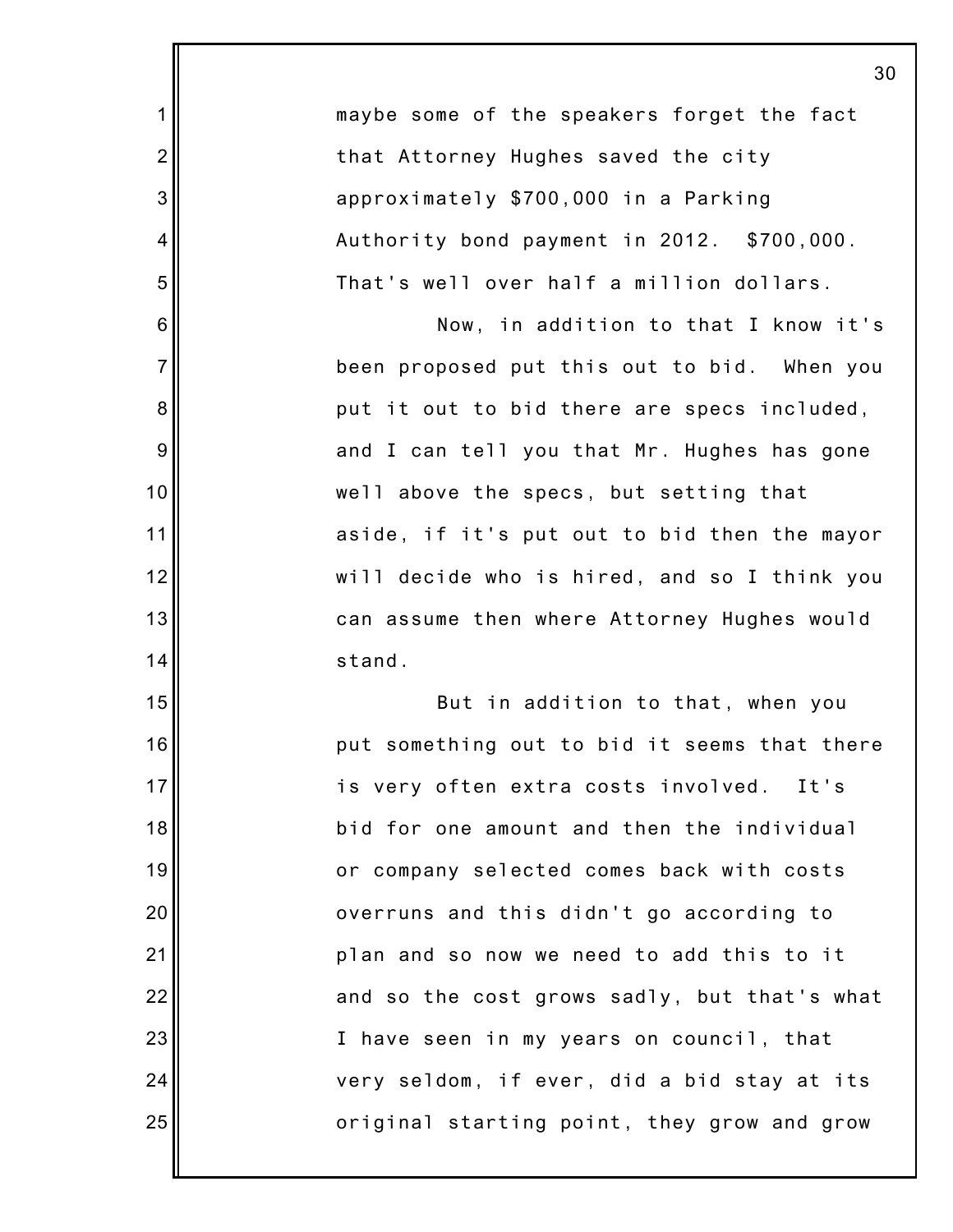|                  | 31                                           |
|------------------|----------------------------------------------|
| 1                | and grown once the person has been hired.    |
| $\overline{2}$   | Our next speaker is Ozzie Quinn.             |
| 3                | MR. QUINN: Good evening.                     |
| $\overline{4}$   | MS. EVANS: Good evening.                     |
| 5                | MR. QUINN: Ozzie Quinn, Scranton             |
| $\,6$            | Taxpayers, Incorporated. Yesterday in the    |
| $\overline{7}$   | Times-Tribune there was an article for a     |
| 8                | planner from a nonprofit that came into      |
| $\boldsymbol{9}$ | Scranton and spoke about downsizing a lot of |
| 10               | the infrastructure, transportation and       |
| 11               | development where we can afford it, you      |
| 12               | know, and it was called Strong Town, the     |
| 13               | organization, and was a curbside chat at     |
| 14               | Weston Field. They didn't have many people   |
| 15               | there according to the paper, but I have to  |
| 16               | agree with what Mr. Miller just said that we |
| 17               | have turn this around and I have to agree    |
| 18               | with what Mrs. Schumacher, my colleague on   |
| 19               | the Taxpayers' Asssociation, let me just     |
| 20               | read from it.                                |
| 21               | "We think all of the new                     |
| 22               | infrastructure is going to lead to growth    |
| 23               | and be good, Mr. Morrow, he is the           |
| 24               | consultant said. However, our future will    |
| 25               | be collection of small projects, three       |
|                  |                                              |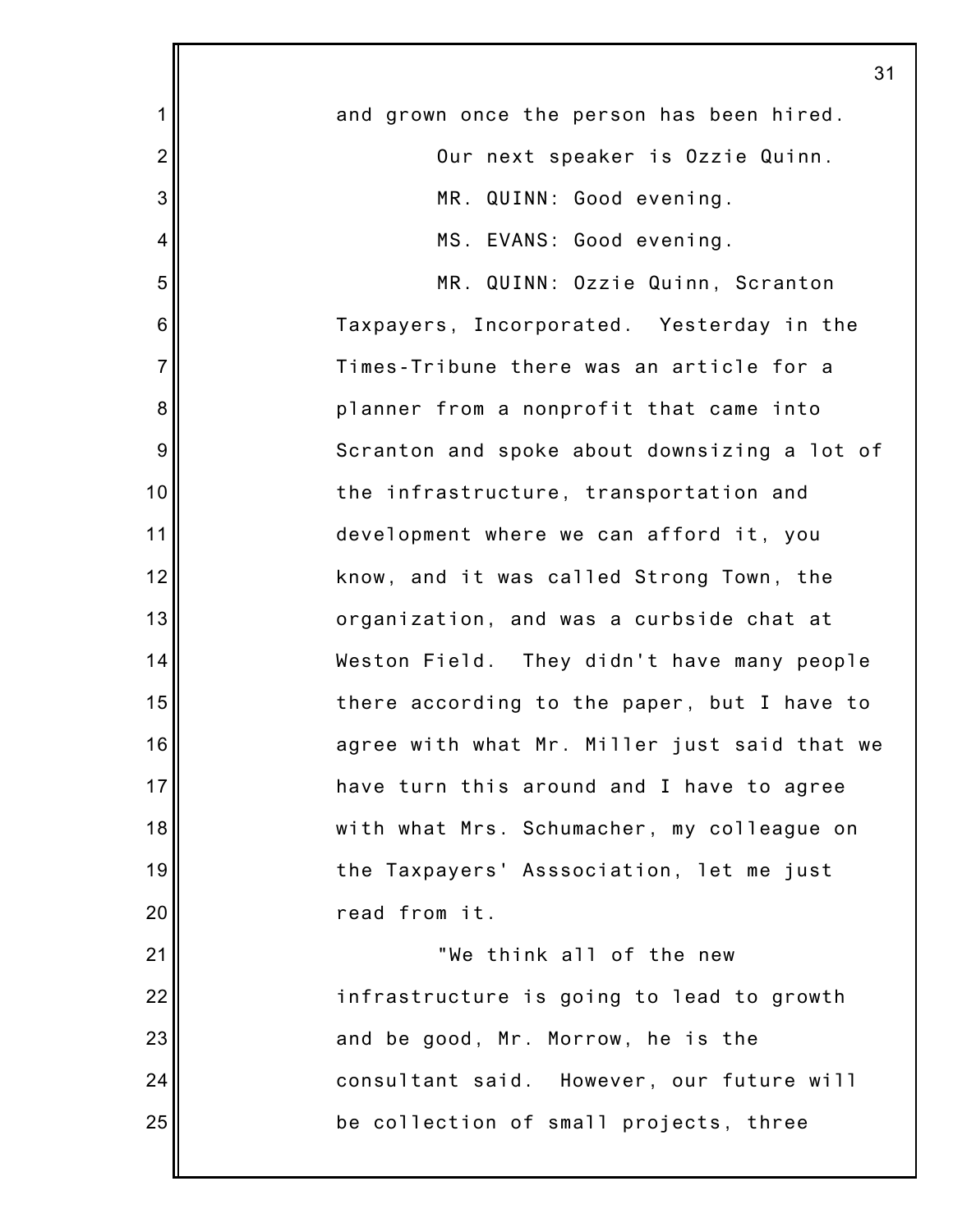adults and two children attended the presentation. Scranton resident, Marie Schumacher, said the talk was interesting and resonated with her. For example, she wondered what the city could have done with the money that was spent on the Rennaisance of the 500 block of Lackawanna Avenue."

1

2

3

4

5

6

7

8

9

10

11

12

13

14

15

16

17

18

19

20

21

22

23

24

25

And also Ms. Schumacher in my opinion is right on. There is no doubt about it. She is not a Monday morning quarterback and I started coming here in 2006 and formed the Taxpayers' Association and I know that Andy Sbaraglia sat and came up here at every meeting and kept on telling us about the debt, and I'd be remiss if I didn't give Mrs. Evans credit for doing what she is doing and to try and pull the city together.

I can recall back six years ago she spoke about the Doherty debt and warned the council members, warned the council members, do you want a bid out for another attorney? You know, Carl Greco, who is a big contributor to Mayor Doherty's campaign? He is the solicitor for OECD, he became a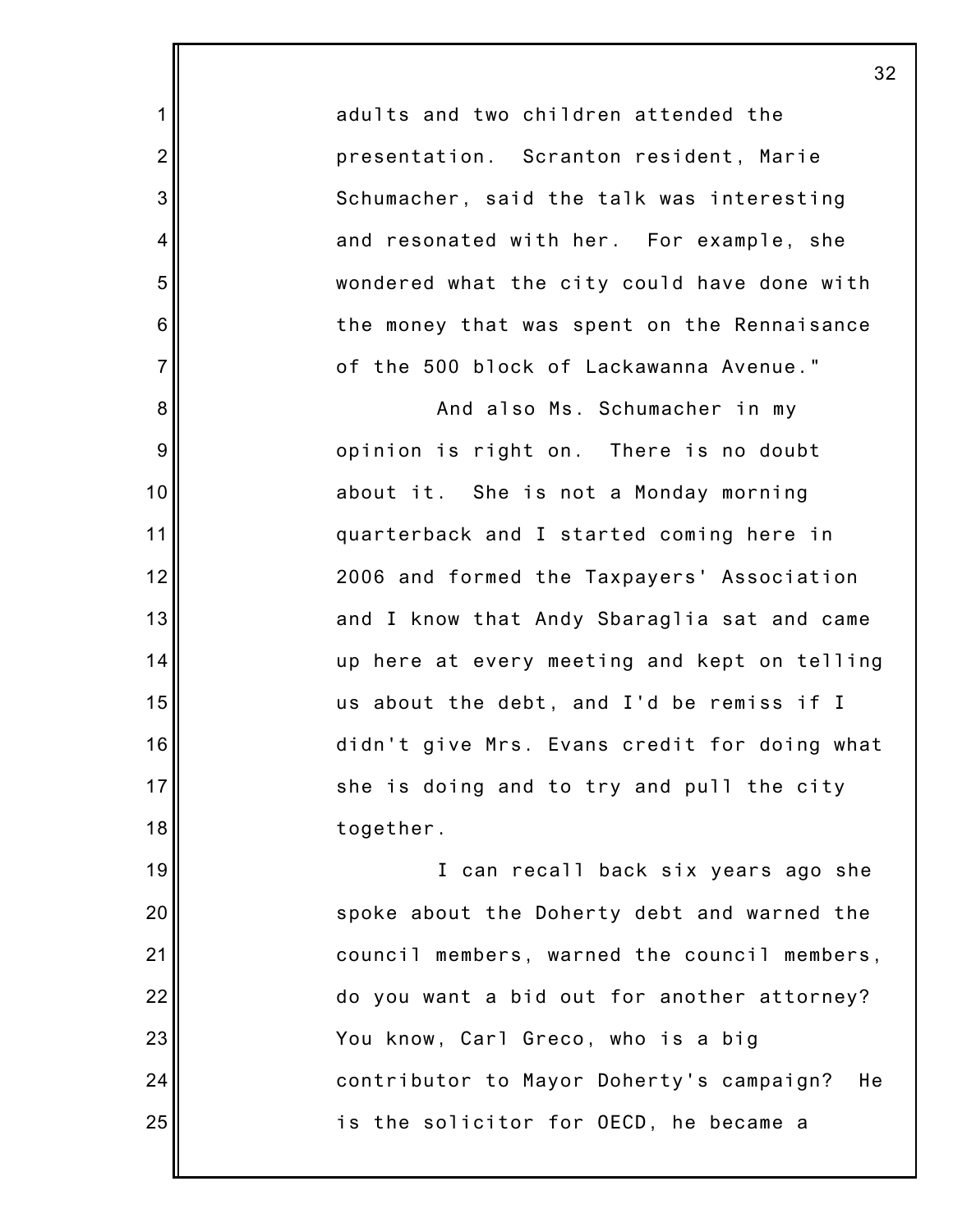|                | 33                                           |
|----------------|----------------------------------------------|
| $\mathbf 1$    | millionaire. He bid out. You know, when      |
| $\overline{2}$ | you bid out he is the only one that          |
| 3              | fulfilled the specs. Is that we want to      |
| $\overline{4}$ | happen?                                      |
| 5              | Now, I worked with Boyd Hughes at            |
| 6              | the Scranton Redevelopment Authority, he was |
| $\overline{7}$ | my boss. I worked before Boyd Hughes and I   |
| 8              | worked on land use and I worked on blight    |
| 9              | studies, all right? And I did, when I        |
| 10             | worked for a private consultant, and we put  |
| 11             | together urban renewal projects. Boyd        |
| 12             | Hughes eventually was on the board and       |
| 13             | became the Chairman of the Board of the      |
| 14             | Redevelopment Authority the and I know that  |
| 15             | Boyd Hughes has the ability and capability   |
| 16             | and the know how to help pull the city       |
| 17             | together.                                    |
| 18             | And as Doug said, I'm behind this            |
| 19             | council the majority, I know the majority, I |
| 20             | can't trust Mr. McGoff because he was here   |
| 21             | and I know he went with Mr. Doherty on every |
| 22             | roll call, so what I'm saying is that we got |
| 23             | to pull together, you know, and we have to   |
| 24             | do something. I, myself, what can I do?      |
| 25             | You know, I worked a lot of years in         |
|                |                                              |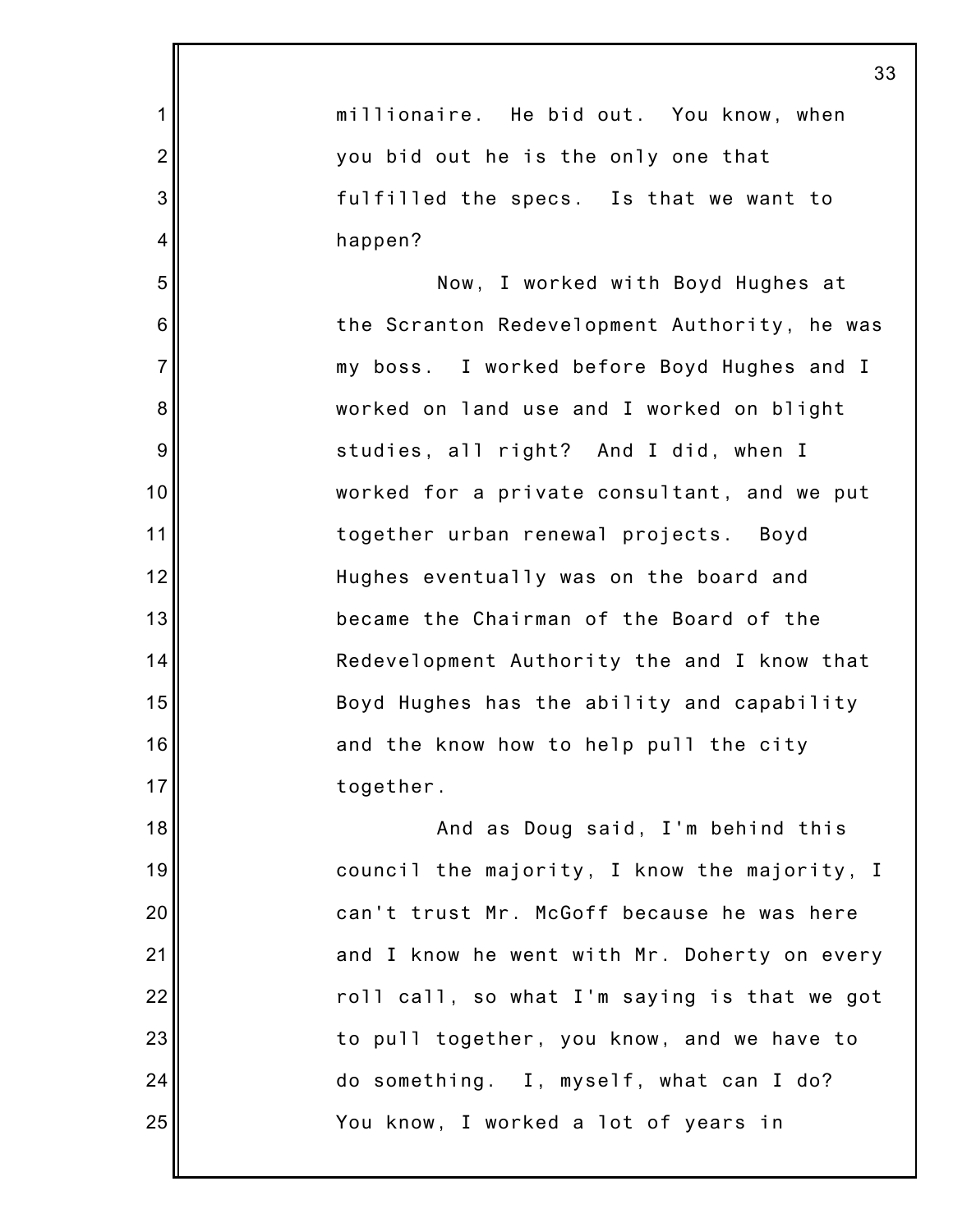redevelopment and economic development and what not, okay, I would be glad to volunteer, okay, no charge to help the city put together a Housing Rehabilitation Program. That's one thing, okay? Just think of that money that went down on Lackawanna Avenue went across the city. You know, from the 2000 Census to when Doherty took over to the 2012 we lost 2000 -- there was a negative 2000 houses. That means they were demolished, even with all of those KOZs that were constructed and all of the other housing, you know, there is more houses being demolished than are being constructed. How can you actually build a city like that? You can't. You know?

1

2

3

4

5

6

7

8

9

10

11

12

13

14

15

16

17 18 19 20 21 22 23 24 25 We have to find creative ways to sell this land off and help these people out there. I have people call me all the time, "How can I get money? How can I get help to fix wiring on my house? How can I fix the leak in my roof, you know, what can I do? You know, what can I say? Nothing. I appreciate it if you could consider my proposal. Thank you.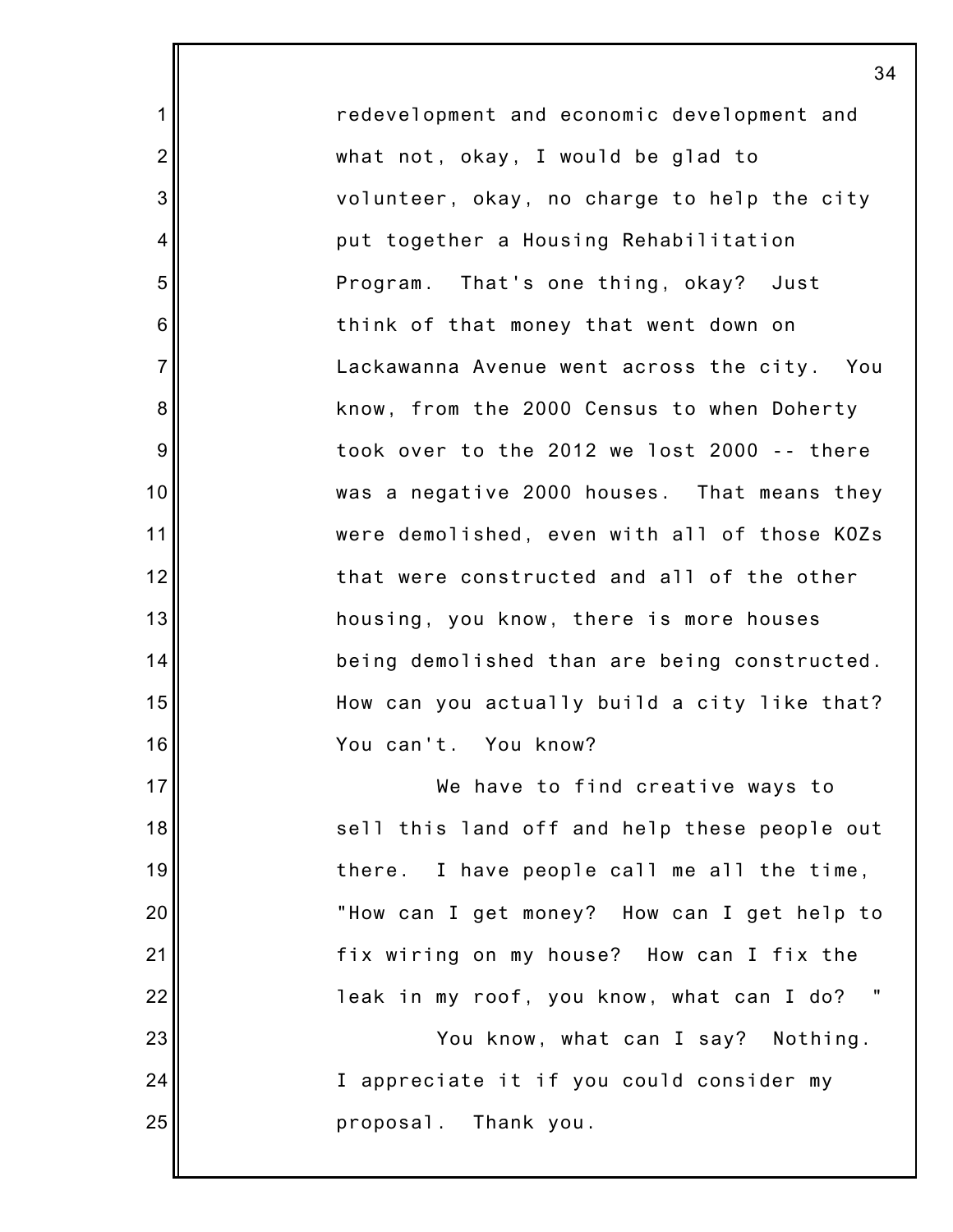|                | 35                                           |
|----------------|----------------------------------------------|
| 1              | MS. EVANS: And thank you very much,          |
| $\overline{2}$ | and I believe that is something that we need |
| 3              | in that, you know, if a plan or program can  |
| 4              | be developed prior to the allocations for    |
| 5              | CDBG, which typically would occur in         |
| 6              | September, and I think the applications come |
| $\overline{7}$ | out in June or July and are submitted        |
| 8              | perhaps by August 1, I think there should be |
| 9              | application made for just such a program as  |
| 10             | you have outlined.                           |
| 11             | Our next speaker is Anthony                  |
| 12             | Palmiera.                                    |
| 13             | MR. PALMIERA: Yes. Good evening,             |
| 14             | council members and thank you for the        |
| 15             | opportunity to speak and I thank the         |
| 16             | previous speakers. This is my first council  |
| 17             | meeting attending, I'm impressed with their  |
| 18             | interest in trying to save the city and to   |
| 19             | you, too. Thank you for your work that you   |
| 20             | do.                                          |
| 21             | Also, I want to mention that there           |
| 22             | were two men that came up talking about the  |
| 23             | situation on Lake Scranton Road. Well, I     |
| 24             | would benefit from the council's proceeding  |
| 25             | and keeping that ordinance because I live on |
|                |                                              |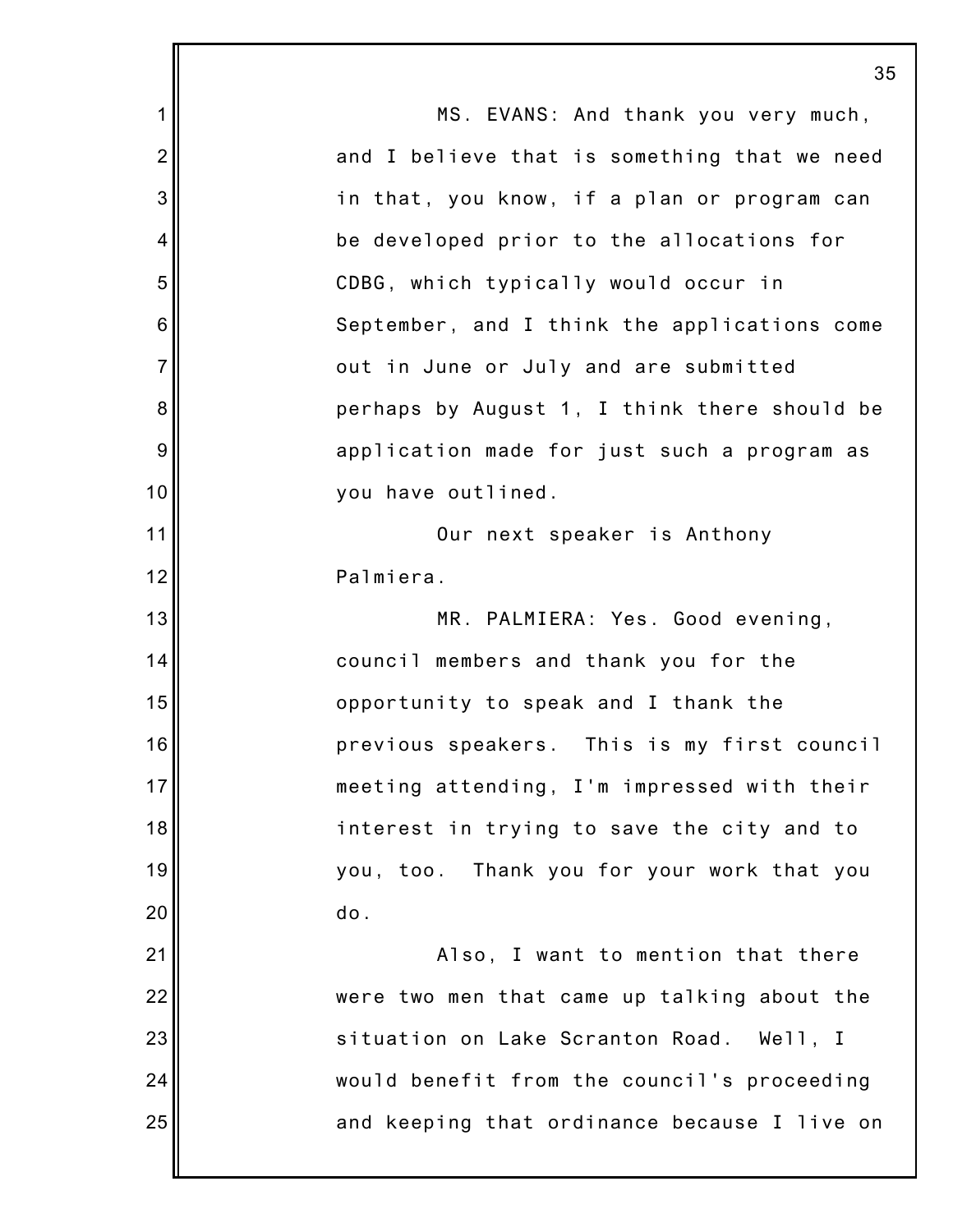225 Lake Scranton Road. In fact, I'm right next to the access road that was in the discussion that the company -- I'll give you a little history, I moved there in 2008, they were working on that road. That road existed, but it was run down so they beefed it up, they put in new drainage so they can use it as an access for their business. So I'm thinking to myself at the time I just bought the house, I said, "What's going on here and why are you doing this?" They said, "Well, it's going to be an access, an emergency access road." I thought what does that mean, an emergency access road. So as years go on more and more trucks are going down the road across in front of my house. So I'm retired, I'm sitting there saying, "I'm paying very high taxes here, I couldn't move to Greenridge, I'm paying very high taxes here and I'm watching these trucks go by."

1

2

3

4

5

6

7

8

9

10

11

12

13

14

15

16

17

18

19

20

21

22

23

24

25

And to the person living on Keyser Avenue, that wouldn't mean anything because trucks goes by on Keyser Avenue, but if you are living in Greenridge and you're paying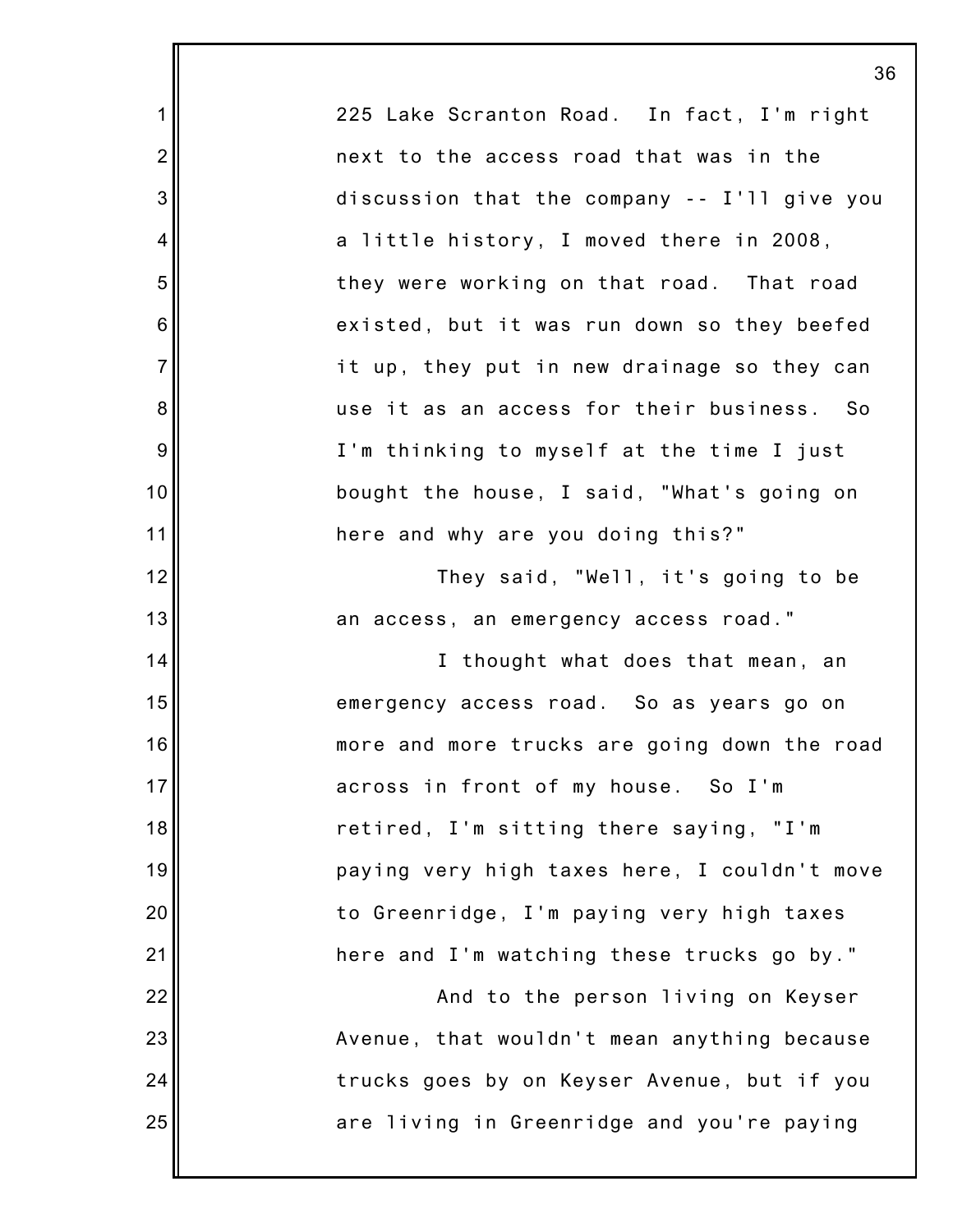|                | 37                                           |
|----------------|----------------------------------------------|
| 1              | high taxes and these trucks are going by you |
| $\overline{2}$ | would say -- call someone and say, "What's   |
| 3              | going on here? Why are these trucks going    |
| 4              | $by?$ "                                      |
| 5              | So when the business says, "Well, we         |
| 6              | need this access," I would say to the        |
| $\overline{7}$ | business and, council, fortunately said this |
| 8              | I guess, "Well, where was your original      |
| 9              | access? Why do you need a new access?        |
| 10             | You've had this business for years, use your |
| 11             | original access."                            |
| 12             | Well, I don't know if I'm accurate           |
| 13             | about this, but the bridge that they are     |
| 14             | talking about, I ride across that bridge     |
| 15             | every day. The bridge says "Limit 23 Tons."  |
| 16             | Common sense to me says don't drive a truck  |
| 17             | over 23 tons over that. That's all. It's     |
| 18             | that simple to fix. Evidently something      |
| 19             | else is going on behind the scenes, I'm not  |
| 20             | a business person so I can't answer that.    |
| 21             | Something else must be going on that they    |
| 22             | don't like to do that, maybe it costs too    |
| 23             | much money, I don't know.                    |
| 24             | So I got so annoyed, I'm sorry if            |
| 25             | I'm losing my temper, I get so annoyed       |
|                |                                              |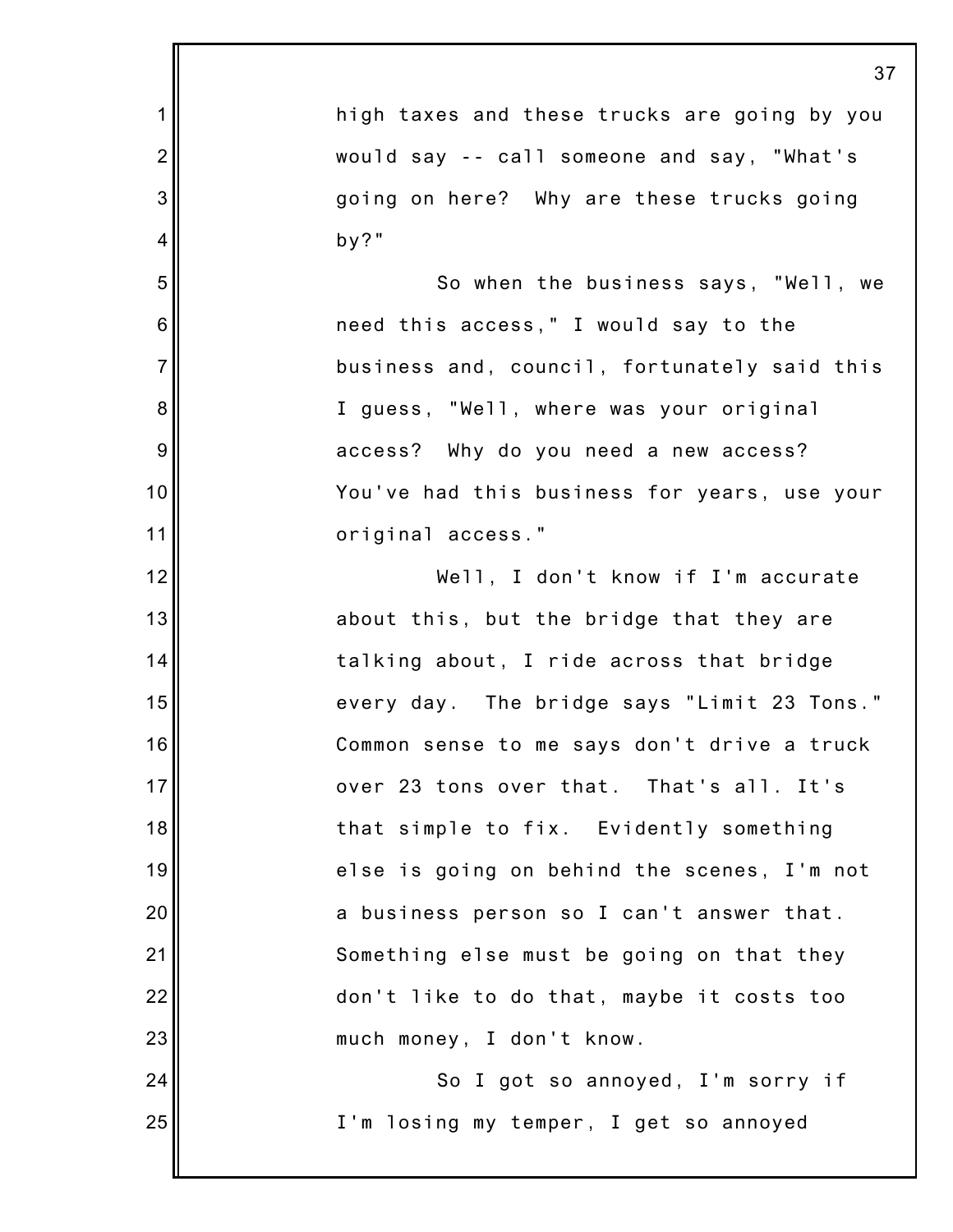because five things are going on and it's not the business of council. ATV's are driving by making a racket. Pickup trucks are driving by making a racket. Litter is being thrwon there. I'm in Greenridge. I'm thinking, this is Greenridge? And then the trucks come by so that's the icing -- that's the straw that broke the camel's back when the trucks started doing it. I can block my ears when the ATV's and the pickup trucks, but when the big trucks keep going by back and forth it's like an elephant walking through your living room. You see this big truck full of dirt, it has a cover on it. Sometimes junk goes by. I see the scrap metal going by in a truck in front of my house. This can't be.

1

2

3

4

5

6

7

8

9

10

11

12

13

14

15

16

17

24

25

18 19 20 21 22 23 So if the business says to council, "Well, that's a business expense and I'm sorry, but we will have to do it that way," I would say to the businessman, "I'm sorry, you have to pay some other expense some other way and handle it."

> The city council is protecting my invest because if I wanted to sell my house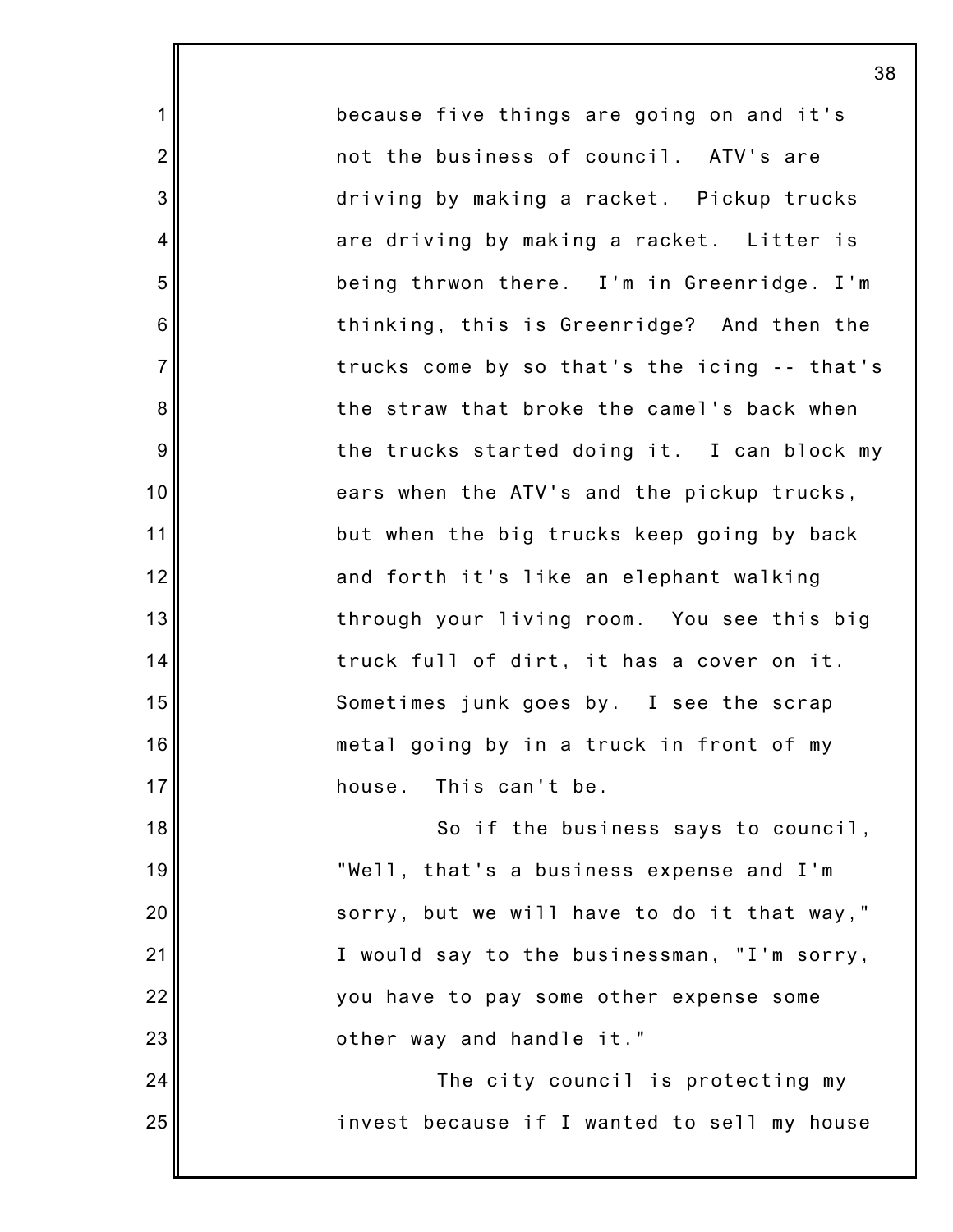|                | 39                                           |
|----------------|----------------------------------------------|
| 1              | when this truck goes by who would be         |
| $\overline{2}$ | standing there looking saying, "Oh, I'm      |
| 3              | going to buy your house. Oh, what is this    |
| $\overline{4}$ | going on?"                                   |
| 5              | "Oh, that's an access road to a              |
| 6              | scrap yard right down the hill there."       |
| $\overline{7}$ | That's not fair to me. I pay taxes           |
| 8              | and I pay a lot of money for the property,   |
| 9              | so I thank you for keeping the ordinance in  |
| 10             | effect. And I have a question for you, I     |
| 11             | heard that it's on the mayor's desk, is this |
| 12             | true it's on the mayor's desk and he has not |
| 13             | signed it, is that true, or is it in effect  |
| 14             | this ordinance?                              |
| 15             | MS. EVANS: Mrs. Krake, has it been           |
| 16             | signed by the mayor? I thought it was.       |
| 17             | MS. KRAKE: Yes. The ordinance has            |
| 18             | been approved.                               |
| 19             | MR. PALIMIERA: Does the mayor has            |
| 20             | to sign it?                                  |
| 21             | MS. EVANS: Yes, but it's --                  |
| 22             | MR. PALIMIERA: But he did sign it?           |
| 23             | MS. EVANS: Yes.                              |
| 24             | MR. PALIMIERA: Oh, well, that's              |
| 25             | wonderful then. Thank you.                   |
|                |                                              |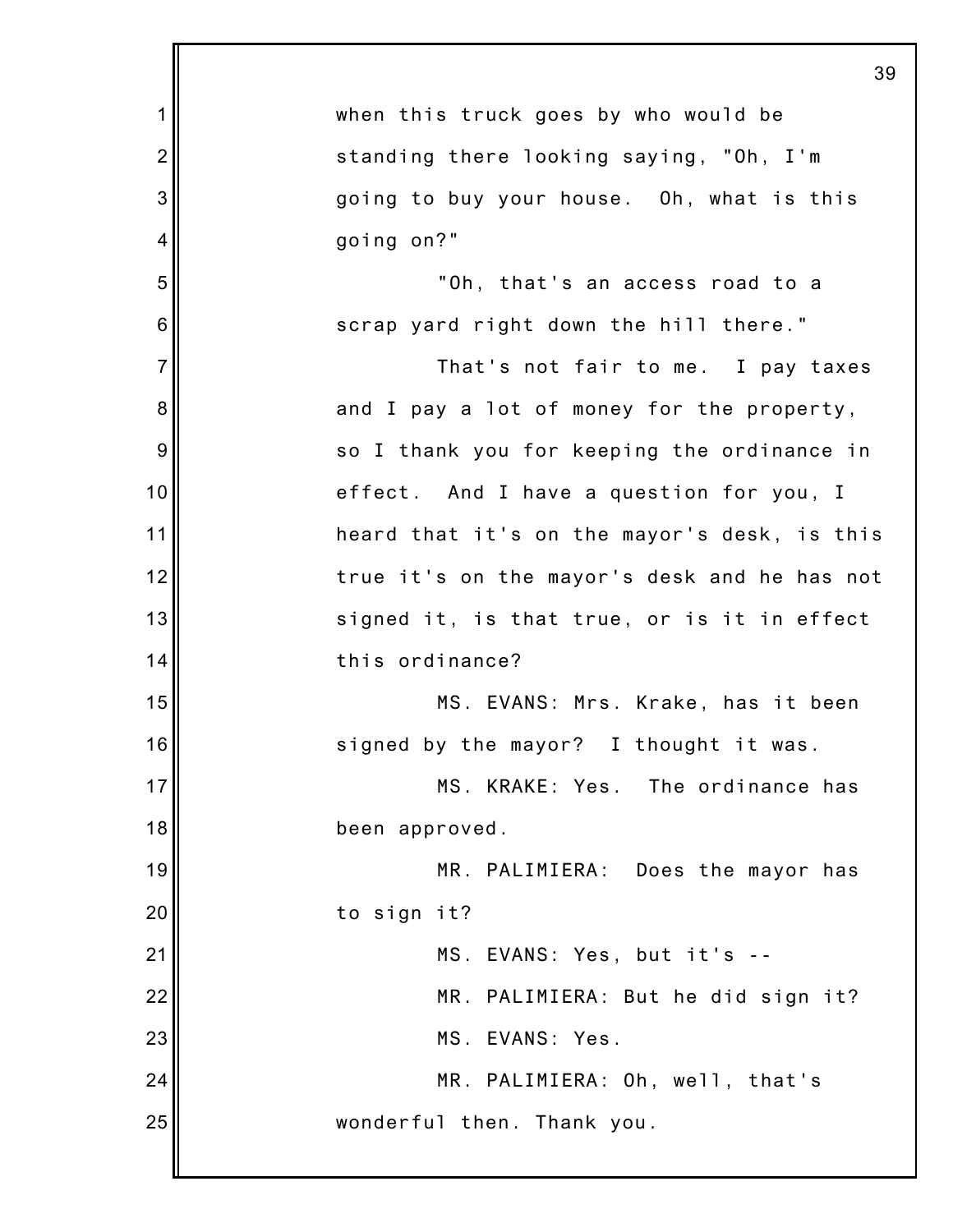1 2 3 4 5 6 7 8 9 10 11 12 13 14 15 16 17 18 19 20 21 22 23 24 25 40 MS. EVANS: Yes, it is an ordinance that should be enforced. It was legally and lawfully adopted by Scranton City Council, sent to the mayor for his signature, which he provided, and that makes it now an ordinance or law of the City of Scranton and as part of that ordinance signage was to be posted. MR. PALMIERA: Yes. MS. EVANS: My understanding is that has not occurred. I know that there were conversations between a resident of Lake Scranton Road and Mr. Dougher, head of the DPW. It seems to lead back to Attorney Kelly, the city solicitor, and then, of course, a letter that was received by the city solicitor from counsel representing DeNaples Auto Parts, but be that as it may, I understand that the police department can't enforce our ordinance until the signage is posted. MR. PALIMIERA: I see. MS. EVANS: And it is my belieF that the signage should be posted. MR. PALIMIEAR: Well, how concerned,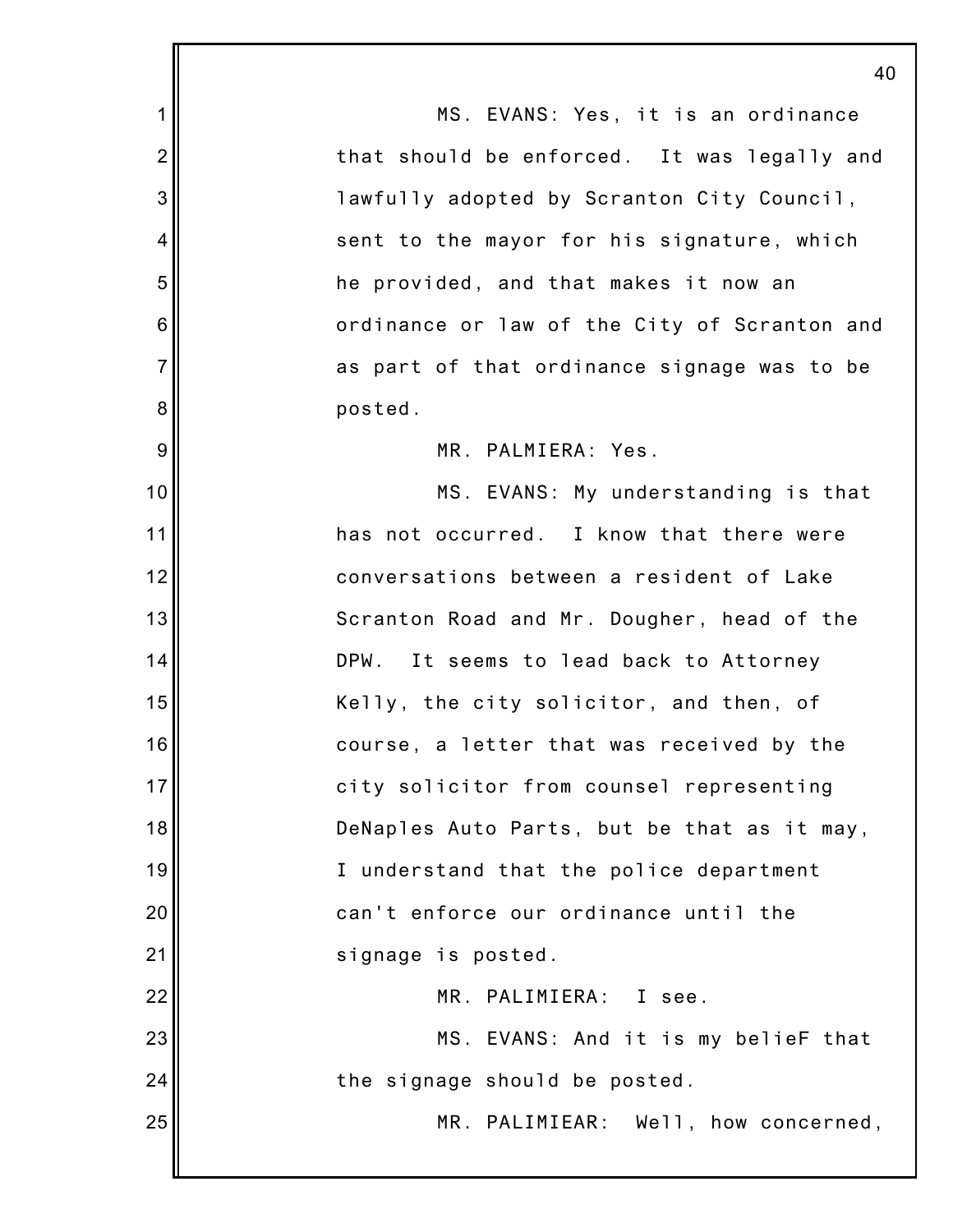|                | 41                                           |
|----------------|----------------------------------------------|
| 1              | if you can speak to this, how concerned is   |
| $\overline{2}$ | the council about the threats from the auto  |
| 3              | parts company about suing the city over it?  |
| 4              | Is that a legitimate threat? Is this         |
| 5              | council going to back off because of that?   |
| 6              | MS. EVANS: I can't speak for                 |
| $\overline{7}$ | everybody on council, but I feel my job as   |
| 8              | an elected official is to serve the people   |
| 9              | of the City of Scranton and this is a safety |
| 10             | issue and it's also a quality of life issue. |
| 11             | MR. PALIMIERA: Yes, it is. Yes, it           |
| 12             | is.                                          |
| 13             | MS. EVANS: And it is my job to make          |
| 14             | sure that your safety and your quality of    |
| 15             | life is protected and so I am not deterred   |
| 16             | by a lawsuit.                                |
| 17             | MR. PALMIERA: Thank you. I                   |
| 18             | appreciate that. And again, thanks for all   |
| 19             | the efforts you did to protect our property  |
| 20             | because I feel sometimes I want to move      |
| 21             | because of what's going on and I don't want  |
| 22             | to move. I don't have to.                    |
| 23             | MS. EVANS: I understand.                     |
| 24             | MR. PALMIERA: So thank you.                  |
| 25             | MR. LOSCOMBE: Thank you.                     |
|                |                                              |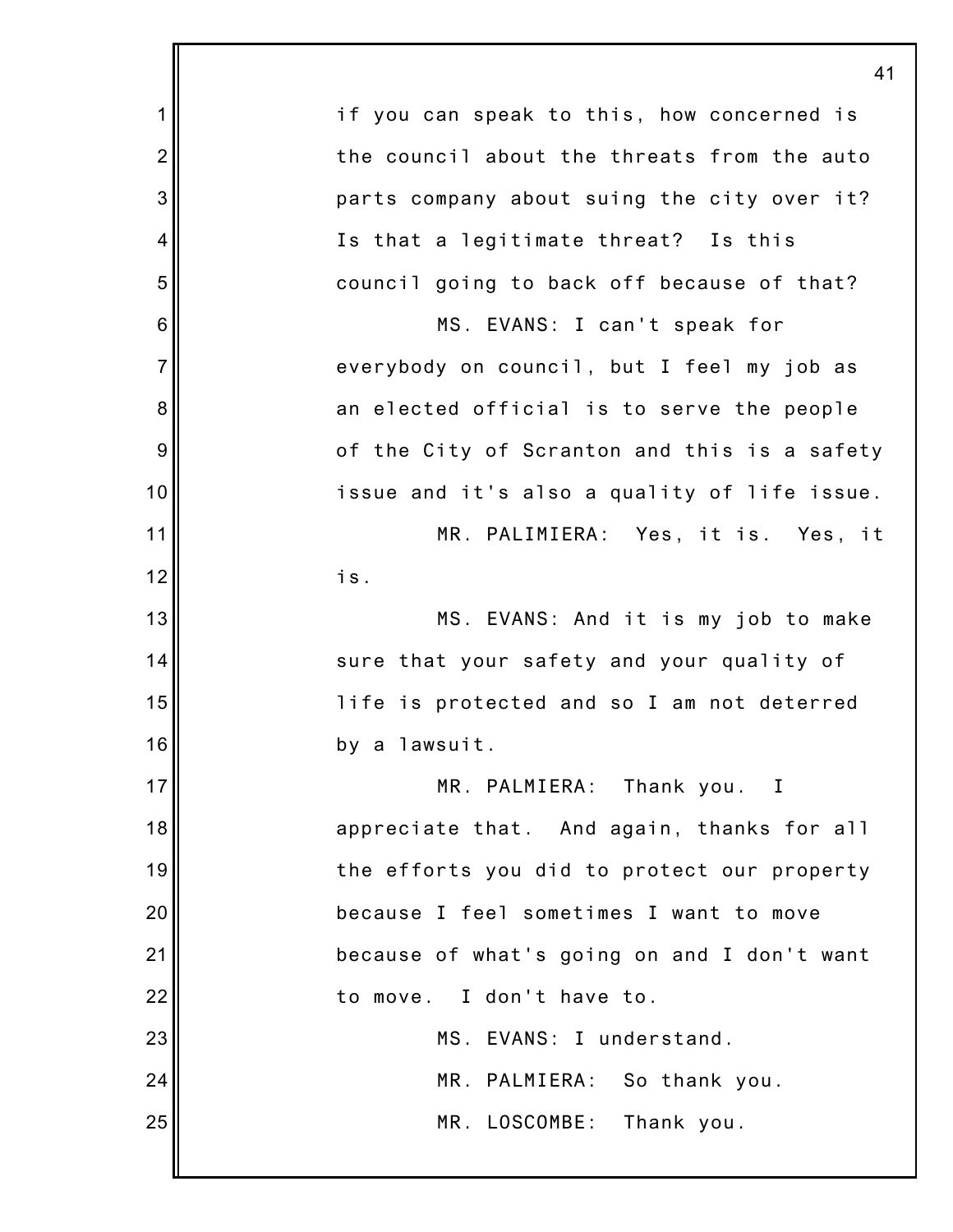1 2 3 4 5 6 7 8 9 10 11 12 13 14 15 16 17 18 19 20 21 22 23 24 25 MS. EVANS: We do have, as I think was discussed last week as well, we do have major problems in Bellevue with truck traffic and this has been ongoing since I believe 1995. The city has an ordinance and most often the police have not enforced it. We are working on amending that particular ordinance so that it will be enforced because the issue within Bellevue is that it is a cave in area and homes have actually been destroyed because of the truck traffic. People's garages have crumbled as trucks travel their houses are shaking, there are cracks in their foundations and, you know, within the structures of the homes, the garages, the sidewalks, etcetera. So that's an equally important situation and that must also be taken care of. MR. ROGAN: Mrs. Evans, before the next speaker, I was going to talk about this under motions, but I guess since we are talking about it I'll address it now. I made comments in the paper to Mr. Lockwood when he asked about the possibility of a lawsuit what would happen and, obvoiusly,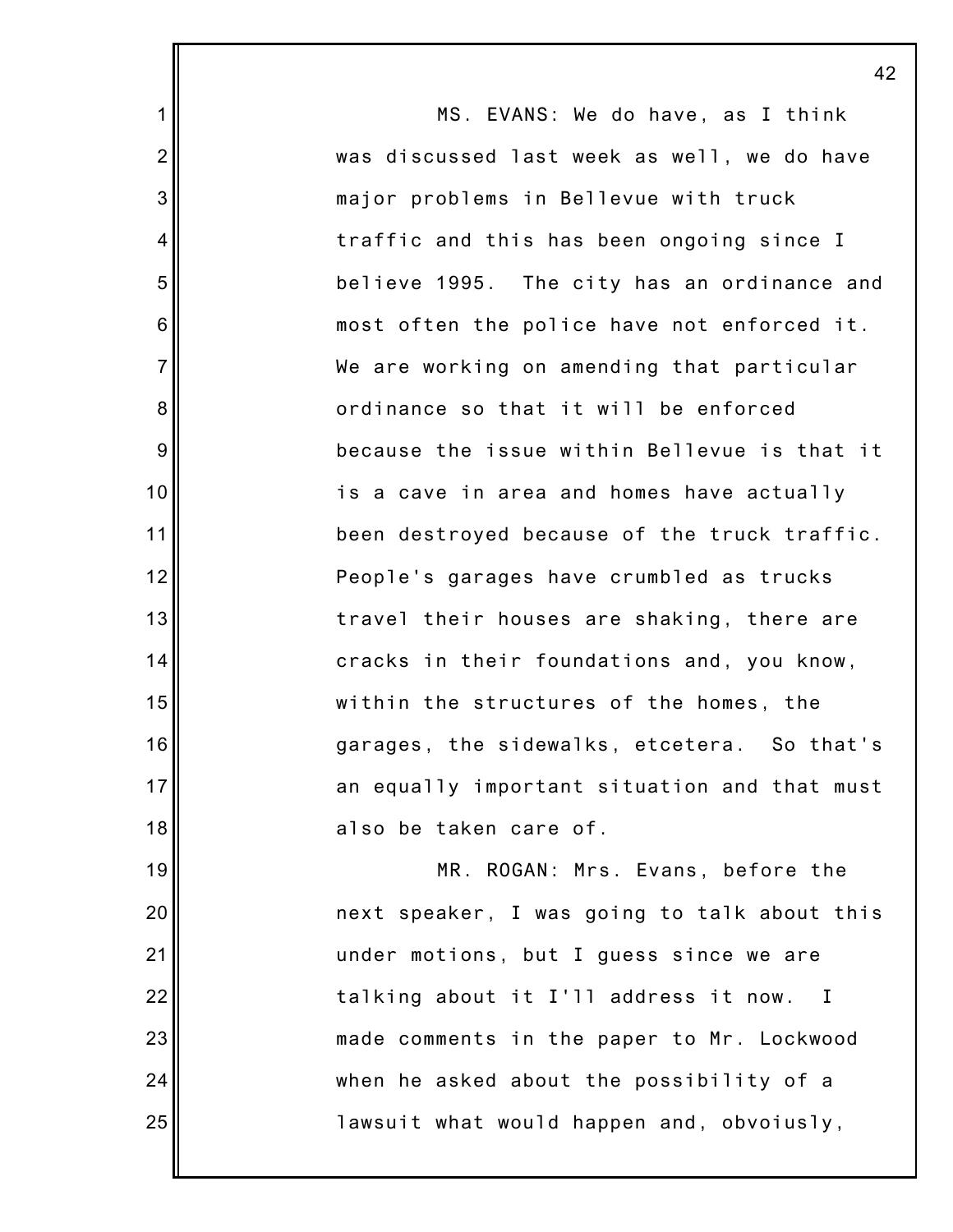|                | 43                                           |
|----------------|----------------------------------------------|
| 1              | I'll say this, I hope that there isn't a     |
| $\overline{2}$ | lawsuit that costs both parties money. I     |
| 3              | think the best solution is hopefully to get  |
| 4              | all of the parties involved at table         |
| 5              | together and try to work something out that  |
| 6              | works for everyone.                          |
| $\overline{7}$ | I also mentioned in that same                |
| 8              | article that there may be an exemptions for  |
| 9              | local deliveries and some people probably    |
| 10             | misconstrued what I said. I wasn't saying,   |
| 11             | well, this is a local delivery, what I was   |
| 12             | saying was usually when you see that type of |
| 13             | signage it says, "Except Local Deliveries."  |
| 14             | Now, how you consider a local                |
| 15             | delivery, whether it's a package from UPS or |
| 16             | whether it's 20 tons of dirt, you know, a    |
| 17             | local delivery could cover all of that. I'm  |
| 18             | not an attorney and that's what I was trying |
| 19             | -- the point I was trying to get at when     |
| 20             | speaking to the reporter was that I'm not    |
| 21             | sure if there is an exemptions in there, if  |
| 22             | it would fall under the law or if the law    |
| 23             | has to be changed, and as I was voting for   |
| 24             | you know, I voted for it and the             |
| 25             | concerns brought to council it seemed like   |
|                |                                              |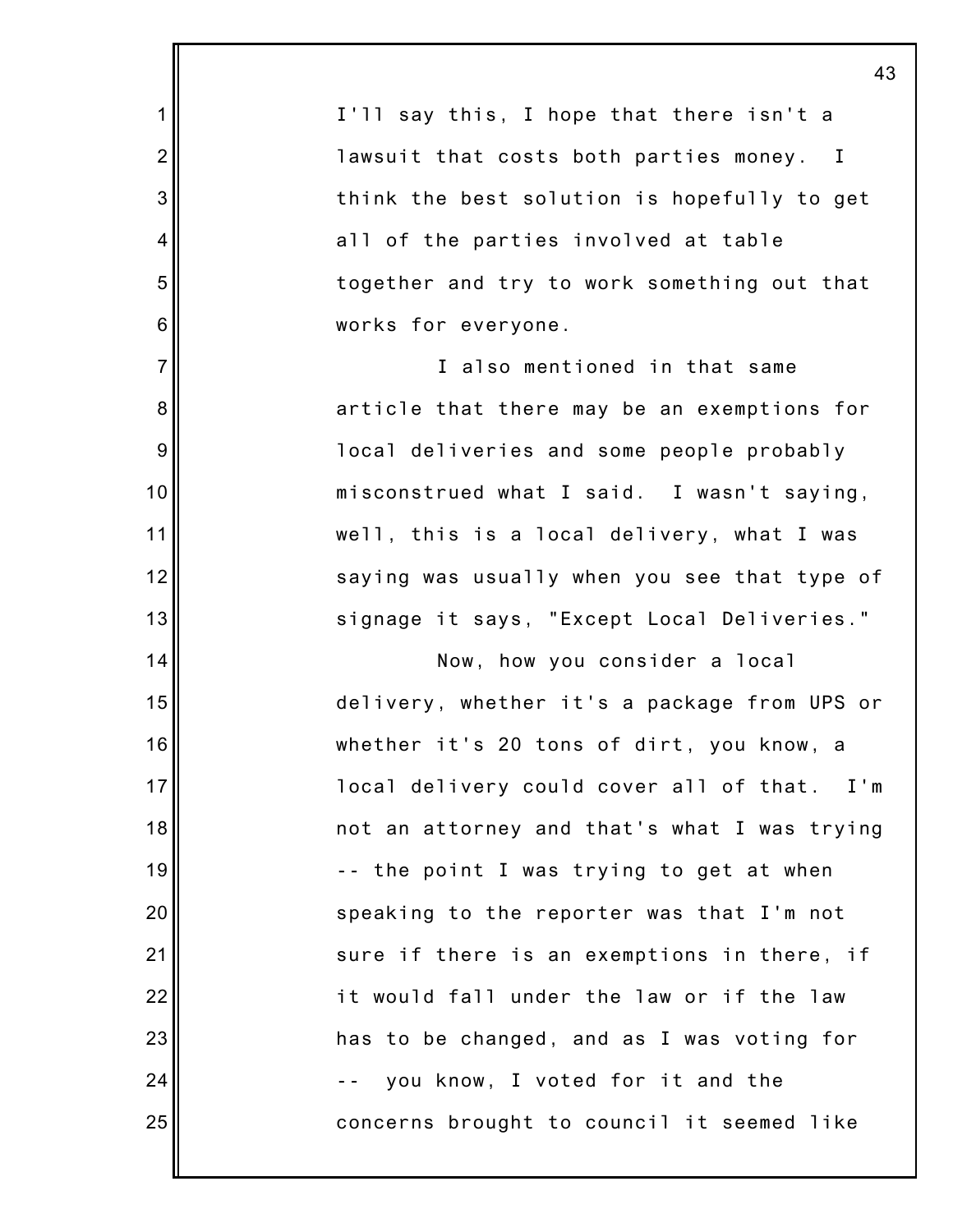|                | 44                                           |
|----------------|----------------------------------------------|
| 1              | the common sense thing to do and that's why  |
| $\overline{c}$ | it passed council.                           |
| 3              | So I just wanted to clear that up            |
| 4              | that I wasn't saying, you know, that I       |
| 5              | believe it's a local delivery and it should  |
| 6              | be exempt, I'm saying that may be a loophole |
| $\overline{7}$ | in the law, but I do believe than an         |
| 8              | agreement should be made between all of the  |
| $9\,$          | parties that works for everyone instead of   |
| 10             | going to Court which would be very costly    |
| 11             | and definitely something the city can't      |
| 12             | afford right you now.                        |
| 13             | MS. EVANS: And not only can't the            |
| 14             | city afford it, but I don't think there is   |
| 15             | any financial gain at this point from suing  |
| 16             | the city for anyone, so I'm hoping that      |
| 17             | bright things are going to occur and that    |
| 18             | city government recognizes and remembers     |
| 19             | that it's here to protect the residents of   |
| 20             | the City of Scranton and certainly we are    |
| 21             | not here to impede commerce, but I think     |
| 22             | when another route of travel is certainly    |
| 23             | available and other options as well are      |
| 24             | available that an agreement should be made   |
| 25             | that's going to first and foremost protect   |
|                |                                              |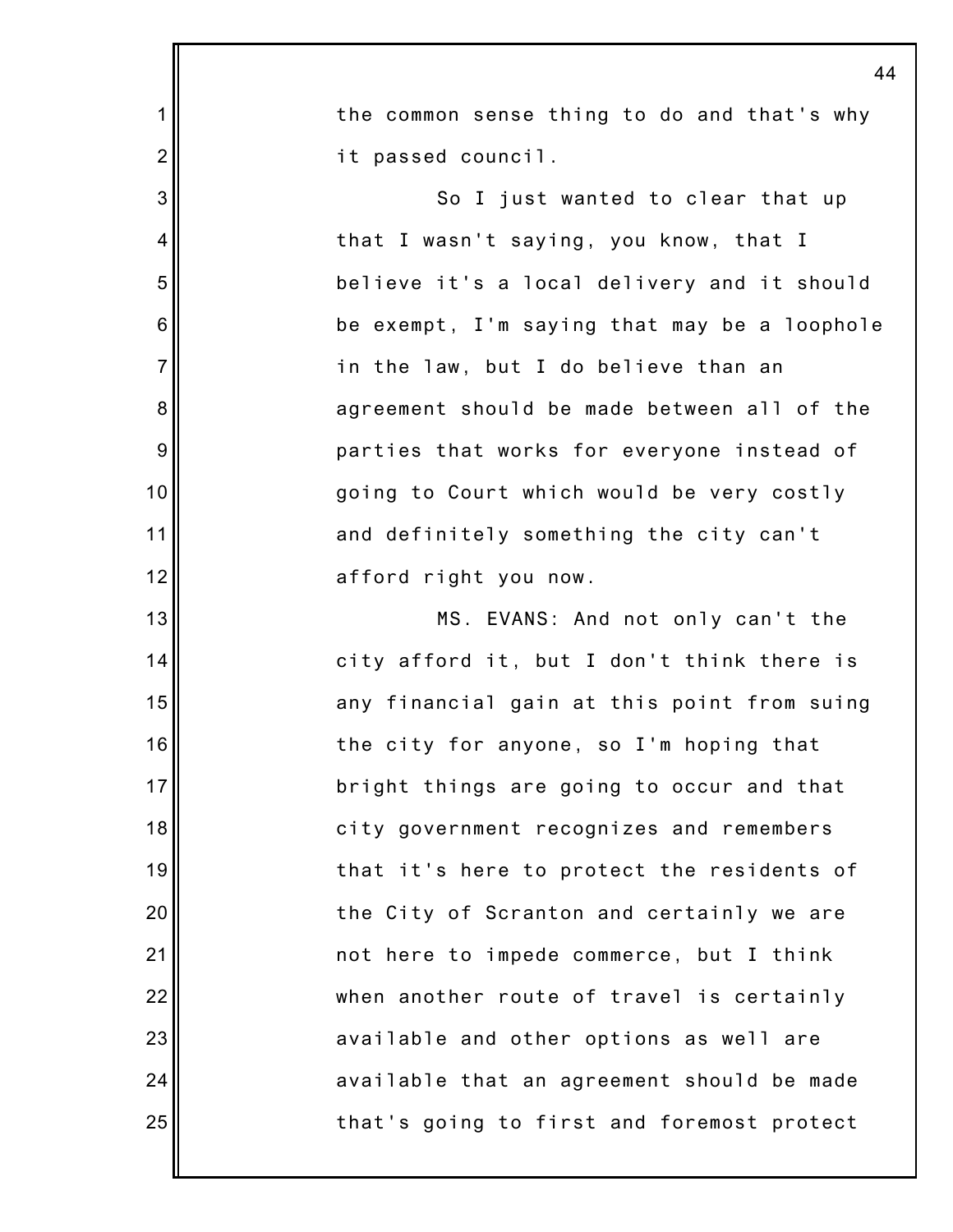|                | 45                                           |
|----------------|----------------------------------------------|
| 1              | the homeowners and also satisfy the          |
| $\overline{2}$ | business.                                    |
| 3              | MR. DOBRZYN: Good evening, Council.          |
| 4              | Dave Dobrzyn.                                |
| 5              | MS. EVANS: Good evening.                     |
| 6              | MR. DOBRZYN: See if I can get this           |
| $\overline{7}$ | in in five minutes. Okay, I'd like to        |
| 8              | express support for council in what they are |
| 9              | doing and it is an election year, so I don't |
| 10             | know how many of you intend to run or        |
| 11             | whatever with your terms being up, but       |
| 12             | please emphasize almost weekly if necessary  |
| 13             | bankruptcy and the negatives because there   |
| 14             | is a lot of confusion out there.             |
| 15             | And I was approached by a person at          |
| 16             | a shopping center, and I didn't have a       |
| 17             | chance to get his name, I was in a hurry, I  |
| 18             | had to get my wife out to work, but his NCC  |
| 19             | payments for trash are still in limbo and he |
| 20             | seems to be running back and forth, so if he |
| 21             | sent something in with his name to council   |
| 22             | addressed to me, I received comments about   |
| 23             | my hair, so somebody could slip me the       |
| 24             | envelope and I'll approach the appropriate   |
| 25             | party if we could maybe help him get it      |
|                |                                              |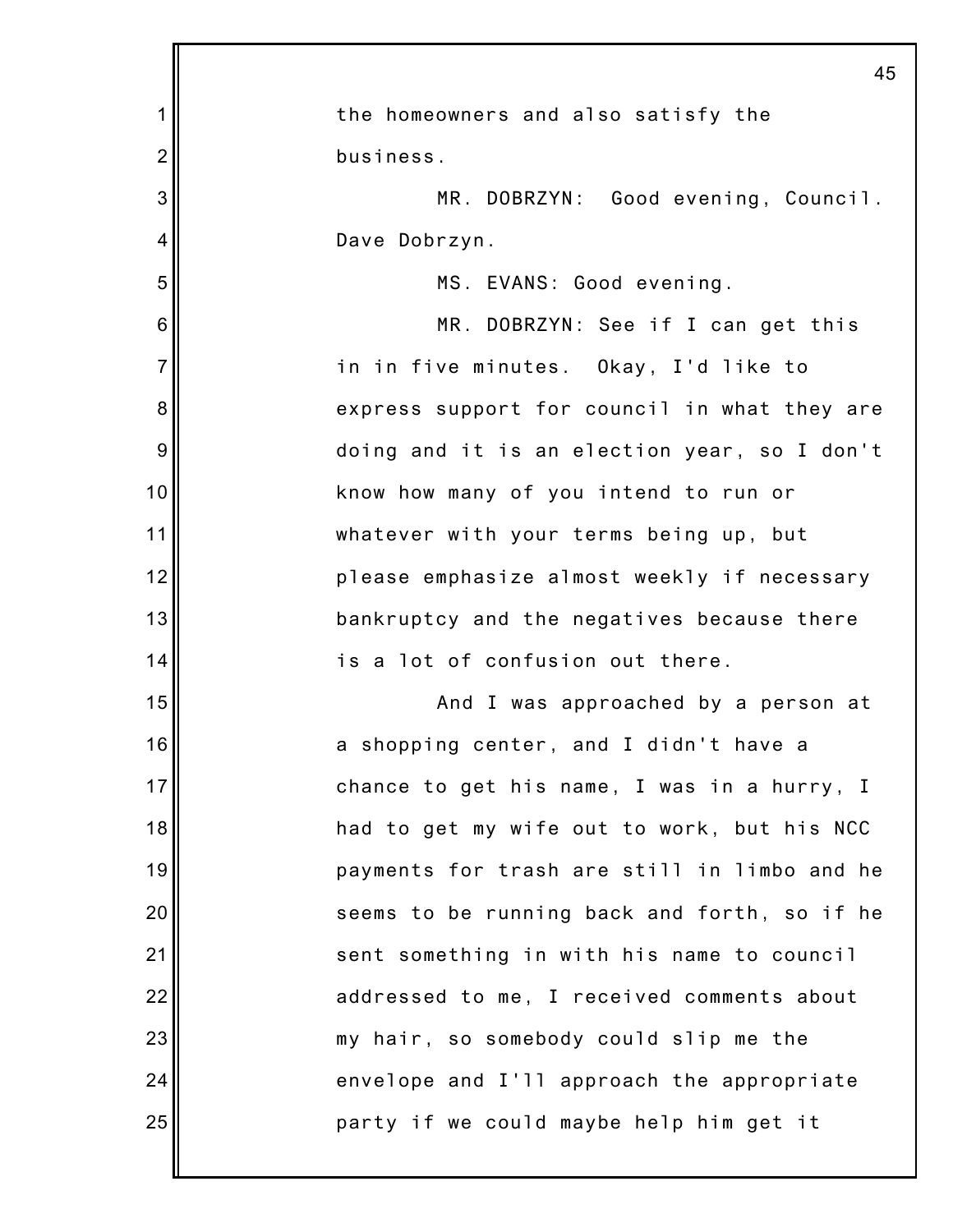|                | 46                                           |
|----------------|----------------------------------------------|
| 1              | straightened out. He apparently paid his     |
| $\overline{2}$ | bill through NCC and it's not being          |
| 3              | recognized by anybody and --                 |
| 4              | MS. EVANS: Well, if he could contact         |
| 5              | our office --                                |
| 6              | MR. DOBRZYN: Right. Right.                   |
| $\overline{7}$ | MS. EVANS: 348-4113 I'm sure we can          |
| 8              | work with him to try to get this             |
| 9              | successfully resolved.                       |
| 10             | MR. DOBRYZN: And I'll probably bump          |
| 11             | into him up at Gerrity's, I usually see him, |
| 12             | so I'll try get his name and some of the     |
| 13             | facts.                                       |
| 14             | But, okay, on page three of the              |
| 15             | Scranton Times or Times-Tribune today it was |
| 16             | announced that our commissioners are looking |
| 17             | to buy a building on Washingtin Avenue which |
| 18             | would undoubtedly take it off the tax rolls. |
| 19             | Once again one more building loss. I was     |
| 20             | wondering if Mr. Chelik, the mayor of        |
| 21             | Mayfield, would like to chip in for that and |
| 22             | help compensate us seeing as he was so       |
| 23             | concerned with us trying to find alternative |
| 24             | taxes.                                       |
| 25             | And seeing as Mayor Doherty has              |
|                |                                              |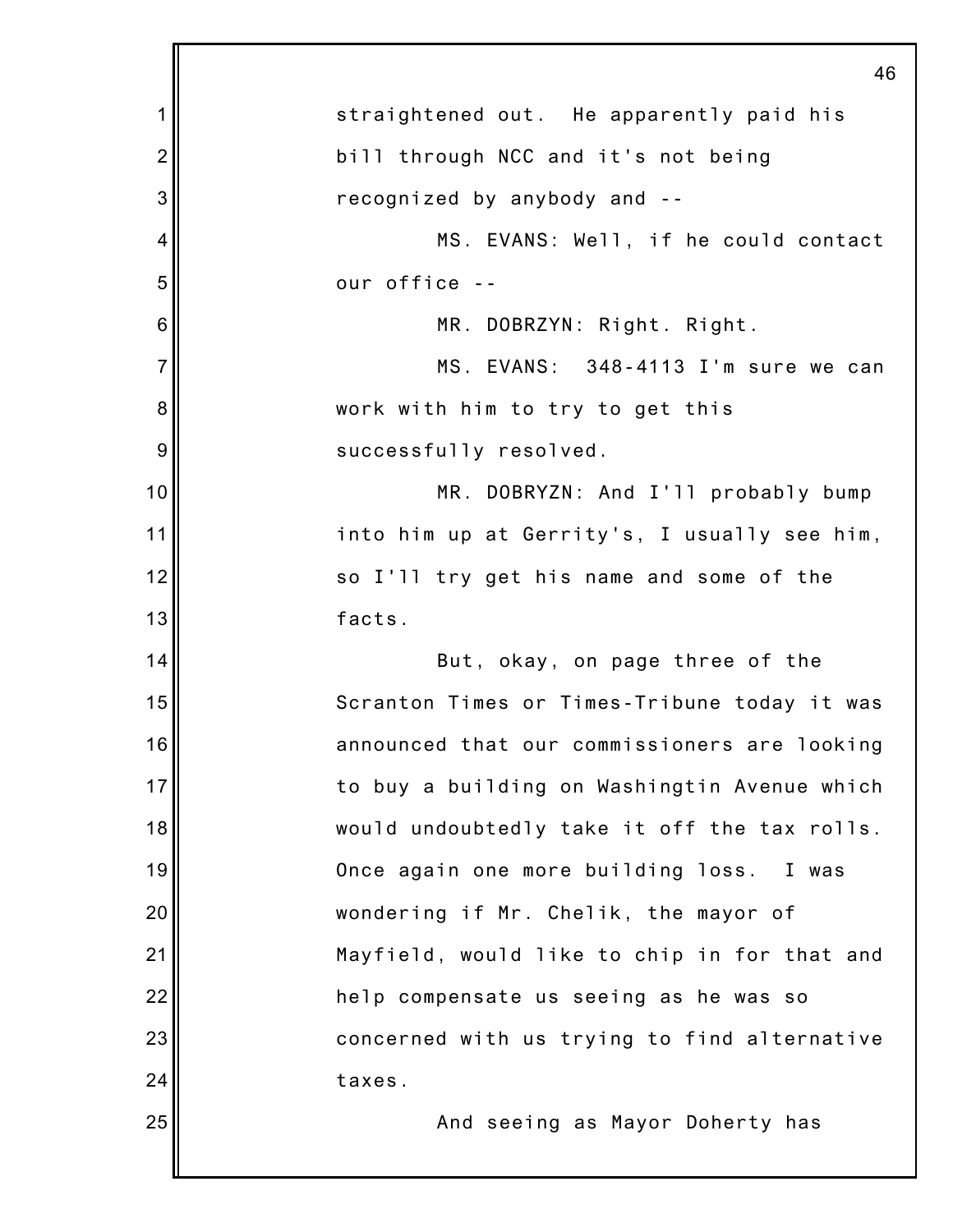announced that he has no plans to rerun, I think it's way past time that we address the term of the mayor as two terms for executives only especially because I think after two terms they pretty much have lived out there productive importance and after that it seems to get into a lot of negatives or what have you and I see in other mayors, I don't just want to pick on him. For instance, the Hilton was conceieved through a prior adminstration they have been in town three times. They get all kinds of things, including the parking garage and they took advantage of the train station and sold it off for two years, all type of tax subsidies and economic development money, so it's just a thing we don't need this, and I think it's time for two- erm executive.

1

2

3

4

5

6

7

8

9

10

11

12

13

14

15

16

17

18

19

20

21

22

23

24

25

And on that snow, I think it is the responsibility of the people who occupy the corner and we should have some cooperation from the Times to get that out and have these institutions and businesses clear at least the disabled access.

And, okay, now we are to the golden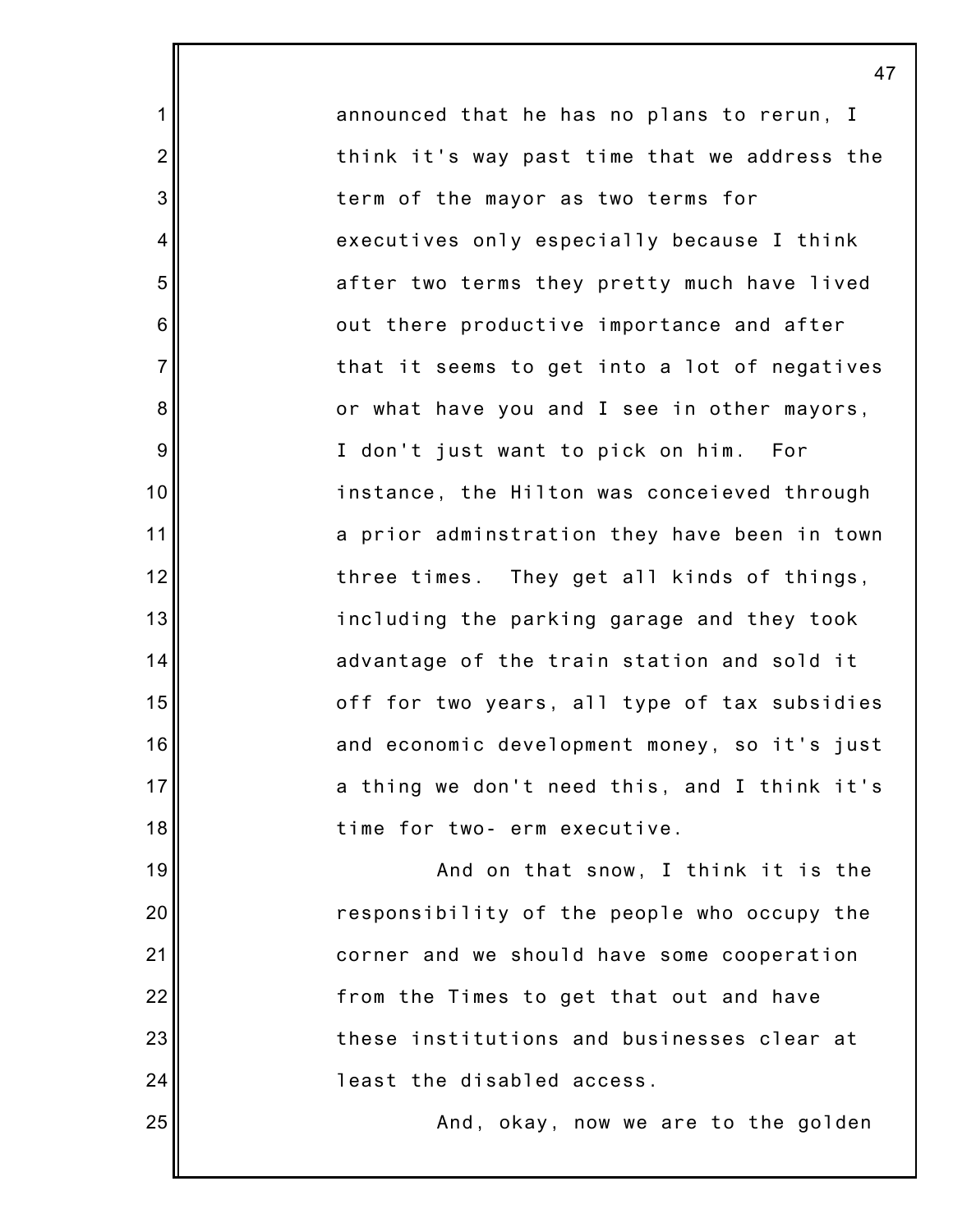1 2 3 4 5 6 7 8 9 10 11 12 13 14 15 16 17 18 19 20 21 22 23 24 25 48 parrot, which is so dearly loved. AIG, there is a previous Mr. Greenburg, he is looking to sue over the bailout for \$25 billion and \$22 because he doesn't like the way he was treated in the bailout, which was part of our financial collapse. Shame, shame, shame, Mr. Greenburg, why aren't you in prison already? KBR Corporation, Halliburton, they have indemnity, meaning that we are responsible for the talks since they exposed our troops in Iraq, you killed two already, and they want lied and it was classified. They lied to the troops saying it was a mild irritant. Hexavalent chromium, mil irritant. Don't worry about it. Don't worry about it. And that's about all I have for tonight, so thank you and have a good evening and I got to in before the bell. Thank you. MS. EVANS: Is there anyone else? MR. EVANS: Good evening, Gregory Evans, resident and small business owner in Scranton.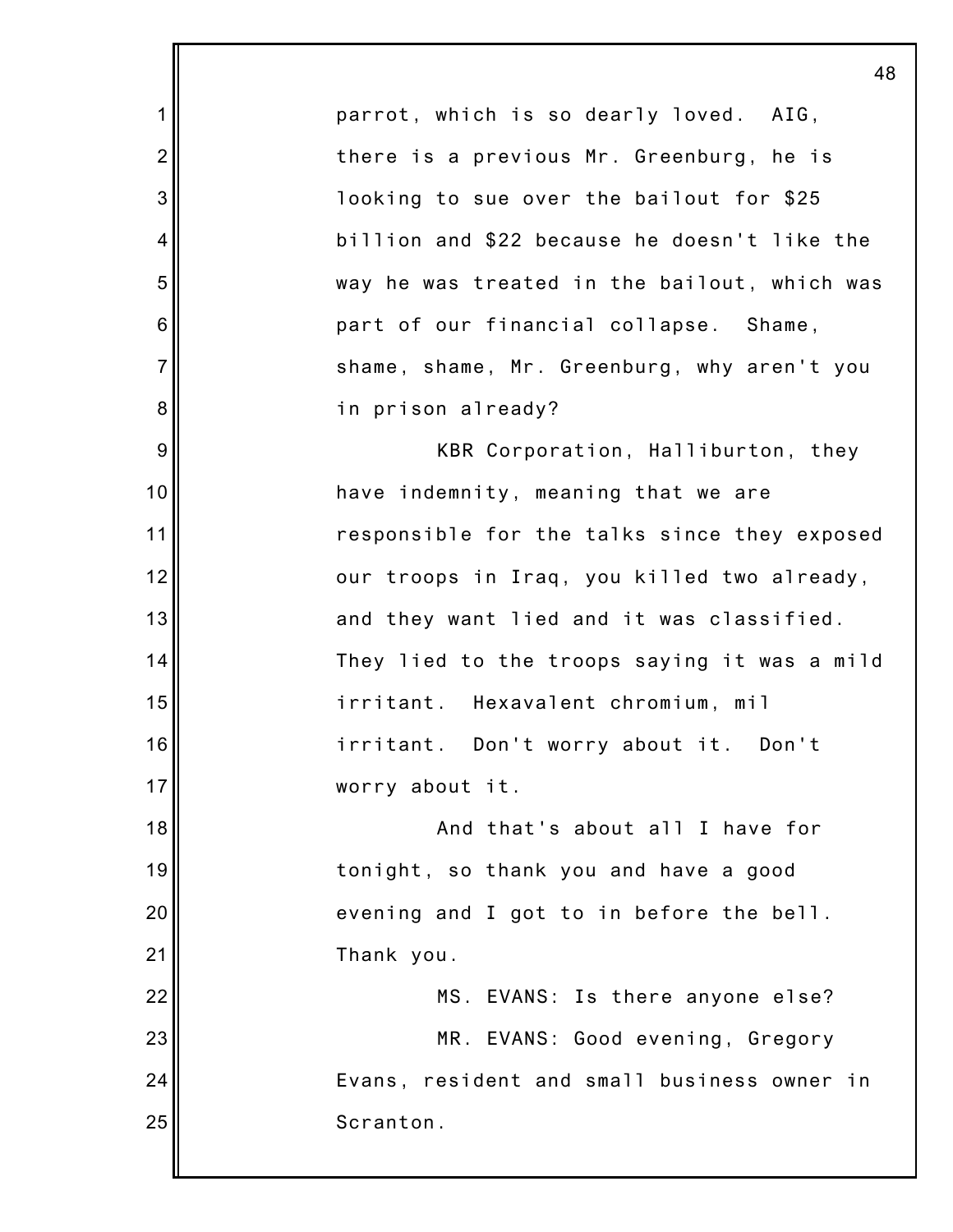|                | 49                                           |
|----------------|----------------------------------------------|
| 1              | MS. EVANS: Good evening.                     |
| $\overline{2}$ | MR. EVANS: Just a couple of                  |
| 3              | comments on what's going on here and what    |
| 4              | some other citizens have mentioned. I think  |
| 5              | everyone generally is satisfied with the     |
| $\,6$          | work of Boyd Hughes and his performance over |
| $\overline{7}$ | the past few years, but more specifically, I |
| 8              | know he is going beyond the greater scope of |
| 9              | his role, but whose job is he doing then     |
| 10             | specifically? Is he doing --                 |
| 11             | MR. ROGAN: Paul Kelly. That's what           |
| 12             | I believe.                                   |
| 13             | MR. EVANS: Okay, and Mr. Bolus made          |
| 14             | a comment regarding the additional costs,    |
| 15             | and they may be right, and I'm not here to   |
| 16             | debate whether they or not, but is there a   |
| 17             | way to estimate those additional costs?      |
| 18             | MS. EVANS: The fees?                         |
| 19             | MR. EVANS: The fees, yes.                    |
| 20             | MS. EVANS: The fees I don't believe          |
| 21             | can being estimated in advance of financial  |
| 22             | transaction because each one is very         |
| 23             | different, each one requires a different     |
| 24             | amount of work, so I really think it's an    |
| 25             | individual case. It has to be taken on a     |
|                |                                              |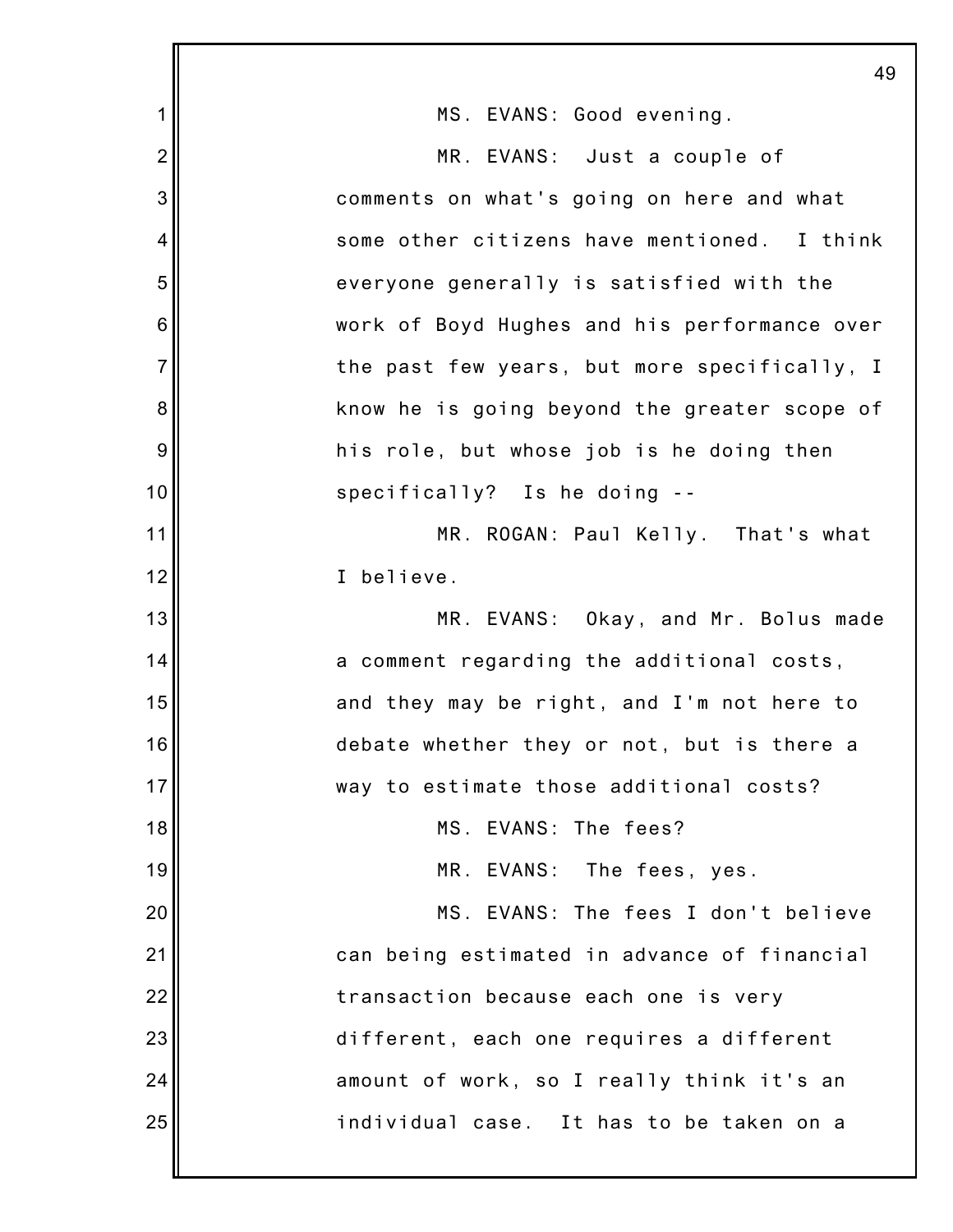|                 | 50                                           |
|-----------------|----------------------------------------------|
| 1               | case by case basis.                          |
| $\overline{2}$  | MR. EVANS: Maybe like a ballpark,            |
| 3               | like, threshold of thousands to \$10,000 you |
| 4               | know what I mean? Nothing?                   |
| 5               | MS. EVANS: No, because I believe, at         |
| $6\phantom{1}6$ | least I don't know how Mr. Kelly handles     |
| $\overline{7}$  | this, but I know that Attorney Hughes does   |
| 8               | keep track of the hours that are worked, the |
| 9               | hours that are put in by his own personal    |
| 10              | staff, no one from city government, and so   |
| 11              | that's how he keeps hours what his fee would |
| 12              | be.                                          |
| 13              | MR. EVANS: Is that something he              |
| 14              | might be able to answer when he returns that |
| 15              | he might be able to say, "I anticipate, but  |
| 16              | don't hold me to it."                        |
| 17              | MS. EVANS: You can certainly ask             |
| 18              | him, yes.                                    |
| 19              | MR. EVANS: Thank you. And regarding          |
| 20              | this special council, which includes         |
| 21              | Mr. Hughes and Mr. Kelly and Casecon         |
| 22              | Capital, it mentions the sale of city assets |
| 23              | as a possibility, and we know over the years |
| 24              | we have lost many great city assets due to   |
| 25              | just, you know, filling in deficit gaps and  |
|                 |                                              |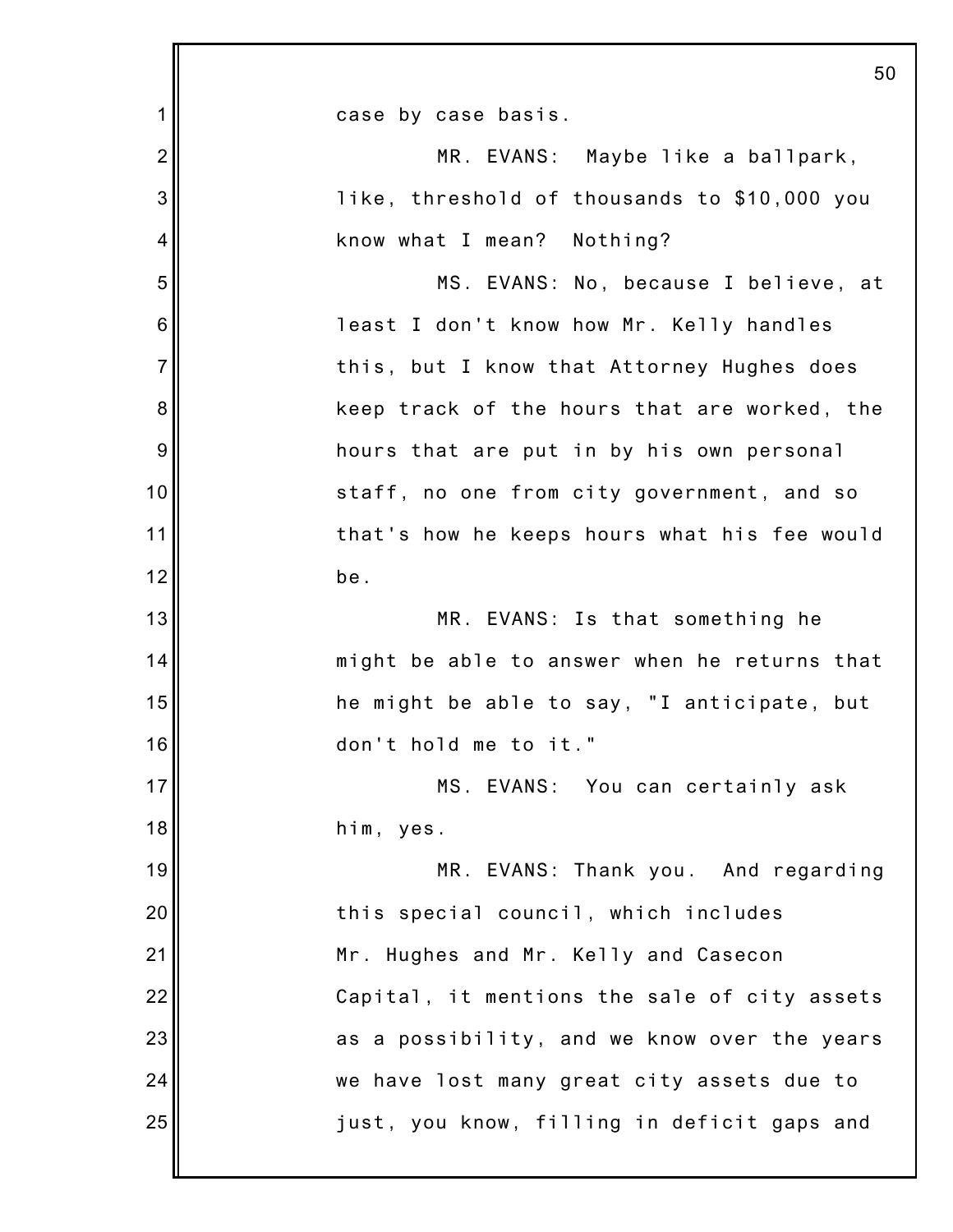a lot of the citizens are upset over those loss of those assets, and I believe rightfully so because the one time shot in the arm you lose a great asset just to fill the hole, and I understand it might seem necessary, but there is a way that council can keep us abreast of what those -- during the discussions of what assets are being pondered for sale so we may have some input on our feelings towards selling more assets of the city?

1

2

3

4

5

6

7

8

9

10

11

12

13

14

15

16

17

18

19

20

21

22

23

24

25

MS. EVANS: I think once the decision has been made to put something out to bid and it becomes public then certainly, you know, the public should weigh in, but I can tell that sale of an asset isn't something that I take lightly. It's something that I have researched to the best of my ability and what would be selected, what should be best selected in my opinion would be one that is currently an albatross, and by selling it you will, number one, pay off all of it's debt 100 percent so that is not passed onto the taxpayers as it currently stands, because we all know that much of the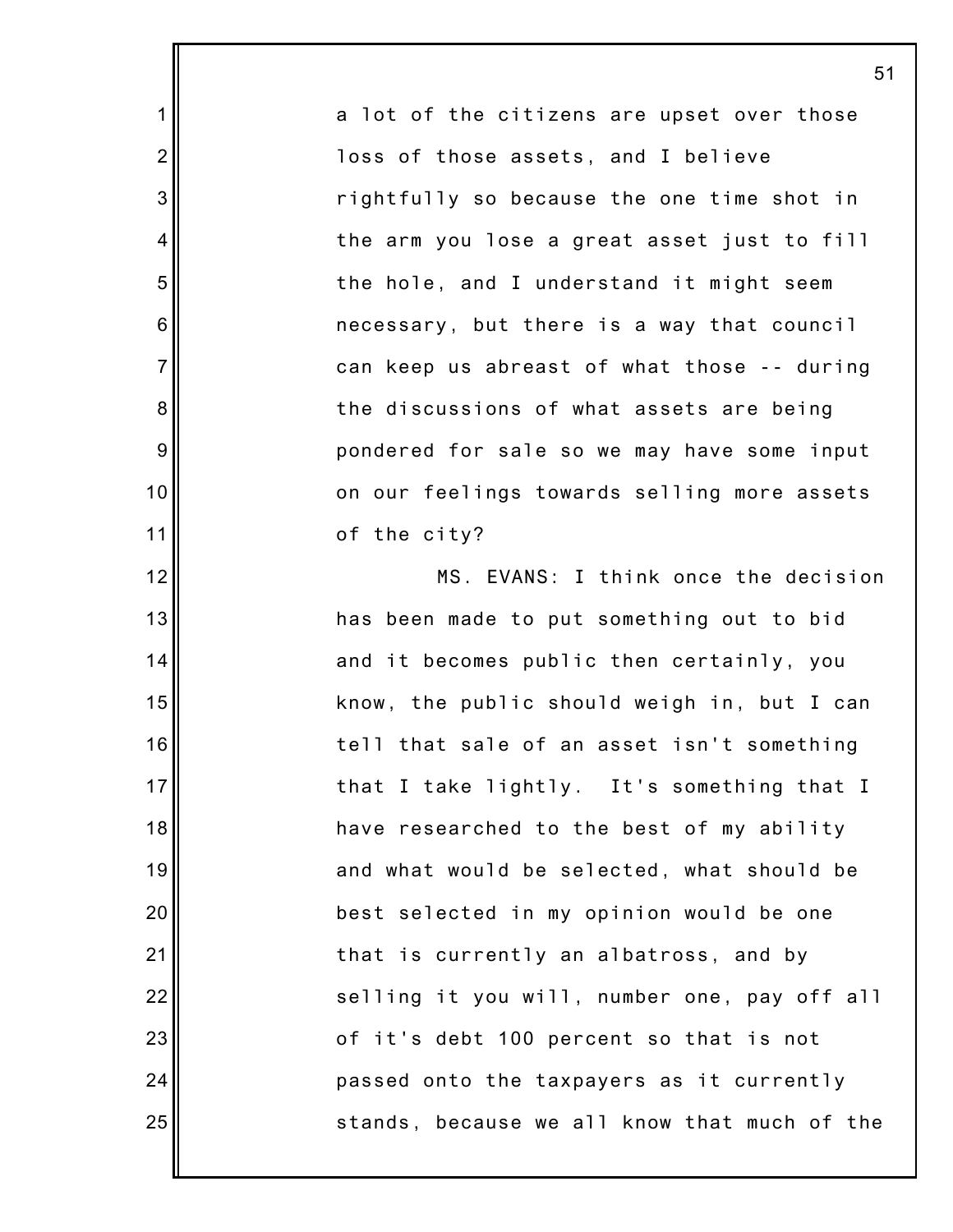1 2 3 4 5 6 7 8 9 10 11 12 13 14 15 16 17 18 19 20 21 22 23 24 25 52 debt of the municipal authorities are guaranteed by the taxing power of the City of Scranton, so that would eliminate all of the debt that's owed on that asset, and then whatever can be gained above and beyond that would come into the city. MR. EVANS: Okay. And when it comes to selling the assets is that something that the council votes upon or is that determined by the administration? MS. EVANS: I believe it would involve both the executive and the legislative branch. I know that I have been and Mr. Joyce as well we have been involved in talks concerning such a sale since November of 2012. MR. JOYCE: That's accurate. MR. EVANS: Thank you. And one last item, 7-F, Mr. Rogan actually mentioned this last meeting, the appointment of Stuart Renda. Now, I don't know Stuart Renda personally or professionally, I just know him as the former business administrator; correct? MS. EVANS: Yes.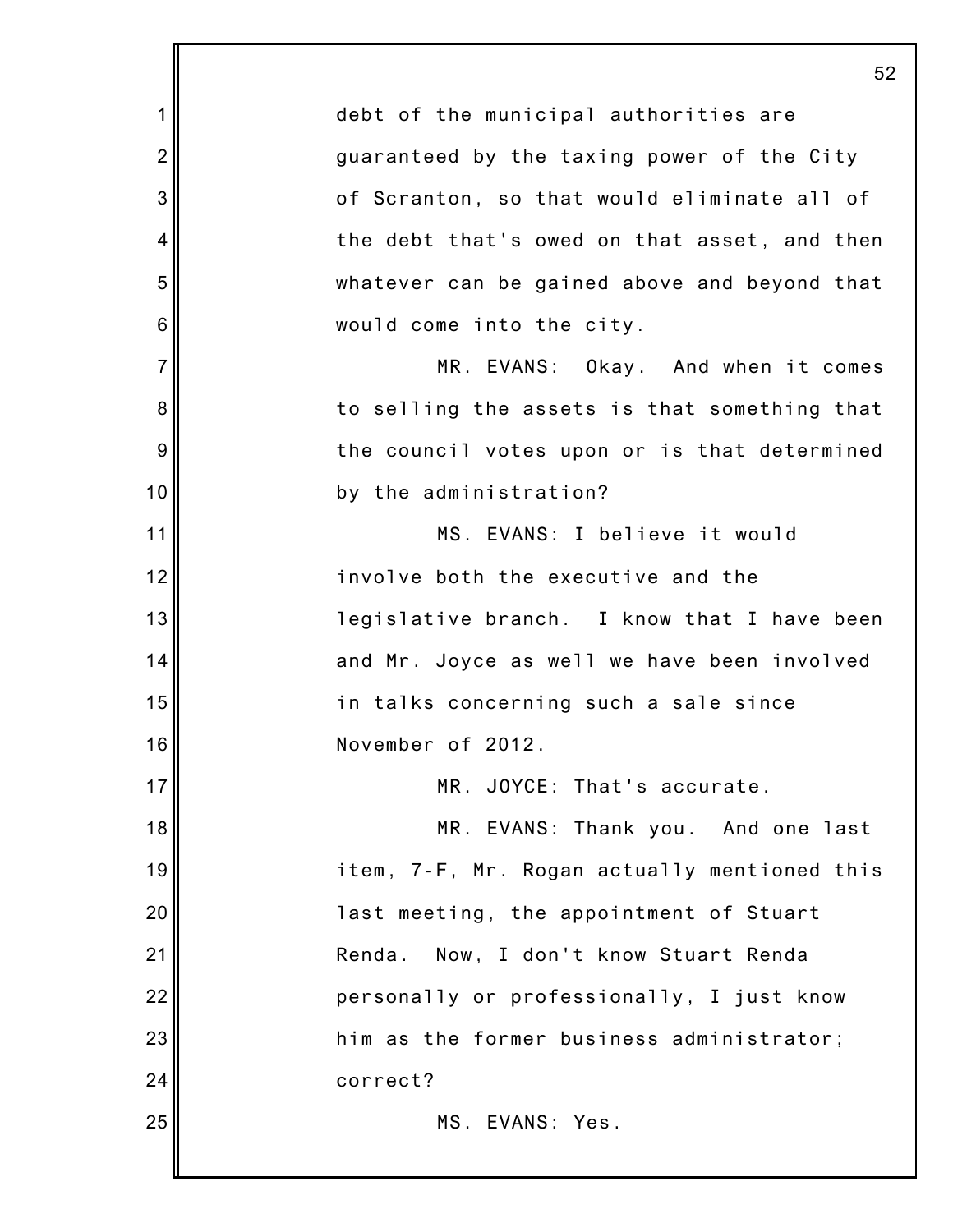|                | 53                                           |
|----------------|----------------------------------------------|
| 1              | MR. EVANS: And it was mentioned and          |
| $\overline{2}$ | it was prior mentioned about the house of    |
| 3              | the cards falling and it's a great reference |
| 4              | because here is a business administrator who |
| 5              | was -- correct me if I'm wrong, but the      |
| 6              | business administrator is also deputy mayor? |
| $\overline{7}$ | MS. EVANS: Not necessarily. I                |
| 8              | believe the current business administrator   |
| 9              | serves as the deputy mayor, but it's most    |
| 10             | likely at the appointment of the mayor.      |
| 11             | MR. EVANS: That's regardless because         |
| 12             |                                              |
| 13             | MR. ROGAN: I believe it was Jeff             |
| 14             | Brazil at some point, also, so it's not      |
| 15             | always the business administrator.           |
| 16             | MR. EVANS: Well, that's kind of              |
| 17             | regardless, thank you for clarifying that,   |
| 18             | but in his role as business administrator it |
| 19             | seems that he had a good leadership role     |
| 20             | with the city and as the house of cards are  |
| 21             | falling he was one of those people involved  |
| 22             | with the administration, obviously, and if   |
| 23             | Mr. Rogan mentioned, and I support what he   |
| 24             | did say, that I question whether he should   |
| 25             | be in another capacity or authority, whether |
|                |                                              |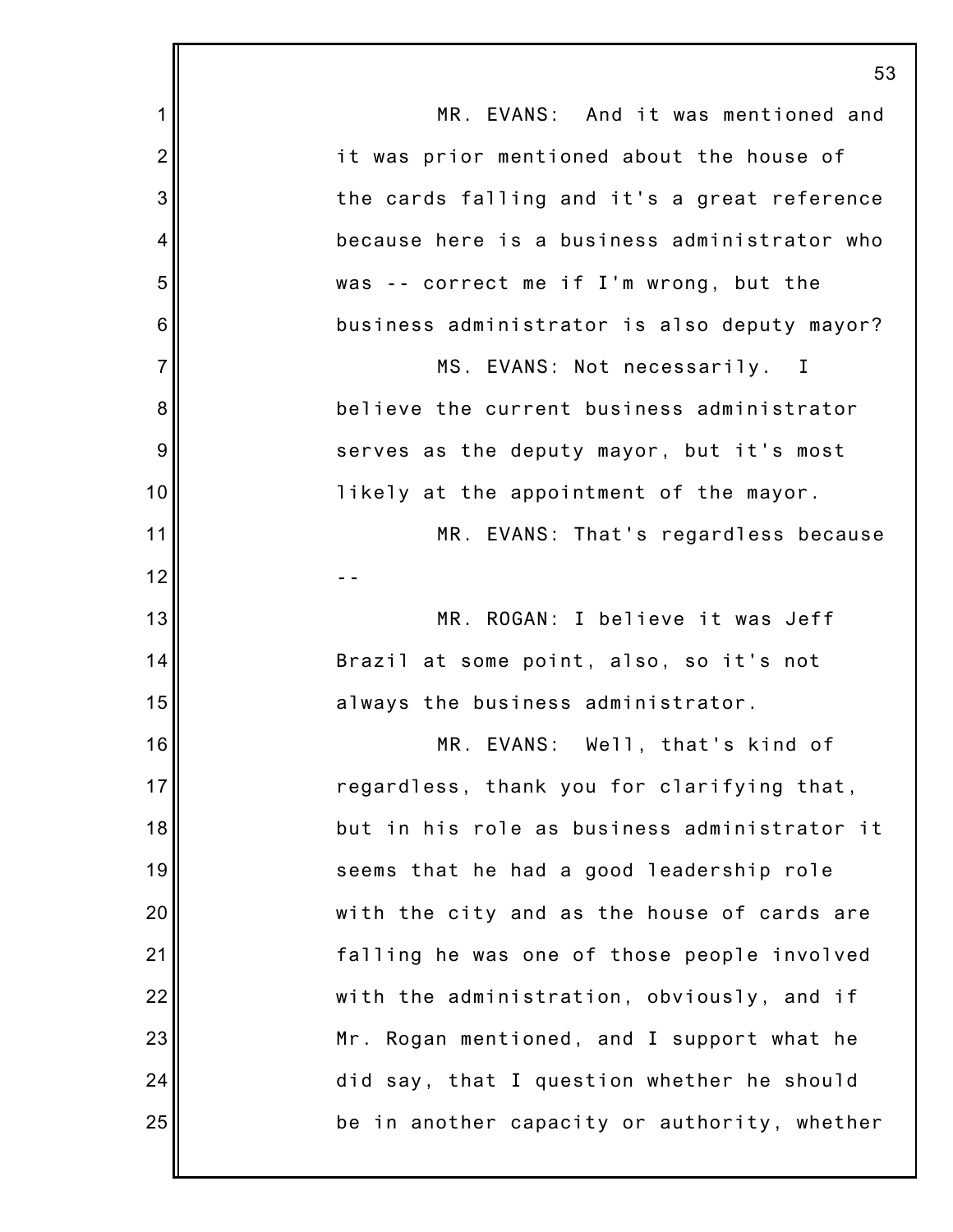|                | 54                                           |
|----------------|----------------------------------------------|
| 1              | it's with the city or with the city's        |
| $\overline{2}$ | authority I ask that you consider that, too, |
| 3              | please.                                      |
| 4              | MS. EVANS: Thank you.                        |
| 5              | MR. EVANS: Thank you.                        |
| 6              | MR. LOSCOMBE: Thank you.                     |
| $\overline{7}$ | MR. JACKOWITZ: Good evening, city            |
| 8              | council. Bill Jackowitz, South Scranton      |
| 9              | resident.                                    |
| 10             | MR. LOSCOMBE: Good evening.                  |
| 11             | MR. JACKOWITZ: I'd like to start off         |
| 12             | today by wishing of City of Scranton a happy |
| 13             | anniversary. 21 years ago today the Ccity of |
| 14             | Scranton became a distressed city under Act  |
| 15             | 47 so tomorrow we start year 22. I'd like    |
| 16             | to thank all of the elected city officials   |
| 17             | who have been elected during that 21 years,  |
| 18             | and especially Mr. Harold Cross -- or Gerald |
| 19             | Cross, excuse me, from PEL for allowing this |
| 20             | to happen. I think it's a slap in the face   |
| 21             | to all residents and taxpayers of the City   |
| 22             | of Scranton to be distressed for 21 years    |
| 23             | and I hope by the end of 2013 the City of    |
| 24             | Scranton is no longer distressed.            |
| 25             | Okay, the 2013 budget. I can't               |
|                |                                              |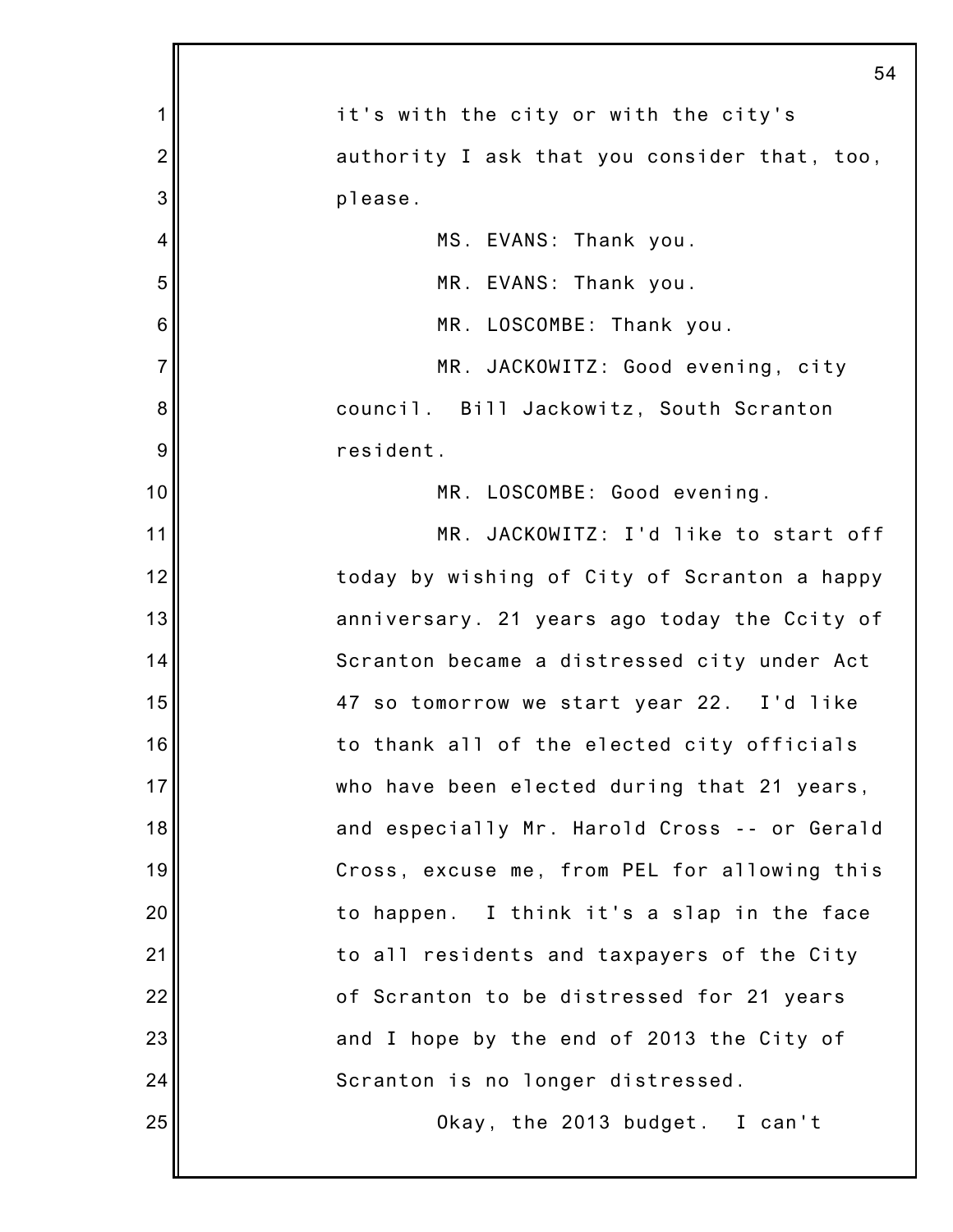understand how we can have \$109 million or \$111 million city budget when the county budget is like 92 or 94 million. I hope someone will explain that to me later because I think is county is larger than the city, but I might be wrong.

1

2

3

4

5

6

7

8

9

10

11

12

13

14

15

16

17

18

19

20

21

22

23

24

25

As far as the recovery plan, the recovery plan was a shame and that was exposed in the Court hearings. I attended the two days of the Court hearing. I listened to the four city witnesses testify. I listened to the questions that the judges asked, okay? The city had no answers. How can you go into a Court unprepared like the city was. They had no answers. Everything was speculation. Everything was smoke and mirrors. Everything was, this is going to happen, and the judges picked up on that, that's why they ruled against the city.

So, again, I hope that when we do get a revised recovery plan I hope it's one that is going to work because this one failed. It was a complete failure, and not only did I see that, the people from outside of the community saw it and so did three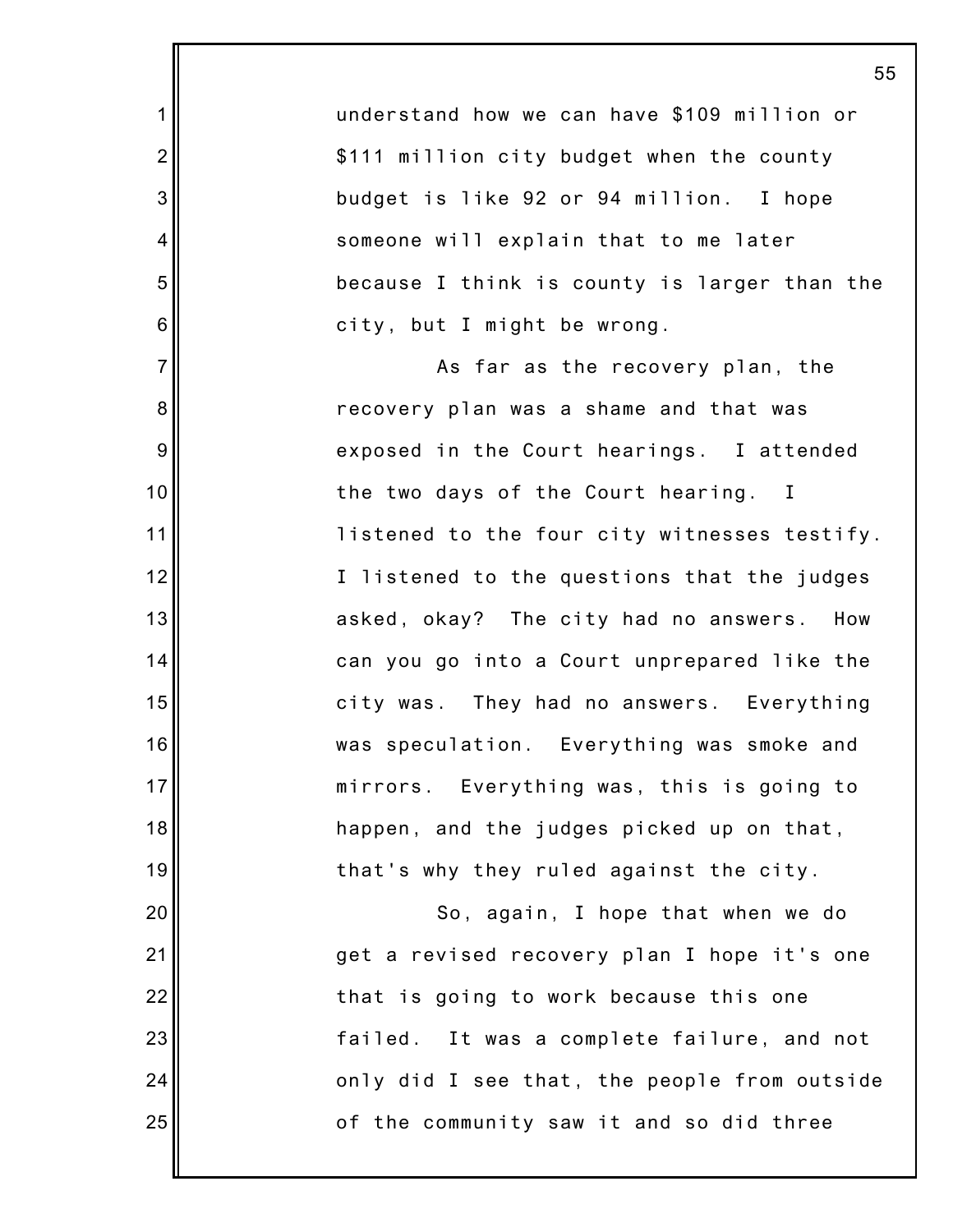|                | 56                                           |
|----------------|----------------------------------------------|
| $\mathbf 1$    | Lackawanna County judges, because otherwise  |
| $\overline{2}$ | they would not have ruled against the city.  |
| 3              | The testimony was -- you know, the           |
| 4              | best part of the testimony was when the      |
| 5              | business administrator testified under oath  |
| 6              | that there were 60,000 to 70,000 commuters   |
| $\overline{7}$ | coming into the city every day. That's a     |
| 8              | sworn -- didn't he testify to that,          |
| 9              | Mr. Joyce?                                   |
| 10             | MR. JOYCE: That is correct.                  |
| 11             | MR. JACKOWITZ: I mean, how -- he is          |
| 12             | the business administrator. How is the city  |
| 13             | going to go in there and defend a recovery   |
| 14             | plan and ask outsiders, the commuters, to    |
| 15             | give money when the administration and the   |
| 16             | business administrator and the mayor don't   |
| 17             | even know what's going on? Anyway, that's    |
| 18             | all I got to say.                            |
| 19             | How do we fix Scranton city                  |
| 20             | government? First of all, we h ave to cut    |
| 21             | spending and we have to generate more        |
| 22             | revenue. We have to keep accurate accounts   |
| 23             | of funds. We have to know what money is in   |
| 24             | what account and how much is in that account |
| 25             | and someone has to be held accountable and   |
|                |                                              |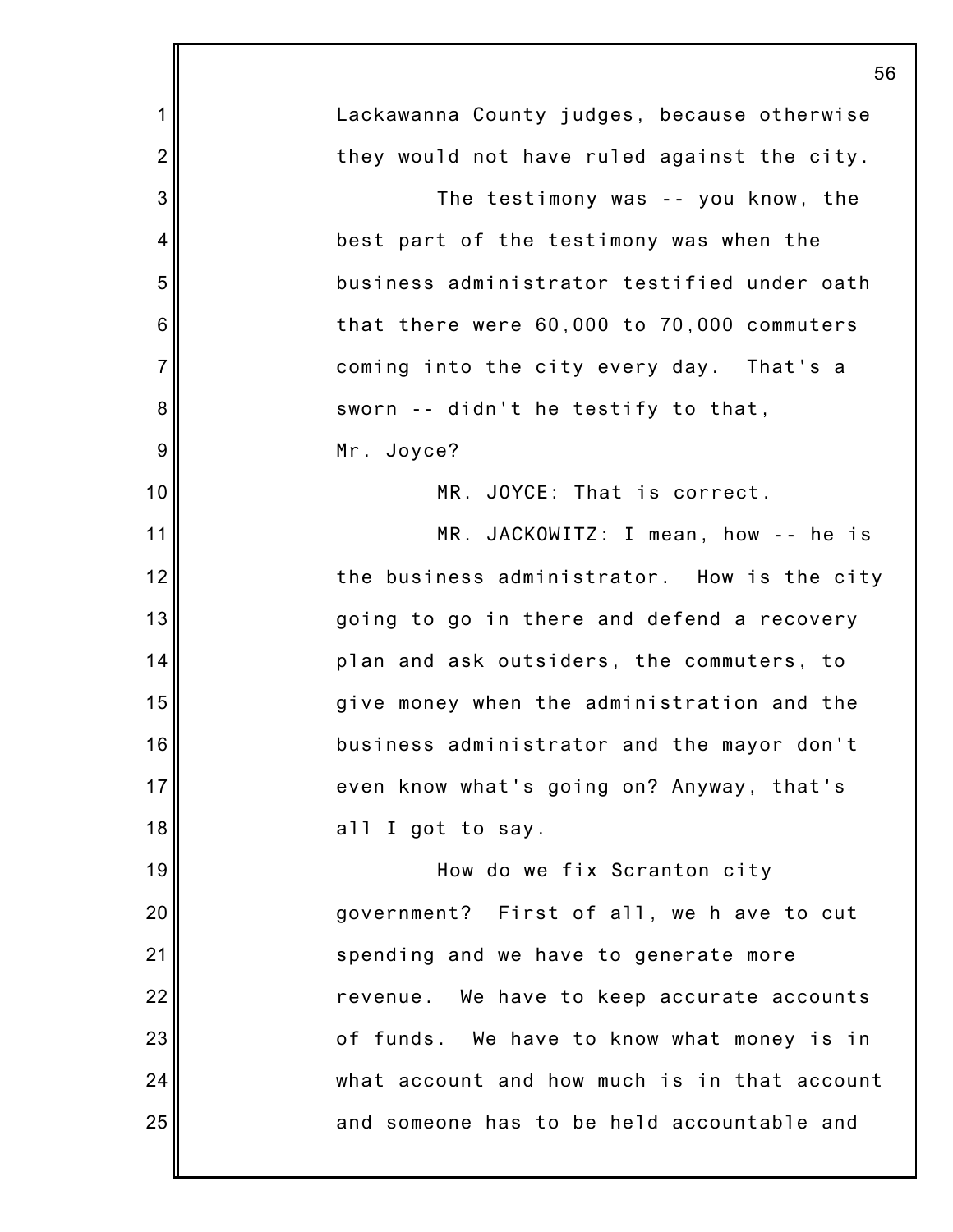|                 | 57                                           |
|-----------------|----------------------------------------------|
| $\mathbf{1}$    | responsible for that.                        |
| $\overline{2}$  | Okay, we have to hire qualified and          |
| 3               | competent people. We haven't been doing      |
| 4               | that. I came in here and read Mayor          |
| 5               | Doherty's sworn testimony from 2010 that     |
| $6\phantom{1}6$ | verified that the mayor did not -- was not   |
| $\overline{7}$  | hiring competent and qualified people when   |
| $\bf 8$         | he was talking about David Elliott and LIsa  |
| $9\,$           | Moran and and all of these other people. We  |
| 10              | need to look into this and we need to        |
| 11              | research it, the administration and city     |
| 12              | council.                                     |
| 13              | We have several elected officials in         |
| 14              | this city. The mayor, the five members of    |
| 15              | city council and the controller. The seven   |
| 16              | of you should be working together and be on  |
| 17              | the same page at all times, okay? We need to |
| 18              | place qualified and competent people in      |
| 19              | management and supervisory positions. Stop   |
| 20              | the bickering between elected officials,     |
| 21              | including city council members. Reduce       |
| 22              | costs including the biweekly payroll         |
| 23              | retirement benefits, health costs, eliminate |
| 24              | fraud, waste and abuse or at least reduce    |
| 25              | it.                                          |
|                 |                                              |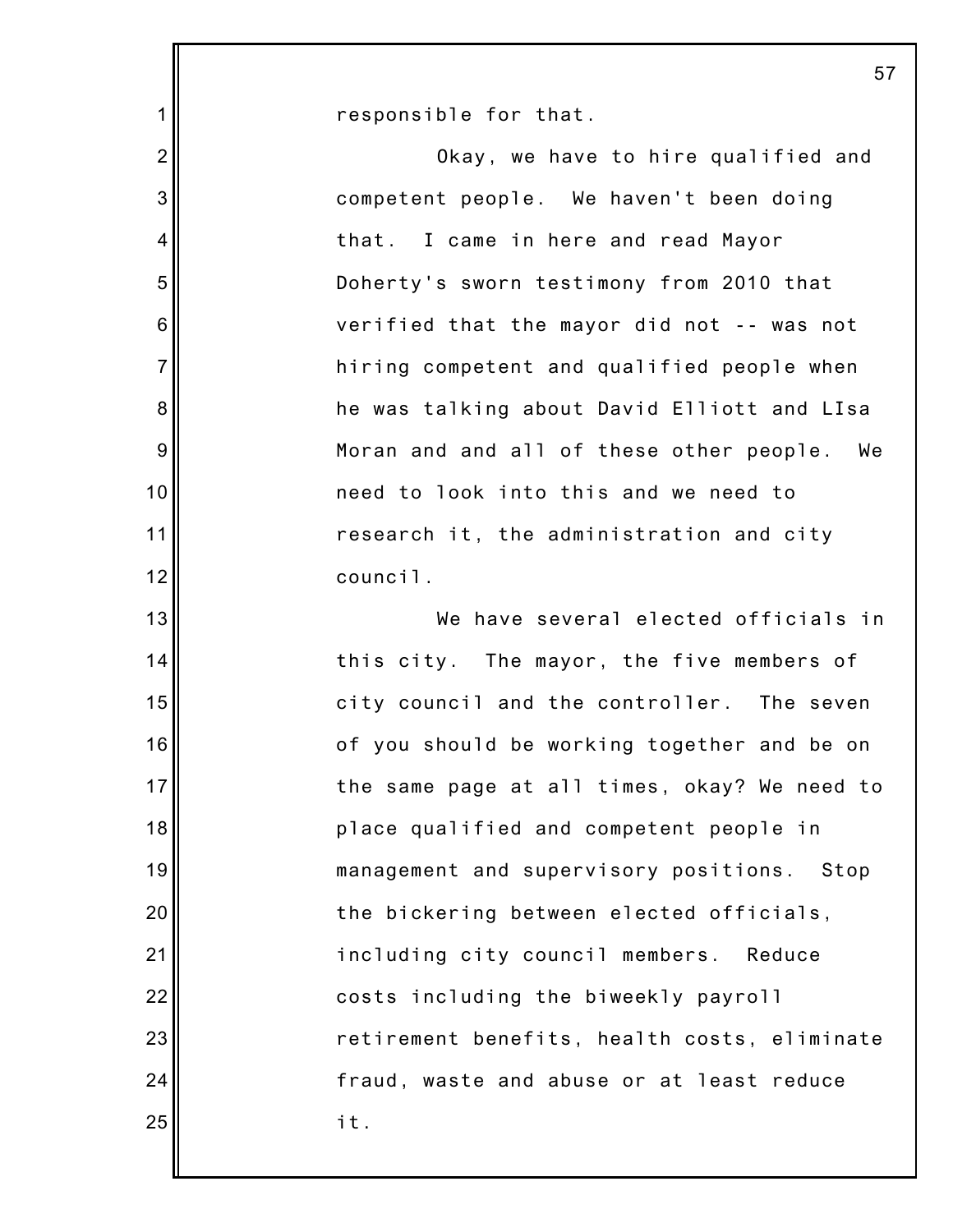|                | 58                                           |
|----------------|----------------------------------------------|
| 1              | Work together with the school board,         |
| $\overline{2}$ | the county commissioners, Single Tax Office, |
| 3              | state representatives and state senator.     |
| 4              | Conduct semi-annual public meetings          |
| 5              | to discuss the problems the area faces such  |
| 6              | as high unemployment, low wages, cooperate   |
| $\overline{7}$ | government, mismanagement of the taxpayers'  |
| 8              | money and above all hire competent people.   |
| 9              | Stop using the Court system to solve         |
| 10             | the problems the elected officials were      |
| 11             | elected to solve. Eliminate the high number  |
| 12             | of attorneys that are on the payroll and     |
| 13             | reduce their fees. No attorney in this this  |
| 14             | city deserves a raise, not until city is no  |
| 15             | longer distressed.                           |
| 16             | Actually respond to the calls that           |
| 17             | are made to the hotlines. Have someone       |
| 18             | answer the phone at DPW 24/7. Stop doing     |
| 19             | charity such as cleanup before and after     |
| 20             | public events such as First Night, St.       |
| 21             | Patrick's Day parade. Charges everyone who   |
| 22             | visits Nay Aug Park for the Christmas light  |
| 23             | show just like you charge everyone to use    |
| 24             | the the pool, the slide at Nay Aug Park.     |
| 25             | And most importantly, fire the               |
|                |                                              |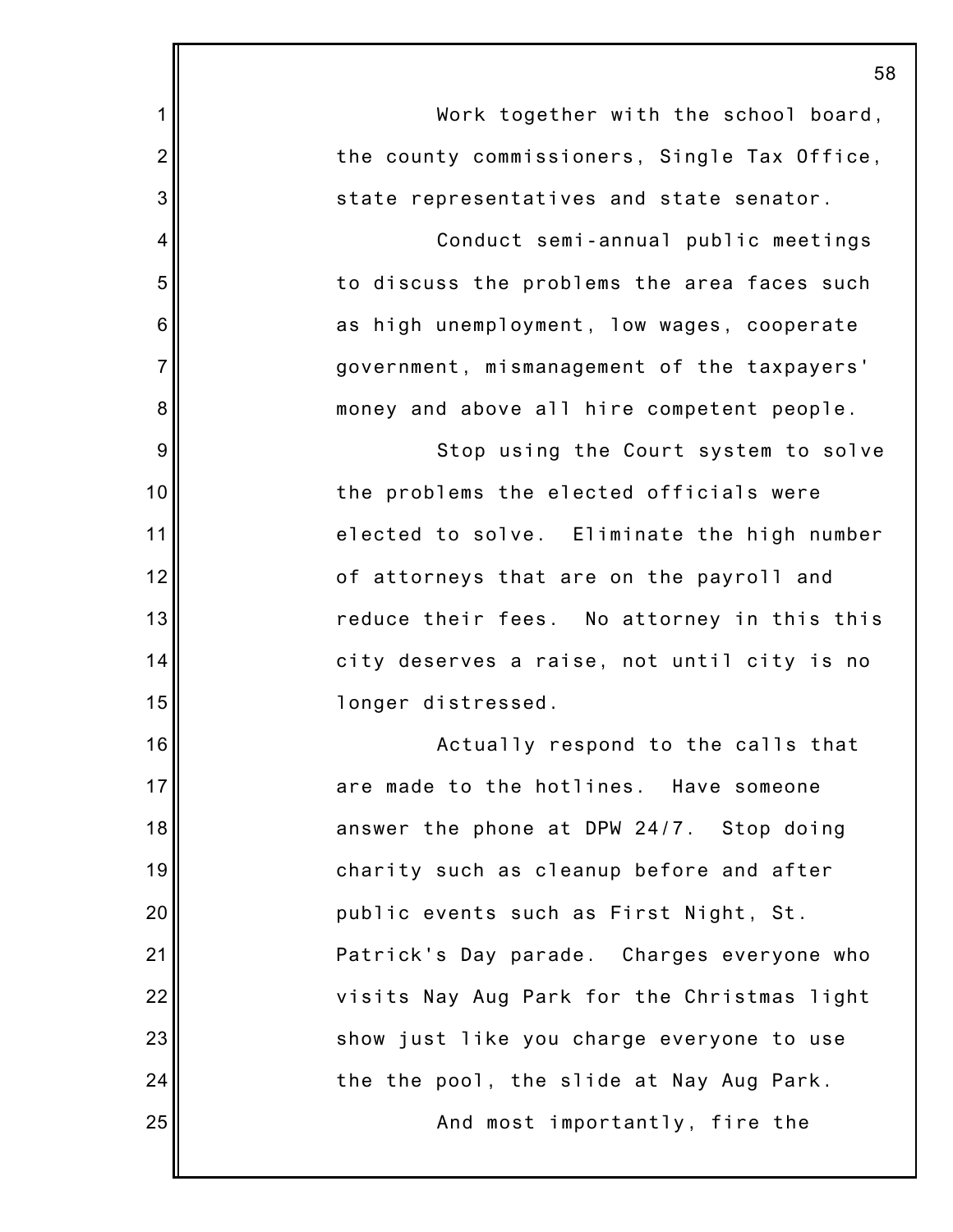|                | 59                                          |
|----------------|---------------------------------------------|
| $\mathbf 1$    | Pennsylvania Economy League, including      |
| $\overline{2}$ | Mr. Gerald Cross immediately.               |
| 3              | Again, happy 21st anniversary to            |
| 4              | Scranton for allowing us to be distressed   |
| 5              | and I hope we are done by the year, the end |
| 6              | of this year 2013. I don't want to come     |
| $\overline{7}$ | here next year and wish you a happy 22nd    |
| 8              | birthday.                                   |
| 9              | MS. EVANS: Thank you.                       |
| 10             | MR. JOYCE: Just to briefly answer           |
| 11             | Mr. Jackowitz' question why we have \$109   |
| 12             | million budget this year, this is the       |
| 13             | highest the budget has been. In this budget |
| 14             | there is a big one-time expenditure, being  |
| 15             | the Supreme Court award for the police and  |
| 16             | fire unions, and that's a \$17 million      |
| 17             | expenditure. Also making the budget hire    |
| 18             | this year is the increase in the minimum    |
| 19             | municipal obligation for the pension        |
| 20             | payments that the city has to make into the |
| 21             | pension fund, which as we know is severely  |
| 22             | underfunded.                                |
| 23             | If you subtract those amounts from          |
| 24             | \$109 million you would end up with roughly |
| 25             | 87 or 86 million, which is generally in the |
|                |                                             |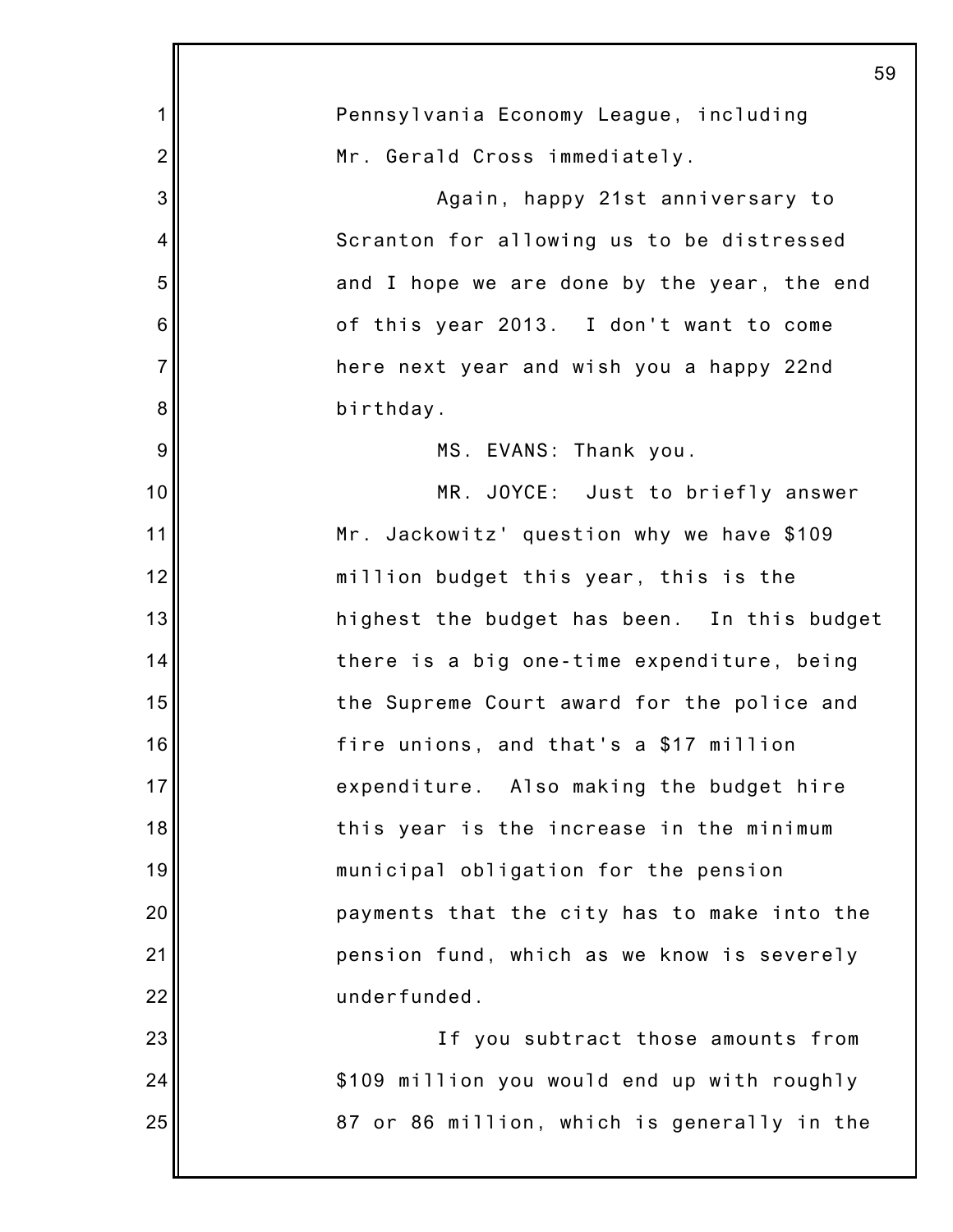ballpark of where the budget was last year, but that's the reason why the budget is so high this year. One, we have the Supreme Court award that's in there that we have to pay out; and two, we have the increase in the MMO. And that's all.

1

2

3

4

5

6

7

8

9

10

11

12

13

14

15

16

17

18

19

20

21

25

MS. EVANS: And I just quickly would add to that, I'm hard pressed to determine what we received, what services we receive from county government. The Ccity of Scranton, on the other hand, provides police protection, and it is a paid police department, fire protection, to a paid fire department, DPW services and in terms of trash pickup, recyclables pickup, snow plowing, road repair, etcetera. Yet, your county taxes are higher than your city taxes and, as I said, I'm hard pressed to come up with a service that I'm receiving in my daily life that's provided by Lackawanna County government.

22 23 24 MR. SLEDZENSKI: Jack, welcome back. I missed you all week. What's the matter, you're sick?

MR. LOSCOMBE: I came here to see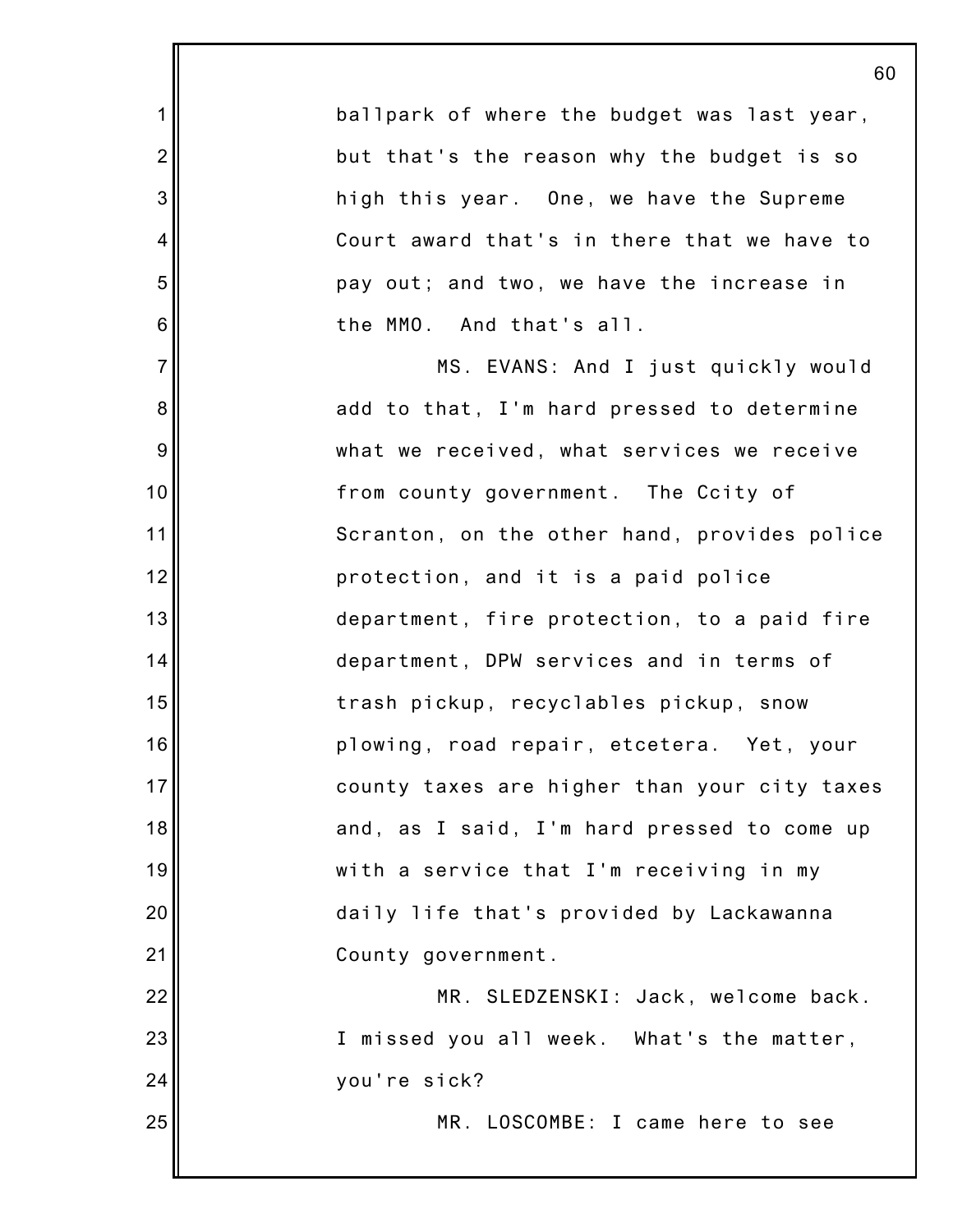|                 | 61                                          |
|-----------------|---------------------------------------------|
| 1               | you, buddy.                                 |
| $\overline{2}$  | MR. SLEDZENSKI: Jack, this is for           |
| 3               | you, only for you. Only for you, buddy.     |
| 4               | Keep it, Jack. Keep it.                     |
| 5               | MR. LOSCOMBE: Better be a big green         |
| $6\phantom{1}6$ | bill in there.                              |
| $\overline{7}$  | MR. SLEDZENSKI: Open it. Open it.           |
| 8               | Go ahead. You can open it, Jack. Go ahead.  |
| 9               | You got to remember, Jack, so we can have   |
| 10              | it. Don't tell anybody, Jack.               |
| 11              | MR. LOSCOMBE: I'm the only one that         |
| 12              | has his new cell phone.                     |
| 13              | MR. SLEDZENSKI: Go Packers,                 |
| 14              | Saturday. Go Packers. Let's win Saturday,   |
| 15              | Packers. Win it all the way. Good luck.     |
| 16              | MS. EVANS: Thank you, Chris.                |
| 17              | MS. SCHUMACHER: Good evening,               |
| 18              | Council. Marie Schumacher, resident and     |
| 19              | taxpayer.                                   |
| 20              | MS. EVANS: Good evening.                    |
| 21              | MS. SCHUMACHER: I have been                 |
| 22              | checking the legal notices and I know one   |
| 23              | thing I noticed missing is the audit report |
| 24              | so I hope that you are going to be          |
| 25              | addressing that in motions tonight.         |
|                 |                                             |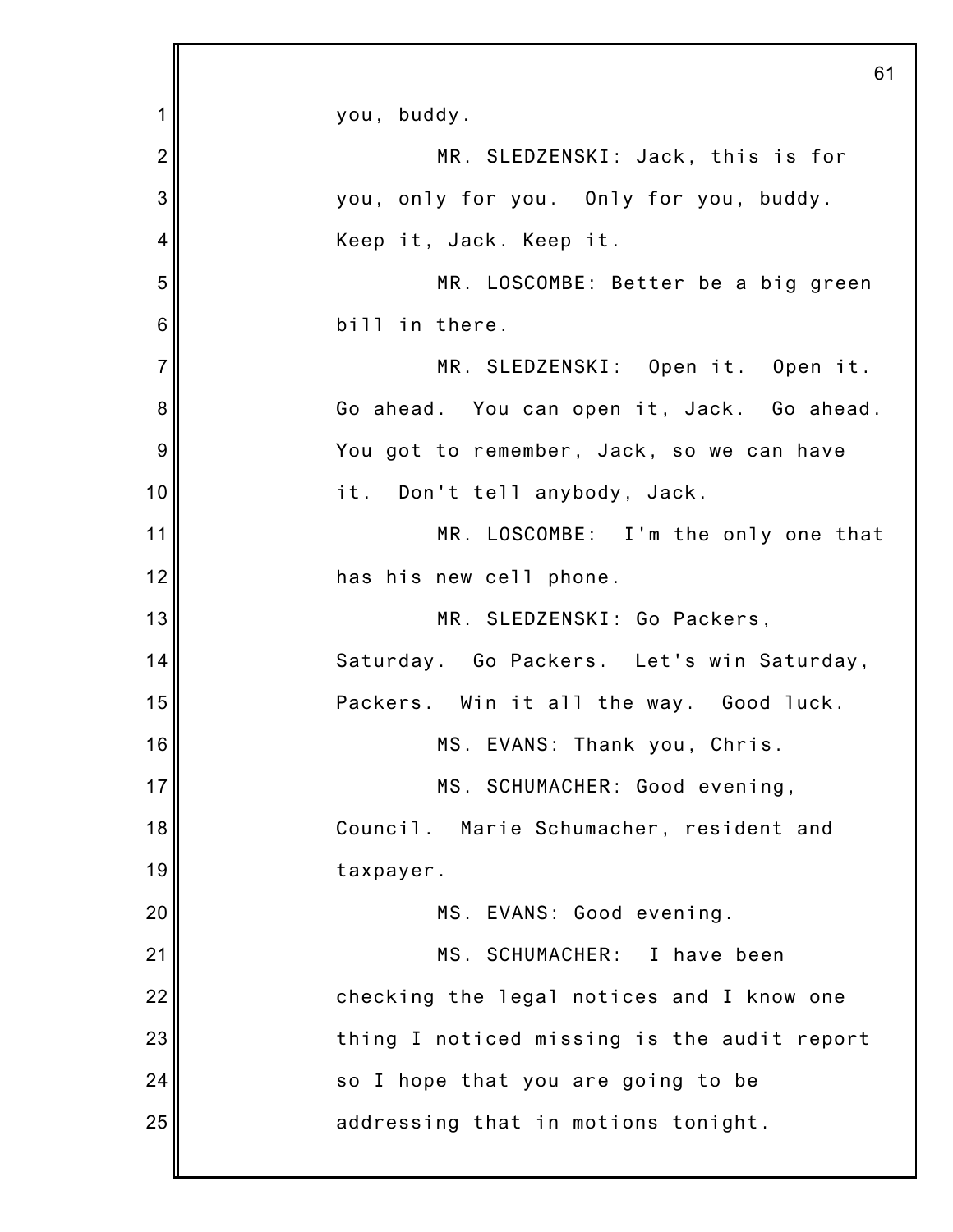|                 | 62                                           |
|-----------------|----------------------------------------------|
| 1               | MR. JOYCE: I am going to address             |
| $\overline{2}$  | that.                                        |
| 3               | MS. SCHUMACHER: That is the status           |
| $\overline{4}$  | of the 2010-2011 -- -                        |
| 5               | MR. JOYCE: 2011 audit.                       |
| $6\phantom{1}6$ | MS. SCHUMACHER: And then I would             |
| $\overline{7}$  | also like to know what was the city's actual |
| 8               | 2012 operating loss?                         |
| 9               | MR. JOYCE: I don't have that on              |
| 10              | hand, but I could find that out for you.     |
| 11              | MS. SCHUMACHER: Okay. Speaking of            |
| 12              | things, do you have the cash flow, the 2013  |
| 13              | cash flow with the new numbers?              |
| 14              | MR. JOYCE: I don't have the -- I             |
| 15              | don't have the last cash flow report, it     |
| 16              | hasn't been submitted yet from the BA's      |
| 17              | Office for the close of 2012, so once that's |
| 18              | done I could get -- I could get those        |
| 19              | numbers to you as far as what they were,     |
| 20              | what the losses are.                         |
| 21              | MS. SCHUMACHER: Well, okay, the              |
| 22              | losses, and again, I also would like to      |
| 23              | track the forecast, the cash flow forecast   |
| 24              | for 2013, so I'd like that one as well.      |
| 25              | Last year council voted to conduct a         |
|                 |                                              |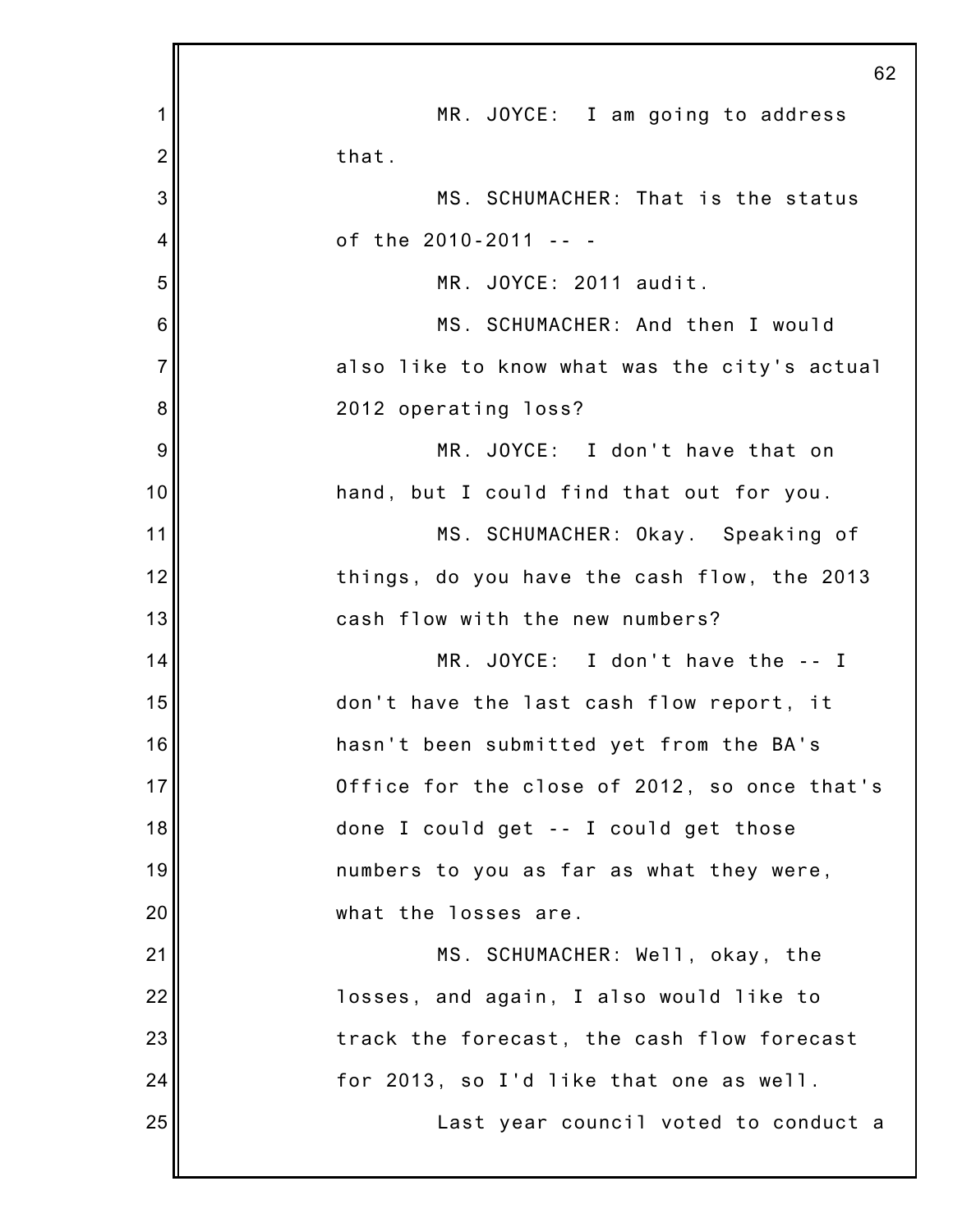|                | 63                                             |
|----------------|------------------------------------------------|
| $\mathbf 1$    | forensic audit. What line item and in what     |
| $\overline{2}$ | amount does that appear in the 2013 budget?    |
| 3              | Is that professional services in the City      |
| 4              | Clerk's Office?                                |
| 5              | MS. EVANS: Council wanted that                 |
| 6              | included in the revised recovery plan.<br>That |
| $\overline{7}$ | means that the forensic audit can be           |
| 8              | conducted any time during the life of the      |
| 9              | revised recovery plan, and it is my hope       |
| 10             | that it will be done but, of course, that      |
| 11             | requires, as you mentioned, funding and a      |
| 12             | forensic audit is far more expensive than      |
| 13             | the traditional annual audits of the city      |
| 14             | and its municipalities that are done, and so   |
| 15             | I'm sure when the city has the availability    |
| 16             | of the funds a forensic audit will be          |
| 17             | conducted, whether it is this year or          |
| 18             | whether it is occurs when a new                |
| 19             | administration takes over.                     |
| 20             | MS. SCHUMACHER: Okay. Well, thank              |
| 21             | you, yeah, I'll be pushing up daisies, I'm     |
| 22             | sure, if I wait until the city is              |
| 23             | fiscally -- has even three balanced budgets    |
| 24             | and we get out of the status, current status   |
| 25             | that we are in.                                |
|                |                                                |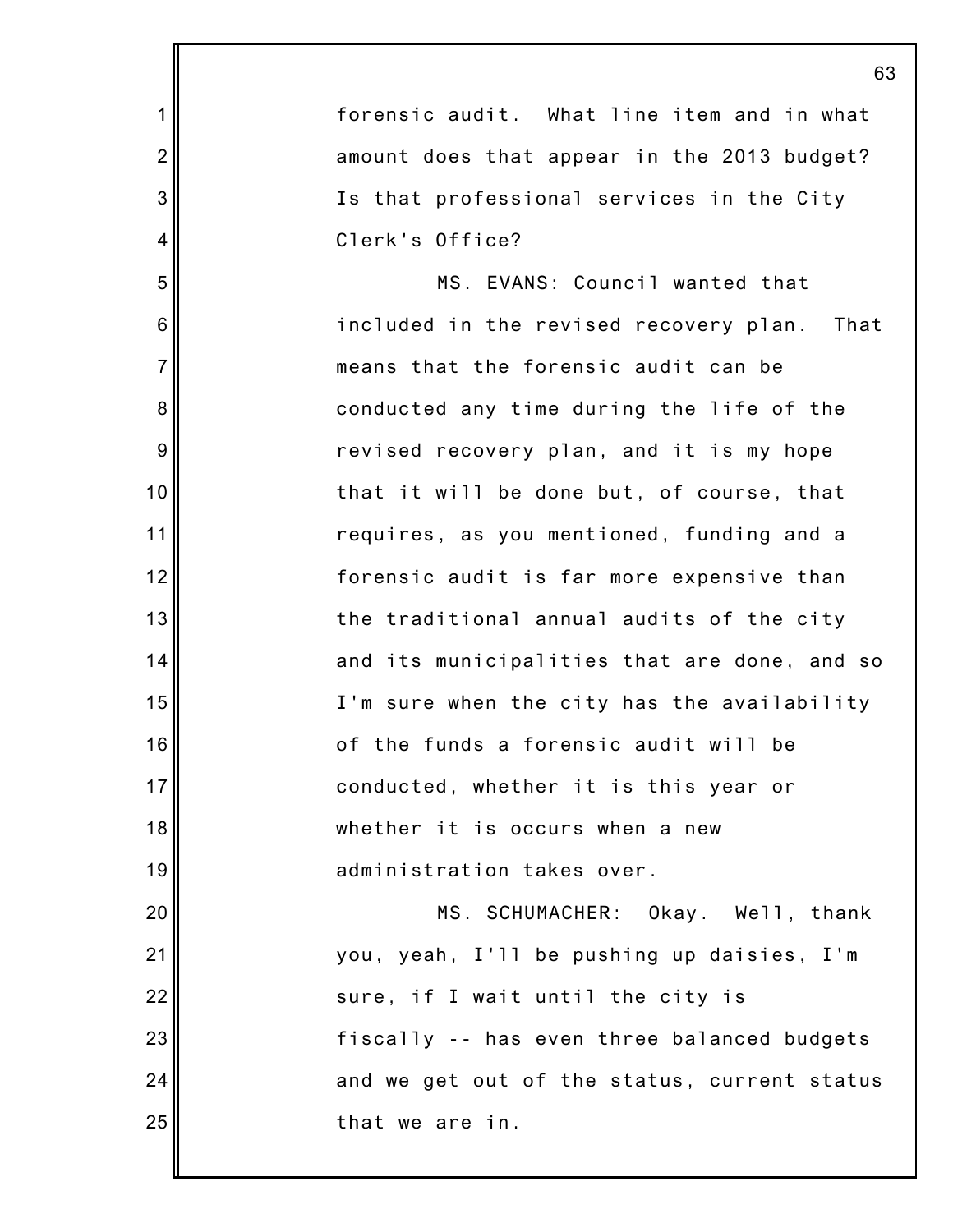1 2 3 4 5 6 7 8 9 10 11 12 13 14 15 16 17 18 19 20 21 22 23 24 25 64 Two events were held in Scranton this past week, the first was reported on Tuesday's Times-Tribune on the front page was an article on the Northeast Bioscience Forum. It was attended, according to the report and the list of people that I saw that attended, 200 community leaders, actually there were more, nobody represented the city council at this forum and I would think -- MS. EVANS: I wasn't informed about that. In other words, I did not receive an invitation to it so I wasn't even aware that it was being conducted. However, I did meet with Senator Blake this week and I'm going to discuss that under motions. MS. SCHUMACHER: Okay. And the second was the event that was billed that, somebody referred to earlier that was billed as a curbside chat dealing with making towns financially strong an resiliant. There was an open invitation to attend published in the paper, and again, yet no one from city -- from the city council or city hall attended. There were, you know, one, two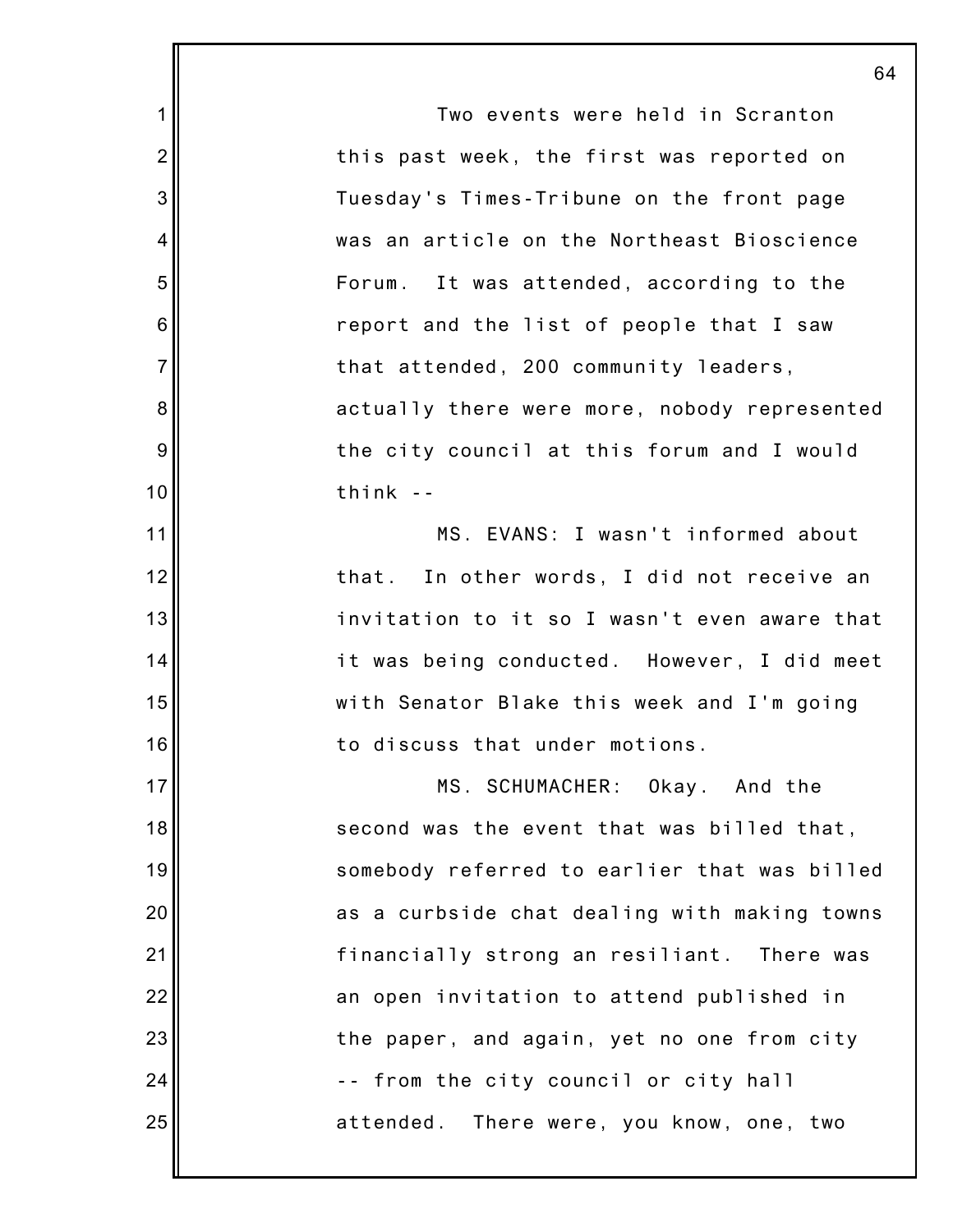three adults and two children and there was some very interesting metrics that were there and I think it would have behooved everyone or at least one person from council to attend, and I think when these opportunities are available, you know, we are grasping at straws. I think we really have to start going to these meetings and engaging when we have the opportunity at no cost to maybe get some help or at least some fresh ideas other than recycling the same kinds of the issues and not getting very far.

1

2

3

4

5

6

7

8

9

10

11

12

13

14

15

16

17

18

19

25

And then, Mr. McGoff, when do you expect the rental registration ordinance is going to be amended? Remember you said that that could be amended to cover only the safety inspection, the four safety items in the inspection?

20 21 22 23 24 MR. MCGOFF: I did say that and I have no timetable or expectation of it being done. I will -- what I'm saying is that I have not looked into that recently. I will pursue that in the coming year.

MS. SCHUMACHER: Thank you. And how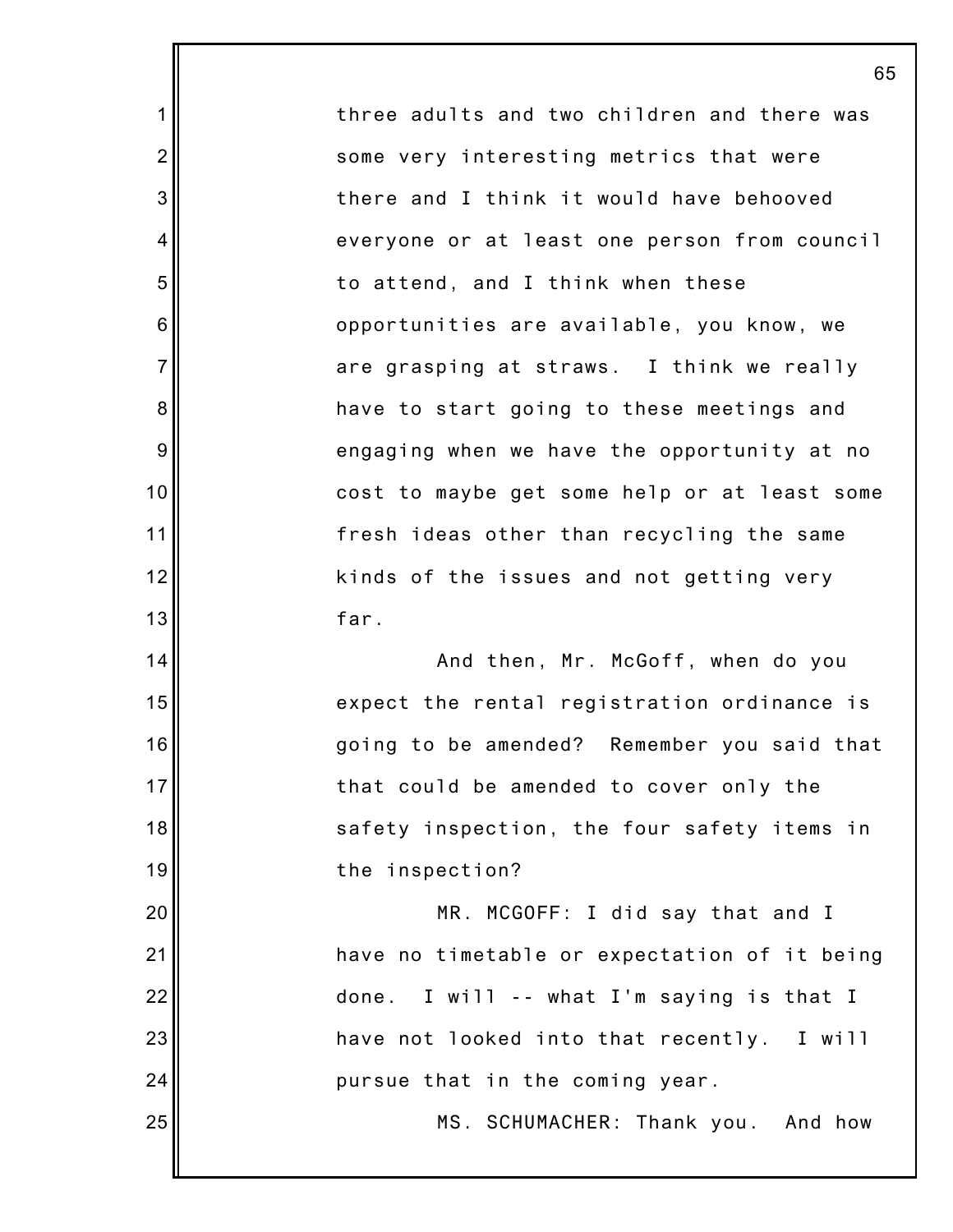|                 | 66                                           |
|-----------------|----------------------------------------------|
| 1               | much did we collect in rental registrations  |
| $\overline{2}$  | last year?                                   |
| 3               | MR. MCGOFF: I have no idea.                  |
| $\overline{4}$  | MS. SCHUMACHER: No idea. Okay,               |
| 5               | Mr. Rogan, 408 Cedar Avenue loan repayment?  |
| $6\phantom{1}6$ | MR. ROGAN: Still nothing. Mrs.               |
| $\overline{7}$  | Krake, could we please send I believe it     |
| 8               | would be a third request on that issue?      |
| 9               | I'll get that to you in writing, also, and I |
| 10              | will send another e-mail to Ms. Aebli as     |
| 11              | well asking for that information. It's been  |
| 12              | months since the initial request.            |
| 13              | MS. SCHUMACHER: Okay. I believe              |
| 14              | there was also -- in August there was also a |
| 15              | letter sent by Mrs. Evans asking for the     |
| 16              | entire portfolio and I don't think there has |
| 17              | been any --                                  |
| 18              | MS. EVANS: And follow-ups were sent.         |
| 19              | MR. ROGAN: Many.                             |
| 20              | MS. EVANS: And requests were made            |
| 21              | in person and yet Ms. Aebli has failed to    |
| 22              | submit monthly loan portfolios.              |
| 23              | MS. SCHUMACHER: Well, really                 |
| 24              | disappointing. On 5-C, how does something    |
| 25              | get to be an emergency? I mean, council was  |
|                 |                                              |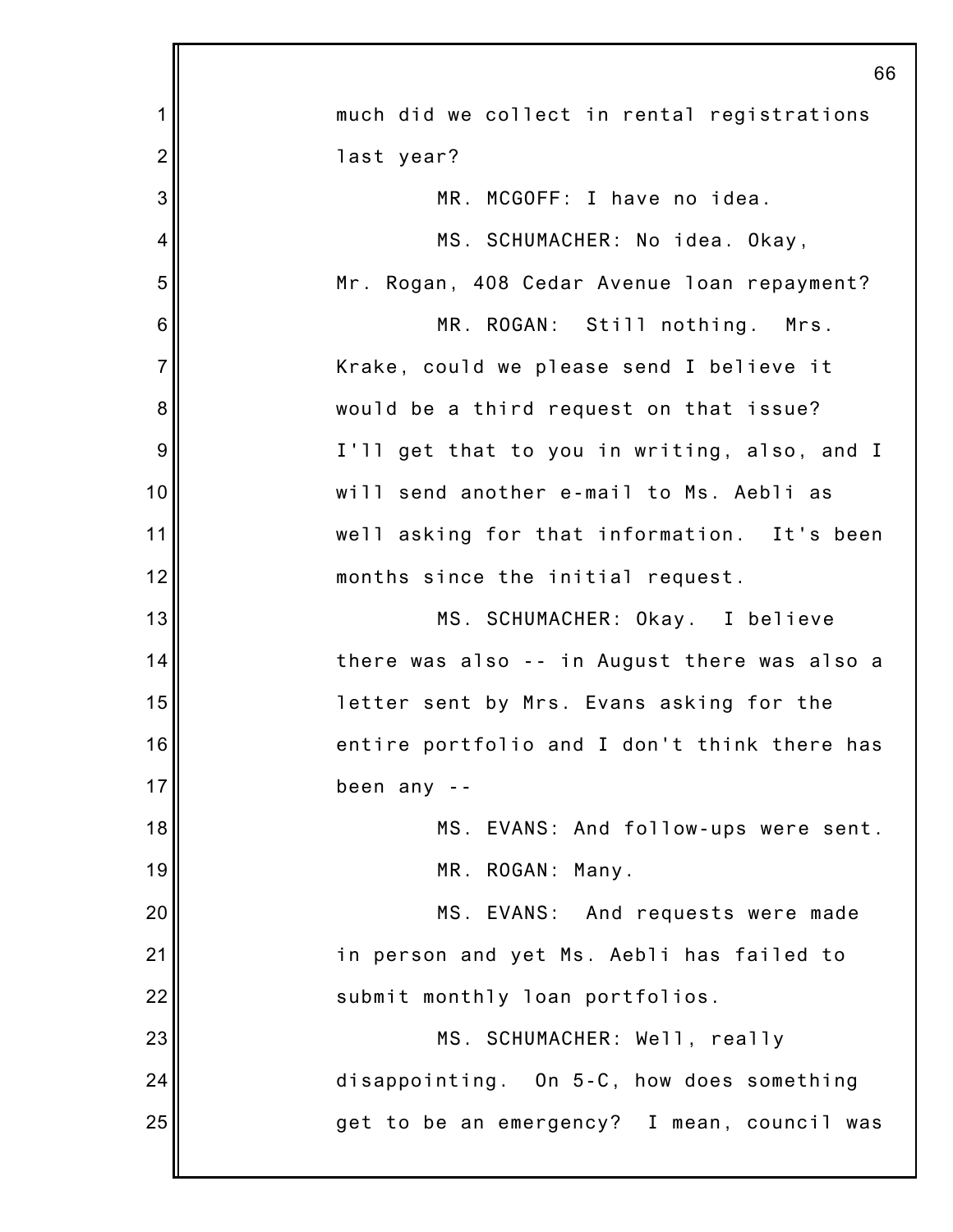|                | 67                                           |
|----------------|----------------------------------------------|
| 1              | it on the 14th of December that you all      |
| $\overline{2}$ | agreed with the mayor that we needed the 10  |
| 3              | percent added?                               |
| 4              | MS. EVANS: 13.                               |
| 5              | MS. SCHUMACHER: 13? Okay, so that's          |
| 6              | been a month, so now here we are a month     |
| $\overline{7}$ | later and now it's an emergency. Why         |
| 8              | couldn't it have been handled in the         |
| 9              | previous month?                              |
| 10             | MS. EVANS: I agree with you that it          |
| 11             | shouldn't be an emergency and so I was not   |
| 12             | pleased to be receiving an emergency         |
| 13             | certificate attached to this legislation.    |
| 14             | When I looked further into it in the hope    |
| 15             | that we would not have to run it through     |
| 16             | three readings this evening, I learned that  |
| 17             | in postponing it or allowing it to take its  |
| 18             | natural course, a number of things would     |
| 19             | happen, those being the tax bills will be    |
| 20             | held up, they will not be issued on time     |
| 21             | unless the ordinance is passed this evening. |
| 22             | And secondly, if we were to give it          |
| 23             | it's traditional course of readings, we      |
| 24             | would also be decreasing the discount        |
| 25             | period, the first discount period that is    |
|                |                                              |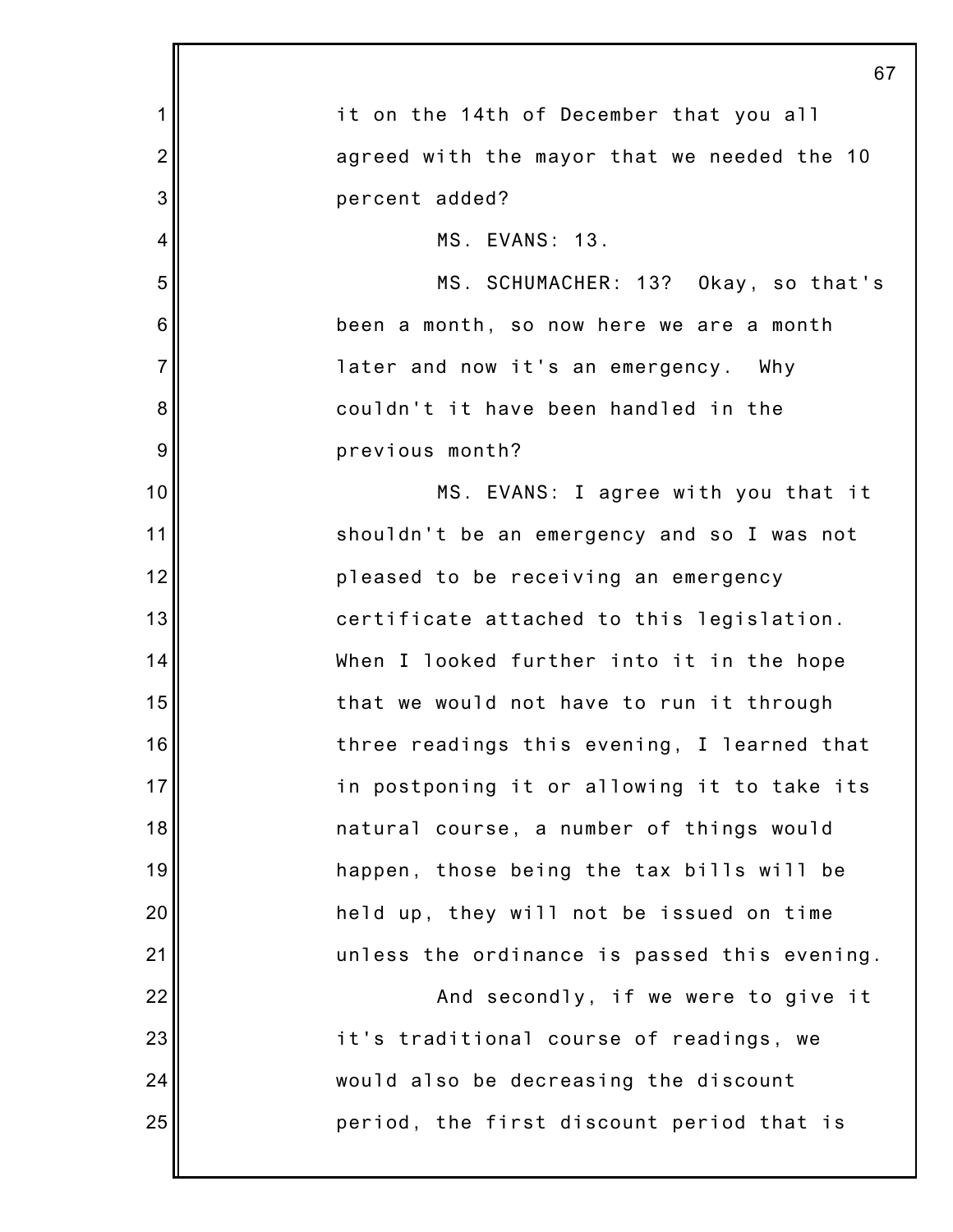|                | 68                                           |
|----------------|----------------------------------------------|
| $\mathbf 1$    | available for taxpayers who want to make     |
| $\overline{2}$ | full payment and receive a decent discount   |
| 3              | on their real estate taxes for the city.     |
| 4              | And, as you know, I had asked the            |
| 5              | commissioners to extend that discount period |
| 6              | but they refused, so because we would like   |
| $\overline{7}$ | the tax bills to go out on time we need them |
| 8              | to do and so and because we don't want to    |
| 9              | penalize taxpayers who wish to take          |
| 10             | advantage of that first discount period, we  |
| 11             | will move it through three orders tonight.   |
| 12             | MS. SCHUMACHER: Well, you know, I            |
| 13             | have heard it said here that council does    |
| 14             | have the ability to draft ordinances and     |
| 15             | bring them forward from your office and I    |
| 16             | would hope when you know that something like |
| 17             | this has to happen in the future that, you   |
| 18             | know, we do it. It could have been done      |
| 19             | that same night, I would think, or a special |
| 20             | meeting that was the last meet of 2012.      |
| 21             | MS. EVANS: As you know, our                  |
| 22             | solicitor is the one that drafts the         |
| 23             | legislation by and large and he has not been |
| 24             | well                                         |
| 25             | MS. SCHUMACHER: I'm sorry to hear            |
|                |                                              |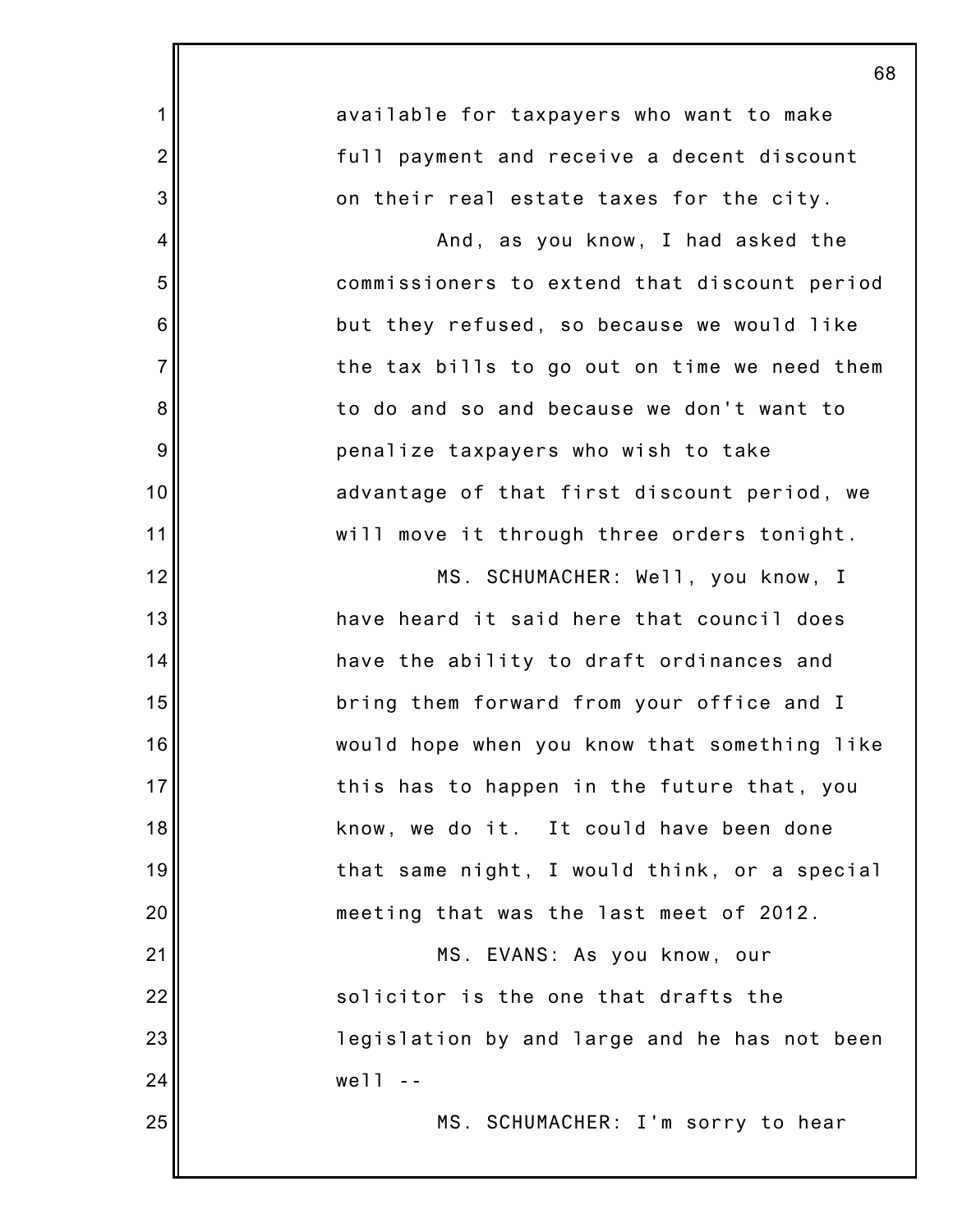1 2 3 4 5 6 7 8 9 10 11 12 13 14 15 16 17 18 19 20 21 22 23 24 25 that. MS. EVANS: And it is the responsibility of the legal department. I know that Solicitor Hughes has been in touch with them on a number of issues that still remain unsettled as of late, so it certainly was no fault of our solicitor or this council, we have been awaiting that legislation. As I said, I don't appreciate it being submitted in this fashion, but I don't wish to hold up the process or penalize taxpayers. MS. SCHUMACHER: Well, neither do I. And now on the parking meters, I think there are tons of questions on this and I hope that you will have a caucus to explain this to the taxpayers. I mean, how long of a period are these parking meters going to be leased to Central Parking? Who is buying them? Are they buying them? Are we buying them? If they're buying them -- MS. EVANS: No, no one is buying them. MS. SCHUMACHER: Pardon? MS. EVANS: They are not being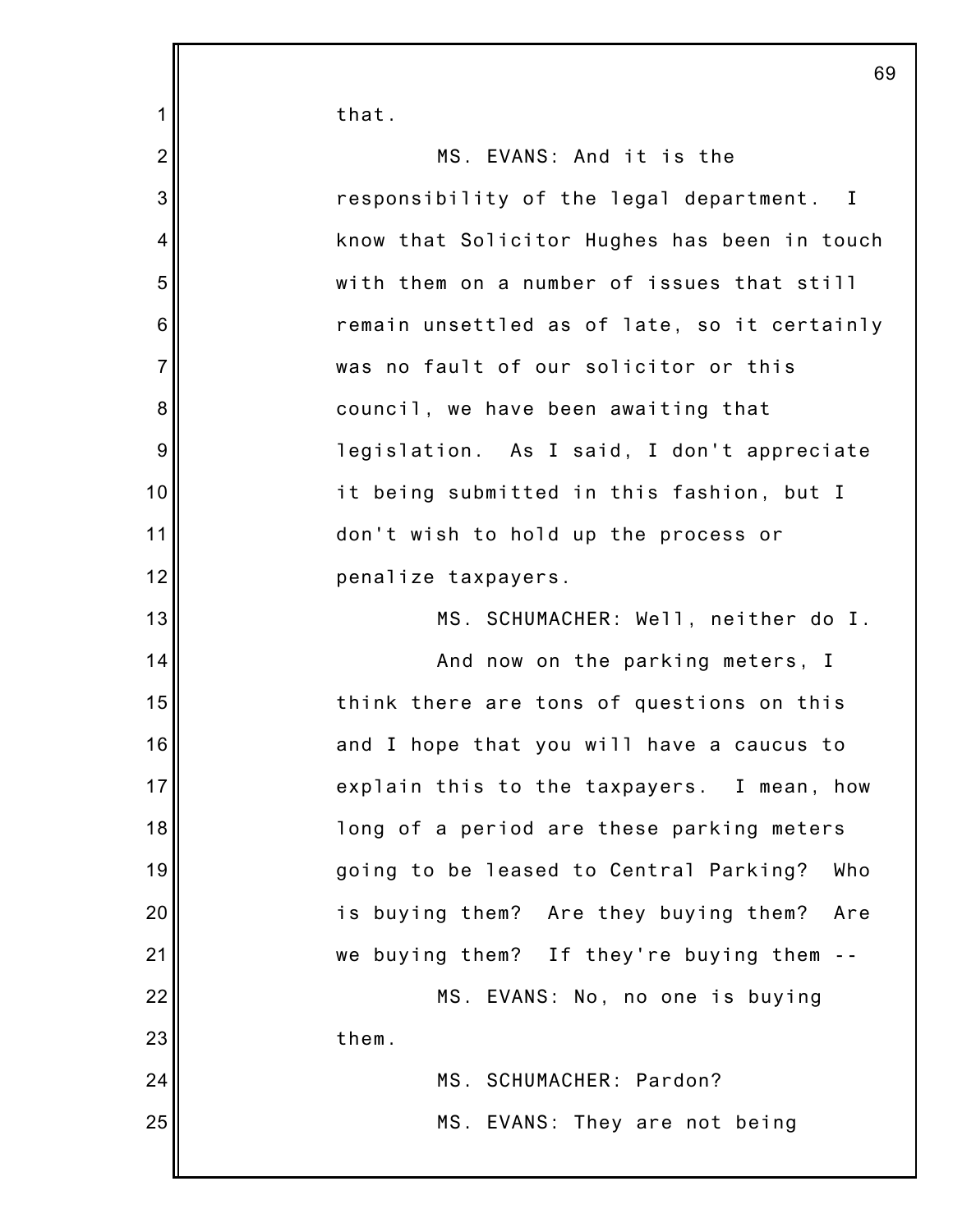|                           | 70                                           |
|---------------------------|----------------------------------------------|
| 1                         | purchased and not being leased, it's a       |
| $\overline{2}$            | management agreement.                        |
| $\ensuremath{\mathsf{3}}$ | MS. SCHUMACHER: Okay. We still --            |
| 4                         | I'll bring my questions back next week on    |
| 5                         | that.<br>Thank you.                          |
| 6                         | MR. LOSCOMBE: Thank you:                     |
| $\overline{7}$            | MR. MORGAN: Good evening, Council.           |
| 8                         | MS. EVANS: Good evening.                     |
| $\boldsymbol{9}$          | MR. MORGAN: Two questions that kind          |
| 10                        | of touch each other a little bit, Mr. Bolus  |
| 11                        | came up and spoke about Mr. Kelly and        |
| 12                        | Mr. Boyd Hughes and, you know, when you take |
| 13                        | a look at this, this takes us all the way    |
| 14                        | back to, I don't know, my opinion the abuses |
| 15                        | that were alleged under Attorney Greco, and  |
| 16                        | I just can't see how we can justify giving   |
| 17                        | money to these solicitors because they have  |
| 18                        | signed a contract and they are on board, and |
| 19                        | for a city to be in the shape we are in I    |
| 20                        | just have to ask why was it such a problem   |
| 21                        | for Mr. Greco to receive all of these fees   |
| 22                        | and it's not a problem now for Mr. Hughes or |
| 23                        | Mr. Kelly to receive them? I think it just a |
| 24                        | -- maybe it's just political.                |
| 25                        | Is council in possession of the              |
|                           |                                              |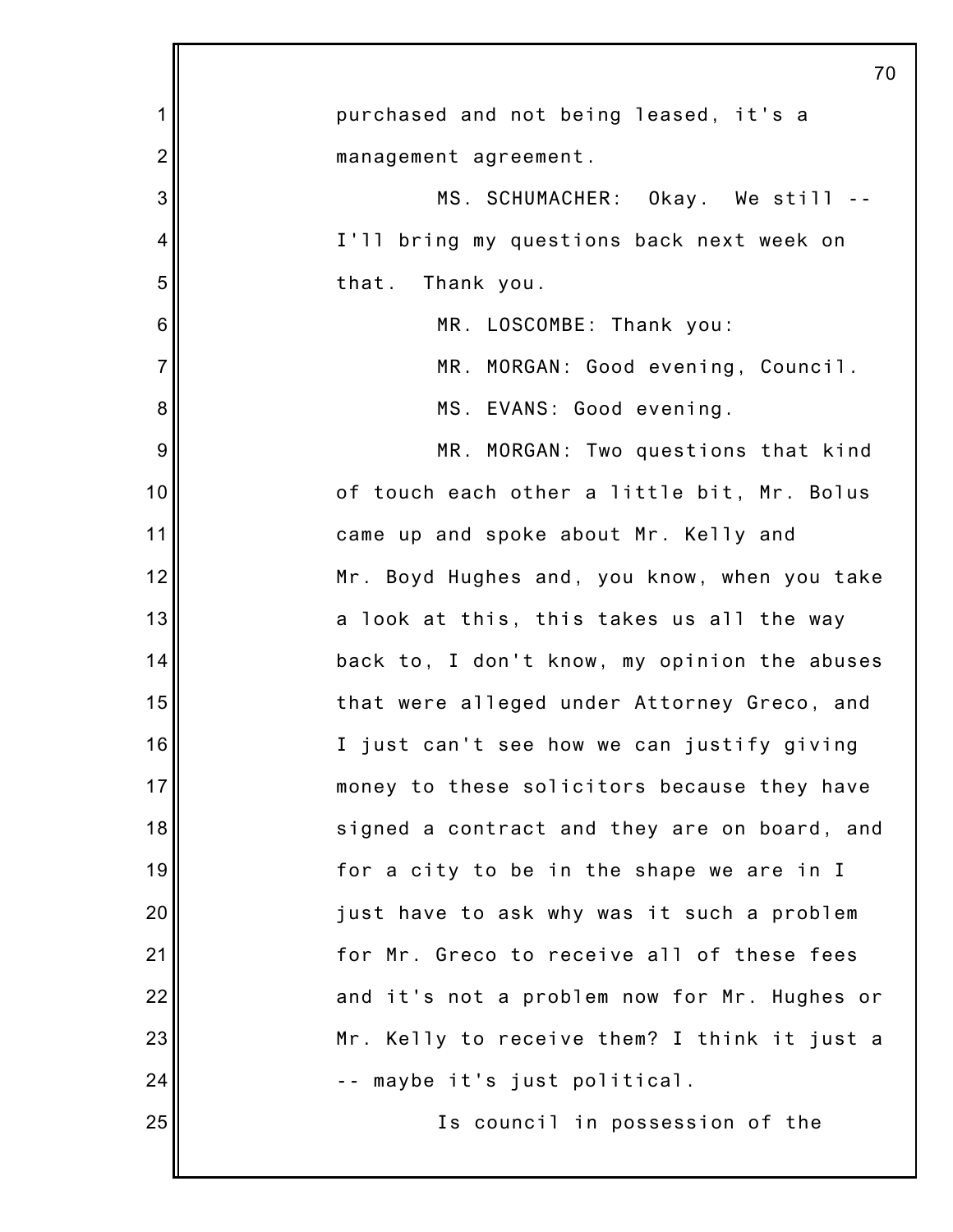|                | 71                                          |
|----------------|---------------------------------------------|
| $\mathbf 1$    | three judge panel's legal opinion on the    |
| $\overline{2}$ | ruling on the commuter tax? Do you have a   |
| 3              | copy? Does council have a copy of that?     |
| 4              | MR. JOYCE: THERE should be a copy           |
| 5              | in our office; correct? Maybe I'm wrong,    |
| 6              | Mrs. Krake.                                 |
| $\overline{7}$ | MS. KRAKE: We do not have a hard            |
| 8              | copy. I believe we did receive an e-mail at |
| 9              | one point of it.                            |
| 10             | MR. JOYCE: Yes. I know that I               |
| 11             | received a scanned in copy of it.           |
| 12             | MR. MORGAN: Can you make a hard copy        |
| 13             | of that so the residents can come in and    |
| 14             | read that without having to go to the       |
| 15             | courthouse to obtain that document          |
| 16             | considering that it has to do with city     |
| 17             | business?                                   |
| 18             | MR. JOYCE: Mrs. Krake, could we make        |
| 19             | a hard copy of that and perhaps leave that  |
| 20             | on the front desk there for the public to   |
| 21             | have access to?                             |
| 22             | MS. KRAKE: Sure.                            |
| 23             | MR. JOYCE:<br>Okay.                         |
| 24             | MR. MORGAN: Now, I think that the           |
| 25             | residents in this city in the next election |
|                |                                             |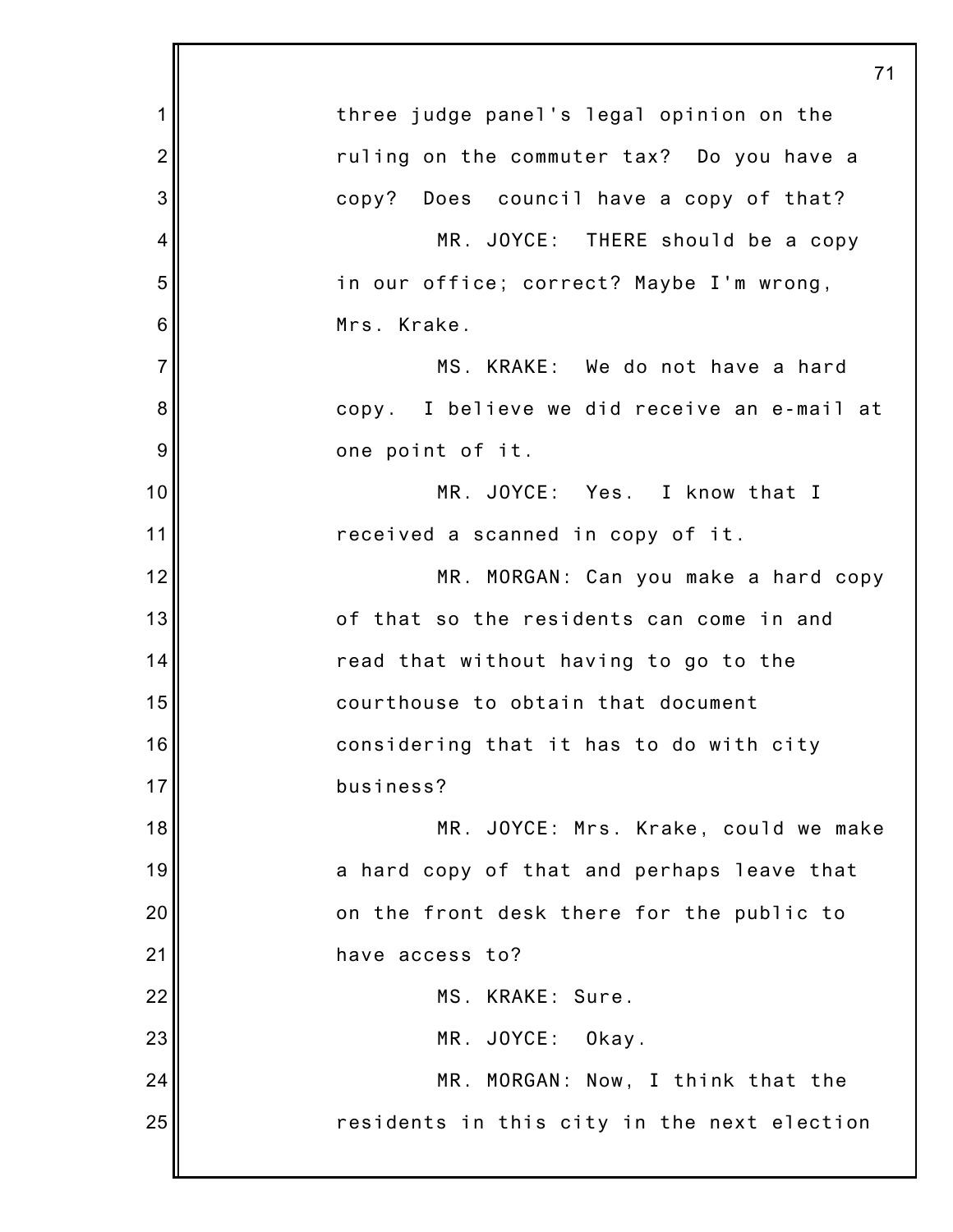have to take a very hard look, not just at this council but other councils and what they did in their tenure as council people, whoever they are. Because I think we have to break the cycle of political surfum in this community because that's evidently what we have. We recycle, in many instances, failed politicians and annoint them with the power of government and then we wonder, okay, how we got to where we are. Well, you know, when you keep doing the same thing over and over and expect a different result at the end, hum, I think there is something wrong with that frame of thought.

1

2

3

4

5

6

7

8

9

10

11

12

13

14

15

16

17

18

19

20

21

22

23

24

25

I just think we keep moving forward in a very haphazard way, and this evening we are talking about possibly deinvesting ourselves of a city investment, at least that's what I took when I was sitting here and we are going to walk away from that debt, Mrs. Evans discussed it a little bit about what we are going to sell allegedly, what will be the city asset we are going to sell.

And my point on that is that, look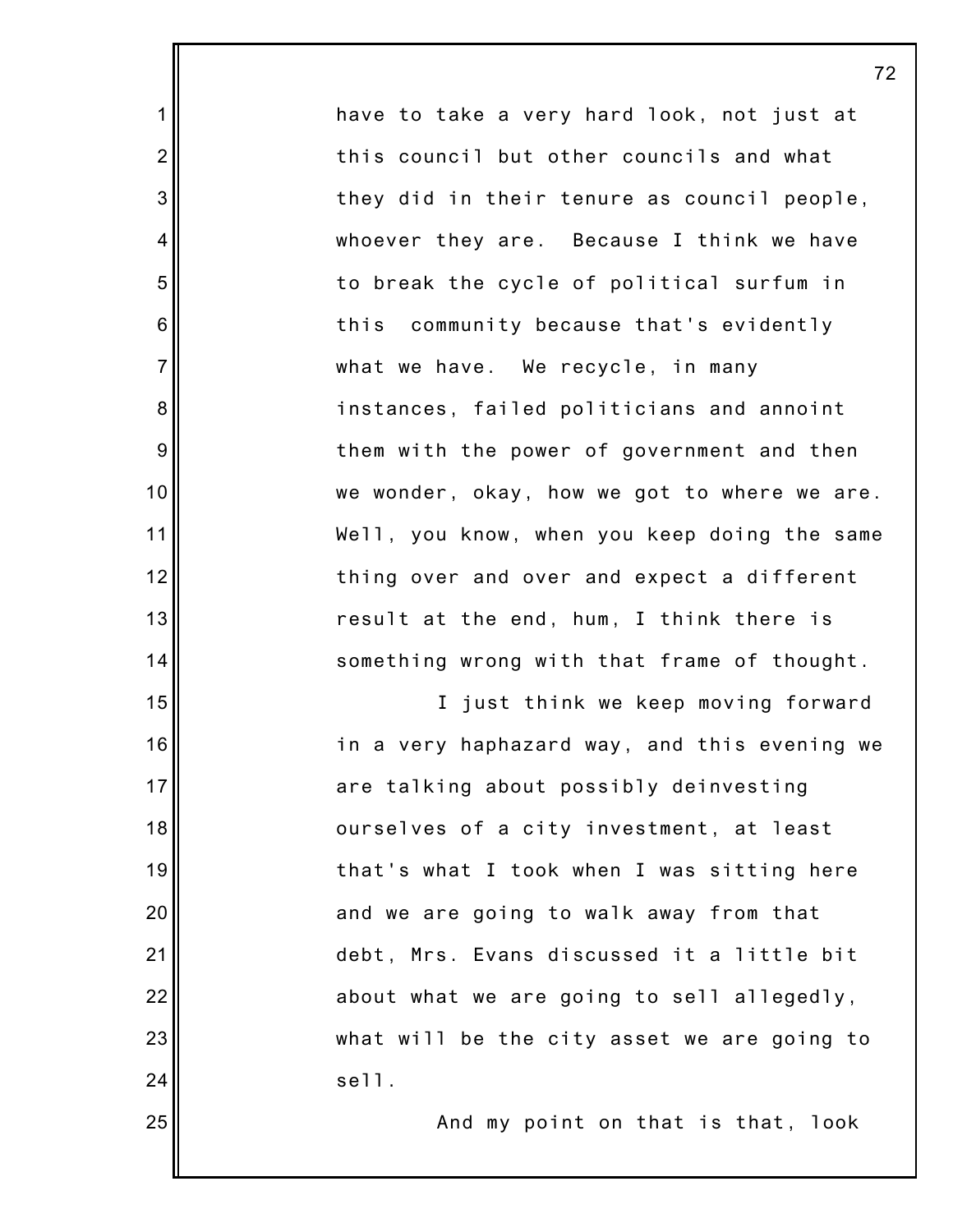|                  | 7                                            |
|------------------|----------------------------------------------|
| $\mathbf 1$      | it, we have gone forward with some projects  |
| $\overline{2}$   | in this city, they come through council,     |
| 3                | council understood whether or not the city   |
| 4                | could afford to move forward on those        |
| 5                | projects and so we did, and now we are going |
| $\,6$            | to talk about a project that's not paying    |
| $\overline{7}$   | it's way, I think that council knew that at  |
| $\bf 8$          | the time they moved forward with that.       |
| $\boldsymbol{9}$ | But the real problem with this whole         |
| 10               | thing is very simple, when we sell this      |
| 11               | asset we are going to lose all of our        |
| 12               | investment. We are going to take a blood     |
| 13               | bath. We are not going to get anywhere near  |
| 14               | what that asset is probably worth. And, you  |
| 15               | know, with all of these agreements with      |
| 16               | private companies coming in and doing city   |
| 17               | work and displacing workers or the           |
| 18               | authorities or whatever, all of these people |
| 19               | are making money, lots of money, and it's    |
| 20               | denying the city the revenue.                |
| 21               | And, you know, we can blame our              |
| 22               | employees for all of the city's problems,    |
| 23               | but the truth of the matter is it has        |
| 24               | nothing to do with the employees. It has     |
| 25               | nothing in most instances to do with the     |
|                  |                                              |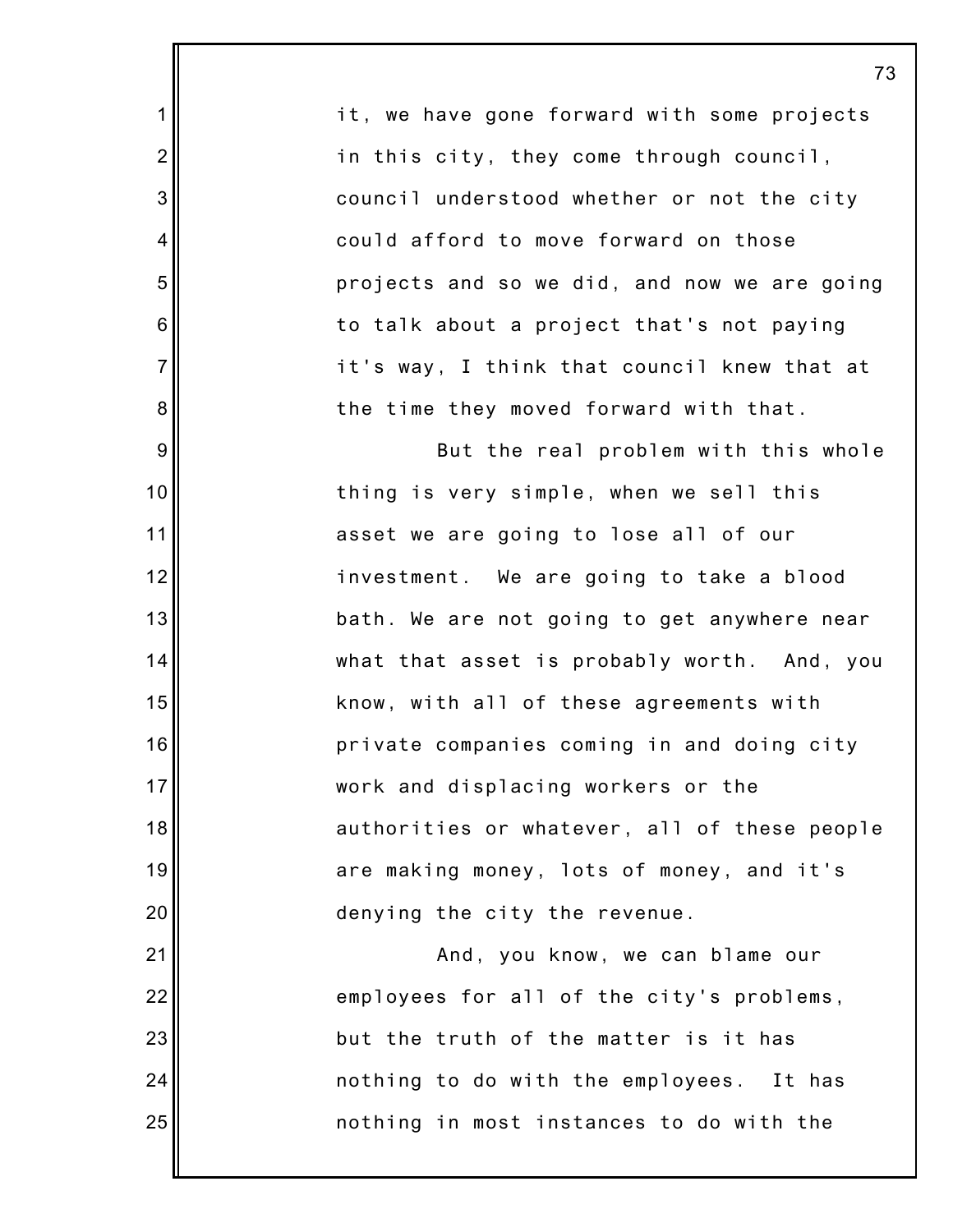people that are appointed to the authorities, they are just people that were given a job and told to do it. The damage that's been done to this city has most times come through this council. Some of the council members have stated it themselves.

1

2

3

4

5

6

7

8

9

10

11

12

13

14

15

16

17

18

19

20

21

22

23

24

25

I mean, it's quite simple what's occurred here. You know, people might talk about, I don't know, the North Scranton Junior High School. Well, that money came through council, but we have nothing to show for it. We are doing basically the same thing at the Scranton Lace in my opinion, and we have done it with projects all over the city, and we have invested money in the downtown and then we have people talking about the great things happening in the downtown because people are moving there, but when you walk to our city's neighborhoods it's a mess. People are wondering how we have so many condemned properties.

As a matter of fact, the Pinebrook Neighborhood Association, the lady who came here last week is involved with them, and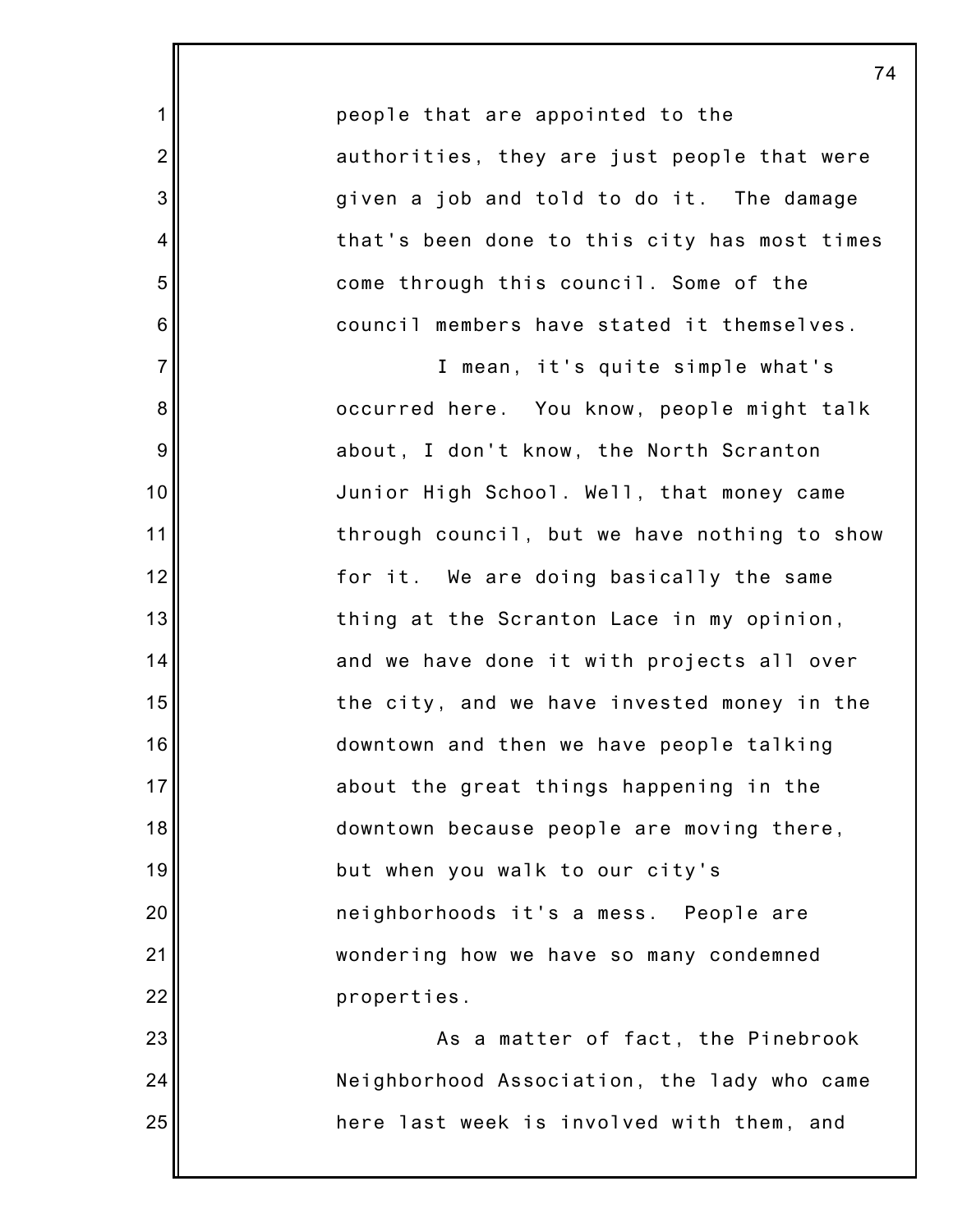1 2 3 4 5 6 7 8 9 10 11 12 13 14 15 16 17 18 19 20 21 22 23 24 25 75 she gave documentation to council about all of the buildings that were condemned and there is real questions out there about how this has occurred, and it's very troubling and I think that in the next election we need to take a good hard look at the candidates that are running and what they did when they were elected to their positions and where they want to take us now. Thank you. MR. JOYCE: Is there anyone else who would like to address council? Mrs. Krake? MS. KRAKE: FIFTH ORDER. 5-A. MOTIONS. MR. JOYCE: Mr. McGoff, do you have any comments or motions? MR. MCGOFF: Just very quickly. I do have one question to ask of you, Mr. Joyce, if possible? MR. JOYCE: Yes. MR. MCGOFF: Do we have the assessed values that are being used in the calculations for the millage increases and do we have -- do we know what rate of collection is being used in determining, you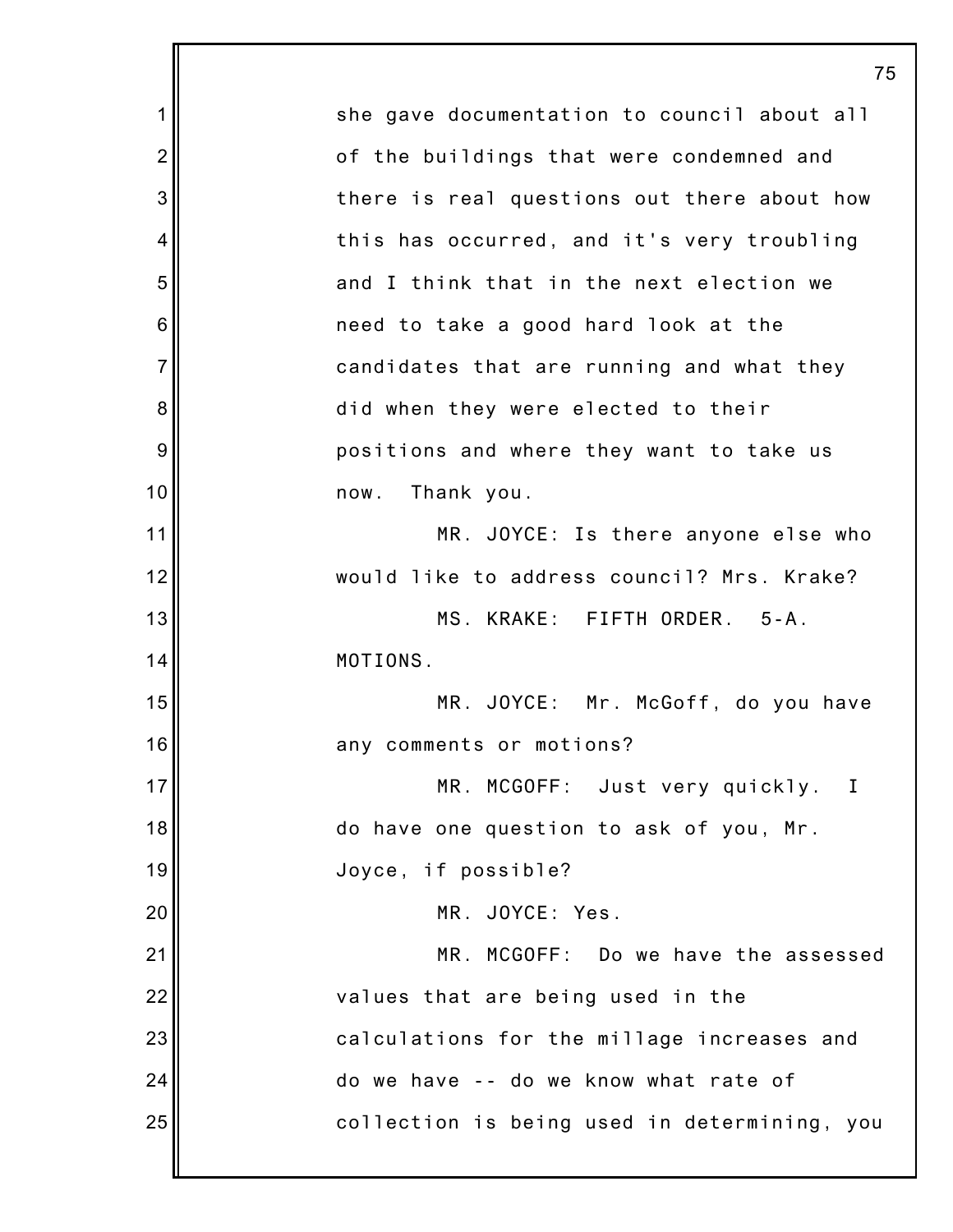76 know, the revenue for the budgeted amount? I guess my question is, the basic thing that I need to know is that with the amendments that that are being proposed will the amended rates achieve the revenue that we are projecting for 2013? And that can't be determined unless we have the assessed values and rate of collection. MS. EVANS: Well, actually I can respond to that under motions and if you care to respond as well, but I can also quickly add that I spoke with the mayor this afternoon about the amendment and council's intention to abide by the original agreement. I told him what the figures would be. He is in agreement and has indicated that he will sign the legislation as amended. MR. MCGOFF: And that's all well and good, but I think that if we are going -- if we as elected officials are going to do justice to this we need to know what these numbers are -- MS. EVANS: And -- MR. MCGOFF: -- before voting on

1

2

3

4

5

6

7

8

9

10

11

12

13

14

15

16

17

18

19

20

21

22

23

24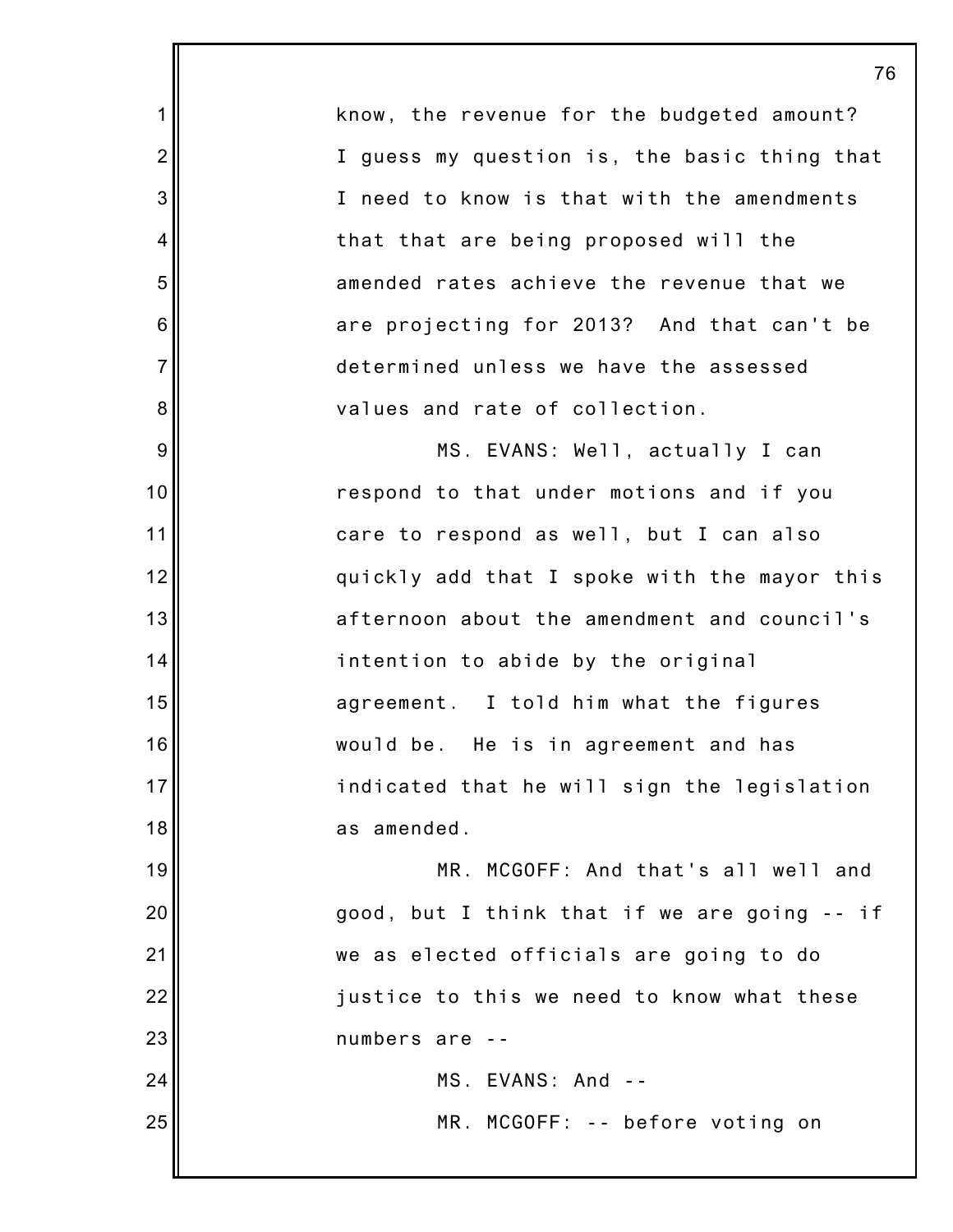1 2 3 4 5 6 7 8 9 10 11 12 13 14 15 16 17 18 19 20 21 22 23 24 25 77 them. MS. EVANS: -- I'm sure Mr. Joyce has the numbers to report. MR. JOYCE: Just to basically go over this quick, and all my conversations with Mr. McGowan it's been assumed by me that we are using the 87 percent collection rate, which is the basic collection rate that we have seen historically. MR. MCGOFF: And that's fine, but without the assessed values, without knowing what the assessed values are that we are using for 2013 it's impossible to determine what the revenue is going to be or the expected revenue. MS. EVANS: Well, that's true each year because the assessments can increase and decrease annually and they do, as we are well aware, so it's not an issue that's unique to this. This is ongoing year after year after year. MR. MCGOFF: No, it's not. Every year that we have done this we have had - there is an assessment from the county that is used to make these calculations.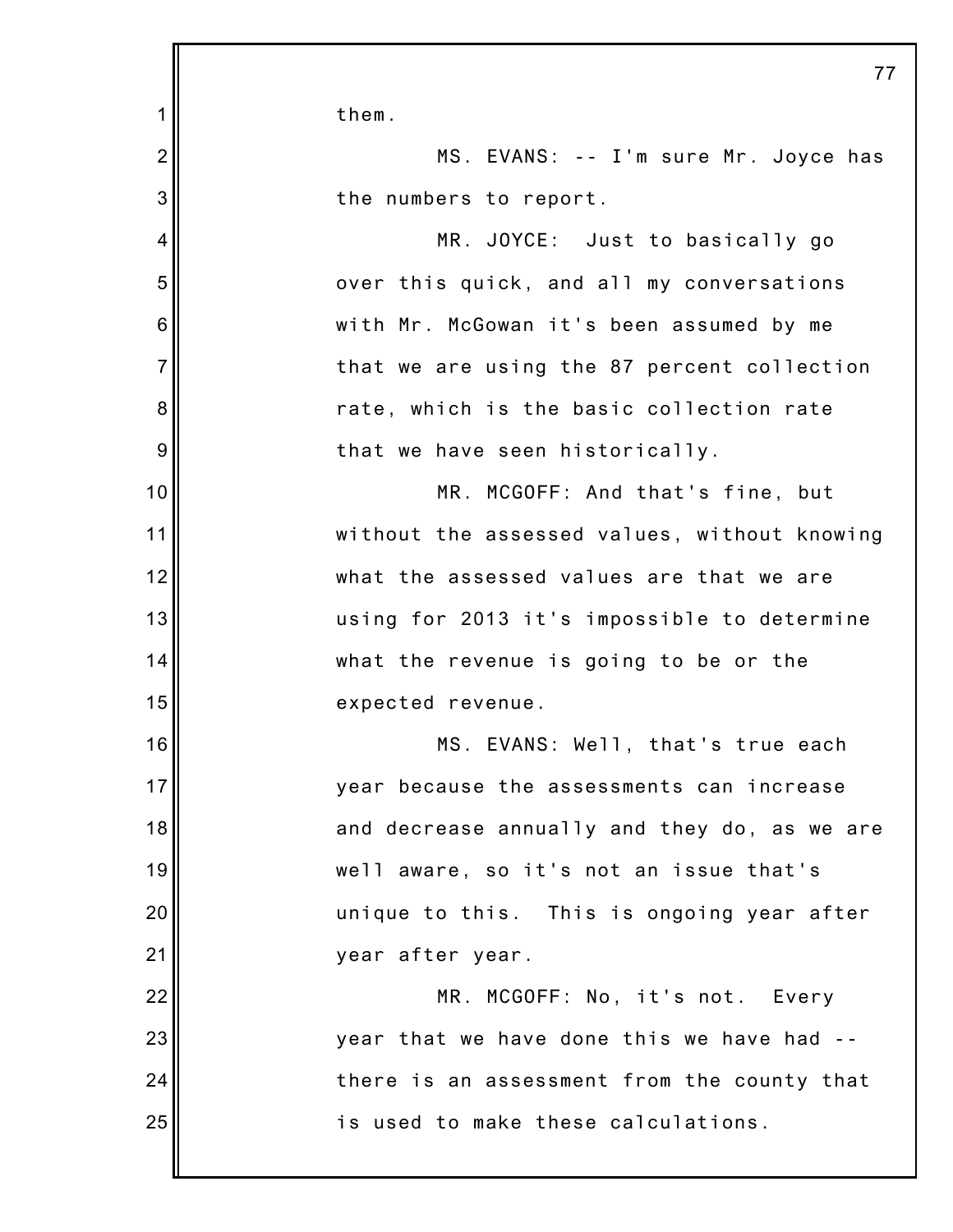Otherwise, there is no way of determining what amount of money you are going to realize under the real estate taxes. You have to have an assessed value to work from, and all I'm asking is what they are. I'm not questioning it. It just if there is a certain amount budgeted in 2013 for real estate taxes and these are the millage rates that we are going to be using then we should have an assessed value that would allow us to meet the revenue. And without knowing that or without having assessed values there is no way of determining whether or not these millage rates will achieve what's in the budget. MR. JOYCE: To answer your question briefly, I don't have the assessed -- the overall assessed value of all properties in Scranton in front of me right now. MR. MCGOFF: Okay. Thank you. And that is all I have. MS. EVANS: Thank you. And, Councilman Rogan, do you have comments or motions? MR. ROGAN: Yes. Thank you. Last

1

2

3

4

5

6

7

8

9

10

11

12

13

14

15

16

17

18

19

20

21

22

23

24

25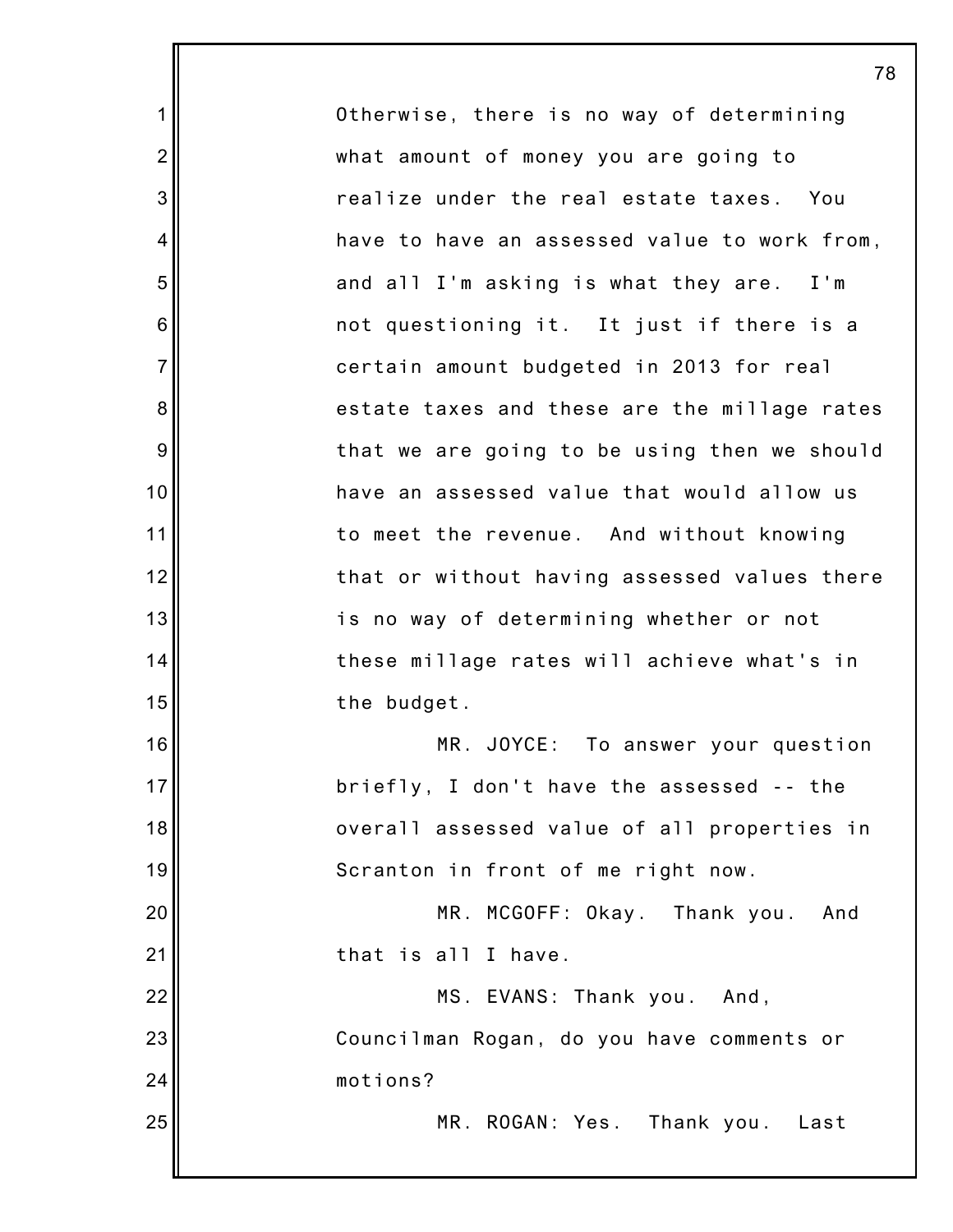|                | 79                                          |
|----------------|---------------------------------------------|
| 1              | week I made a motion, and I spoke a little  |
| $\overline{2}$ | bit about Ryan McGowan's poor performance,  |
| 3              | and it was agreed since all five members of |
| 4              | council were not here that it would tabled  |
| 5              | to the previous week, so I would like to    |
| 6              | make a motion to bring my motion from last  |
| $\overline{7}$ | week regarding the termination or           |
| 8              | resignation of Mr. McGowan back up for a    |
| 9              | vote.                                       |
| 10             | MR. JOYCE: Second.                          |
| 11             | MS. EVANS: On the question? All             |
| 12             | those in favor signify by saying aye.       |
| 13             | MR. MCGOFF: Aye.                            |
| 14             | MR. ROGAN: Aye.                             |
| 15             | MR. LOSCOMBE: Aye.                          |
| 16             | MR. JOYCE: (No response.)                   |
| 17             | MS. EVANS: Aye. Opposed? The ayes           |
| 18             | have it and so moved.                       |
| 19             | MR. JOYCE: I wanted to express I            |
| 20             | wish to abstain from this vote because I    |
| 21             | don't feel this is my decision as this is   |
| 22             | the mayor's responsibility to select the    |
| 23             | business administrator and this is his      |
| 24             | employee.                                   |
| 25             | MR. ROGAN: I would just reiterate           |
|                |                                             |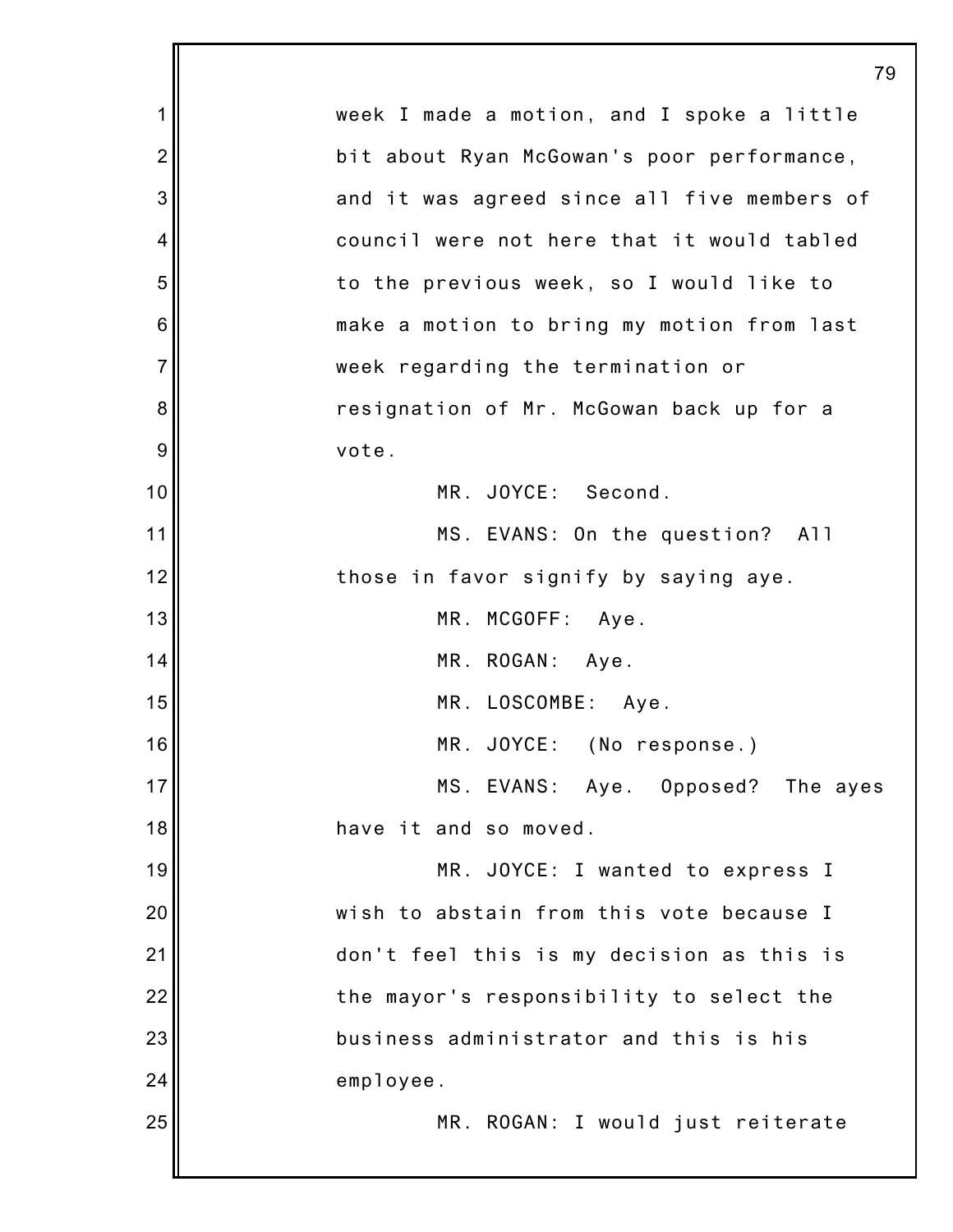what I stated last week, Mr. Joyce is correct that unfortunately it is the mayor's sole authority to decide who the business administrator is and whether or not he is kept, employed by the city or whether he is replaced, but I think that as a council we can send him a message once again, as we have in the past, approved -- I made the same motion I believe a year ago when Mr. McGowan lost a few million dollars, it was parking meter money. This is a track record with Mr. McGowan, and as I stated last week, it's not a personal issue, he is a great guy and, you know, he is a good person, but he is not doing a good job. And, you know, a couple of speakers

1

2

3

4

5

6

7

8

9

10

11

12

13

14

15

16

17

18

19

20

21

22

23

24

25

also mentioned, I believe Mr. Jackowitz mentioned that he stated there were 70,000 commuters coming into the city on a daily basis when if you are testifying in front of a Court and you are the Business Administrator for the city you would think he would have those facts and figures. So that is why I made the motion.

MR. LOSCOMBE: Are we still on the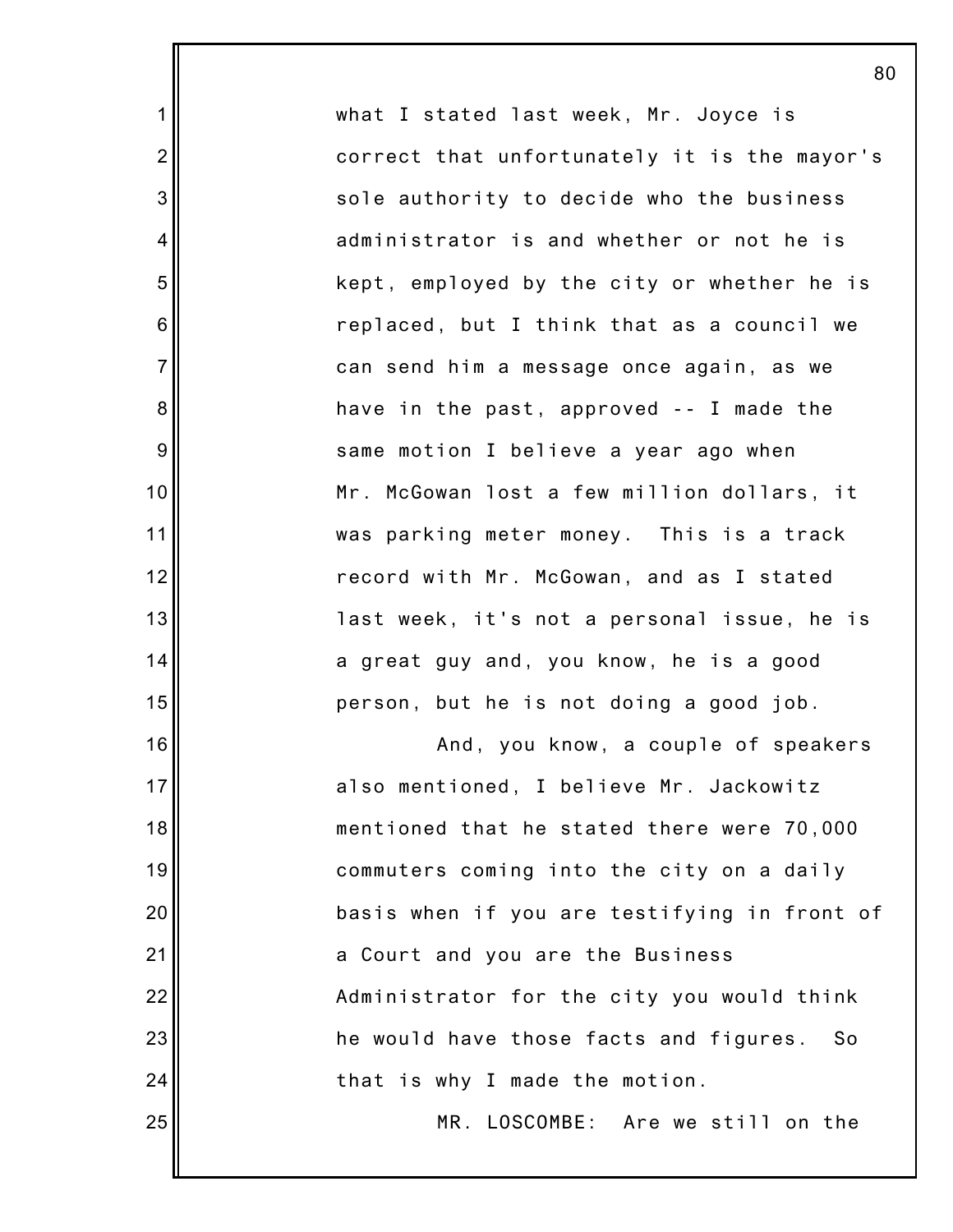|                | 81                                           |
|----------------|----------------------------------------------|
| 1              | comments?                                    |
| $\overline{2}$ | MS. EVANS: I thought we had voted            |
| 3              | on the motion.                               |
| 4              | MR. ROGAN: No, the initial vote was          |
| 5              | to take it off the table.                    |
| 6              | MS. EVANS: Correct. Your motion --           |
| $\overline{7}$ | that's what I mean, your motion was to put   |
| 8              | this back on the table for a vote.           |
| 9              | MR. ROGAN: And now we are on the             |
| 10             | question, correct, for the vote.             |
| 11             | MS. EVANS: No, I called for that, no         |
| 12             | one responded, so then I said, "All those in |
| 13             | favor?"                                      |
| 14             | We said, "Aye."                              |
| 15             | I said, "Those opposed, the ayes             |
| 16             | have it and so moved."                       |
| 17             | And then Mr. Joyce said that he was          |
| 18             | abstaining.                                  |
| 19             | MR. ROGAN: I was under the                   |
| 20             | impression we had to remove it from the      |
| 21             | table and then vote on it.                   |
| 22             | MS. EVANS: Right. Right. So there            |
| 23             | are two separate things, so now you need to  |
| 24             | make a motion.                               |
| 25             | MR. ROGAN: But we just removed it            |
|                |                                              |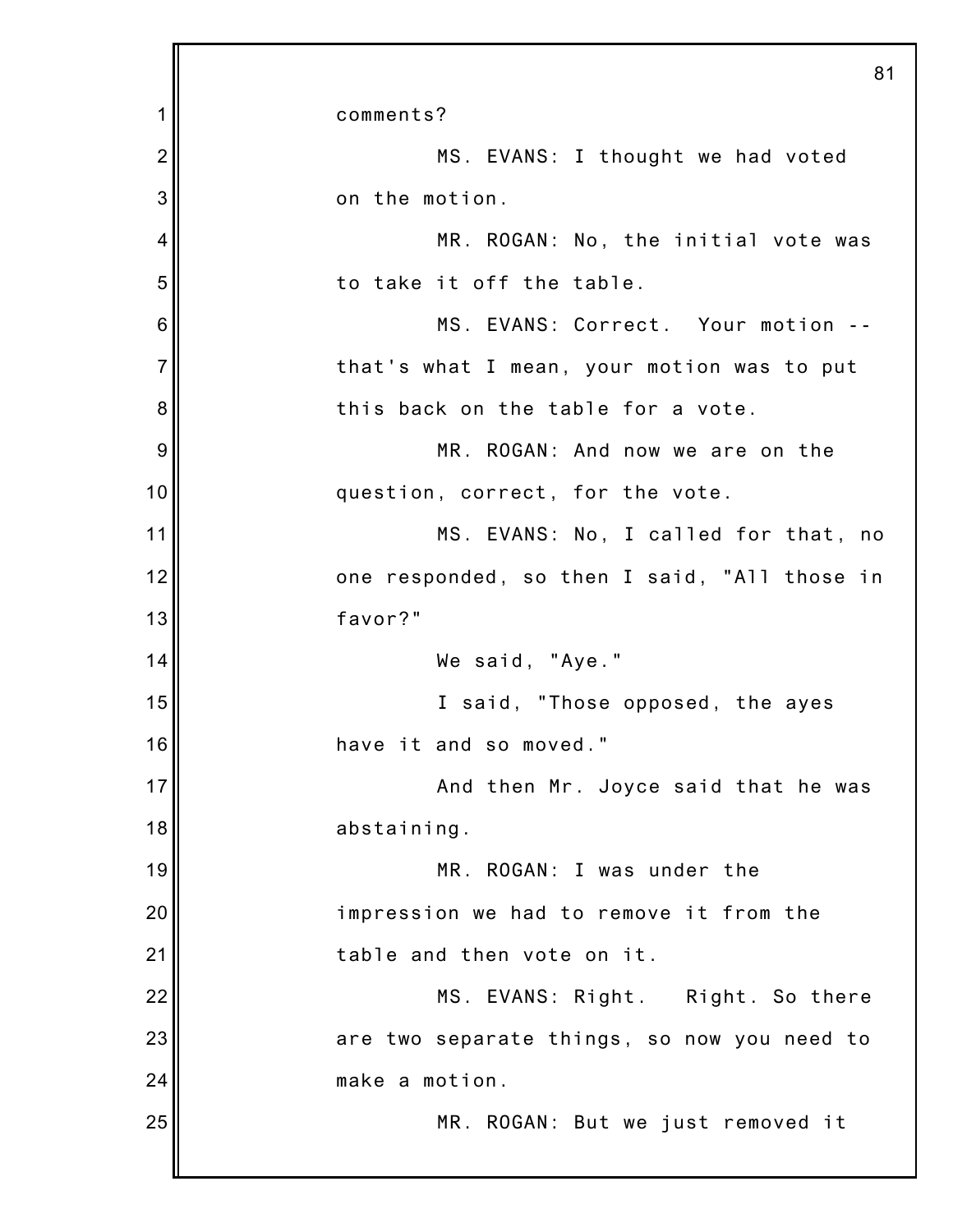|                 | 82                                           |
|-----------------|----------------------------------------------|
| 1               | from the table; correct?                     |
| $\overline{2}$  | MS. EVANS: Well, whether it's --             |
| 3               | MR. MCGOFF: Why don't you restate            |
| 4               | the motion because it needed to be seconded. |
| 5               | MR. ROGAN: Sure. I would like to             |
| $6\phantom{1}6$ | make a motion requesting the mayor terminate |
| $\overline{7}$  | Business Administrator Ryan McGowan and also |
| 8               | requesting Mr. McGowan's resignation for a   |
| 9               | poor performance.                            |
| 10              | MR. JOYCE: Second.                           |
| 11              | MS. EVANS: On the question?                  |
| 12              | MR. MCGOFF: I think that this is             |
| 13              | ill-advised for a number of reasons. Number  |
| 14              | one, it's not -- again, as was stated, it's  |
| 15              | not in our purview to deal with appointed    |
| 16              | positions, we have no authority to do that.  |
| 17              | Secondly, during the past year I             |
| 18              | believe Mr. McGowan has worked tirelessly in |
| 19              | attempting to deal with the budget that was  |
| 20              | handed to him and also to deal with the      |
| 21              | ongoing financial difficulties that the city |
| 22              | had faced in paying bills and receiving      |
| 23              | TANS. I think that he is, again, I think he  |
| 24              | has done a job that is above and beyond what |
| 25              | any other business administrator had done in |
|                 |                                              |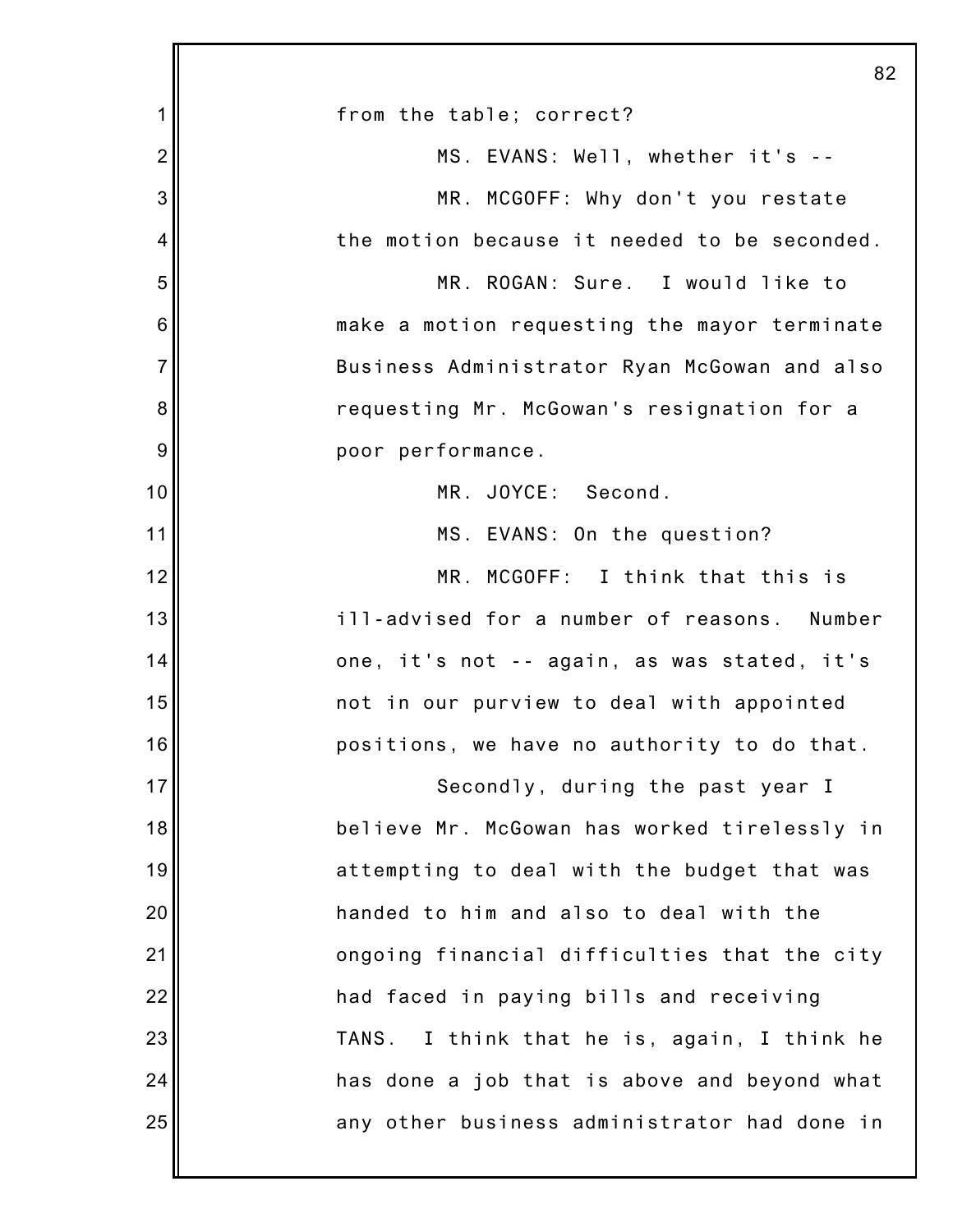the past.

1

2 3 4 5 6 7 8 9 10 11 12 13 14 15 16 17 18 19 20 21 22 23 24 25 Third, if you are going to use his testimony in Court as the basis for asking for his resignation then I think you should also ask for Mr. Joyce's resignation because he acted as a corroborating witness to the testimony that was given. I just think that we are pursuing something that we really shouldn't. MR. ROGAN: Just to respond to that, Mr. McGowan, and Mr. Joyce, and I didn't agree on a lot of the financial issues recently, but he is not a full-time paid business administrator. He is a part-time council member who, and I believe all of us on council many times take what the administration sends down numbers wise as truth because council doesn't have the capacity, we don't have a full-time staff of, you know, that the mayor has of all of these department heads working for them. We have a very small staff, they do a great job, but on that issue it's not just the issue of, you know, his testimony, it's a track record.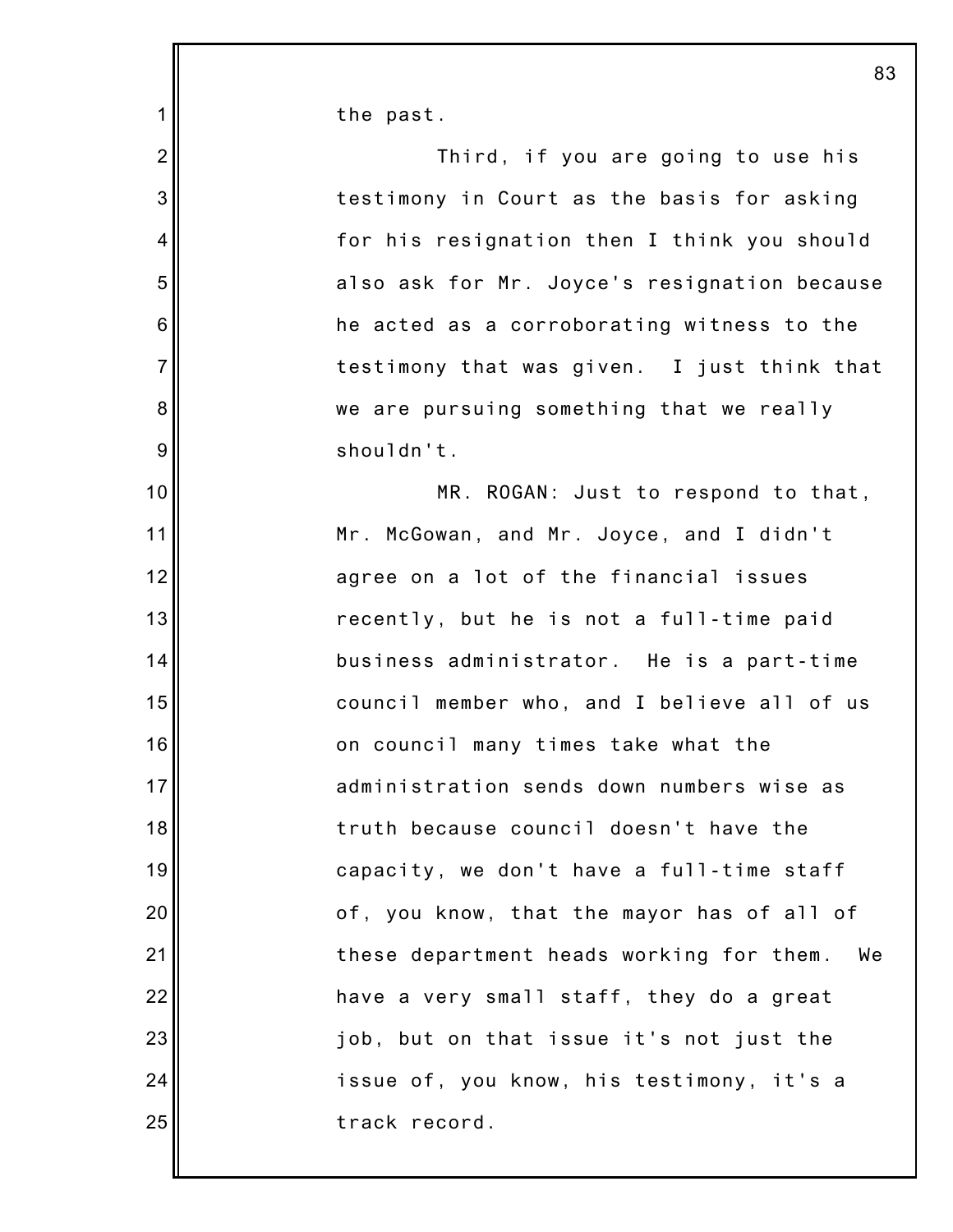|                | 8                                            |
|----------------|----------------------------------------------|
| 1              | When Mr. McGowan first received the          |
| $\overline{2}$ | job there was money missing. He tried        |
| 3              | blaming it on a clerk at the Tax Collector's |
| $\overline{4}$ | Office and it was, in fact, a mistake that   |
| 5              | he made and then the missing money with the  |
| 6              | from the parking meters, it's been a track   |
| $\overline{7}$ | record and I think the city deserves better. |
| 8              | That's why I made the motion that passed     |
| 9              | months ago and in light of recent            |
| 10             | developments I think it's an issue that      |
| 11             | needs to be brought up again.                |
| 12             | MR. JOYCE: Just for the record, I            |
| 13             | was a witness in the commuter tax court      |
| 14             | hearing, but I also did question with        |
| 15             | Mr. Gerald Cross about the number of the     |
| 16             | commuters working in the city and I believe  |
| 17             | that it was somewhere in the 20 to 25,000    |
| 18             | range. I did actually about over that with   |
| 19             | him.                                         |
| 20             | MR. LOSCOMBE: I just -- you know, I          |
| 21             | was caught off guard with this. I            |
| 22             | apologize, I wasn't at the last meeting and  |
| 23             | I have no idea what's gone on. You know, I   |
| 24             | think I did vote last time time to do this.  |
| 25             | I have to consider a couple of things, you   |
|                |                                              |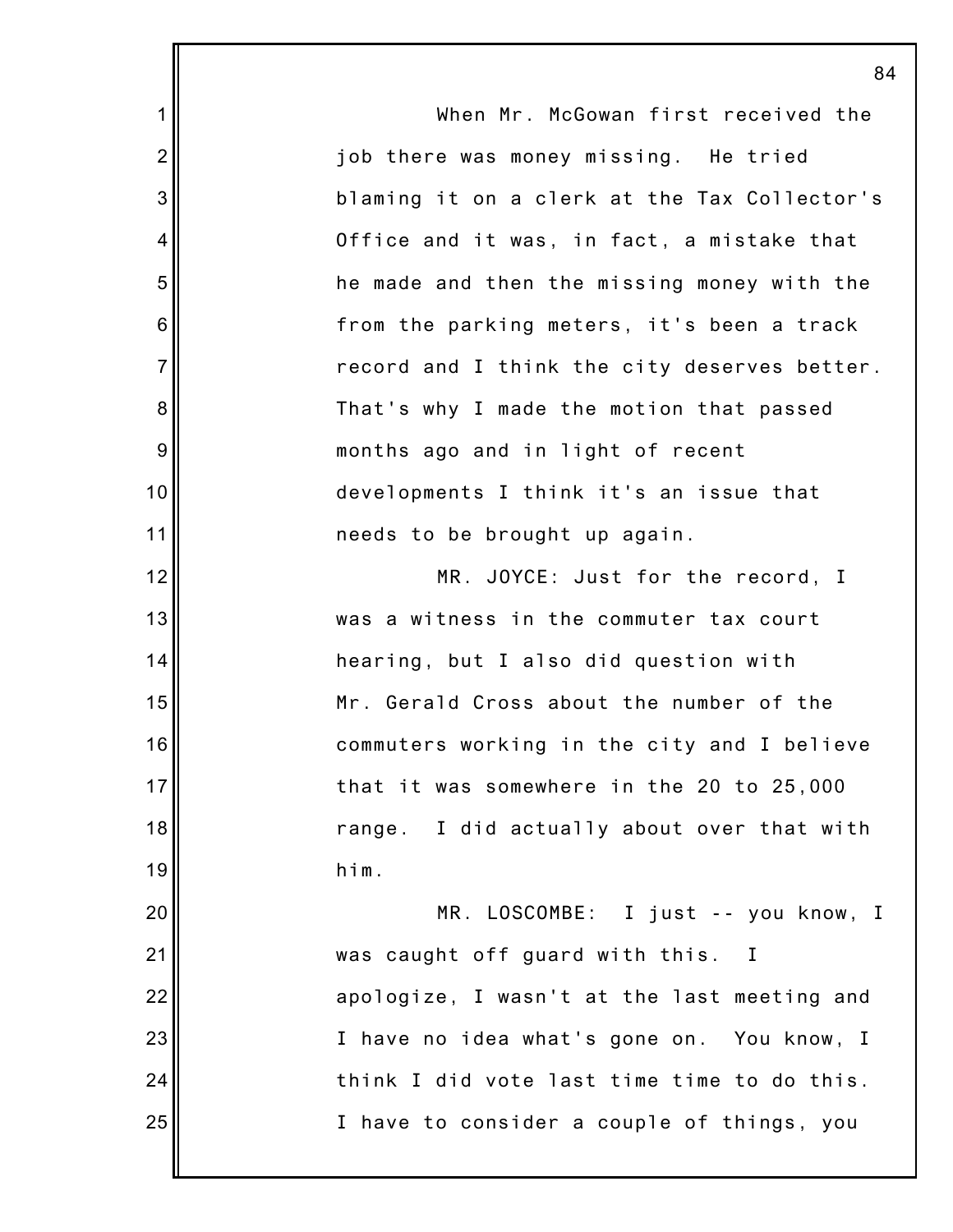know, there is only one year left. To put someone else in there at this point I don't know what we are going to get and the problem is this could go through probably half the administration. If we are going to go call for one to go, we could probably call for a lot of them because there has been a lot of mistakes from many people. I get complaints all the time. I get numerous complaints about our zoning, that's one of the big ones.

1

2

3

4

5

6

7

8

9

10

11

12

13

14

15

16

17

18

19

20

21

22

23

24

25

I mean, just look at OECD. They have received a 11 1/2 million finding against the city. Those are just some of the things. Our own fire department, you know, maybe the chief should have fought hard to keep the 3 1/2 million. I'm not calling for any of their resignations at this point.

We have a year left to straighten things out, but I'm going to say one thing, that every one of these people that are in these positions we are going to have hold their feet to the fire because, you know, the fact that it's their last year possibly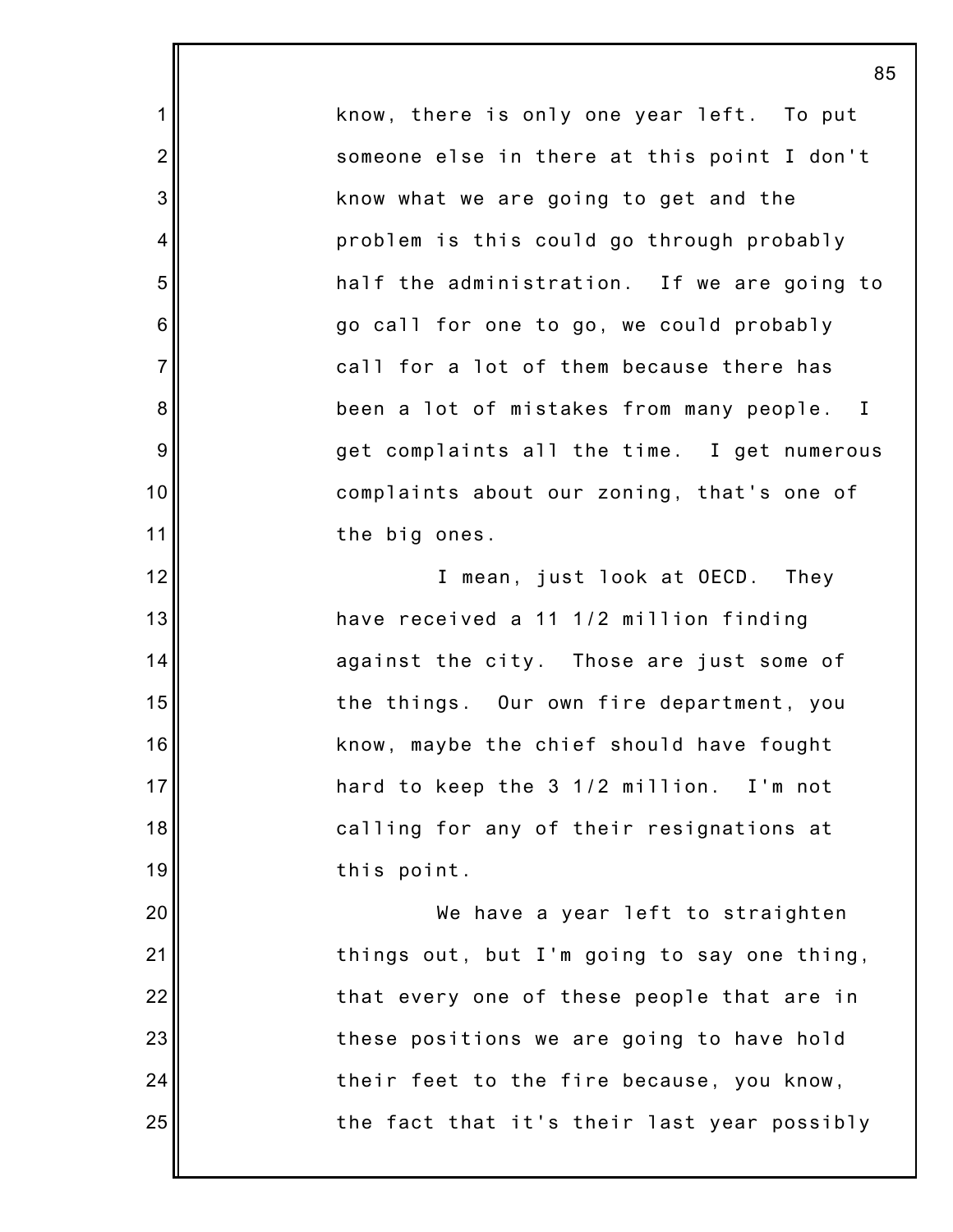I'm not going to let them fail on us. We have a pretty tough budget to make this year and, you know, I just think there has been nobody that had more animosity towards this administration than Mr. McGowan and myself. I have had numerous face-to-face situations with him, but I think as Mr. McGoff stated, and I know I have been at many meetings and I know Mr. Joyce, he has probably been at more with him, my negotiations with the police and fire unions Mr. McGowan was there on daily on a full-time basis. I actually went and met with him several times, we had teleconfernences with Blue Cross and Blue Shield trying to work out that. I don't know, I don't know if that's a job I would want to wish on anybody, and I can't say, you know, since I'm not a business administrator that, you know, he has got a gradde C or B or whatever. It is hard, but, you know, personally at this point in time I think it's just a knee jerk reaction to a newspaper article and, you know, I don't think calling for one's resignation without

1

2

3

4

5

6

7

8

9

10

11

12

13

14

15

16

17

18

19

20

21

22

23

24

25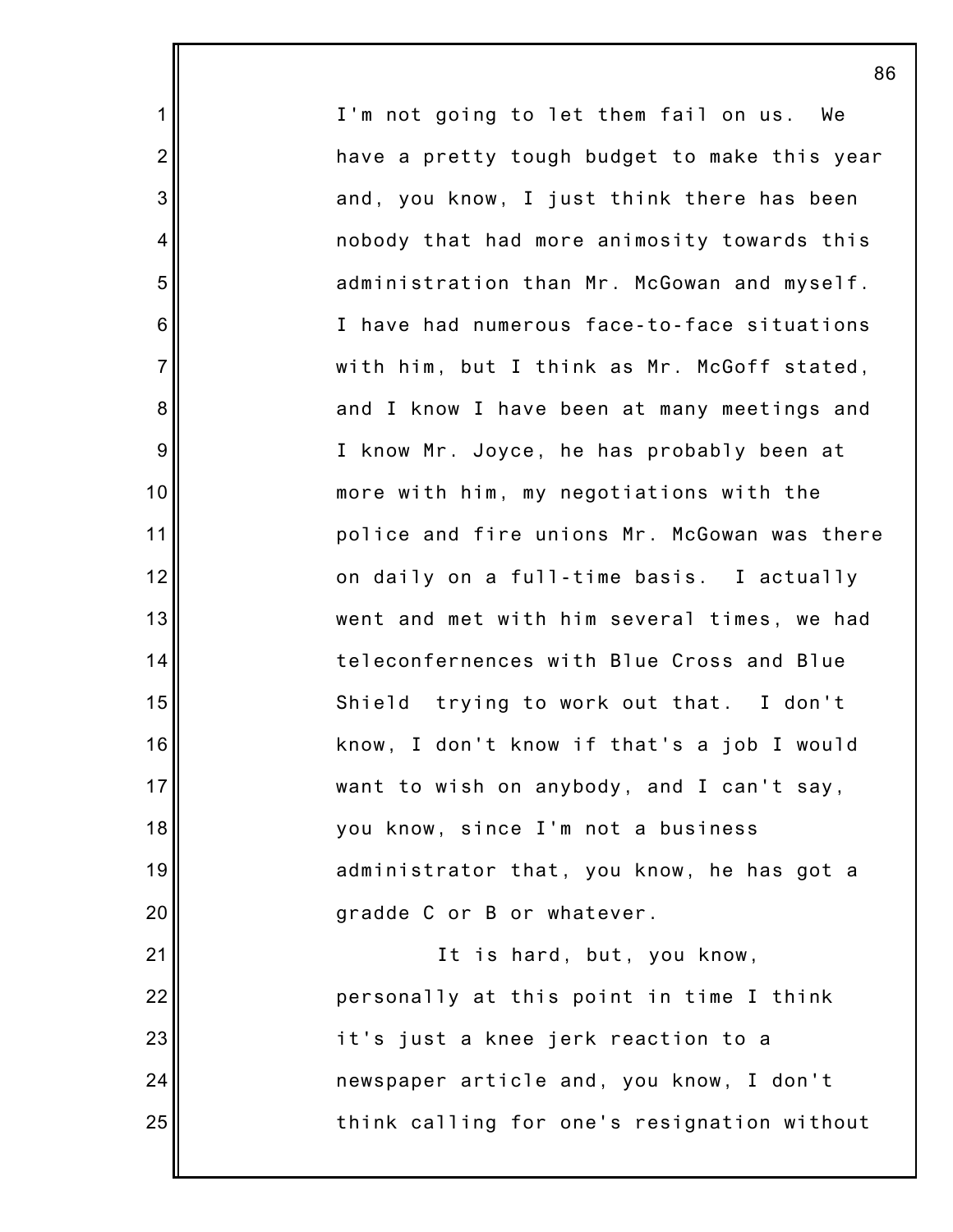1 2 3 4 5 6 7 8 9 10 11 12 13 14 15 16 17 18 19 20 21 22 23 24 25 87 calling for a whole slew of them is going to be of benefit. I mean, that's my personal opinion. I don't know how else to say it. But, like I said, there is flaws in a lot of departments, but at this point I just don't think it would benefit anybody at this point. Now, if there was a full term left or something that's a different consideration. Again, it's going to be encumbent on all of us here to keep the administration's feet to the fire because they can't just drop the ball now for the last year. MS. EVANS: And Mr. Rogan is right that he asked, he made the same motion, the same request I believe, in fact, last year at this same time, January 2012, and it was voted on. I don't know, I can't recall if it had been unanimous, but I know there was enough support -- MR. ROGAN: It had passed. MS. EVANS: -- so that is passed and the letter was sent to the mayor and nothing came of it. And, of course, as was said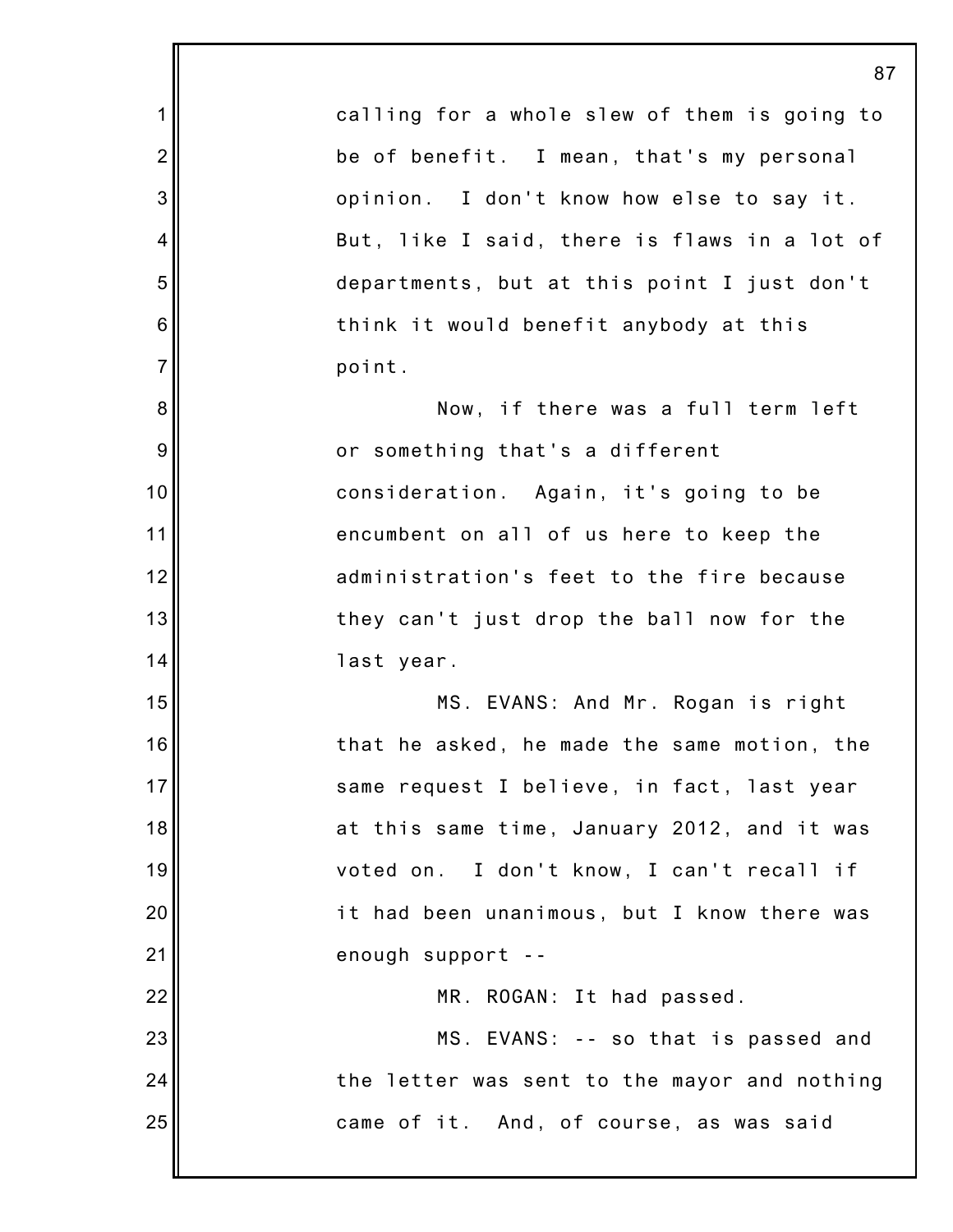|                 | 88                                          |
|-----------------|---------------------------------------------|
| 1               | already, the mayor hires and the mayor      |
| $\overline{2}$  | fires. This council only has authority over |
| 3               | its own staff and so I feel as if council   |
| 4               | members would be better served to focus our |
| 5               | attention on critical issues like the       |
| $6\phantom{1}6$ | recovery plan, budget, generating new       |
| $\overline{7}$  | revenue, rather than pursuing exercises in  |
| 8               | futility so I'll be voting "no."            |
| 9               | All those in favor of introduction          |
| 10              | signify by saying aye.                      |
| 11              | MR. ROGAN: Aye.                             |
| 12              | MS. EVANS: Opposed?                         |
| 13              | MR. MCGOFF: No.                             |
| 14              | MR. LOSCOMBE: No.                           |
| 15              | MR. JOYCE: No.                              |
| 16              | MS. EVANS: No. The motion dies.             |
| 17              | MR. ROGAN: Thank you. Next, another         |
| 18              | issue that was brought up by Mr. Spindler   |
| 19              | and also a few months ago was the issue of  |
| 20              | Engine 15. Thankfully Deputy Chief Mr.      |
| 21              | Lucas did reply to us, we thank him for the |
| 22              | reply. The letter states that he was        |
| 23              | approached by members of the Throop Fire    |
| 24              | Department as to their availability of any  |
| 25              | spare apparatus that might be available to  |
|                 |                                             |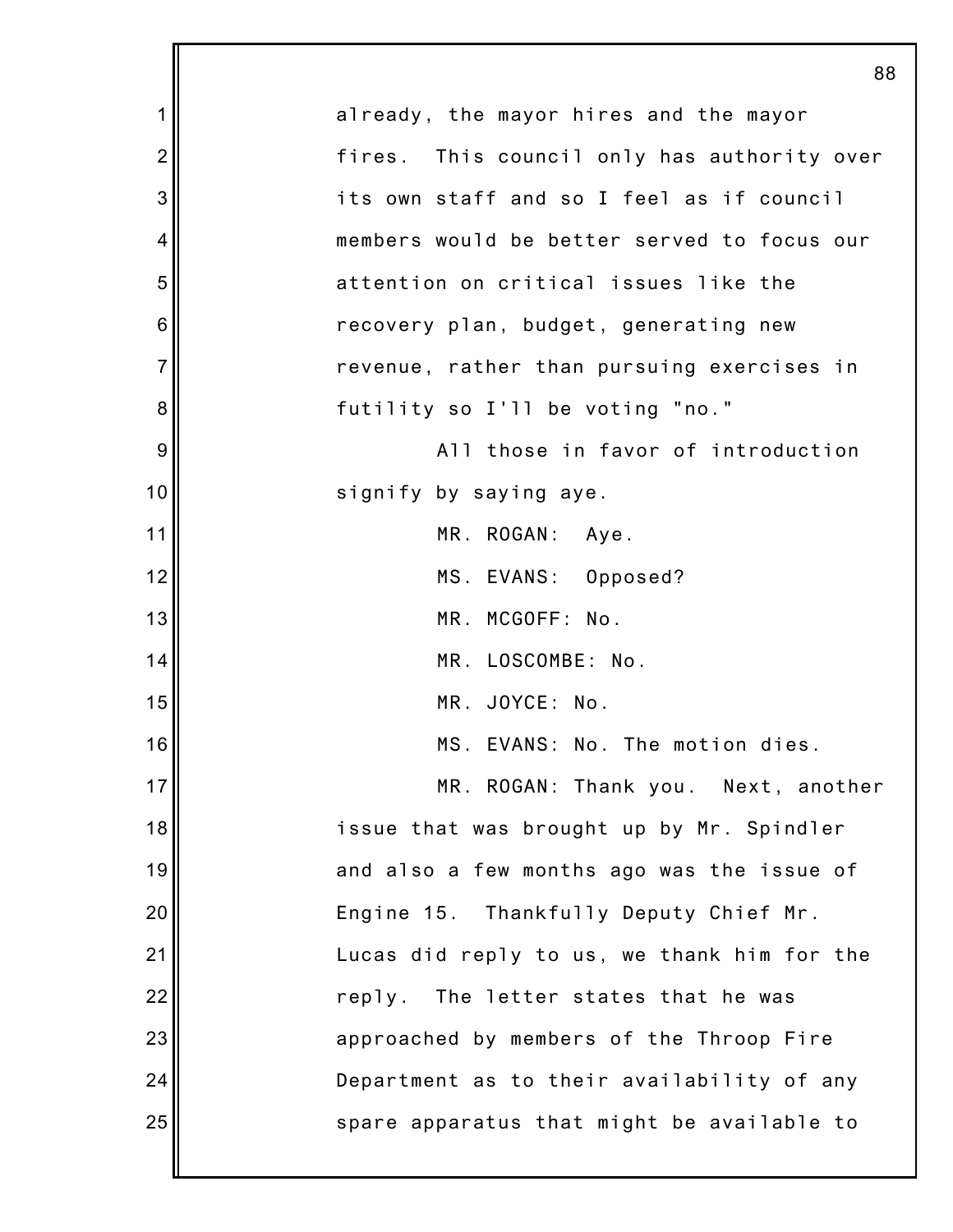1 2 3 4 5 6 7 8 9 10 11 12 13 14 15 16 17 18 19 20 21 22 23 24 25 89 be loaned to their department in the time of need. Since their engine was out of service and in need of a complete refurbish, he told them that we have a 1987, and I can't even pronounce the engine, maybe Mr. Loscombe can. MR. LOSCOMBE: Sutphen. MR. ROGAN: Sutphen, that we keep in reserve status for major incidents and breakdowns in our department that was available for use. We have five reserve engines and one reserve truck. This has been a practice of mutual aid between communities in our area for many years. I'm sure that we are ever in need of reciprocity it would be offered the same. Now, I do think it is a nice token to provide this engine to Tthroop, but the situation Scranton is in we cannot be loaning out apparatus for a long period of time. It doesn't state in the letter, but from my understanding in talking to others is this has been a multi-month loan. This isn't, you know, we need a truck for a week or an engine for a week can we borrow it,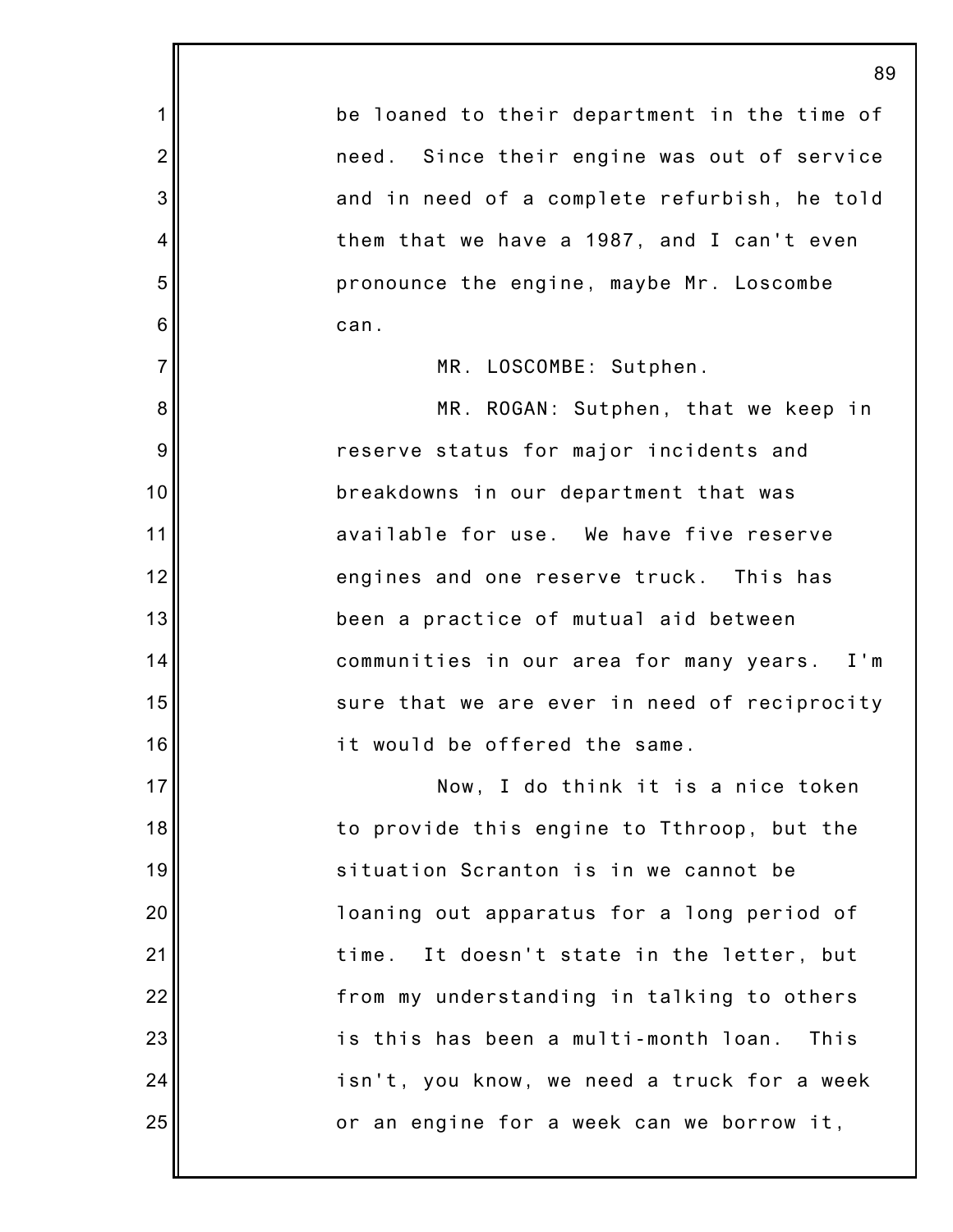this is a very long period of time. I have a lot of questions. Is the city still paying the insurance on the vehicle? Who is paying for the maintenance of the vehicle? What are the status of the other five reserve engines that the city currently has? And I would request that the mayor and the deputy tea chief and the chief contact the officials in Throop and see when we are going to get our apparatus back. You are paying for it, the taxpayers of Scranton are paying for it. Now, I'm all for helping our neighbors, if there is a large fire in Dunmore or Throop or whatever in the surrounding community I believe, even though it will cost taxpayes money we should help, help to save lives, help to save property and when there a large fire in Scranton they do the same and I don't think anyone opposes that, but a long-term loan of very expensive piece of equipment. You know, I understand it is a very old piece of the equipment, it's as old as I am, so 25 years for a

1

2

3

4

5

6

7

8

9

10

11

12

13

14

15

16

17

18

19

20

21

22

23

24

25

vehicle is a long time.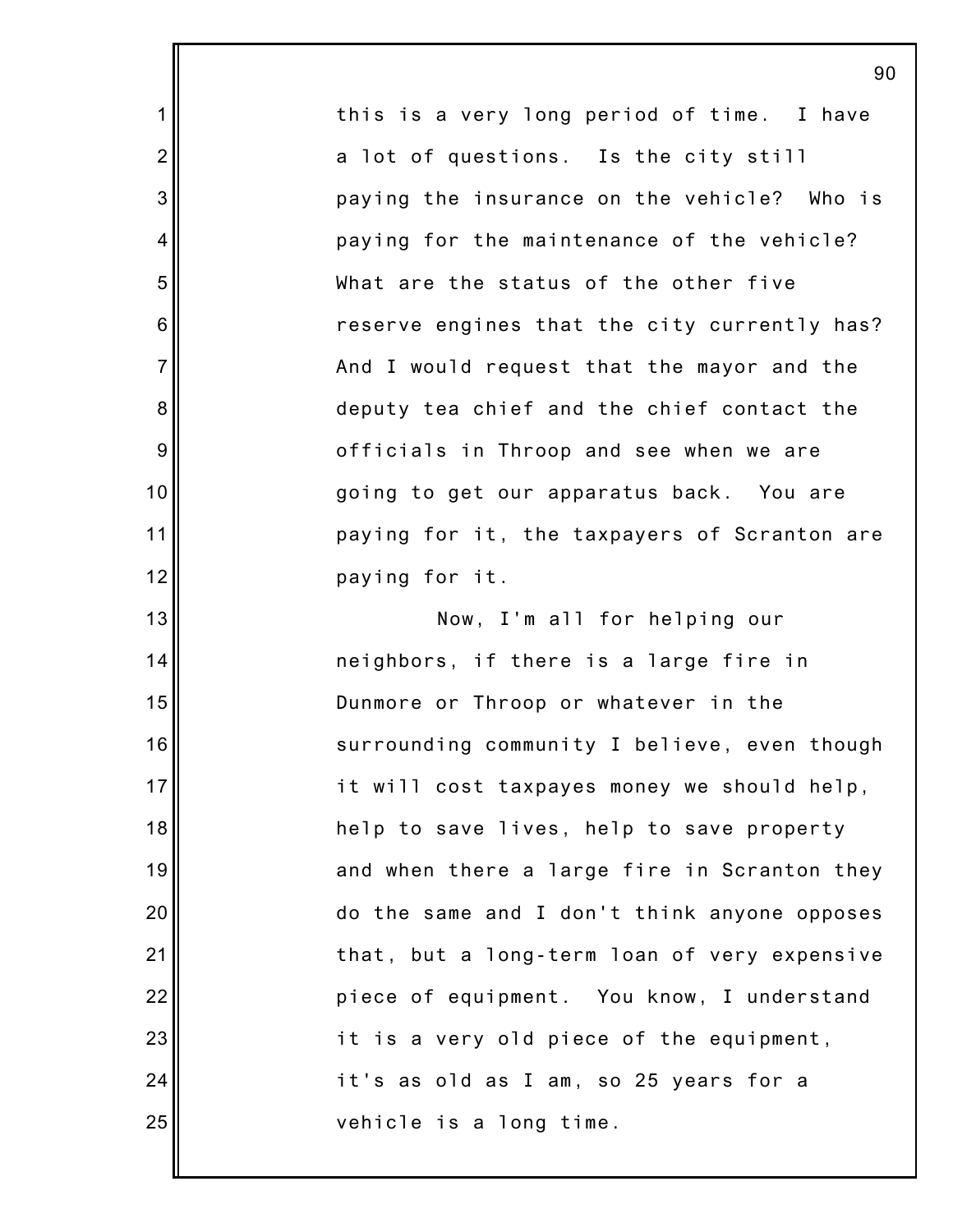|                | 91                                           |
|----------------|----------------------------------------------|
| 1              | But I do remember the city purchased         |
| $\overline{2}$ | a used fire truck maybe five years ago and   |
| 3              | it was a very large sum of money just for a  |
| 4              | used engine because of all of the moving     |
| 5              | parts, and I'm sure Mr. Loscombe will talk   |
| 6              | about this, he knows the intricacies of it a |
| $\overline{7}$ | lot better that anyone else on this board,   |
| 8              | but I am disappointed that it was loaned out |
| 9              | for such a long period of time at the        |
| 10             | taxpayers' expense, and that only now it's   |
| 11             | coming to light.                             |
| 12             | So, Mrs. Krake, I will have a list           |
| 13             | of follow-up questions that I will provide   |
| 14             | to you regarding how long this has been      |
| 15             | going on, who has been paying for            |
| 16             | maintenance, who has been paying for         |
| 17             | insurance, things of that nature and in a    |
| 18             | scenario like this I think that the elected  |
| 19             | officials and the public should know that    |
| 20             | it's being loaned out. It shouldn't be       |
| 21             | months later that we actually find out that  |
| 22             | our equipment is being used in another       |
| 23             | community, so that is all I have to say on   |
| 24             | that issue.                                  |
| 25             | Next, I received a call from a               |
|                |                                              |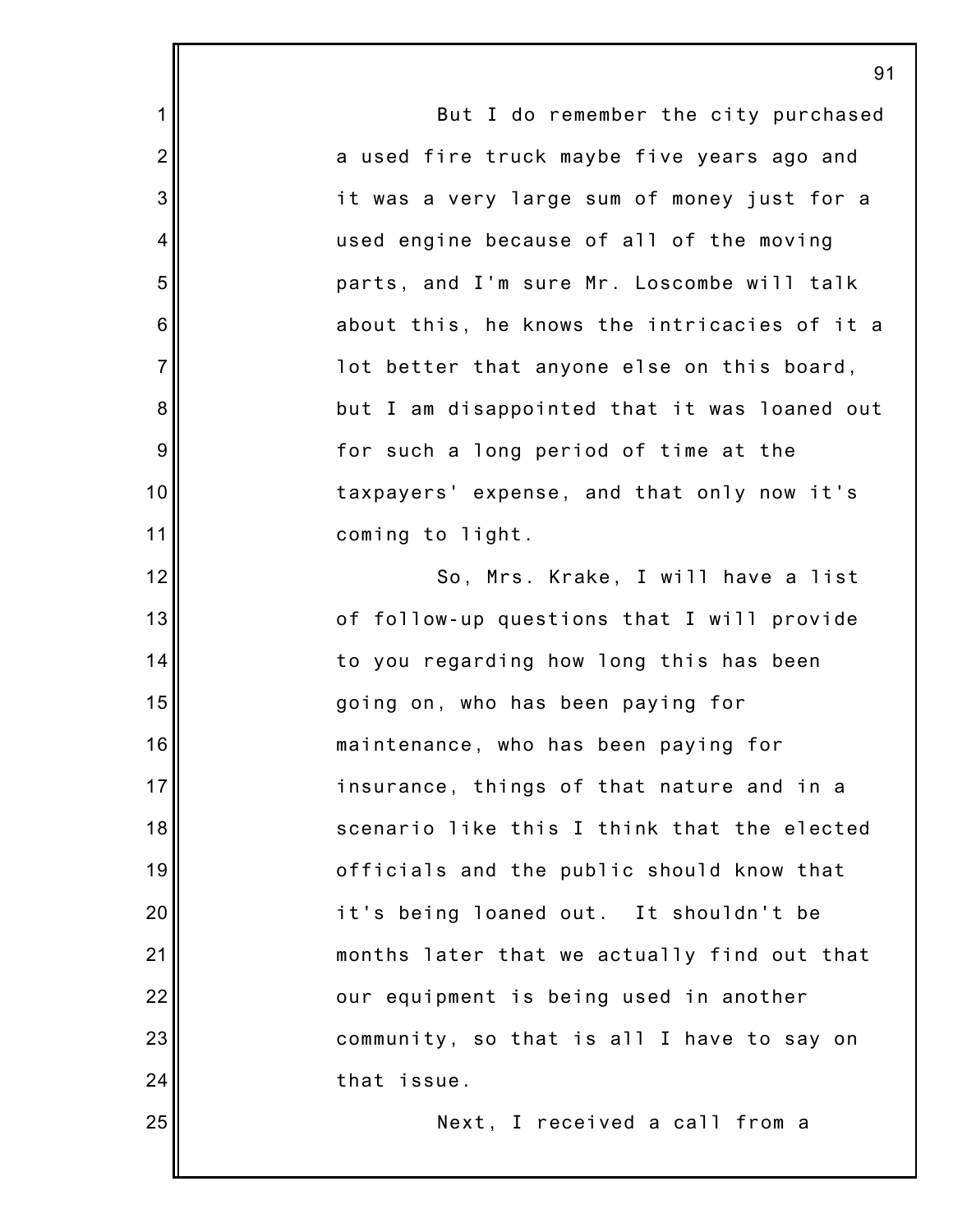constituent who lives on Swetland Street, and I also have some pictures, and again, Mrs. Krake, all this will be provided to you, I have quite a bit for you to type up next week, and they say that every week when the garbage truck comes down Hughes Court they make the turn and when they make it it they make it too tight and it's tearing up their grass, and I have pictures of it where the tire tread completly ripped out a section of grass.

1

2

3

4

5

6

7

8

9

10

11

12

13

14

15

16

17

18

19

20

21

22

23

24

25

And the resident was very frustrated and called the DPW time and time again, they weren't getting a reply, they finally did. I believe they went up and tried to fix the situation and they put in what looked like in a picture like a gravel mixture into where there was grass and instead of, you know, top soil or some type of soil, so I would hope that DPW is aware of this situation, and again, that council could send a letter asking that the drivers take more care on that area and throughout the city.

Next, zoning issues. I did catch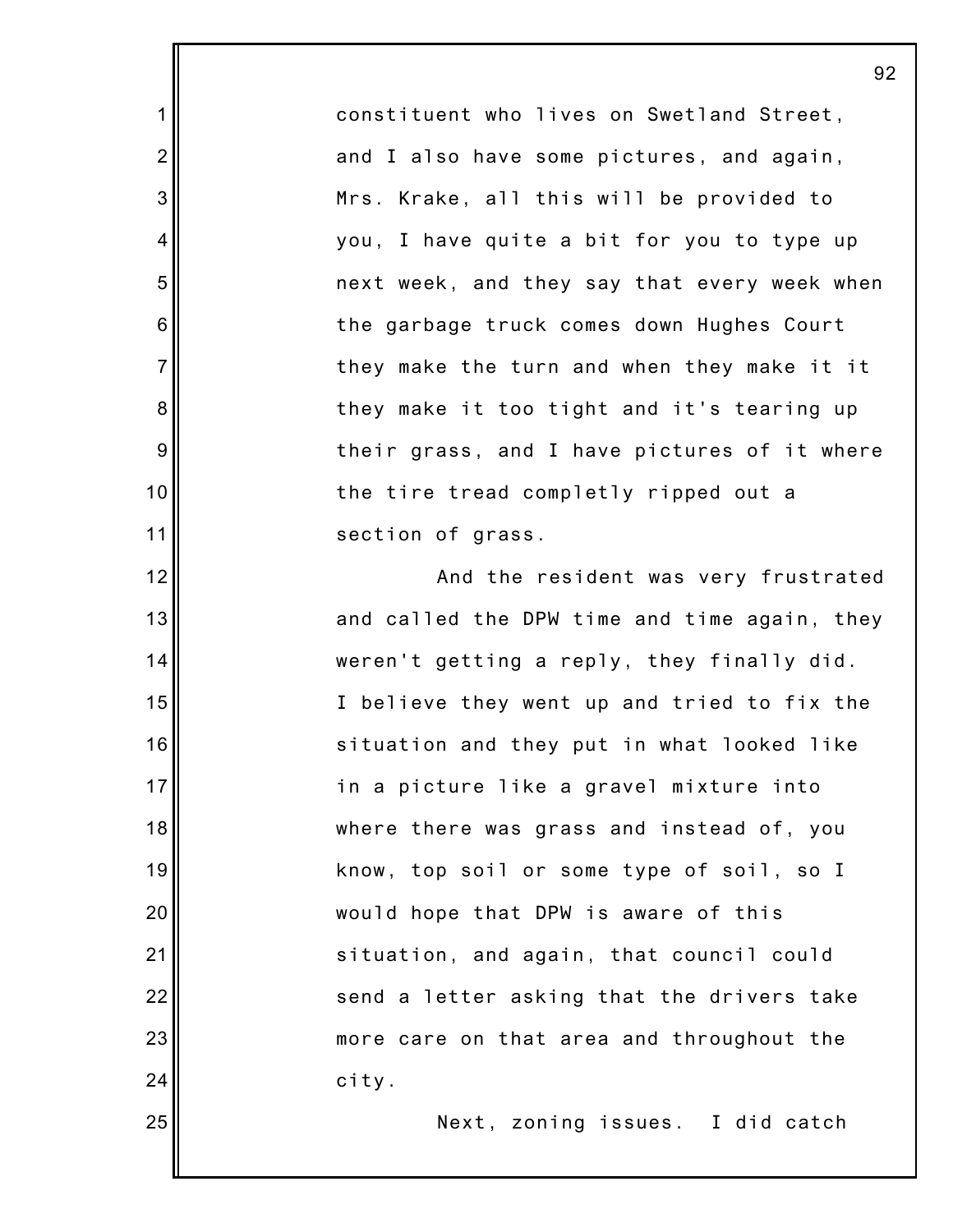some of the zoning meeting last night, and it doesn't only go to zoning, it seems to go for every department in the city, and it's very frustrating, it seems there are certain people in this community that for over a decade have been getting away with many things that you or I or the majority of us in this community cannot. People operating without permits, going in front of the zoning board and getting shot down and doing what they wanted to do anyways and it's not right. Every person in this community should be treated the same from the person who makes the most money to the person who makes the least money. From the mayor, all members of council, members of all of the boards, authorities, the administration, all the way down to the average resident who, you know, may be a property owner and may not be a property owner. Everyone needs to be treated the same, and this is a big part of why we are in the situation we are in this city.

1

2

3

4

5

6

7

8

9

10

11

12

13

14

15

16

17

18

19

20

21

22

23

24

25

There are so many cracks this all of these departments and it seems to be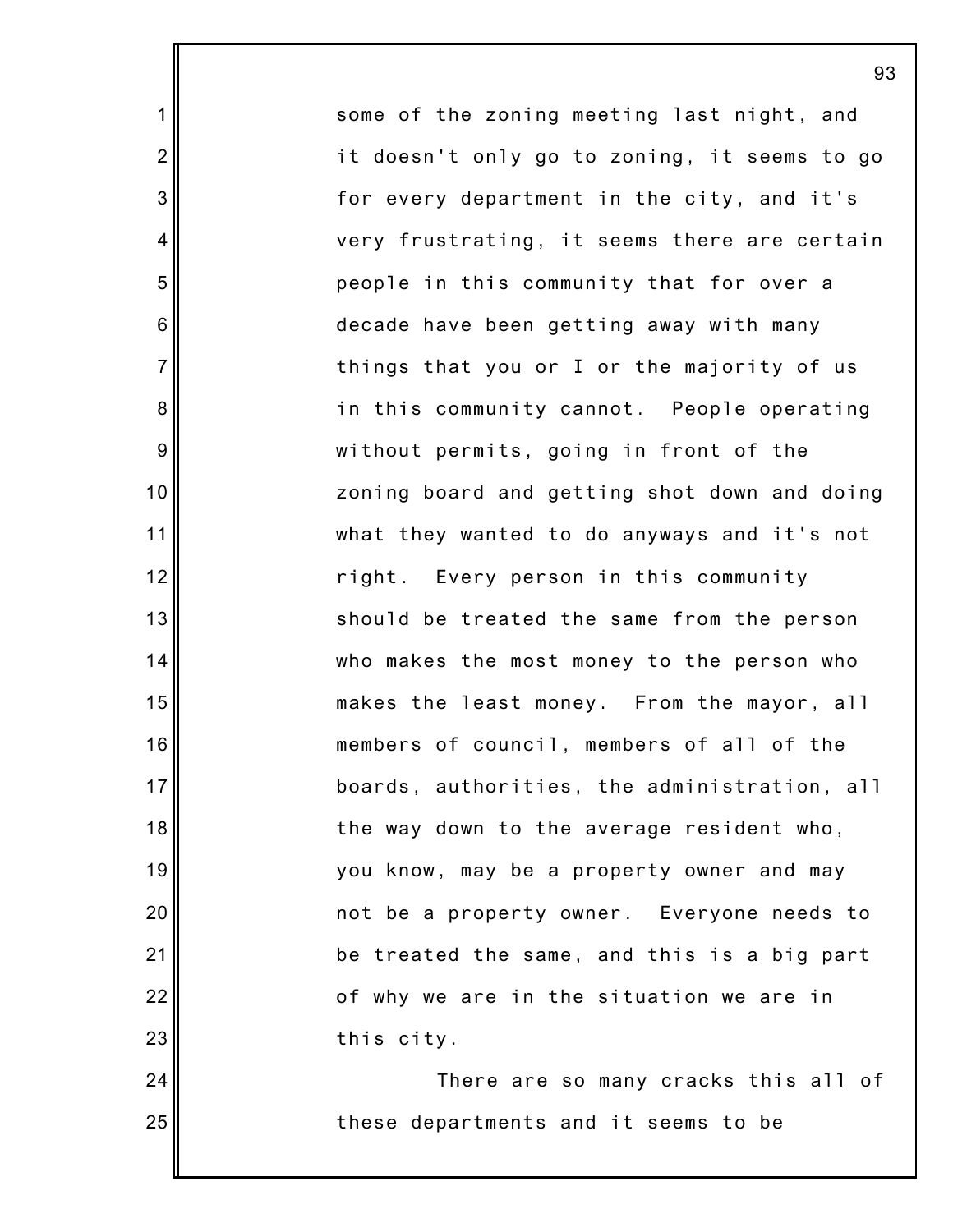something that's been going on for decades. Many people won't do business in the City of Scranton because the permitting process, a lot of contractors complain about the process in the City of Scranton, that's it's expensive, it's a lot of work and that certain people Licensing and Inspections comes down hard on, even though they might be doing good thinges for the community, trying to rehab a property that was condemned or, you know, try to help revitalize a part of their neighborhood and they are discouraged.

1

2

3

4

5

6

7

8

9

10

11

12

13

14

15

16

17

18

19

20

21

22

23

24

25

I know many people that won't do business in the city because of that reason, but then we hear other people that may be doing the same activity and everything just gets stamped through or they don't even go in front of the board they just do what they want to do anyways. I hope that in the future things will change in the city.

As everyone knows, the mayor did announce that he won't be seeking a third term. I think this is good news and agree with what -- a fourth term, I do agree with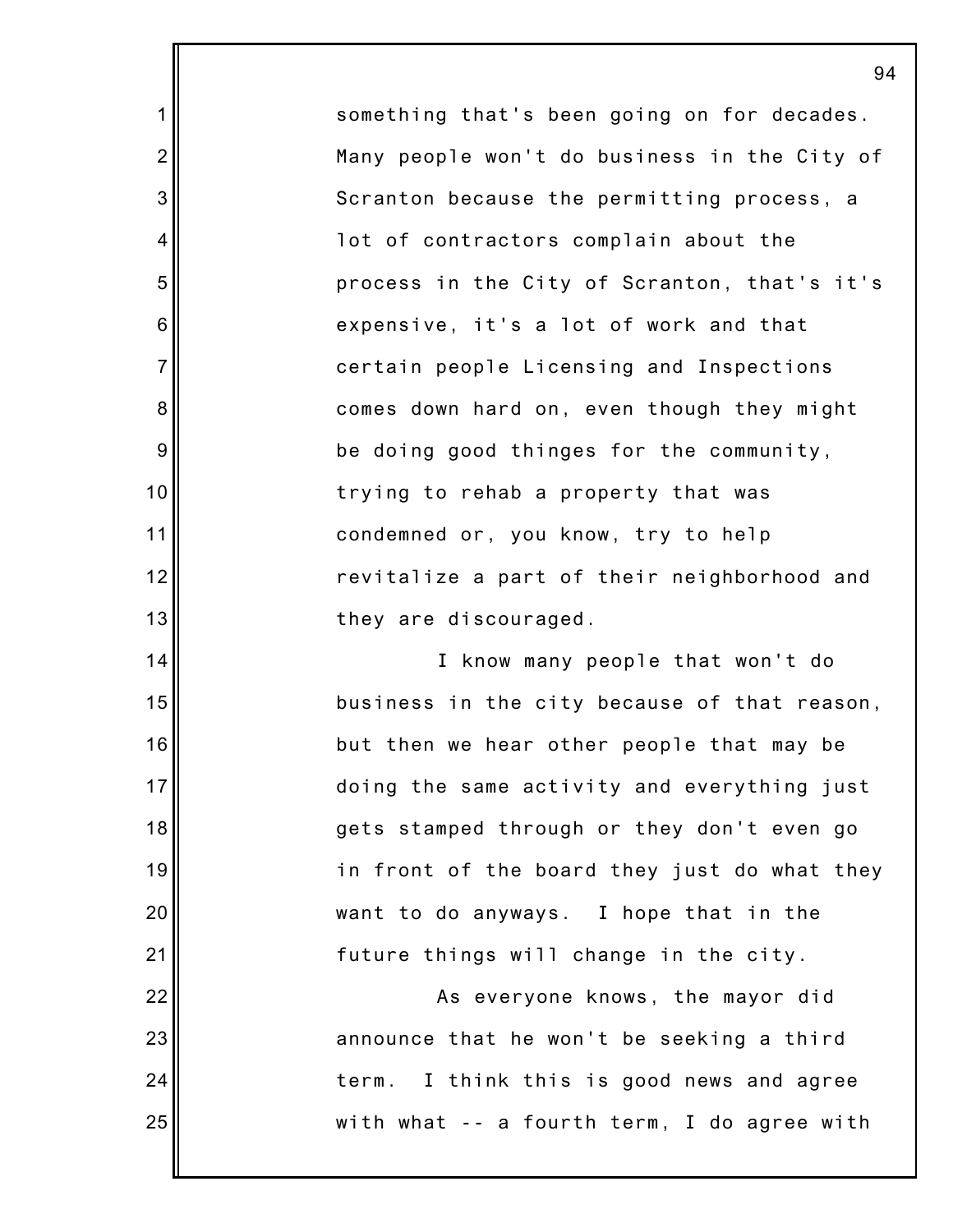what a couple of residents mentioned and a lot of people have mentioned to me before there should be term limits, especially iun the executive and possibly even the legislative branch of government. When we have a mayor that's in there for so long it seems that, you know, you get in there, and I although I disagree with the mayor's direction of the city from day one, I do believe in my heart that he came in on day one with good intentions for the city. I don't agree with what he wanted to do, but at this point it seems that it's just trying to get by and trying to get off the Titantic as many have said, and I'm very hopeful that a new mayor will come in and do the right thing, especially the small things. You know, obviously the financial aspects of the city is what gets all of the

1

2

3

4

5

6

7

8

9

10

11

12

13

14

15

16

17

18

19

20

21

22

23

24

25

attention and people are upset that they are paying such high taxes, but what they are more upset about is they are paying all the taxes and they are not getting any services. Phone calls to departments unanswered. Its' very hard to even get a pothole filled when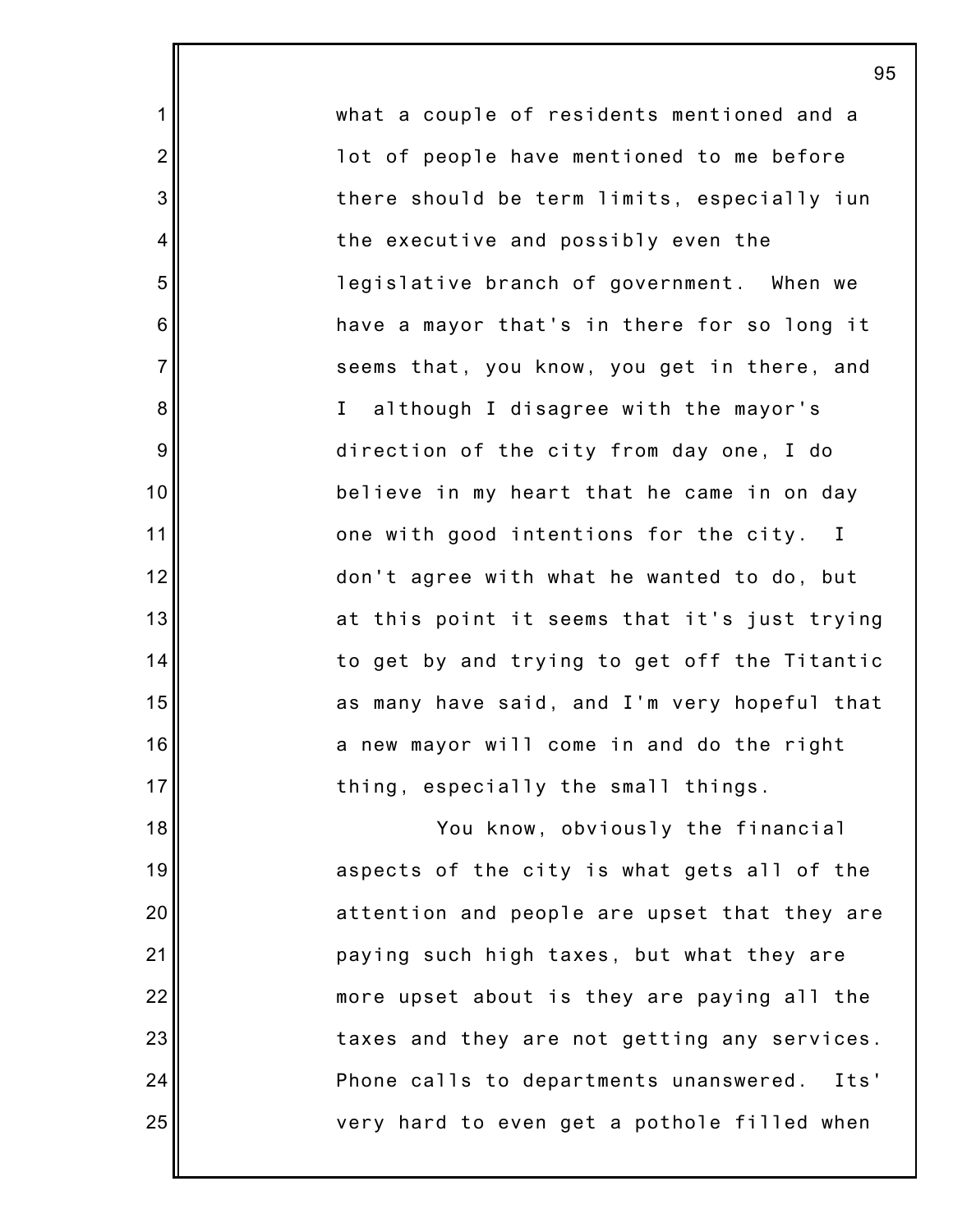somebody contacts us. You know, between the five of us up here we send out numerous requests every week to department heads, whether it be through our office or through a phone call to the department head or an e-mail, so many of them go unanswered and that's what's very frustrating as a resident and as an elected official it's not right. The department heads are here to serve the people, they are not here to serve the mayor, no matter who the mayor is. So I'm hopeful things will get better, we'll get a new mayor and a new administration. And finally just one comment, it's actually more of a question for my colleagues and Mrs. Krake, have we received resumes from any of the five individuals who are up for appointment? MS. KRAKE: No. MR. ROGAN: And the letters were sent

1

2

3

4

5

6

7

8

9

10

11

12

13

14

15

16

17

18

19

20

21

22

23

24

25

out requesting them though; correct?

MS. KRAKE: No, we did not request them. We actually had a time or two before also since we felt that this was a policy that was established by council, we can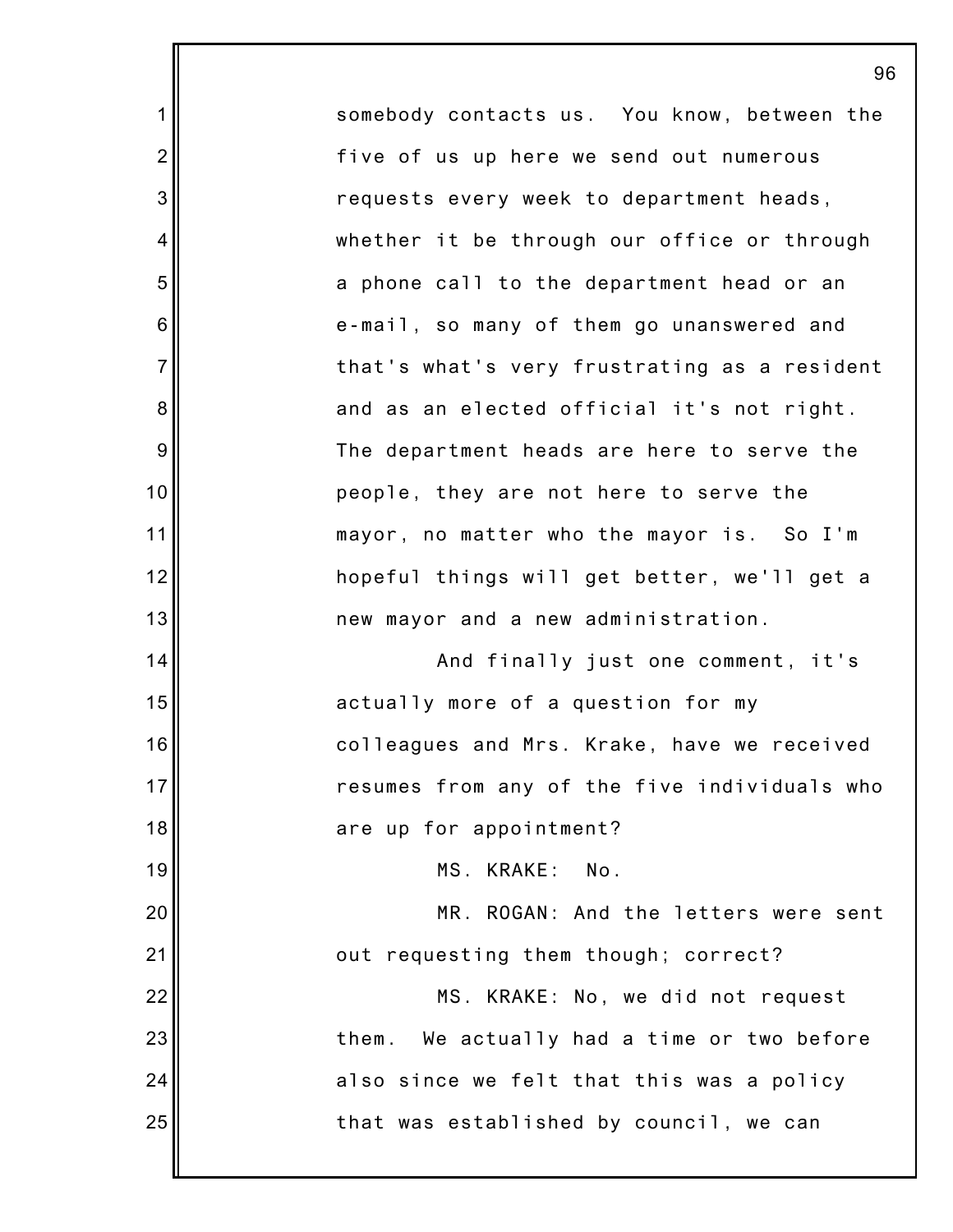|                | 97                                               |
|----------------|--------------------------------------------------|
| 1              | certainly do that if you would like but --       |
| $\overline{2}$ | MR. ROGAN: I'd like to know what                 |
| 3              | everyone else's thought is, whether we           |
| 4              | should table them for a week and give them a     |
| 5              | week to provide the resume or whether we         |
| 6              | should vote this week.                           |
| $\overline{7}$ | MR. JOYCE: I'd like to table it and              |
| 8              | give them a week to provide the resume.          |
| 9              | MR. ROGAN: I agree with that.                    |
| 10             | MR. JOYCE: And request it.                       |
| 11             | MS. EVANS: Would you like to make a              |
| 12             | the motion?                                      |
| 13             | MR. JOYCE: Unless Mr. Rogan does                 |
| 14             | since we are on his time.                        |
| 15             | MR. ROGAN: I'll make the motion.<br>$\mathbf{I}$ |
| 16             | would like to make a motion to table items       |
| 17             | number -- I believe it's all of Seventh          |
| 18             | Order.                                           |
| 19             | MS. EVANS: Yes.                                  |
| 20             | MR. JOYCE: No, there is a grant on               |
| 21             | there or there -- or there is a contribution     |
| 22             | on there.                                        |
| 23             | MR. MCGOFF: A, B, C, D, E, F.                    |
| 24             | MR. ROGAN: I would like to make a                |
| 25             | motion to table Items 7-B through F until        |
|                |                                                  |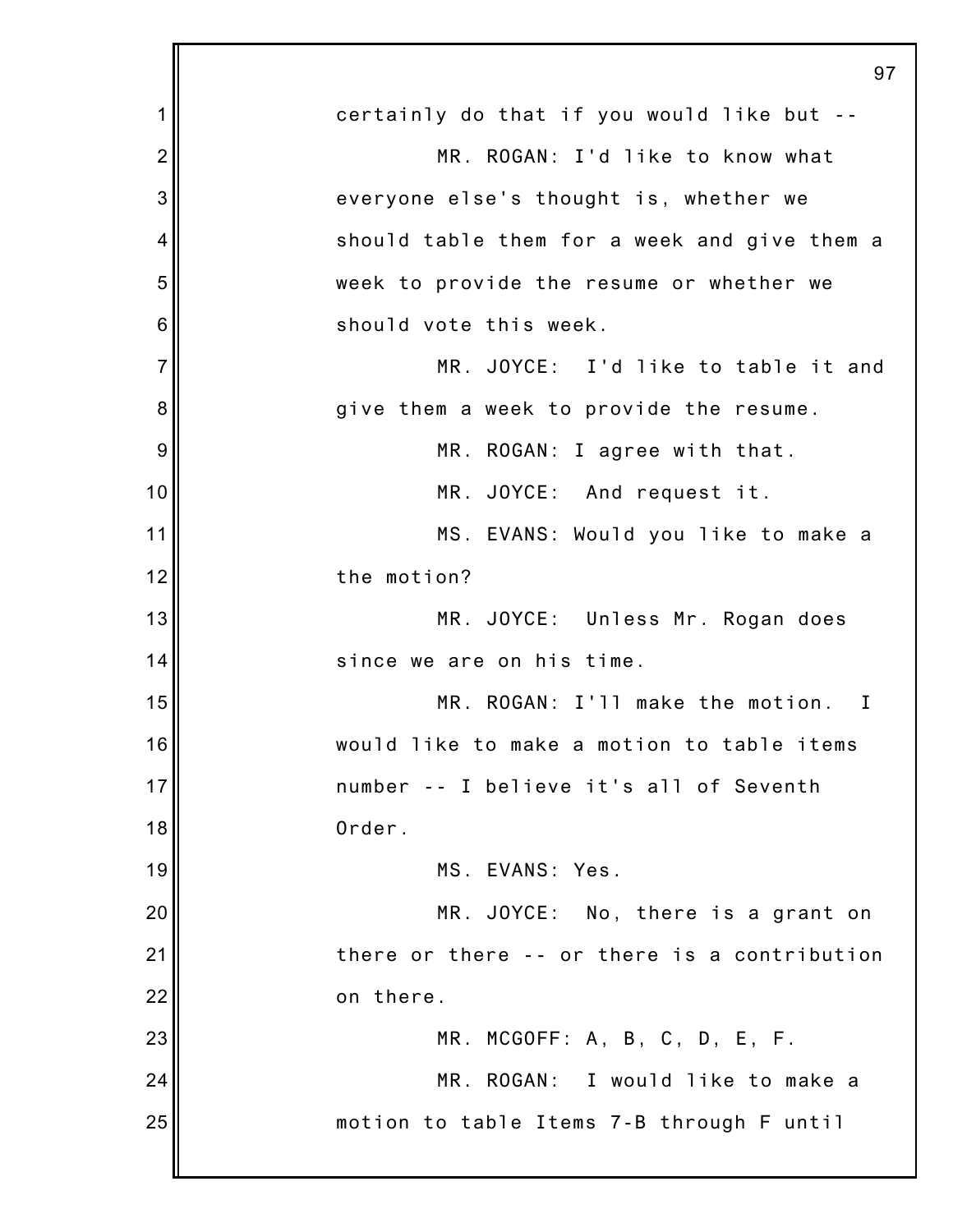|                | 98                                           |
|----------------|----------------------------------------------|
| 1              | next week.                                   |
| $\overline{2}$ | MR. JOYCE: Second.                           |
| 3              | MS. EVANS: On the question? All              |
| 4              | those in favor signify by saying aye.        |
| 5              | MR. MCGOFF: Aye.                             |
| 6              | MR. ROGAN: Aye.                              |
| $\overline{7}$ | MR. LOSCOMBE: Aye.                           |
| 8              | MR. JOYCE: Aye.                              |
| 9              | MS. EVANS: Aye. Opposed? The ayes            |
| 10             | have it and so moved.                        |
| 11             | MR. ROGAN: Mrs. Krake, can you               |
| 12             | please have the office send those letter     |
| 13             | out?                                         |
| 14             | MS. KRAKE: Yes.                              |
| 15             | MR. ROGAN: And I'll provide you with         |
| 16             | the rest in an e-mail tomorrow morning.      |
| 17             | Thank you. That's all for tonight.           |
| 18             | MS. EVANS: Thank you. Councilman             |
| 19             | Loscombe, do you have any comments or        |
| 20             | motions tonight?                             |
| 21             | MR. LOSCOMB: Yes, just quickly, I'm          |
| 22             | trying to save my throat here, but I have to |
| 23             | agree with Mr. Rogan on his last comments    |
| 24             | there, you know, hopefully the next mayor    |
| 25             | will come in and look at a lot of what's     |
|                |                                              |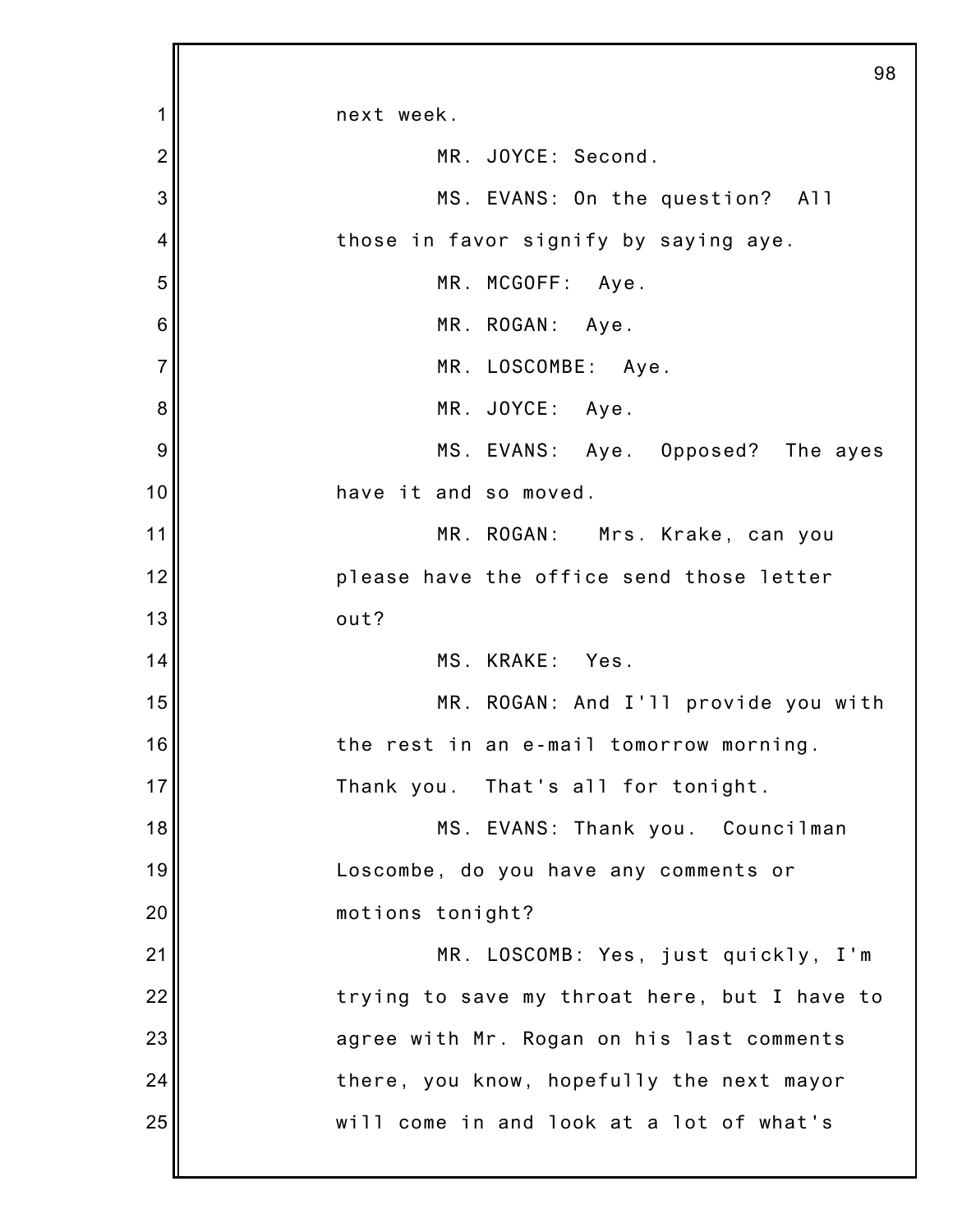|                | 99                                           |
|----------------|----------------------------------------------|
| 1              | been wrong here and set -- you know, the     |
| $\overline{2}$ | tone has been set for change.                |
| 3              | Again, as you said, you know, Mayor          |
| 4              | Doherty probably had the best intentions     |
| 5              | when he came in, I don't know, you know. We  |
| 6              | don't agree on everything, but like I often  |
| $\overline{7}$ | say neither do my wife and I so there is     |
| 8              | compromise in different areas, but I think   |
| 9              | enough has been brought to the attention     |
| 10             | over the years that focus should have been   |
| 11             | changed in some direction.                   |
| 12             | And I mentioned before about zoning,         |
| 13             | as Mr. Rogan stated, everyone in this town   |
| 14             | deserves a fair share. You shouldn't be      |
| 15             | treated any differently because you are a    |
| 16             | contributor or you have big business versus  |
| 17             | a small business. I know of the same         |
| 18             | problems, and I'm sure Mr. Rogan discussed   |
| 19             | with some of the developers, we have people  |
| 20             | who are interested in investing money in     |
| 21             | this city and they were being deterred       |
| 22             | because of the problems of trying to get the |
| 23             | proper permits, it's just the hoops they     |
| 24             | have to jump through versus other            |
| 25             | individuals who don't jump through any       |
|                |                                              |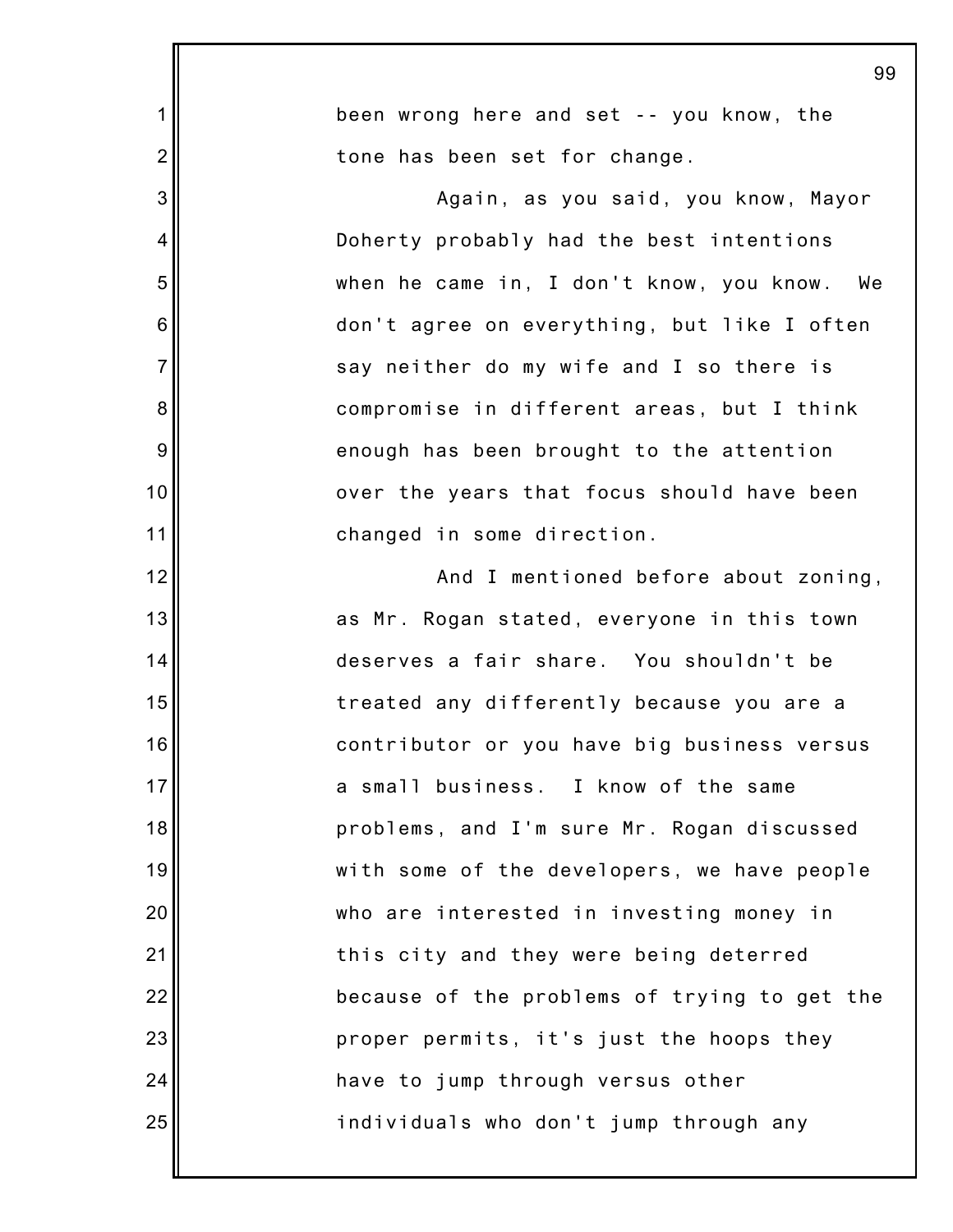|                | 100                                          |
|----------------|----------------------------------------------|
| 1              | hoops. It has to be equal for everyone.      |
| $\overline{2}$ | And I echo everything Mr. Rogan said         |
| 3              | in that statement because I do know          |
| 4              | contractors that won't come into this city   |
| 5              | to do business because of what's going on.   |
| 6              | That's something that has to change. If      |
| $\overline{7}$ | not, within the next year or definitely it   |
| 8              | has to change for the next administration    |
| 9              | and I have ideas and I'm sure Mr. Rogan does |
| 10             | and my colleagues to make the permitting     |
| 11             | process easier, to make it a more user       |
| 12             | friendly system.                             |
| 13             | You know, just think of the people           |
| 14             | that get fed up and don't get a permit and   |
| 15             | see a job through, you know? It might be a   |
| 16             | 20, 30 dollar permit here and there, if you  |
| 17             | made it simplier for the people, equitable   |
| 18             | and easier for people, those 20 and 30       |
| 19             | dollar permits add up. That could help the   |
| 20             | hole we have in our budget. Just little      |
| 21             | things like that. And I'm sure looking       |
| 22             | forward that that is one big area that has   |
| 23             | to be looked at, among others.               |
| 24             | But I'm just looking for a brighter          |
| 25             | days ahead and hopefully we are all going to |
|                |                                              |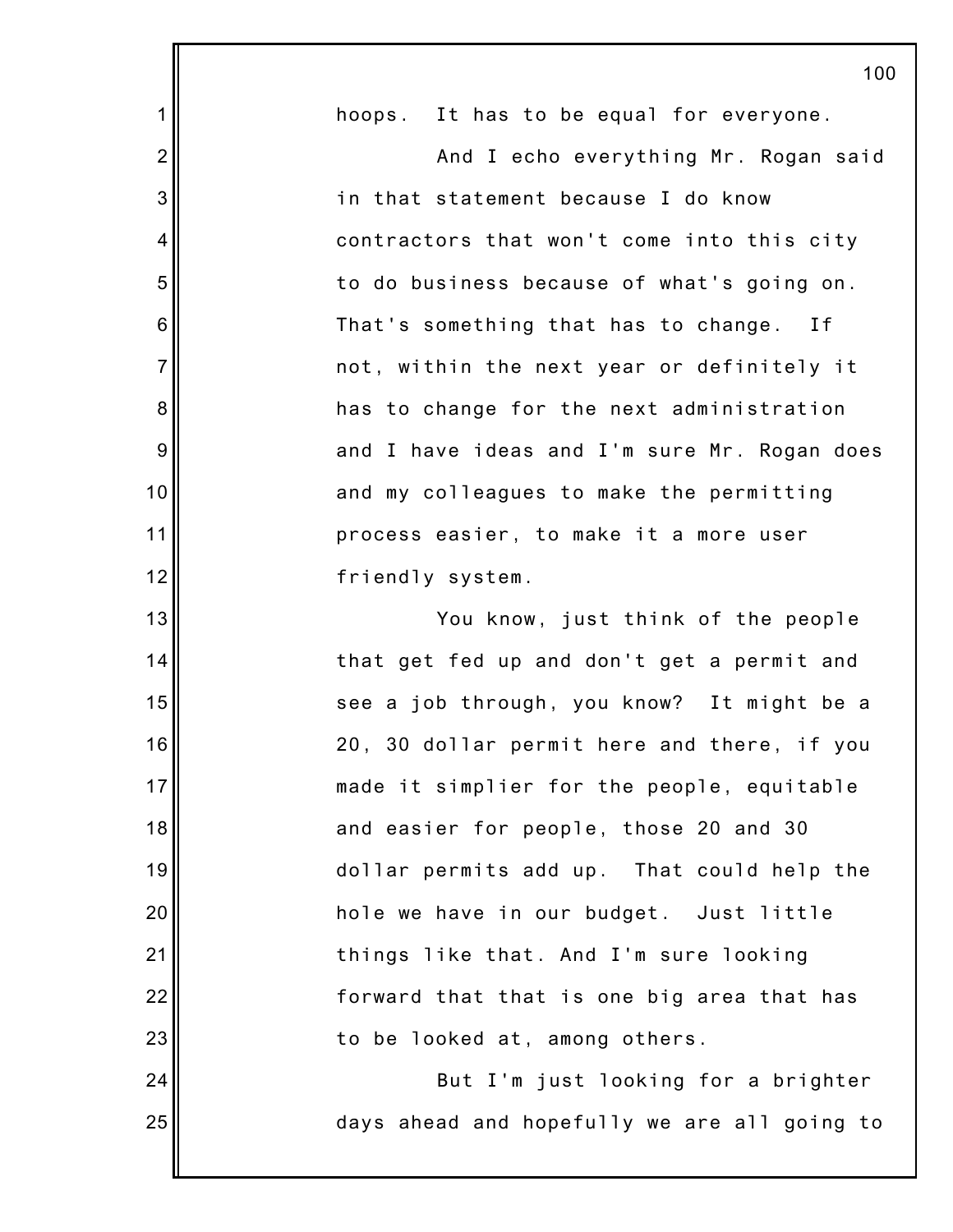|                | 101                                          |
|----------------|----------------------------------------------|
| 1              | work hard the next year to keep us afloat    |
| $\overline{2}$ | and go from there. Thank you.                |
| 3              | MS. EVANS: Thank you. And,                   |
| 4              | Councilman Joyce, do you have any comments   |
| 5              | or motions?                                  |
| 6              | MR. JOYCE: Yes, I do. On tonight's           |
| $\overline{7}$ | agenda there is legislation to set the       |
| 8              | millage rates for 2013. I read over the      |
| 9              | legislation that was sent down by the        |
| 10             | administration. The rates included in the    |
| 11             | legislation do not equate to a 22 percent    |
| 12             | millage rate increase. In 2012, the millage  |
| 13             | rate levied on all land was .096701. In the  |
| 14             | legislation sent down by the administration, |
| 15             | the proposed rate was .119909, which is a 24 |
| 16             | percent increase.                            |
| 17             | Subsequently, in 2012 the millage            |
| 18             | rate levied on all buildings was .0213 -- or |
| 19             | 021030.<br>The proposed rate in the          |
| 20             | legislation that was sent down by the        |
| 21             | administration was .026288, which is a 25    |
| 22             | percent increase.                            |
| 23             | Tonight I'll be making a motion to           |
| 24             | lower the millage rate in the legislation to |
| 25             | equate to 22 percent. This would be a        |
|                |                                              |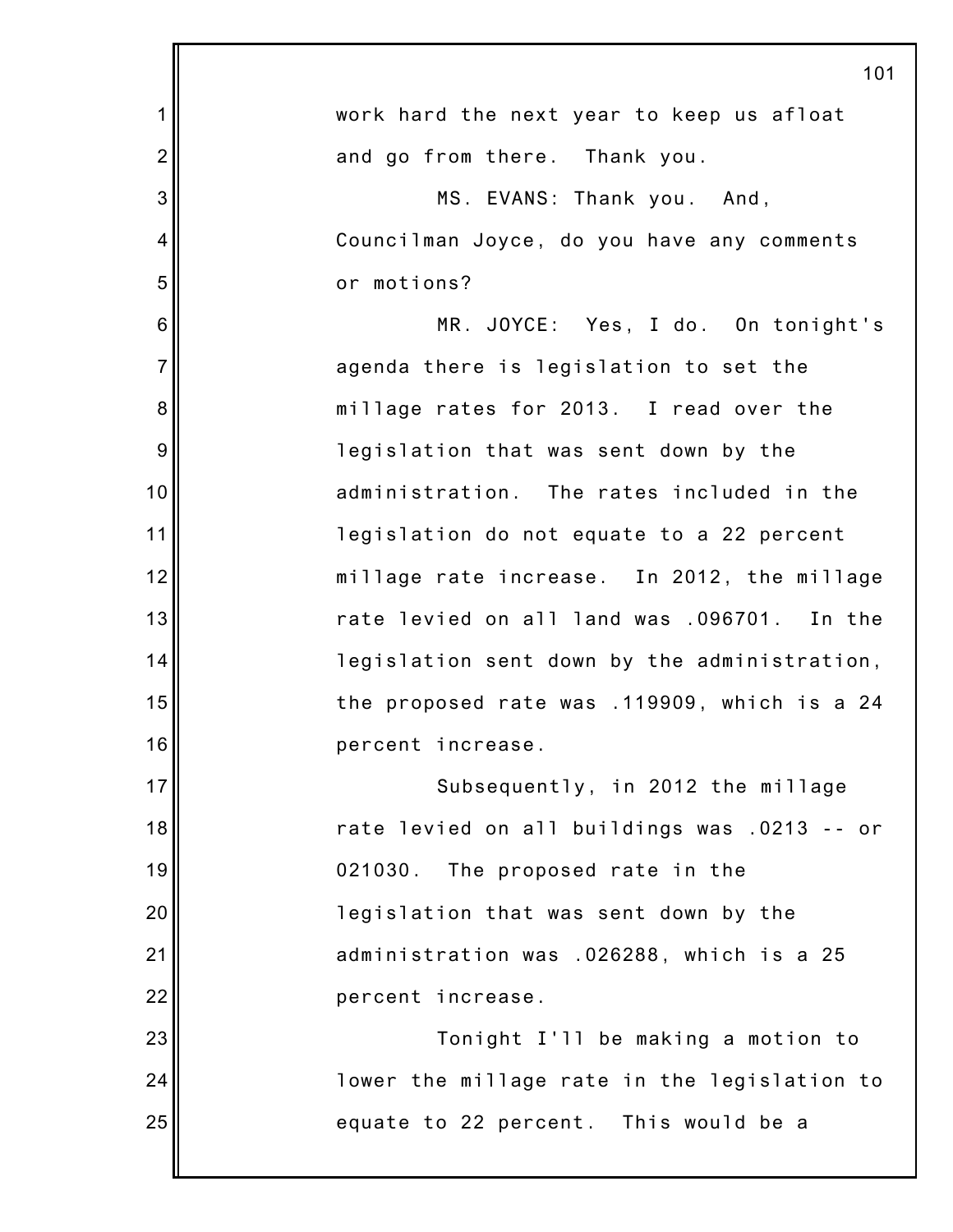|                 | 102                                          |
|-----------------|----------------------------------------------|
| 1               | millage rate of .11797522 on land and a      |
| $\overline{c}$  | millage rate of. 0256566 on buildings.       |
| 3               | This is equal to 22 percent, which is the    |
| 4               | tax increase stated throughout the veriage   |
| 5               | of budget. As one knows, the tax increase    |
| $6\phantom{1}6$ | is Court ordered.                            |
| $\overline{7}$  | The tax increase that was prescribed         |
| $\bf 8$         | and asked for by the administration was 22   |
| 9               | percent, not 24 percent or 25 percent, and   |
| 10              | this is the tax increase that would be.      |
| 11              | There is several indications that the tax    |
| 12              | increase is to be 22 percent.                |
| 13              | For one, as was specified in Mayor           |
| 14              | Chris Doherty's December 13 letter to        |
| 15              | council which reads, actually the letter is  |
| 16              | to President Evans, which reads: "I'm        |
| 17              | asking that you consider amending the        |
| 18              | mayor's 2013 operating budget. I humbly      |
| 19              | request that you increase the property tax   |
| 20              | by an additional 10 percent making the total |
| 21              | increase for 2013 to 22 percent. This would  |
| 22              | allow the city to comply with Judge          |
| 23              | O'Brien's decision for the second unfunded   |
| 24              | debt."                                       |
| 25              | Mayor Doherty's letter clearly               |
|                 |                                              |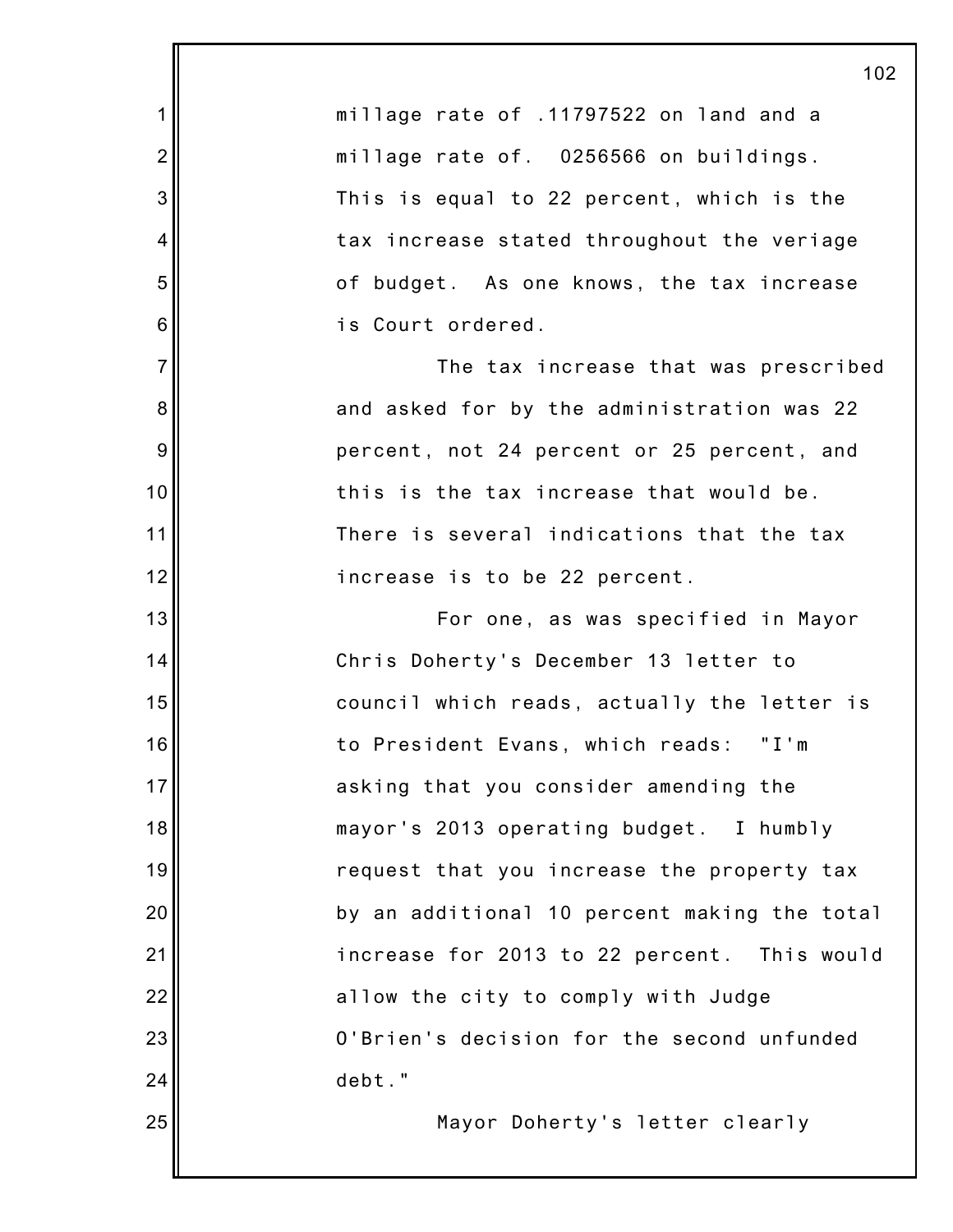|                 | 103                                           |
|-----------------|-----------------------------------------------|
| 1               | indicates that the tax increase is to be 22   |
| $\overline{2}$  | percent.                                      |
| 3               | Secondly, listed in the 2013 budget           |
| $\overline{4}$  | highlights it's stated that the 2013 budget   |
| 5               | calls for an aggressive approach to current   |
| $6\phantom{1}6$ | revenues. The 2013 budget calls for a tax     |
| $\overline{7}$  | increase of 22 percent. This is stated in     |
| 8               | the second paragraph.                         |
| 9               | Third, listed under real estate tax           |
| 10              | in the 2013 budget, it is stated that the     |
| 11              | land rate will be increased by 22 percent in  |
| 12              | 2013. Also, it is stated that the land        |
| 13              | improvement rate, which is synonymous to the  |
| 14              | building rate, will be increased by 22        |
| 15              | percent in 2013.                              |
| 16              | Just a little bit about the tax               |
| 17              | increase. It's a court-ordered millage        |
| 18              | increase associated with the unfunded debt.   |
| 19              | Basically it's \$139,000 for every -- or      |
| 20              | \$139,000 in revenue is generated for every 1 |
| 21              | percent that you increase taxes based on the  |
| 22              | current rate of the assessed value of land    |
| 23              | and buildings, and also taken into account    |
| 24              | an 87 percent collection rate.                |
| 25              | Raising taxes is the last thing that          |
|                 |                                               |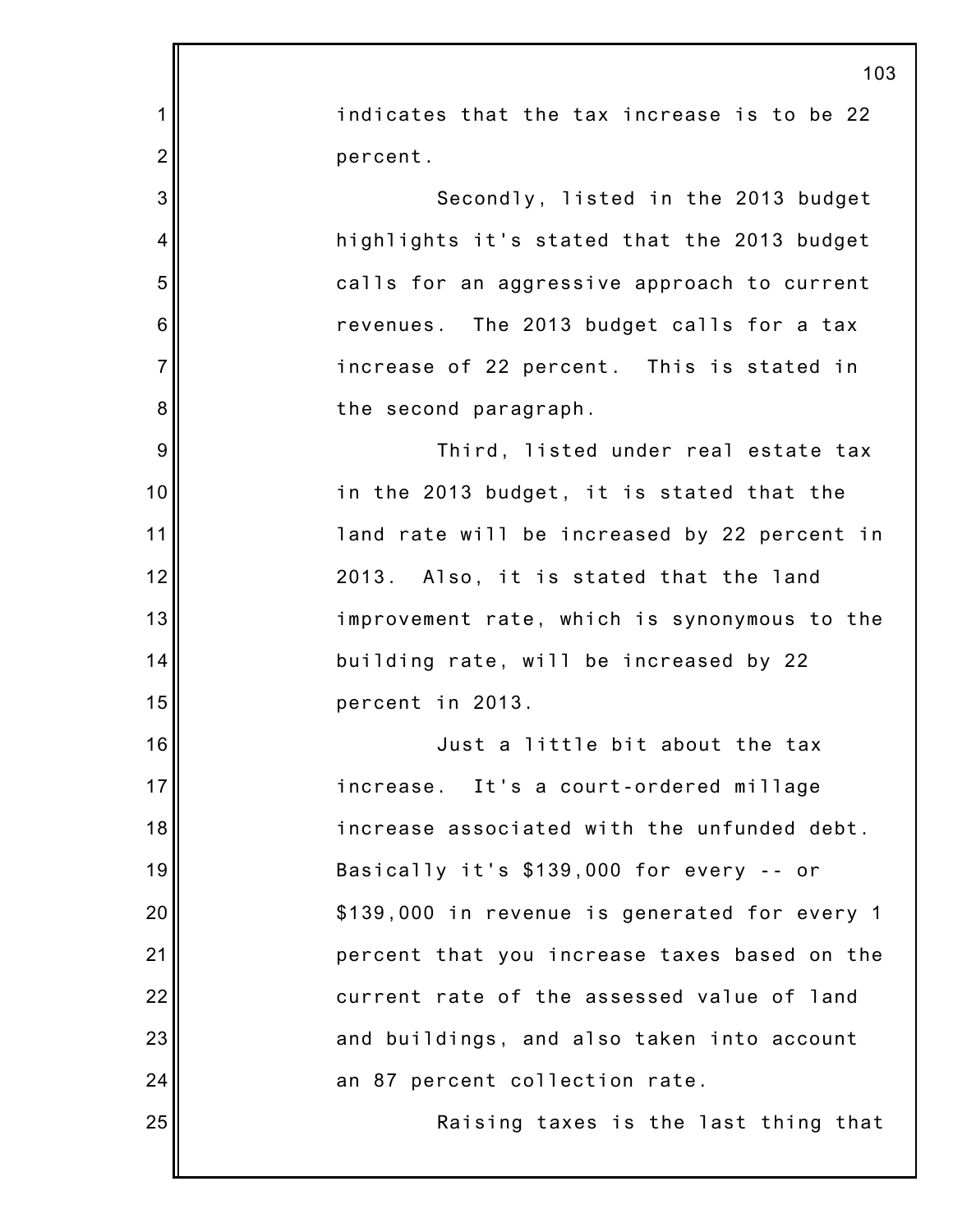anyone wants to see done, at least that I want to see done, but this is a court-ordered tax increase and it's needed for the city to survive and make it's payments. If this were voted down, we would have to find a way to come up with \$3.2 million, which we have come up with a lot of alternative revenues courses and we are pretty much tapped out at this point, plus we must do this to fullfill the Court order.

1

2

3

4

5

6

7

8

9

10

11

12

13

14

15

16

17

18

19

20

21

22

23

24

25

Moving onto other matters, /ERL earlier I attended an exit conference for the 2011 draft audit which was prepared by Rossi & Rossi. The audit that was prepared by Rossi & Rossi was marked as "Tentative" and preliminary and subject to change. In the exit conference, assets and liabilities were reviewed as well as the statement of revenues, expenditures and changes in fund deficit. Copies of the tentative audit were prepared by Rossi & Rossi today and submitted to Business Administrator Ryan gown. If there are any changes to be made to the audit, they will be made before the final audit is distributed.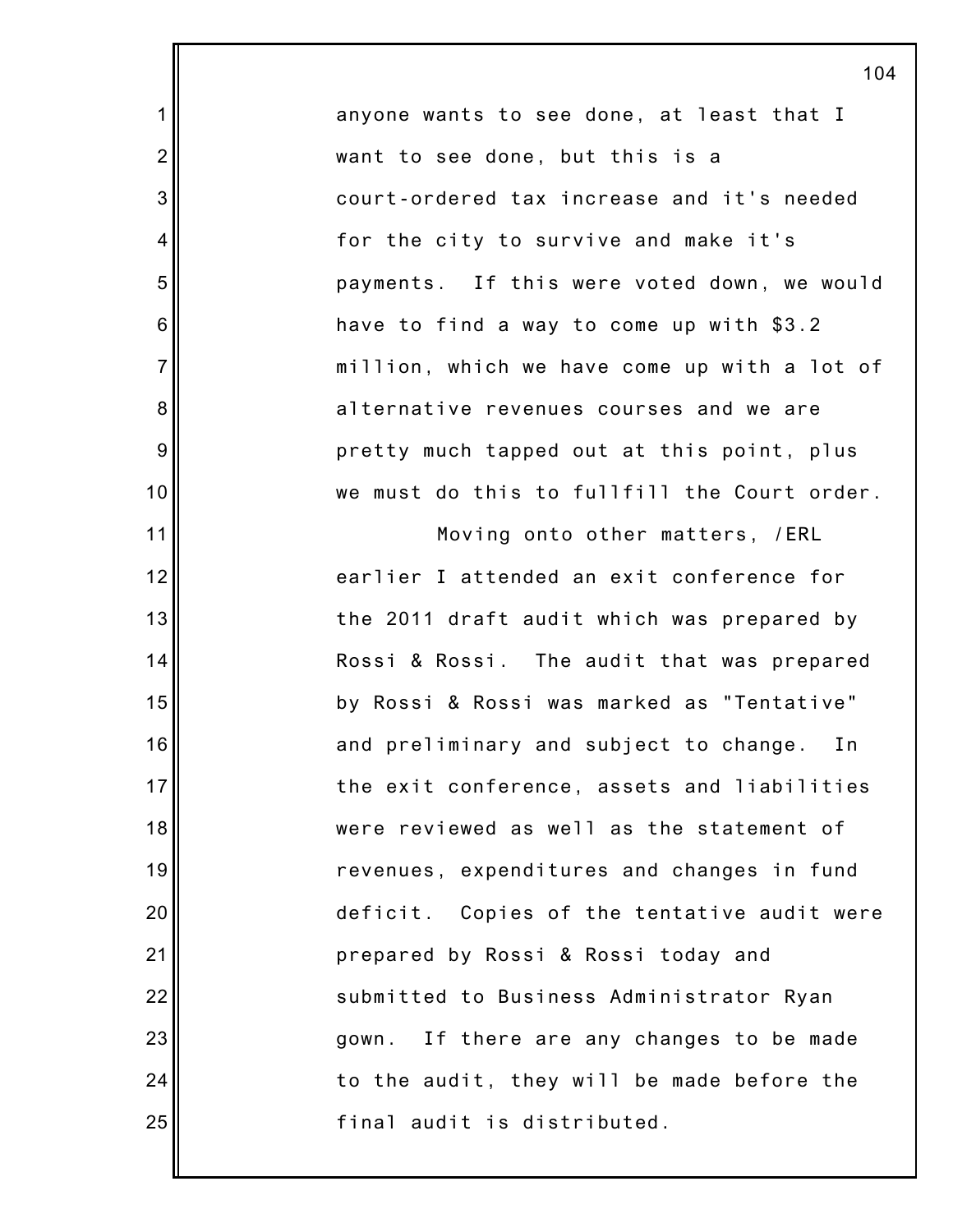|                | 10                                           |
|----------------|----------------------------------------------|
| $\mathbf 1$    | Since I have not received the draft          |
| $\overline{2}$ | audit before tonight's meeting I have not    |
| 3              | yet had a chance to review its contents.     |
| 4              | The draft audits were not yet distributed,   |
| 5              | at least not to council members. Once I      |
| 6              | review the contents of the audit, I will     |
| $\overline{7}$ | inform the public more regarding the amount  |
| 8              | of debt of the City of Scranton.             |
| $9\,$          | Also, once the final copy of the             |
| 10             | audit is available to the public I will also |
| 11             | advise. I'm assuming that the final copy of  |
| 12             | the audit will be ready rather quickly if    |
| 13             | there are no alterations.                    |
| 14             | Moving on, as one knows our Market           |
| 15             | Based Revenue Opportunities Program was put  |
| 16             | out to bid and there were no bidders.<br>The |
| 17             | Market Based Revenue Opportunities Program   |
| 18             | was a suggestion of PEL and an important     |
| 19             | part of the budget and revised recovery      |
| 20             | plan. Scranton City Council has received     |
| 21             | notification that the Market Based Revenue   |
| 22             | Opportunities Program has been put out for   |
| 23             | rebid. Proposals will be opened in council   |
| 24             | chambers on Tuesday, January 22, just to     |
| 25             | give everyone an update on that.             |
|                |                                              |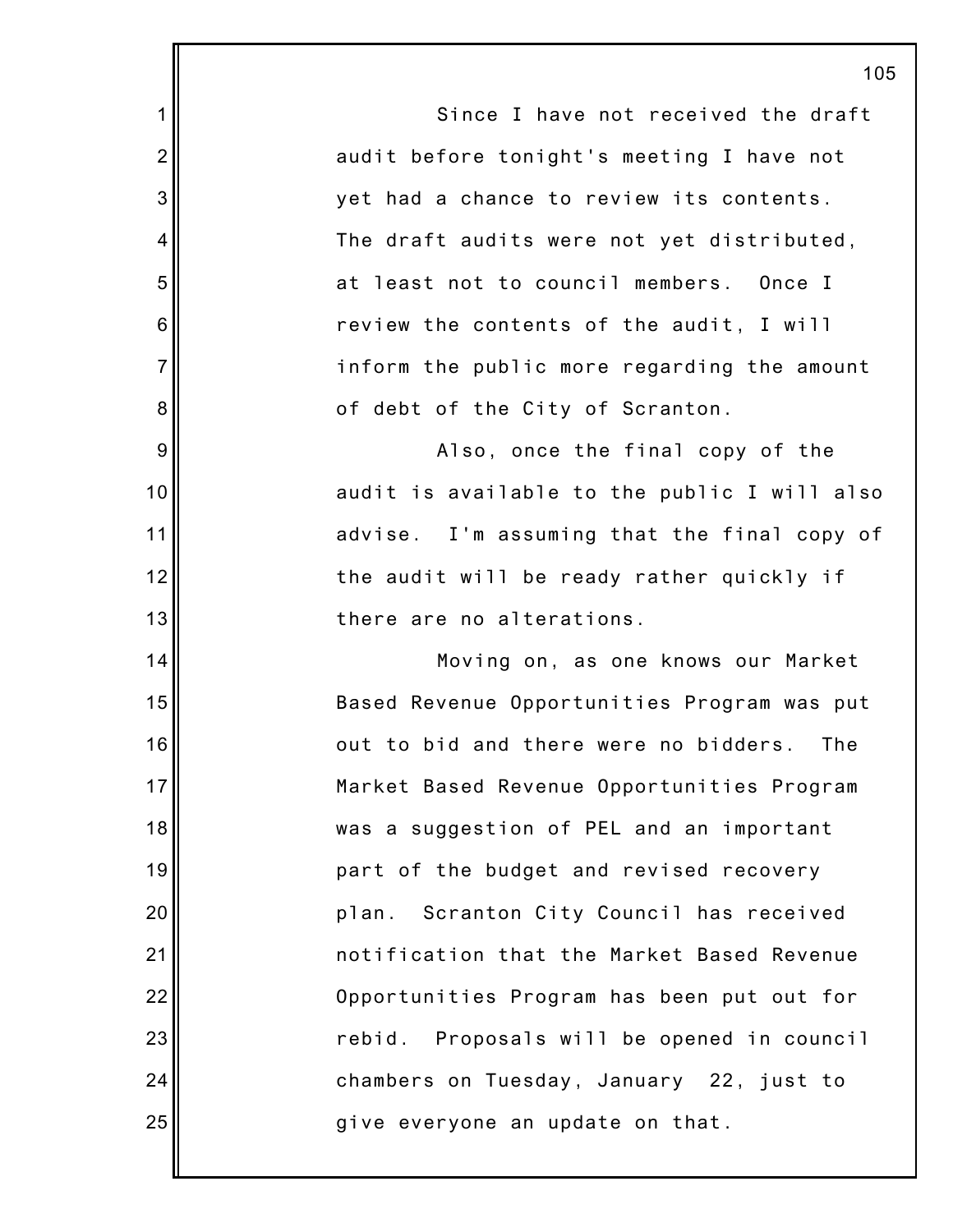1 2 3 4 5 6 7 8 9 10 11 12 13 14 15 16 17 18 19 20 21 22 23 24 25 106 Moving along, Scranton City Council has received a report from Northeast Revenue regarding delinquent real estate tax collected and distributed, taxes. As one may or may not know, Northeast Revenue collects and distributes all delinquent real estate taxes with the exception of delinquent prior year real estate taxes which are collected and distributed by the Single Tax Office. For the period of December 1 to December 31, the amount of revenue that Northeast Revenue collected and distributed to the City of Scranton was \$56,537.69. Northeast Revenue did not distribute any funds to Pennstar Bank for the collection of the 2004, '5 and '6 delinquent real estate taxes. The default of the Scranton Redevelopment Authority loan payment to Pennstar Bank has finally been paid off and no further payments from the City of Scranton are required, meaning that the collection of 2004, '5 and '6 delinquent real estate taxes will now be realized by the City of Scranton.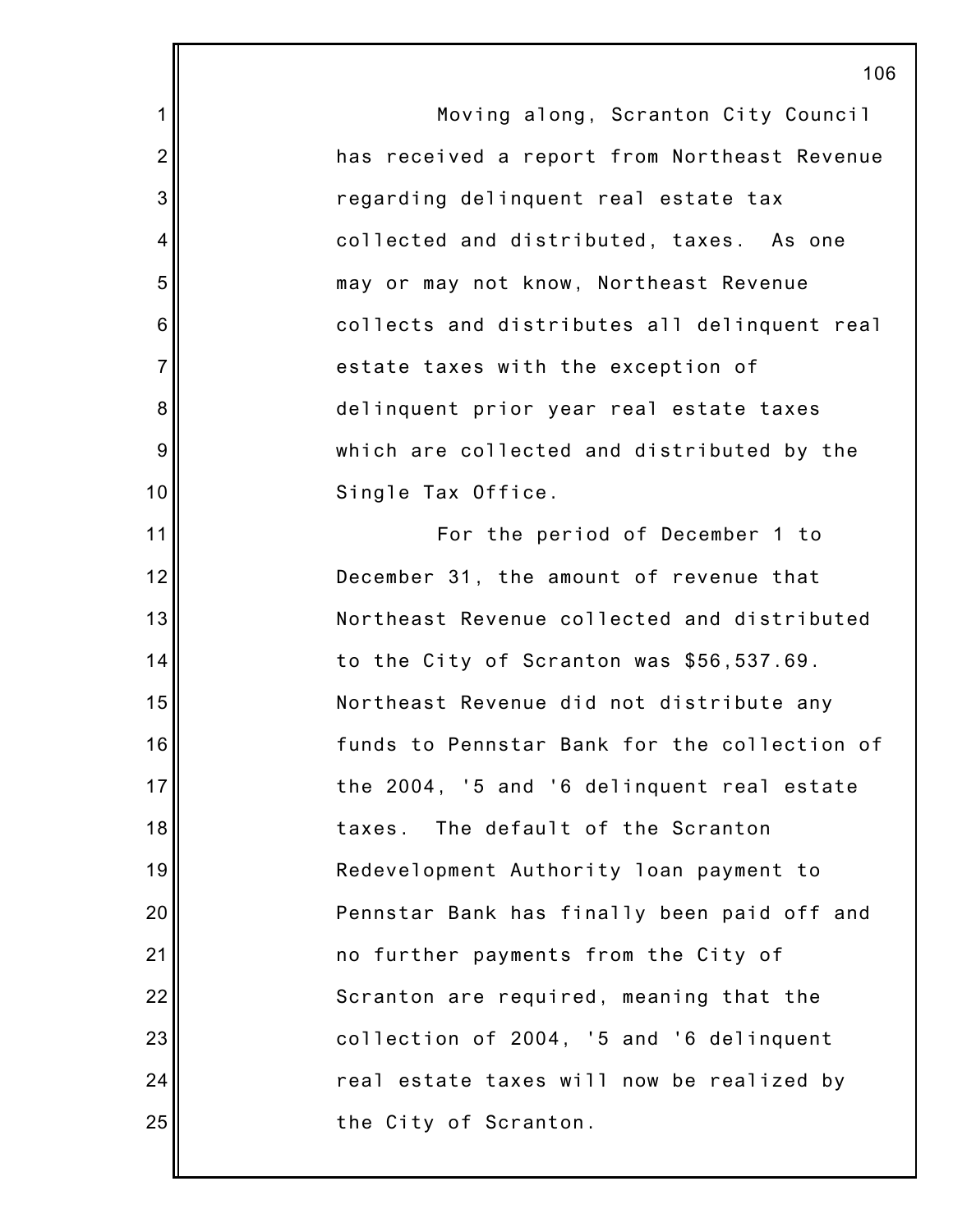|                | 107                                          |
|----------------|----------------------------------------------|
| 1              | Northeast Revenue has also collected         |
| $\overline{2}$ | and distributed \$119,820.86 in delinquent   |
| 3              | refuse payments for the period of December 1 |
| 4              | to December 31.                              |
| 5              | And finally, I have a few citizens'          |
| 6              | requests, the first pertains to the 100 and  |
| $\overline{7}$ | 200 block of North Everett Avenue.           |
| 8              | Residents of the 100 a 200 block of North    |
| 9              | Everett Avenue have inform me that the       |
| 10             | conditions of these two blocks is subpar as  |
| 11             | there are many potholes and cracks in the    |
| 12             | Residents request that potholes on<br>road.  |
| 13             | these blocks be patched as travel conditions |
| 14             | are rough.                                   |
| 15             | With this in mind, Mrs. Krake,               |
| 16             | please contact Director Dougher and ask him  |
| 17             | to handle this problem in the best way that  |
| 18             | he sees fit.                                 |
| 19             | Various Minooks residents have               |
| 20             | reported to me that the condition of Kane    |
| 21             | Street is subpar as there are various        |
| 22             | potholes in the road making travel           |
| 23             | conditions rough.                            |
| 24             | Mrs. Krake, if you could please add          |
| 25             | this to the list of the items to contact     |
|                |                                              |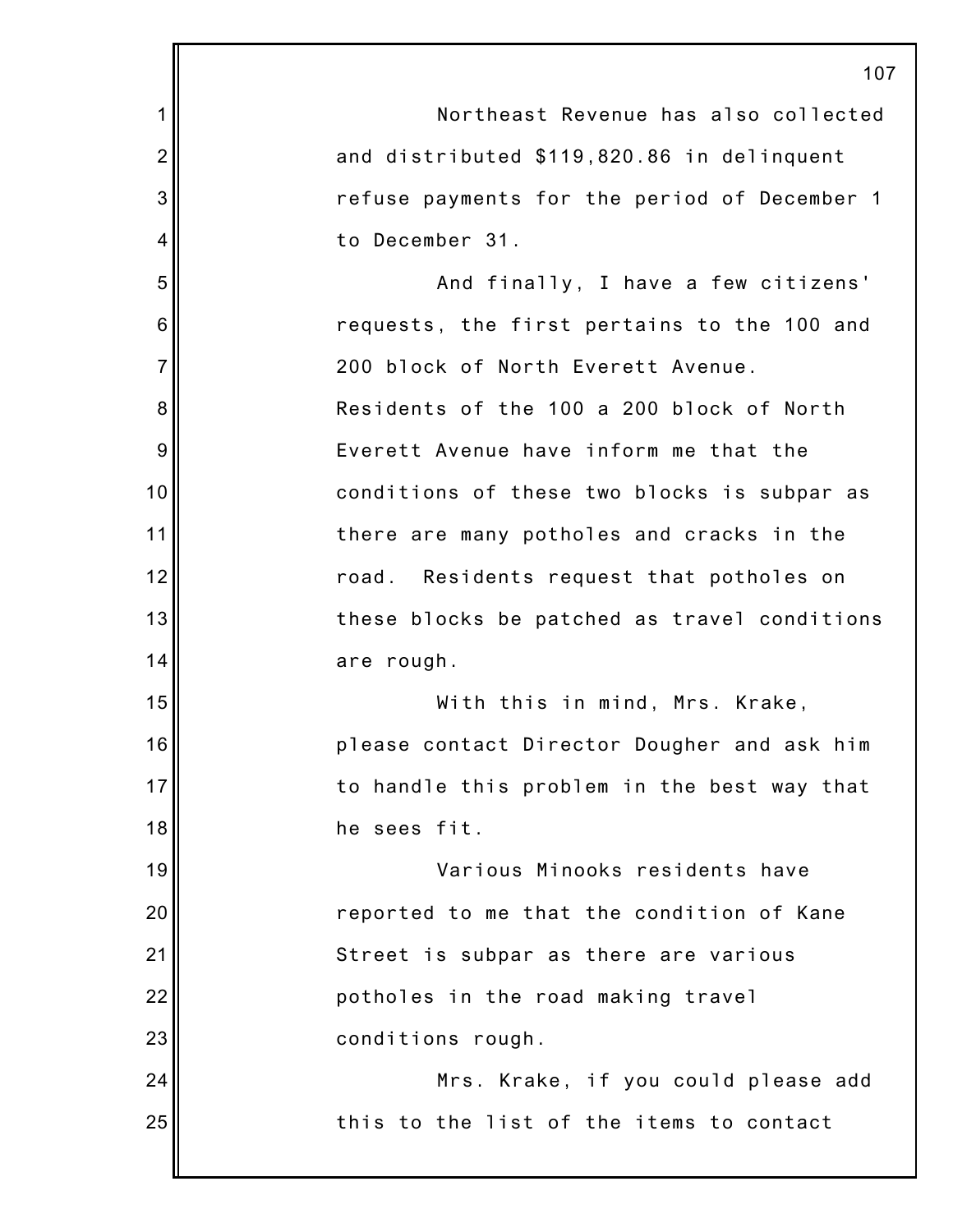|                | 108                                          |
|----------------|----------------------------------------------|
| $\mathbf 1$    | Director Dougher about. And that is it.      |
| $\overline{2}$ | MS. EVANS: Thank you. Good evening.          |
| 3              | Much of what I was going to say this evening |
| 4              | has already been covered by our Finance      |
| 5              | Chair and so all that I can add to that      |
| 6              | topic is that the 2013 bond payment for the  |
| $\overline{7}$ | second unfunded debt of 2012 was already     |
| 8              | made in December 2012 according to Mayor     |
| 9              | Doherty. Since the amount of money borrowed  |
| 10             | was less than the prior 2012 unfunded debt   |
| 11             | and the interest rate was lower, the         |
| 12             | increase was cut from 12 percent to 10       |
| 13             | percent. Thus, because the payment was       |
| 14             | already made for 2013 and the costs are      |
| 15             | lowered, there appears to be no need for the |
| 16             | additional increases beyond the 22 percent   |
| 17             | that was agreed upon and included in the     |
| 18             | 2013 budget.                                 |
| 19             | As a result, council will vote to            |
| 20             | amend the legislation and include the        |
| 21             | correct millage rates which reflect a 22     |
| 22             | percent increase for land and buildings      |
| 23             | during tonight's meeting.                    |
| 24             | And as I indicated earlier, I also           |
| 25             | spoke with the mayor this afternoon, and he  |
|                |                                              |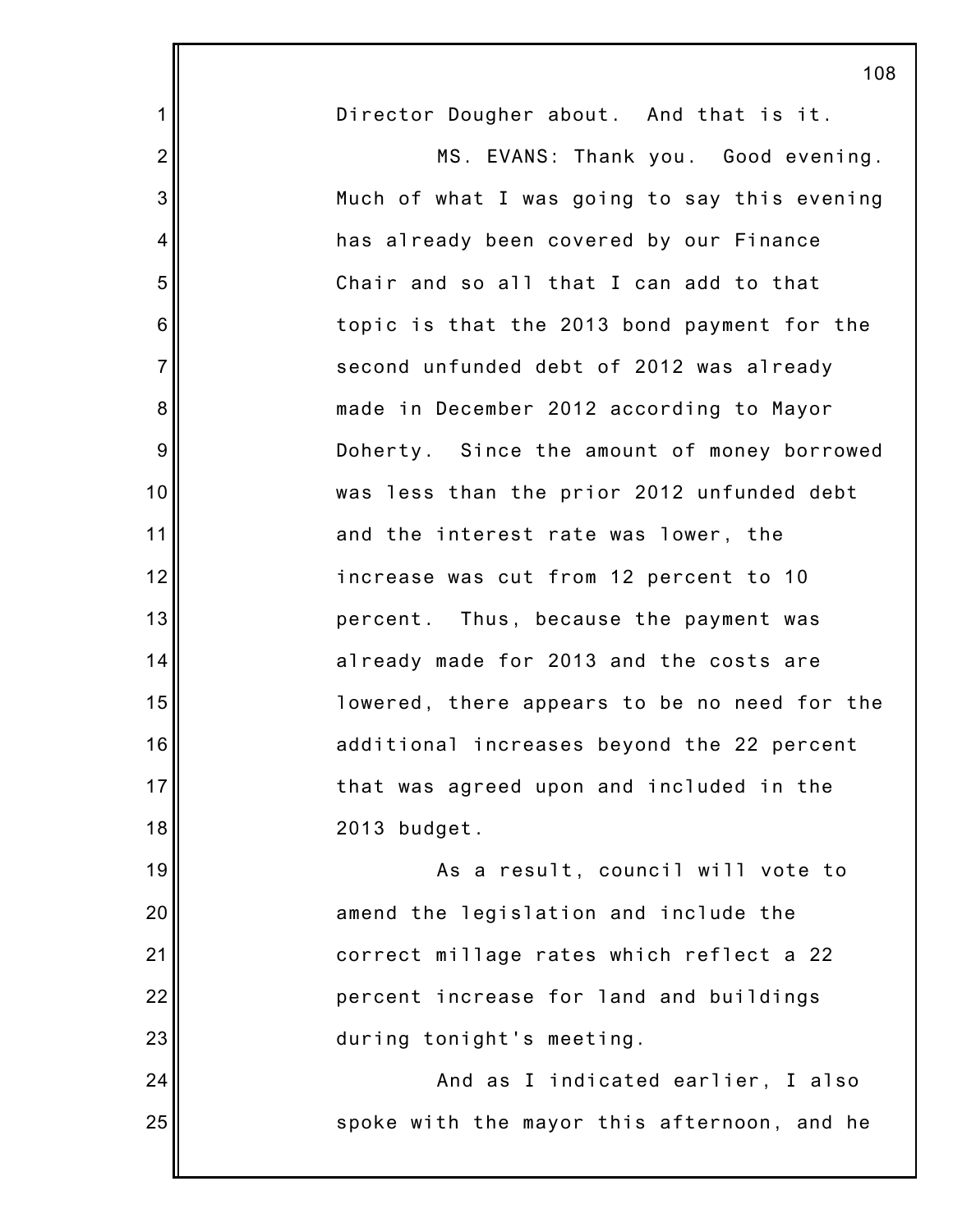|                | 109                                          |
|----------------|----------------------------------------------|
| 1              | agreed to council's amendment and stated     |
| $\overline{2}$ | that he would sign the legislation as        |
| 3              | amended.                                     |
| 4              | Now, with regard to the second               |
| 5              | unfunded debt and the fact that I mentioned  |
| 6              | that the 2013 payment has already been made, |
| $\overline{7}$ | I had a discussion with our council          |
| 8              | solicitor regarding just this situation and  |
| 9              | it is his belief that the taxes collected    |
| 10             | for payment of the second unfunded debt      |
| 11             | would go into a sinking fund this year and   |
| 12             | they would be then applied toward the 2014   |
| 13             | debt payment.                                |
| 14             | I was also going to report the               |
| 15             | response we received from the Deputy Chief   |
| 16             | Al Lucas, but Mr. Rogan has taken care of    |
| 17             | that.                                        |
| 18             | And I think there is another                 |
| 19             | response though that we can report with      |
| 20             | regard to a question that was posed last     |
| 21             | week by a council speaker, additional        |
| 22             | arbitration award payments were made         |
| 23             | recently to Scranton Police and Fire         |
| 24             | employees. I learned that payments were      |
| 25             | made for a health care arbitration award     |
|                |                                              |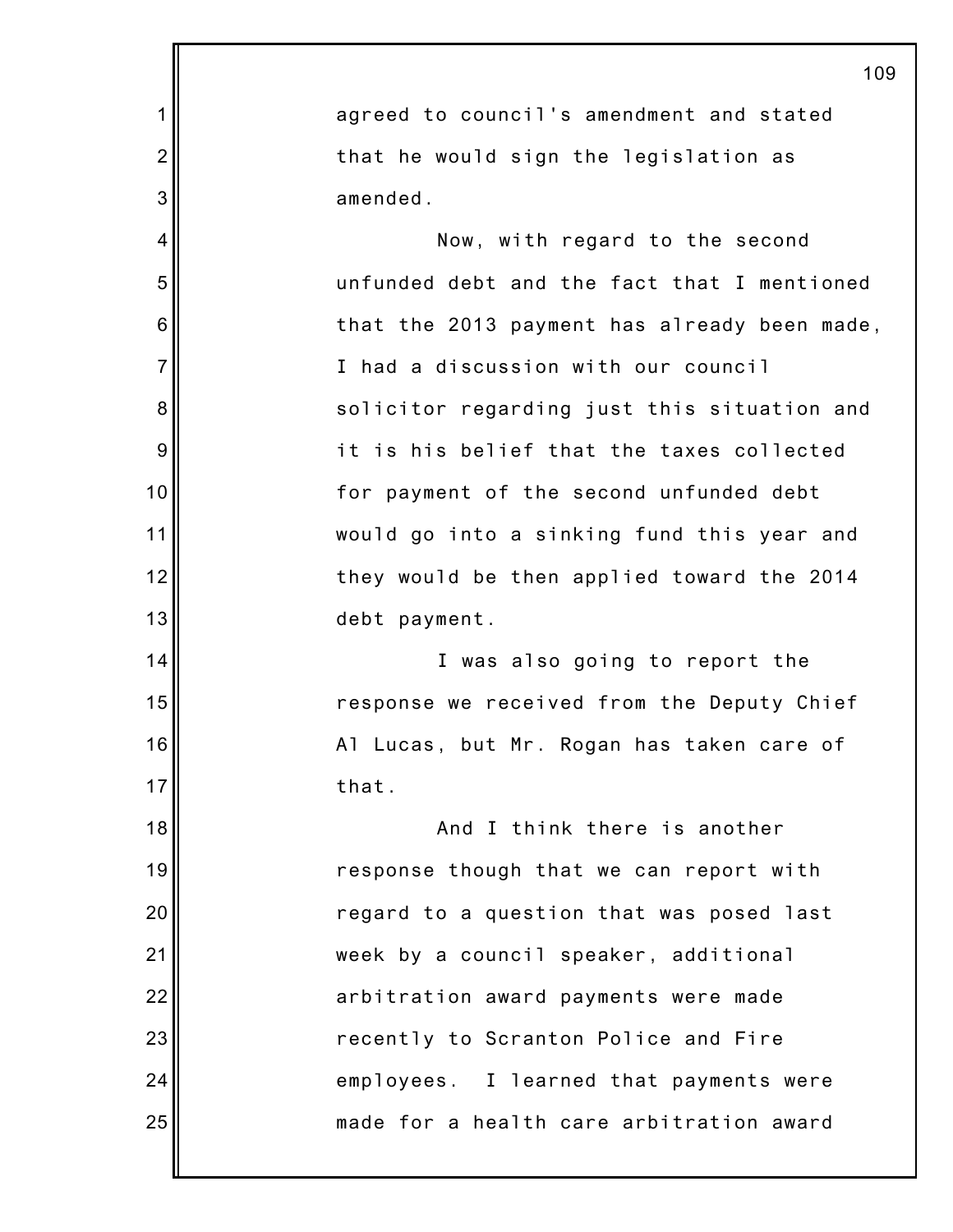dating back to 2010 which was won by the IAFF and FOP. Approximately \$162,000 was paid to the IAFF and \$199,000 to the FOP for the health care award. The second payment was for the SIT arbitration award to the FOP in the amount of \$1.4 million. These awards were won by the unions for clearcut contract violations.

1

2

3

4

5

6

7

8

9

10

11

12

13

14

15

16

17

18

19

20

21

22

23

24

25

Earlier this week I met with Senator -- I should say State Senator John Blake and members of his staff once again. The senator outlined his ideas to assist Scranton as it faces ongoing financial challenges. For example, he remains committed to a 1 percent countywide sales tax that would be shared with municipalities and is hopeful that it may obtain approval of this year. We also shared our research regarding payroll tax that would replace the business privilege and mercantile taxes and provide lower taxes for small business and tax levies for large business such as banks and for profit portion of tax exempts.

> If Senator Blake should determine a lack of support for implementation of this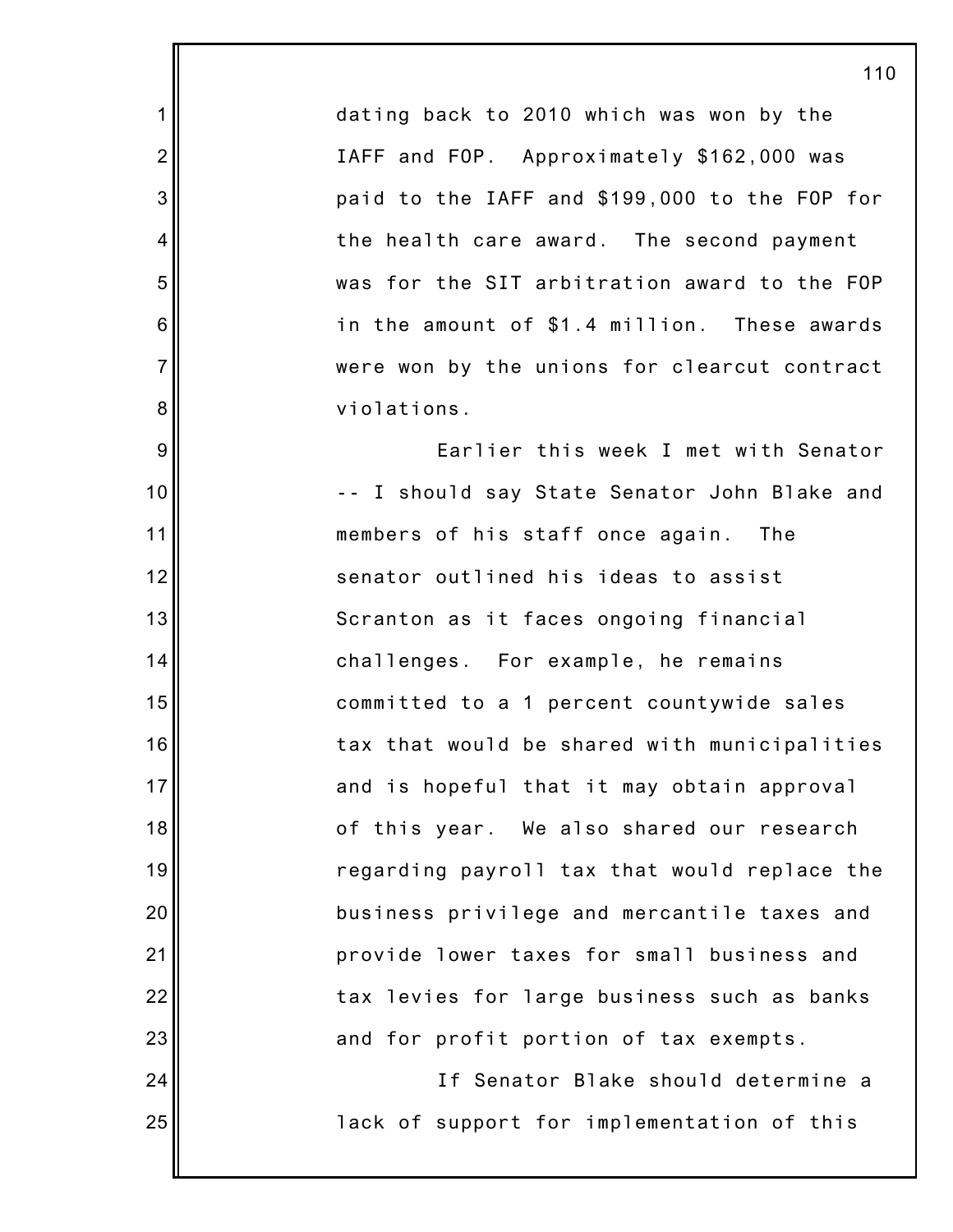|                | 11 <sup>1</sup>                              |
|----------------|----------------------------------------------|
| 1              | tax in Scranton, then in my opinion it       |
| $\overline{2}$ | appears that Scranton should pursue          |
| 3              | reclassification to a Third Class city. Ife  |
| $\overline{4}$ | legislation that pertains solely to the City |
| 5              | of Scranton cannot be adopted by the state   |
| 6              | legislature, there is no compelling reason   |
| $\overline{7}$ | to remain a class 2A city since our          |
| 8              | population numbers, according to both the    |
| 9              | 2000 and the 2010 census and certified by    |
| 10             | the governor of Pennsylvania no longer       |
| 11             | qualify Scranton as a Class 2A city.         |
| 12             | Further, the change to a Third Class         |
| 13             | municipality would seem to strengthen        |
| 14             | Scranton's ability to enact a commuter tax   |
| 15             | for 2014. The senator's office will keep me  |
| 16             | apprised of the developments or lack         |
| 17             | thereof. And that's it.                      |
| 18             | MS. KRAKE: 5-B. ORDINANCE OF THE             |
| 19             | CITY OF SCRANTON, LACKAWANNA COUNTY,         |
| 20             | PENNSYLVANIA APPOINTING W. BOYD HUGHES,      |
| 21             | ESQUIRE AND PAUL A. KELLY, JR., ESQUIRE AS   |
| 22             | SPECIAL COUNSEL TO THE CITY OF SCRANTON AND  |
| 23             | CASECON CAPITAL, INC. AS FINANCIAL ADVISOR   |
| 24             | TO THE CITY OF SCRANTON ON THE ISSUANCE,     |
| 25             | SALE AND PLACEMENT OF ANY BONDS AND/OR NOTES |
|                |                                              |

111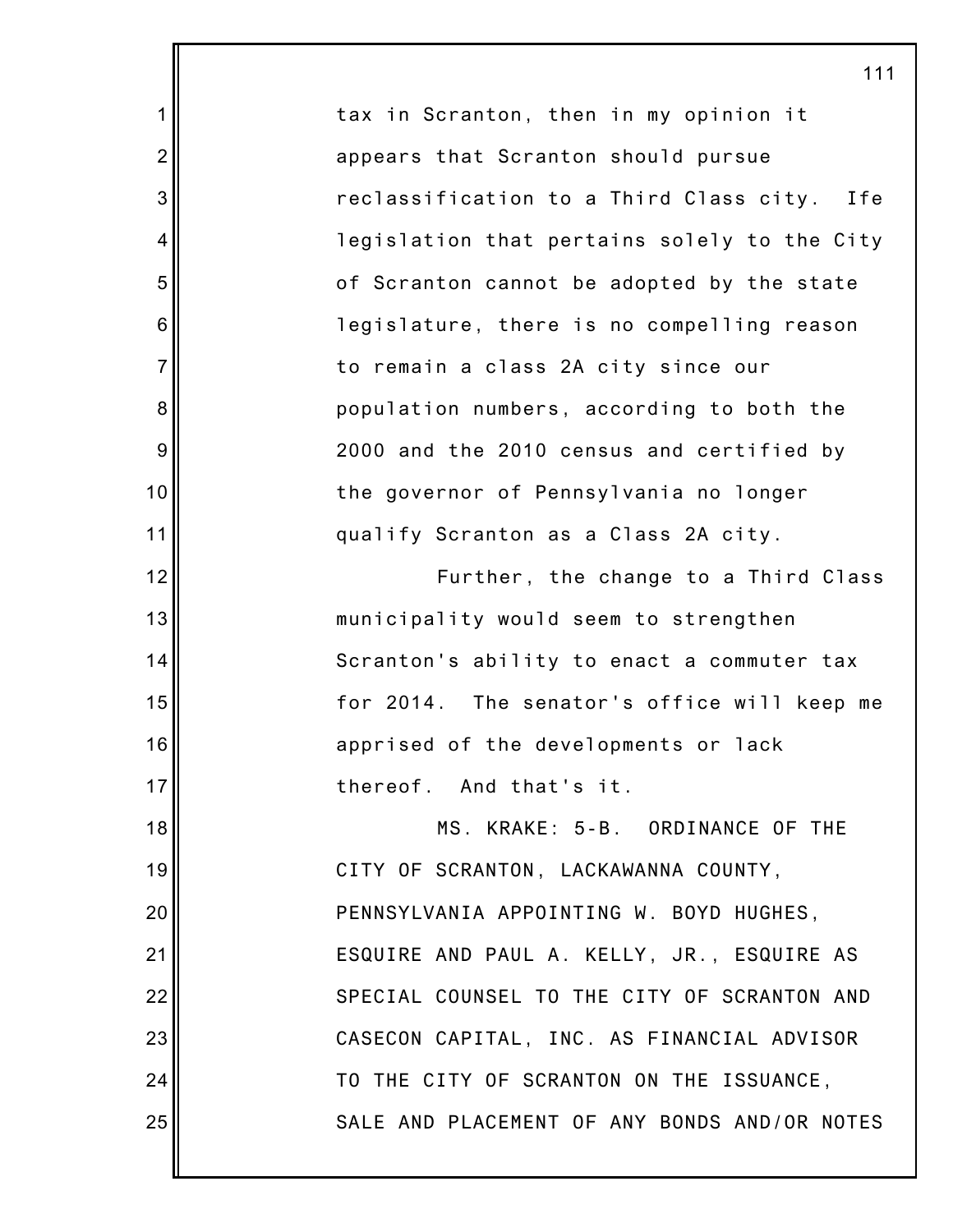FOR THE FINANCING OF THE CITY OF SCRANTON'S UNFUNDED DEBT, ANY TRANSACTION INVOLVING THE SALE LEASEBACK OF CITY ASSETS, ANY TRANSACTIONS INVOLVING THE SALE OR LEASE OF ANY AUTHORITY ASSETS WHICH REDUCES THE CITY OF SCRANTON'S BOND INDEBTEDNESS UNDER THE UNIT DEBT ACT OR RESULTS IN THE PAYMENT OR LOAN OF MONEY BY ANY AUTHORITY TO THE CITY OF SCRANTON, THE REFINANCING OR REFUNDING OF ANY OF THE CITY'S OUTSTANDING BOND ISSUES AND ANY 2013 TAX ANTIICIPATING NOTES OTHER THAN THE 2013 TAN NOTE A AND AUTHORIZING THE MAYOR AND OTHER APPROPRIATE CITY OFFICIALS TO EXECUTE A CONTRACT WITH CASECON CAPITAL, INC. MS. EVANS: At this time I'll entertain a motion that Item 5-B be introduced into its proper committee. MR. ROGAN: So moved. MR. JOYCE: Second. MS. EVANS: On the question? All those in favor of introduction signify by saying aye. MR. MCGOFF: Aye. MR. ROGAN: Aye.

112

1

2

3

4

5

6

7

8

9

10

11

12

13

14

15

16

17

18

19

20

21

22

23

24

25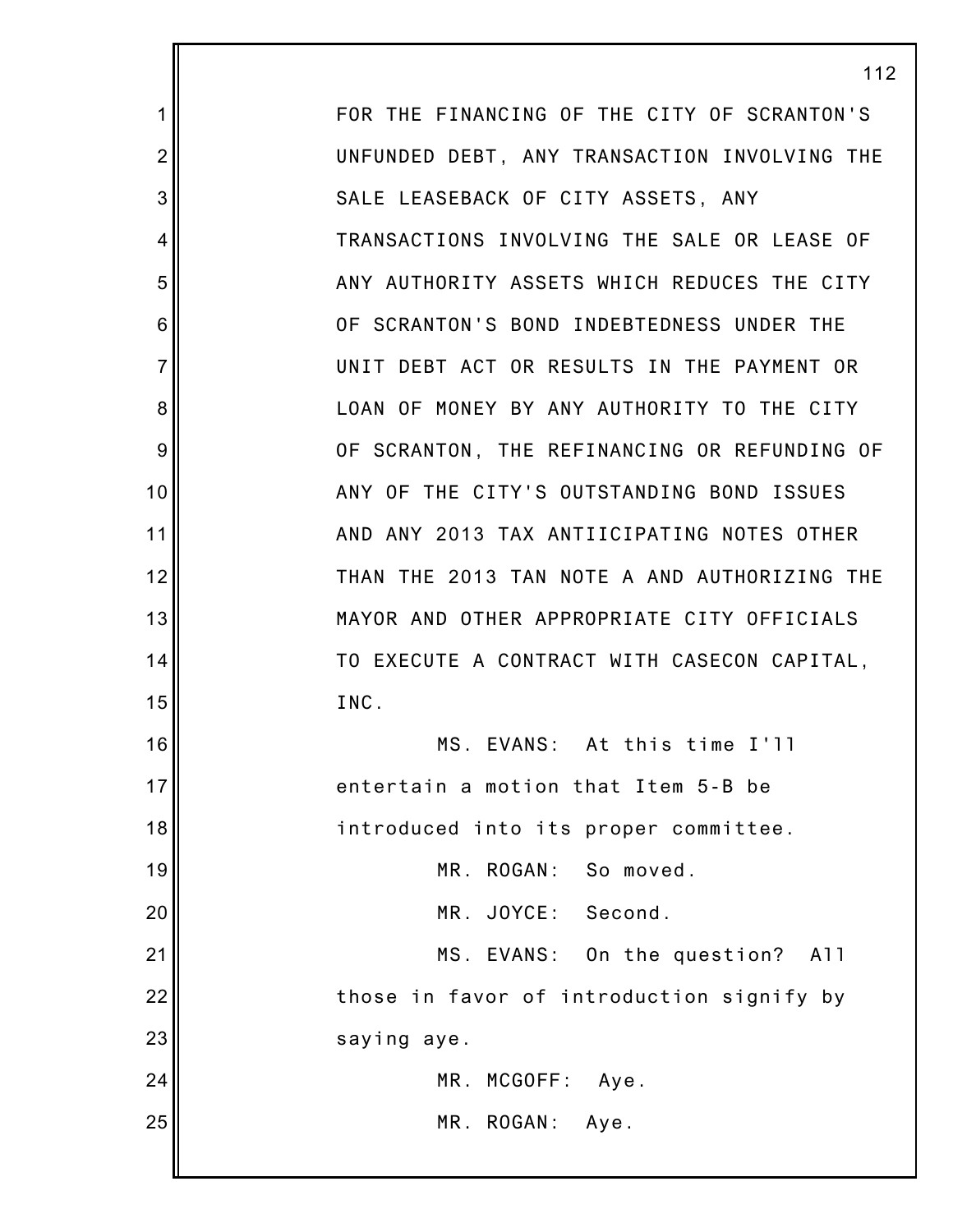|                | 113                                          |
|----------------|----------------------------------------------|
| 1              | MR. LOSCOMBE: Aye.                           |
| $\overline{2}$ | MR. JOYCE: Aye.                              |
| 3              | MS. EVANS: Aye. Opposed? The ayes            |
| 4              | have it and so moved.                        |
| 5              | MS. KRAKE: 5-C. AMENDING FILE OF THE         |
| 6              | COUNCIL NO. 100, 1976, ENTITLED "AN          |
| $\overline{7}$ | ORDINANCE (AS AMENDED) LEVYING GENERAL       |
| 8              | AND SPECIAL TAXES FOR THE FISCAL YEAR 1977", |
| 9              | BY SETTING THE MILLAGE FOR THE YEAR 2013 -   |
| 10             | EMERGENCY CERTIFICATE ATTACHED.              |
| 11             | MS. EVANS: At this time I'll                 |
| 12             | entertain a motion that Item 5-C be          |
| 13             | introduced into its proper committee.        |
| 14             | MR. ROGAN: So moved.                         |
| 15             | MR. JOYCE: Second.                           |
| 16             | MS. EVANS: On the question?                  |
| 17             | MR. MCGOFF: Yes. I still have                |
| 18             | questions about whether the millage will     |
| 19             | achieve -- well, we haven't amended it yet,  |
| 20             | when it's amended, whether it will achieve   |
| 21             | the required amount for the budget and I     |
| 22             | will certainly -- I vote to introduce this,  |
| 23             | but I don't think that we should vote to     |
| 24             | move it into Sixth and Seventh Order.        |
| 25             | MR. ROGAN: I would just state I              |
|                |                                              |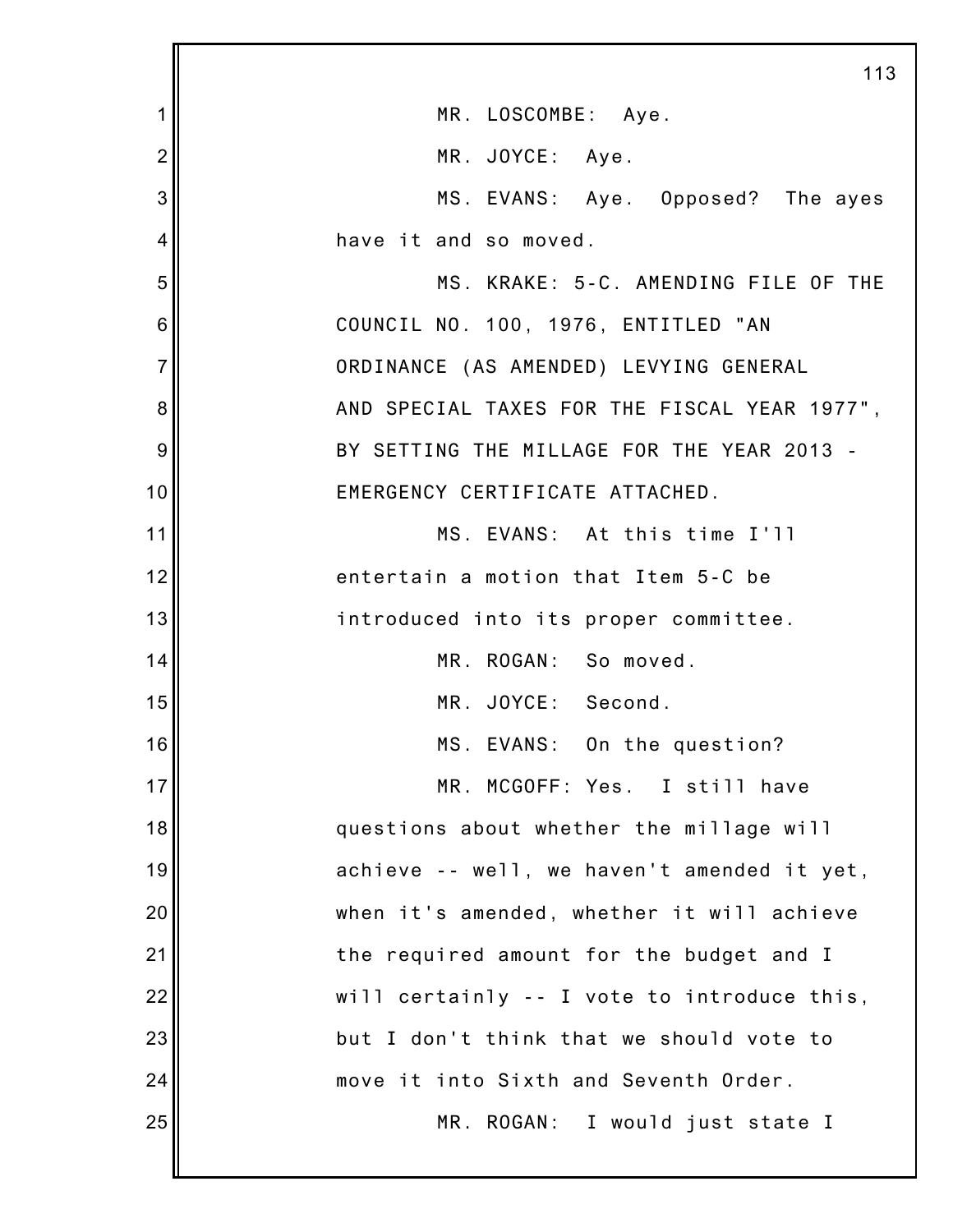|                | 114                                          |
|----------------|----------------------------------------------|
| 1              | actually kind of feel almost the exact       |
| $\overline{2}$ | opposite. I understand, I did talk to Mayor  |
| 3              | Courtright -- or Tax Collector Courtright    |
| $\overline{4}$ | this morning --                              |
| 5              | MR. MCGOFF: Freudian slip.                   |
| 6              | MR. ROGAN: Getting ahead of myself,          |
| $\overline{7}$ | about the discount period and the tax bills  |
| 8              | that need to go out and I do understand      |
| 9              | that. Again, I voted against a number of     |
| 10             | these issues just because I disagreed with   |
| 11             | much of what was in the budget, that's where |
| 12             | my opposition comes from and I will support  |
| 13             | Mr. Joyce's amendment though when that does  |
| 14             | come up for a vote because it is a decrease  |
| 15             | on the tax increase.                         |
| 16             | MS. EVANS: All those in favor of             |
| 17             | introduction signify by saying aye.          |
| 18             | MR. MCGOFF: Aye.                             |
| 19             | MR. LOSCOMBE: Aye.                           |
| 20             | MR. JOYCE: Aye.                              |
| 21             | MS. EVANS: Aye. Opposed?                     |
| 22             | MR. ROGAN: No.                               |
| 23             | MS. EVANS: The ayes have it and so           |
| 24             | moved.                                       |
| 25             | MR. JOYCE: I make a motion to                |
|                |                                              |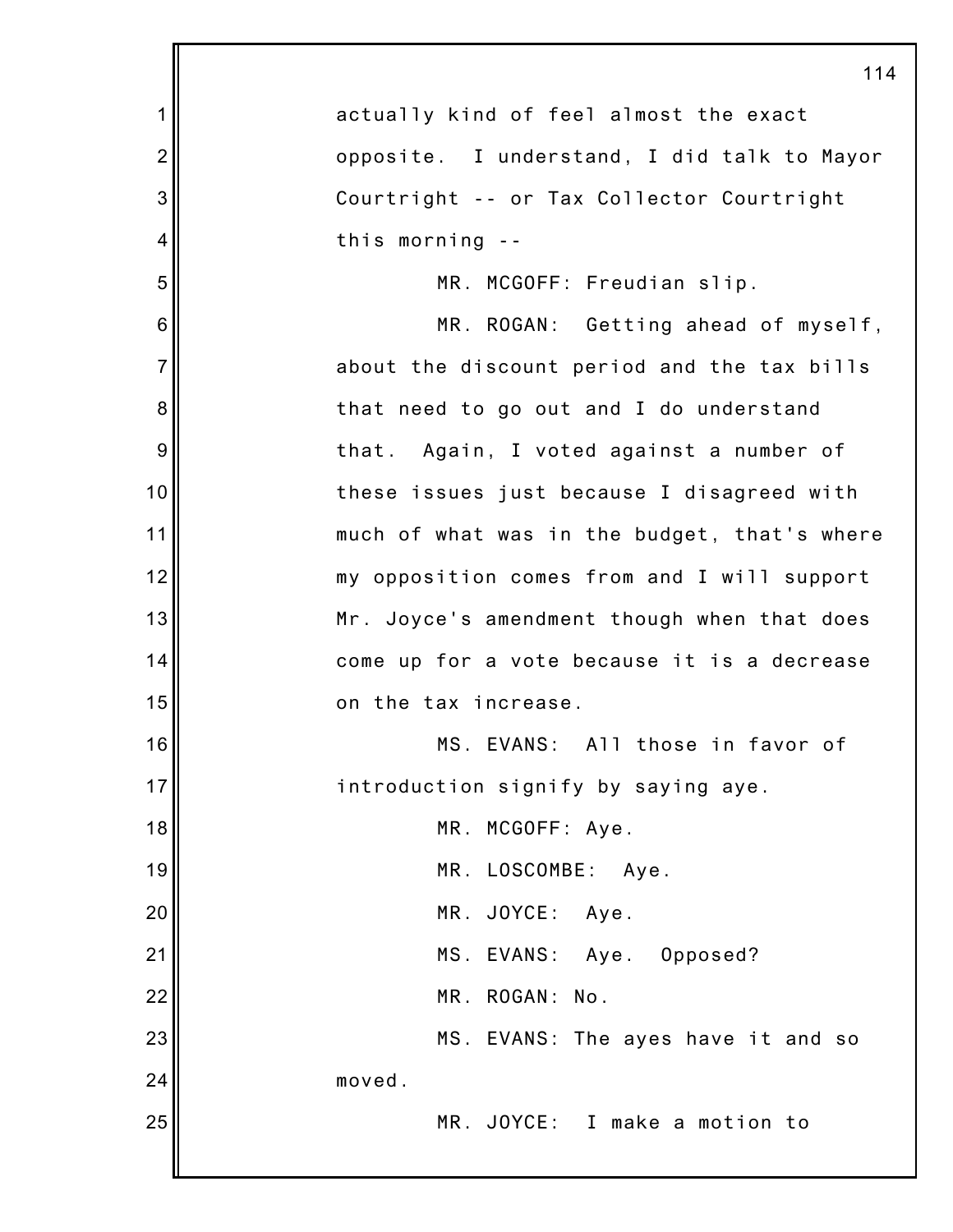|                | 115                                          |
|----------------|----------------------------------------------|
| 1              | suspend the rules to move Item 5-C to Sixth  |
| $\overline{2}$ | and Seventh Order to be considered for final |
| 3              | passage based on the attached emergency      |
| 4              | emergency certificate.                       |
| 5              | MR. ROGAN: Second.                           |
| 6              | MS. EVANS: On the question? All              |
| $\overline{7}$ | those in favor signify by saying aye.        |
| 8              | MR. ROGAN: Aye.                              |
| 9              | MR. LOSCOMBE: Aye.                           |
| 10             | MR. JOYCE: Aye.                              |
| 11             | MS. EVANS: Aye. Opposed?                     |
| 12             | MR. MCGOFF: No.                              |
| 13             | MS. EAVNS: The ayes have it and so           |
| 14             | moved.                                       |
| 15             | MS. KRAKE: 6-A, FORMERLY 5-C,                |
| 16             | READING BY TITLE - FILE OF THE COUNCIL NO.   |
| 17             | 100, 1976, "AN ORDINANCE AMENDING FILE OF    |
| 18             | COUNCIL NO. 100 OF 1976 - ENTITLED "AN       |
| 19             | ORDINANCE" (AS AMENDED) LEVYING GENERAL      |
| 20             | AND SPECIAL TAXES FOR THE FISCAL YEAR 1977", |
| 21             | BY SETTING THE MILLAGE FOR THE YEAR 2013 -   |
| 22             | EMERGENCY CERTIFICATE ATTACHED.              |
| 23             | MS. EVANS: You've heard reading by           |
| 24             | title of Item 6-A, what is your pleasure?    |
| 25             | MR. JOYCE: I make amotion to amend           |
|                |                                              |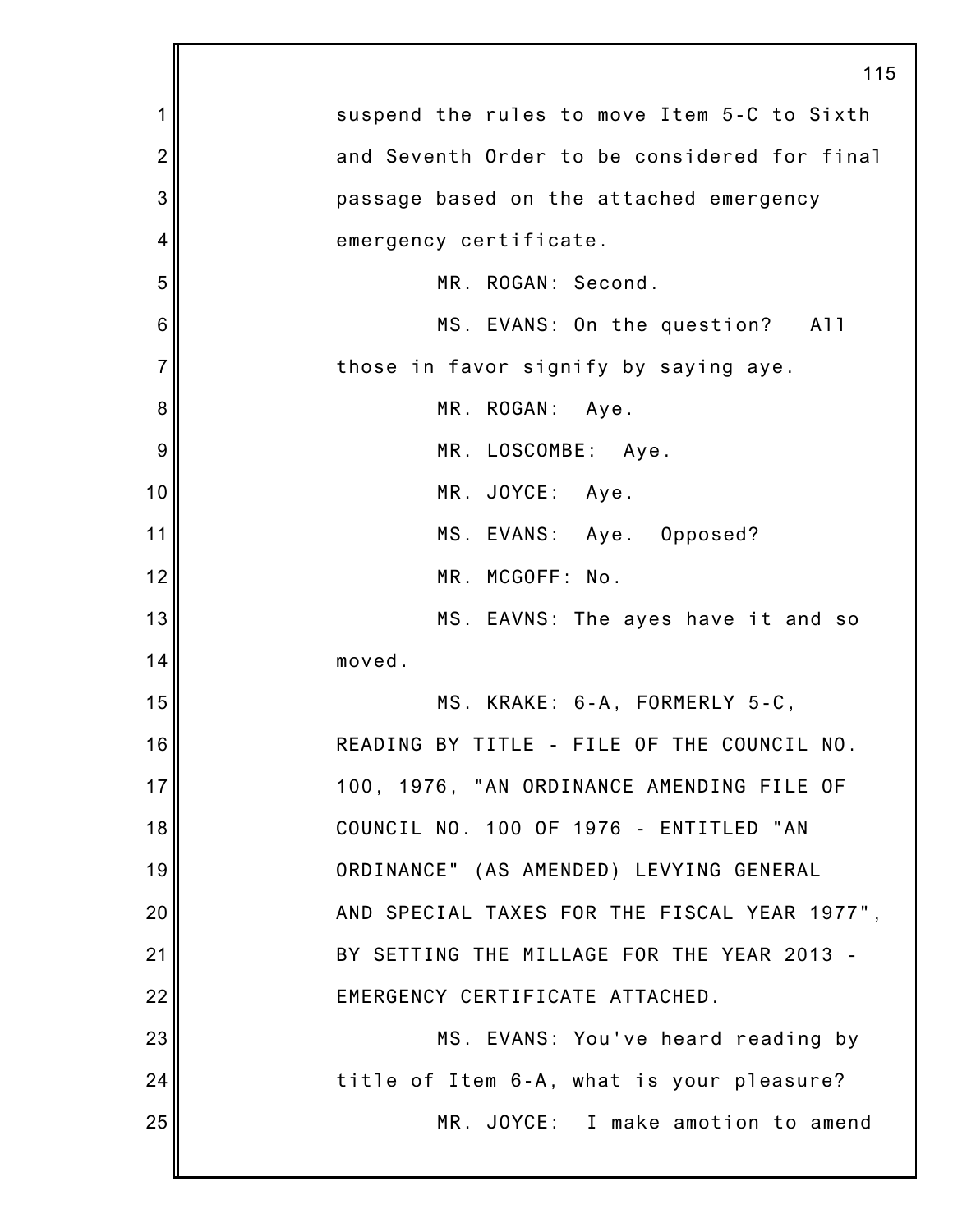|                | 116                                      |
|----------------|------------------------------------------|
| 1              | 6-A per the following amendments.        |
| $\overline{2}$ | I make a motion to amend Item 6-A as     |
| 3              | per the following:                       |
| 4              | Number one, Section 1, line 13,          |
| 5              | after "Levy on all land of 8.119909" and |
| 6              | insert .117975.                          |
| $\overline{7}$ | Line 14, after "Levy on buildings,"      |
| 8              | delete .026288 and insert .025656.       |
| 9              | Line 15, delete "19" and insert "17.     |
| 10             | Line 16, delete ".99 cents               |
| 11             | (\$119.909) and insert (.975 cents.)     |
| 12             | (\$117.975.)                             |
| 13             | Line 17, delete "26" and insert          |
| 14             | "25."                                    |
| 15             | Delete .288 cents, (26.288) and          |
| 16             | insert .656 cents (25.656.)              |
| 17             | MR. ROGAN:<br>Second.                    |
| 18             | MS. EVANS: On the question? All          |
| 19             | those in favor signify by saying aye.    |
| 20             | MR. ROGAN:<br>Aye.                       |
| 21             | MR. LOSCOMBE: Aye.                       |
| 22             | MR. JOYCE: Aye.                          |
| 23             | MS. EVANS: Aye. Opposed?                 |
| 24             | MR. MCGOFF: No.                          |
| 25             | MS. EVANS: The ayes have it and so       |
|                |                                          |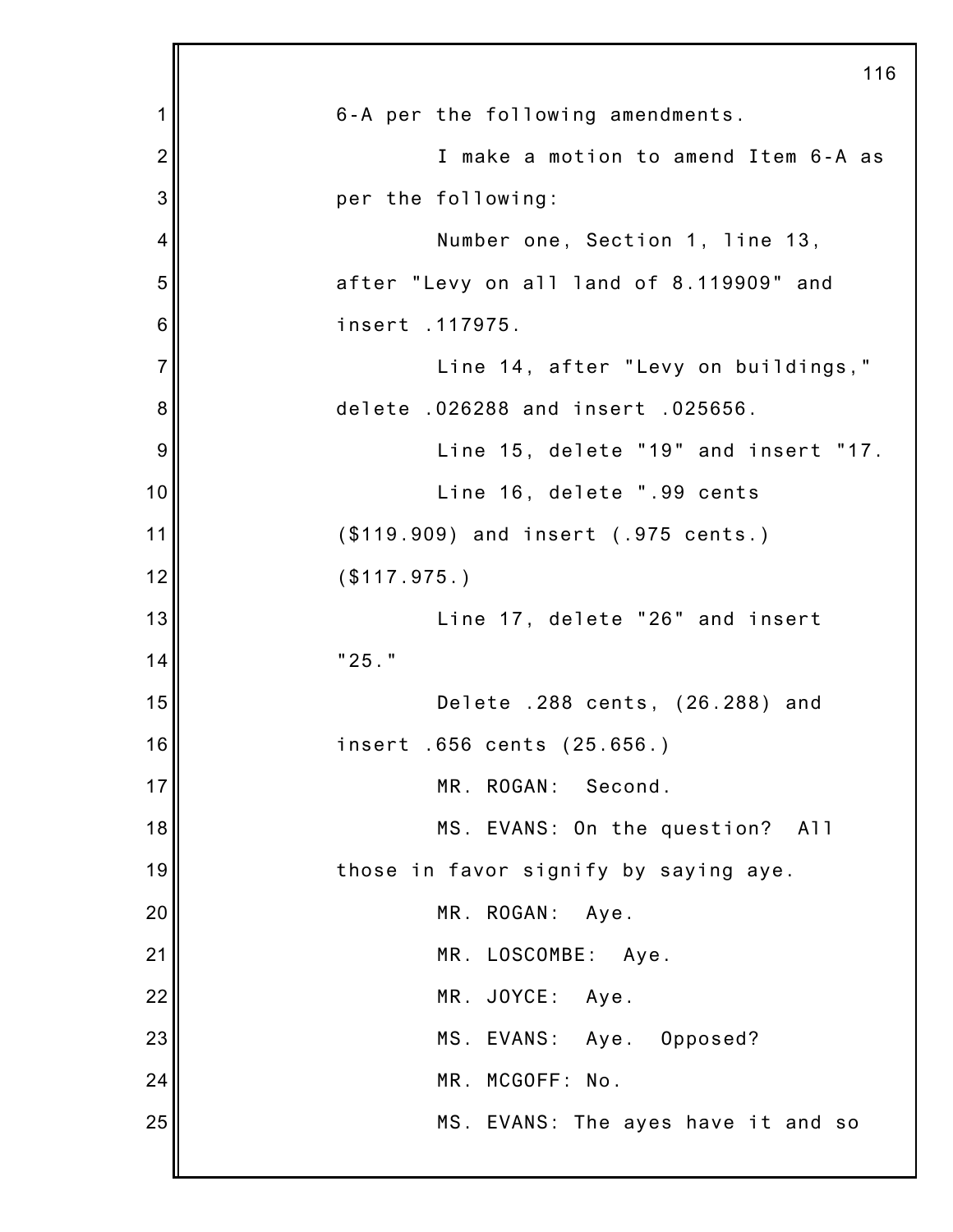|                | 117                                          |
|----------------|----------------------------------------------|
| 1              | moved.                                       |
| $\overline{2}$ | MR. JOYCE: I move that Item 6-A, as          |
| 3              | amended, pass reading by title.              |
| 4              | MS. EVANS: We have a motion on the           |
| 5              | floor, do we have a second?                  |
| 6              | MR. LOSCOMBE: Second.                        |
| $\overline{7}$ | MS. EVANS: On the question?                  |
| 8              | MR. MCGOFF: Once again, I will state         |
| 9              | that with these amendments without knowing   |
| 10             | what the assessed values are that are being  |
| 11             | used for the calculations there is           |
| 12             | absolutely no way to determine whether these |
| 13             | millage rates will realize the budgeted      |
| 14             | amount for real estate taxes in 2013 and     |
| 15             | without that information I think it's        |
| 16             | impossible to vote on it.                    |
| 17             | MS. EVANS: Well, I am just going to          |
| 18             | reiterate quickly and then I'll go to you,   |
| 19             | Mr. Joyce, that the first unfunded debt      |
| 20             | these tax increases are to fund              |
| 21             | court-ordered millage rate increases for     |
| 22             | repayment of the first and second unfunded   |
| 23             | debt proceedings of 2012. It was determined  |
| 24             | well in advance by Mr. McGowan that 12       |
| 25             | percent would cover the first unfunded debt  |
|                |                                              |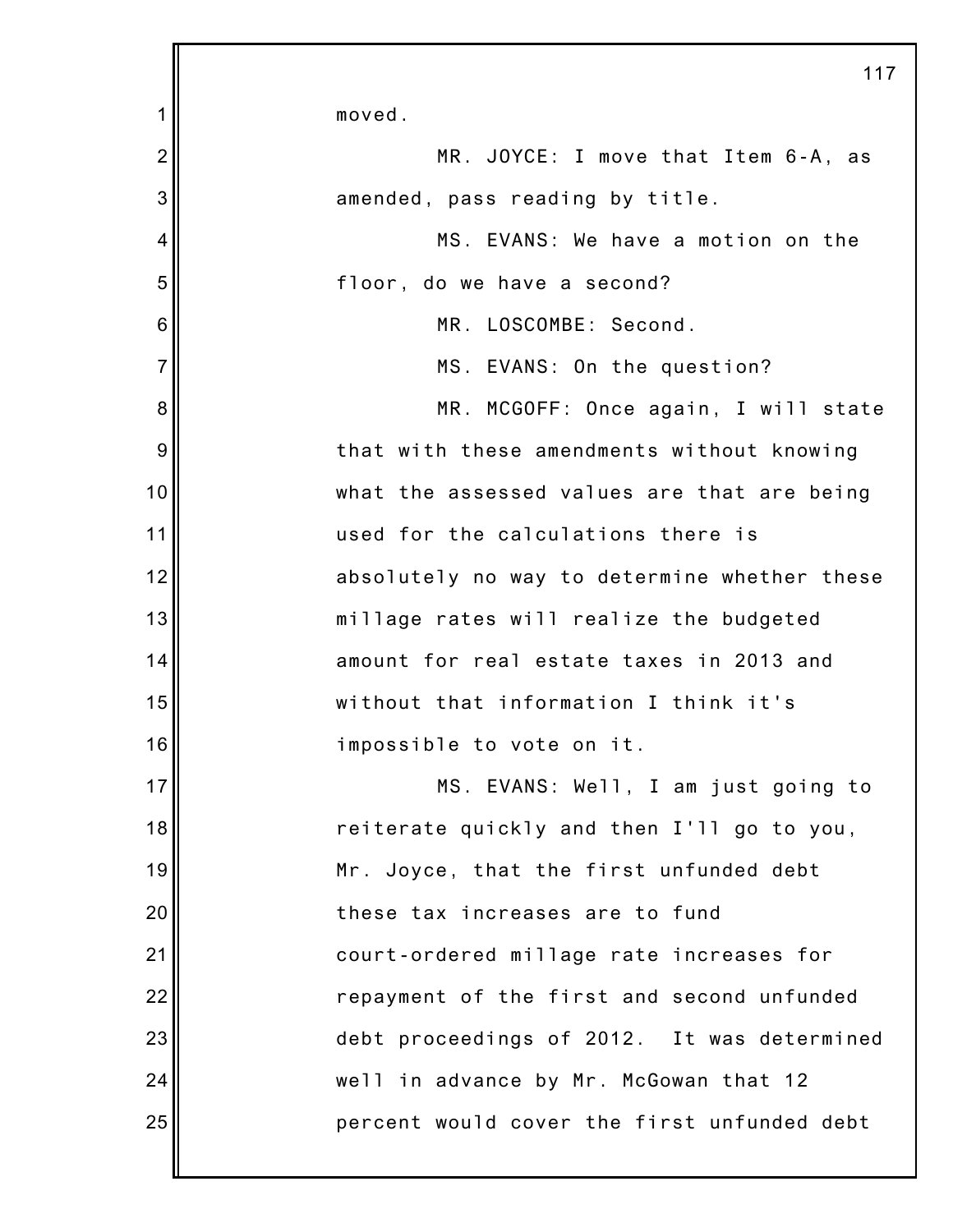| $\mathbf{1}$              | repayment.                                   |
|---------------------------|----------------------------------------------|
| $\overline{2}$            | As for the second one, as I said, it         |
| $\ensuremath{\mathsf{3}}$ | has already been made for 2013. The 10       |
| 4                         | percent collected whether or not -- and, of  |
| 5                         | course, we all know 100 percent of taxes are |
| $\,6$                     | never collected, that's why we have          |
| $\overline{7}$            | delinquent taxes, but I don't think that we  |
| 8                         | should be penalizing people who pay their    |
| 9                         | taxes on time by increasing them above what  |
| 10                        | was agreed to to cover for people who don't  |
| 11                        | pay their taxes but, again, the 2013 payment |
| 12                        | was made. This is going to be a sinking      |
| 13                        | fund toward the 2014 payment and the issue   |
| 14                        | of a real estate tax increase will be voted  |
| 15                        | on once again next year and the folling year |
| 16                        | forever and ever amen, so this amount        |
| 17                        | doesn't stay in effect permanently, and more |
| 18                        | than that, the second unfunded debt payment  |
| 19                        | has already been made and this is -- this is |
| 20                        | to comply with the Court order and to set    |
| 21                        | the money aside so that the budget is in     |
| 22                        | better shape for 2014 and that payment, you  |
| 23                        | know, is going to be largely available to be |
| 24                        | made.                                        |
| 25                        | MR. MCGOFF: And I'm not arguing,             |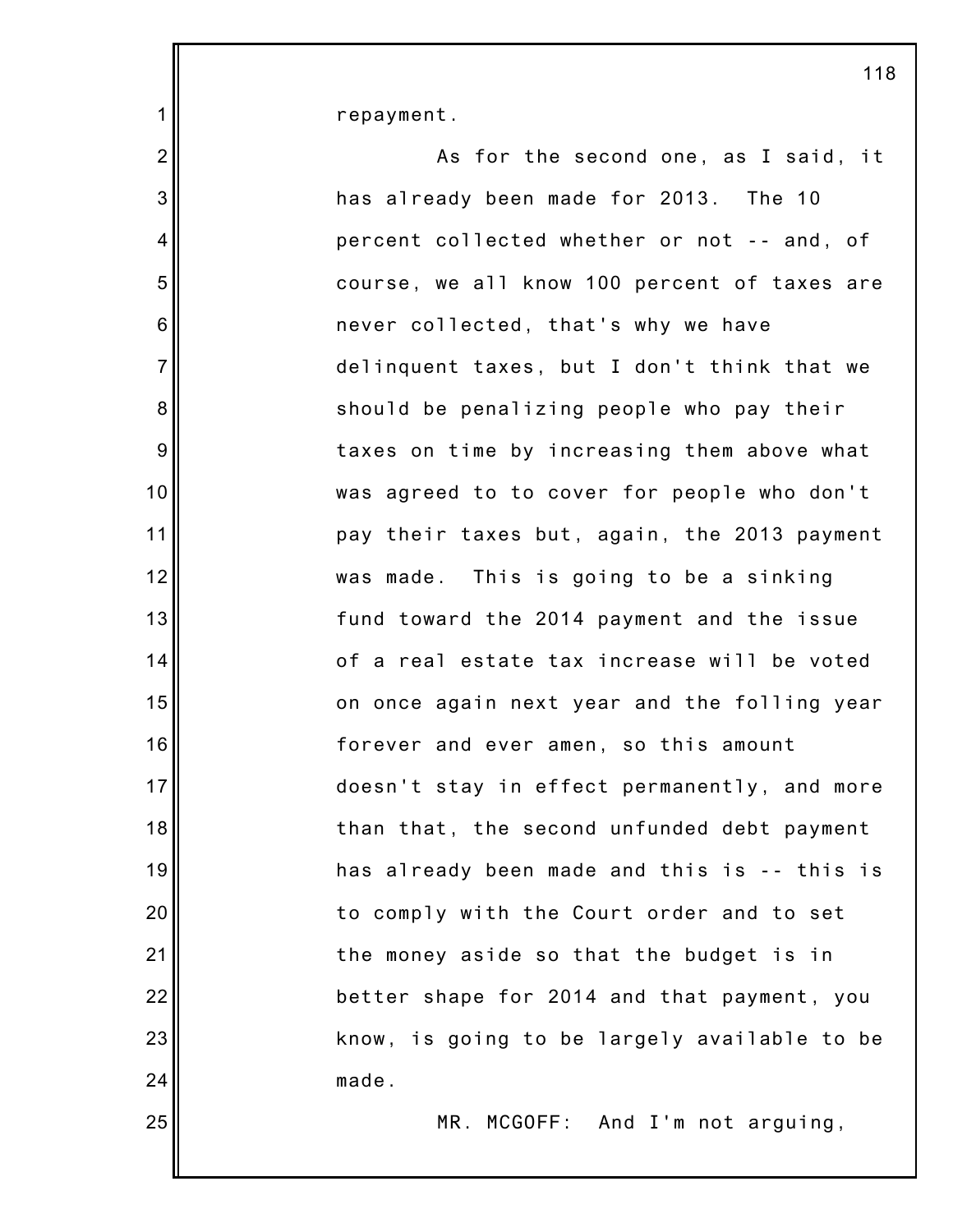you know, the tax increase, and I understand stand the amount the 22 percent versus the 24, I asked the question back when we were doing the budget whether or not we are using -- whether the percentage was based on the revenue or the millage, and I think the answer I received was both. Well, it can't be both. If you are going to use the percentage on revenue, the percentage on millage is going to be higher and we argued this a year ago. My point is only that there is a

1

2

3

4

5

6

7

8

9

10

11

12

13

14

15

16

17

25

certain budgeted amount for 2013 and I think that we are voting on tonight is not going to allow us to realize that and I think that that's a mistake that needs to be rectified and that was my only objection.

18 19 20 21 22 MR. JOYCE: Just to clarify, the 22 percent increase is a 22 percent millage increase, it's stated explicitly in the budget, it's not a 22 percent revenue increase. That's all.

23 24 MS. EVANS: All those in favor signify by saying aye.

MR. LOSCOMBE: Aye.

119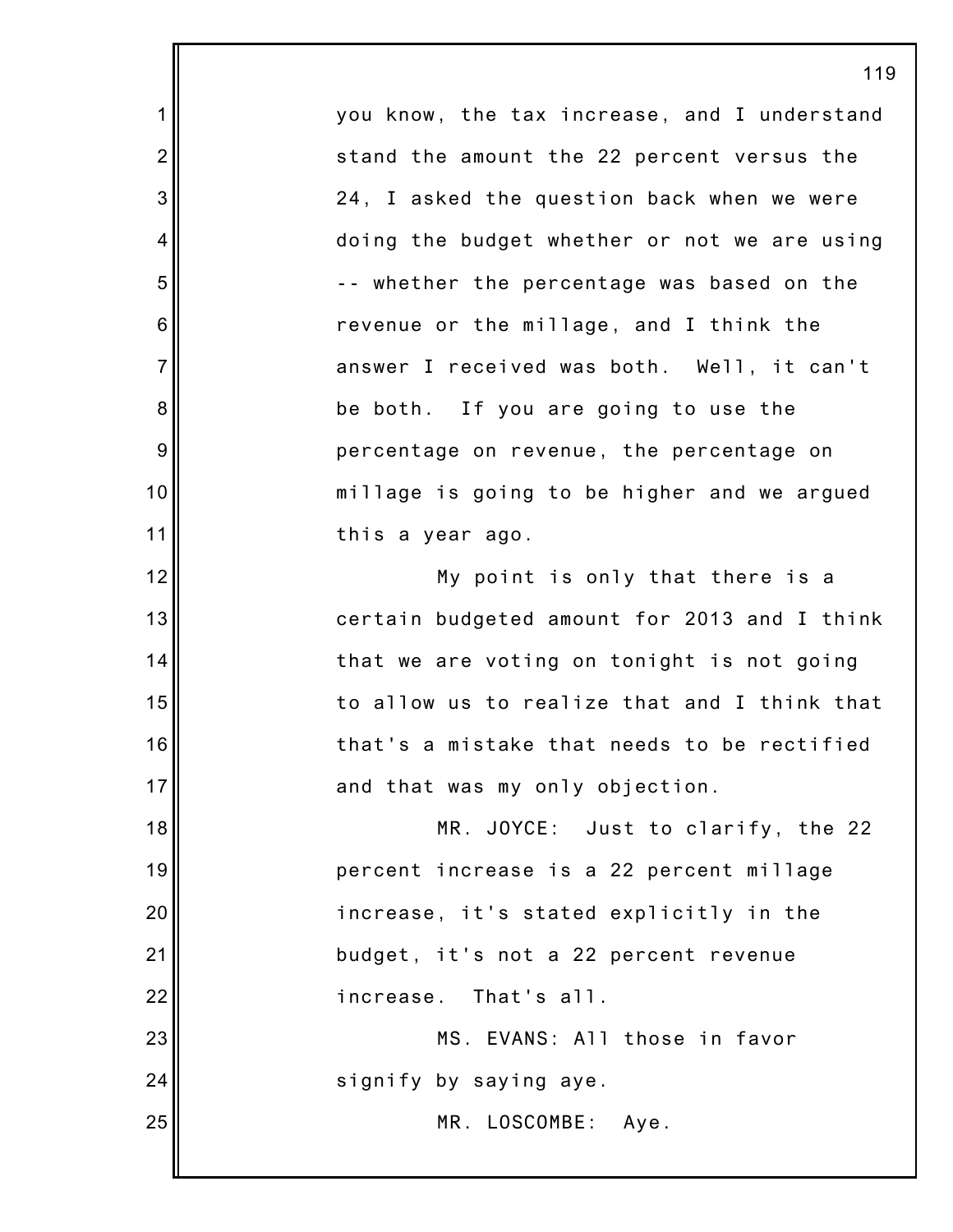|                 | 120                                          |
|-----------------|----------------------------------------------|
| 1               | MR. JOYCE: Aye.                              |
| $\overline{2}$  | MS. EVANS: Aye. Opposed?                     |
| 3               | MR. MCGOFF: No.                              |
| 4               | MR. ROGAN: No.                               |
| 5               | MS. EVANS: The ayes have it and so           |
| $6\phantom{1}6$ | moved. Is there anyone who wishes to         |
| $\overline{7}$  | address council on Item 7-G, formerly 6-A,   |
| 8               | as amended?                                  |
| 9               | MS. SCHUMACHER: Yes, I do. And I             |
| 10              | hope Mr. McGoff doesn't get hurt when he     |
| 11              | faints from my saying I agree with him       |
| 12              | because specifically, and I believe that the |
| 13              | Court order was increase the real estate     |
| 14              | taxes to cover the payments and so it's not  |
| 15              | a percent of the millage, it's the percent   |
| 16              | of millage required to cover that payment of |
| 17              | that bond for ten years, and I think we are  |
| 18              | in a pretty precarious position already      |
| 19              | going in, we have got what general           |
| 20              | obligation debt service payments of, let's   |
| 21              | see, about \$14 million right now and,       |
| 22              | Mr. Joyce, do you happen to recall what our  |
| 23              | total revenue is from real estate on an      |
| 24              | annual basis?                                |
| 25              | MR. JOYCE: Currently or --                   |
|                 |                                              |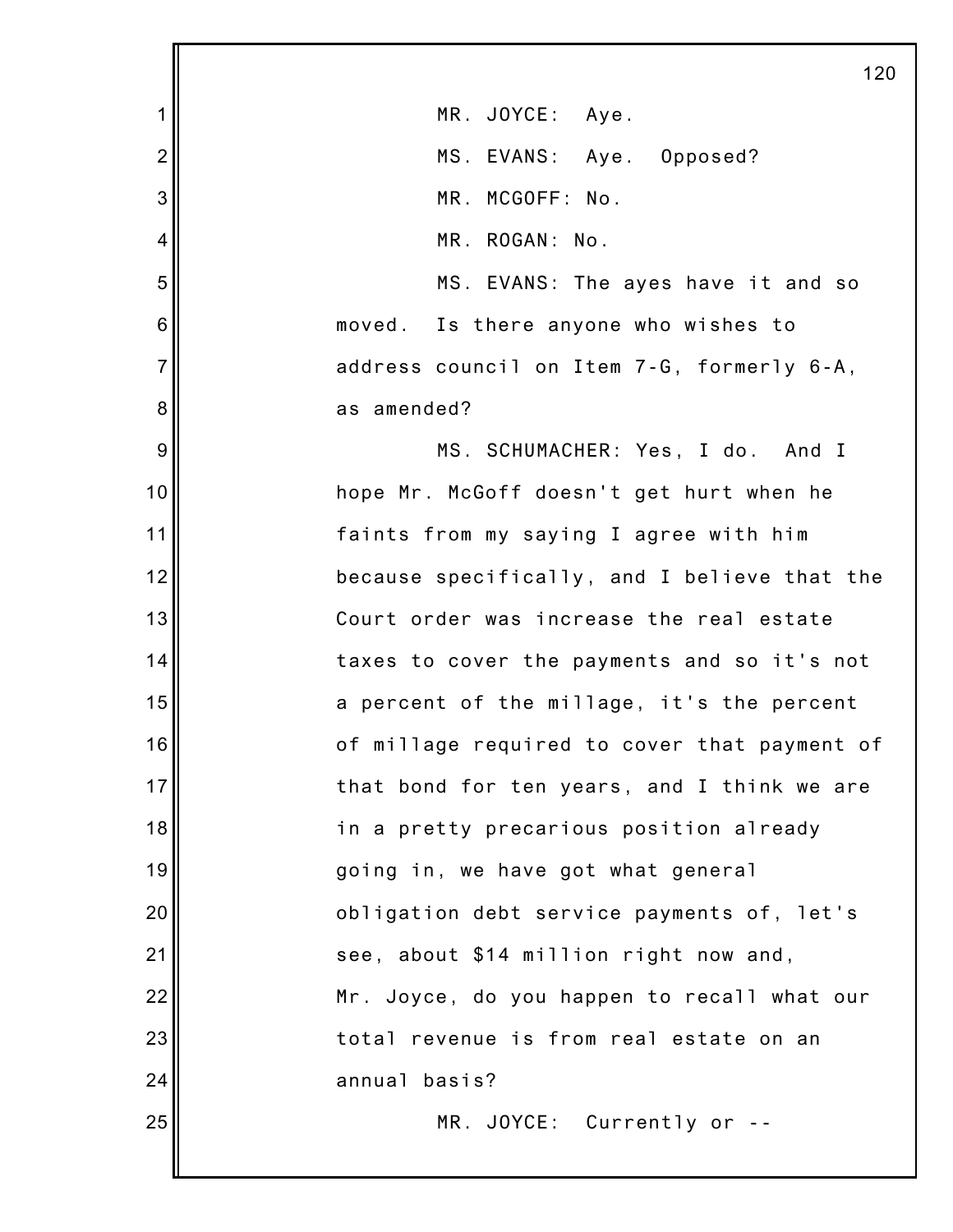|                | 121                                          |
|----------------|----------------------------------------------|
| 1              | MS. SCHUMACHER: Yeah, roughly.               |
| $\overline{2}$ | MR. JOYCE: -- without the tax                |
| 3              | increases?                                   |
| 4              | MS. SCHUMACHER: Without the tax              |
| 5              | increases.                                   |
| 6              | MR. JOYCE: Without the tax                   |
| $\overline{7}$ | increases it's \$13.9 million, I believe.    |
| 8              | MS. SCHUMAHCER: So, see, right now           |
| 9              | we are in a position where most of our real  |
| 10             | estate taxes are going to go to cover our    |
| 11             | debt payments, servicing our debt, so it     |
| 12             | does become critical because I'm not sure,   |
| 13             | and maybe Mr. Joyce can clear it up, but I   |
| 14             | recall at that second unfunded debt hearing  |
| 15             | Mr. McGowan was asked about how much         |
| 16             | leverage we had as far as reaching our Unit  |
| 17             | Debt Act ceiling and I believe we are very,  |
| 18             | very close to that and if we go for the sale |
| 19             | leaseback we are going to hit that ceiling,  |
| 20             | so we are not going to be able to go out to  |
| 21             | get more money, and unless it's in this      |
| 22             | budget to cover those payments we are still  |
| 23             | going to be out of the compliance with the   |
| 24             | Court order.                                 |
| 25             | So I think you do need to look at            |
|                |                                              |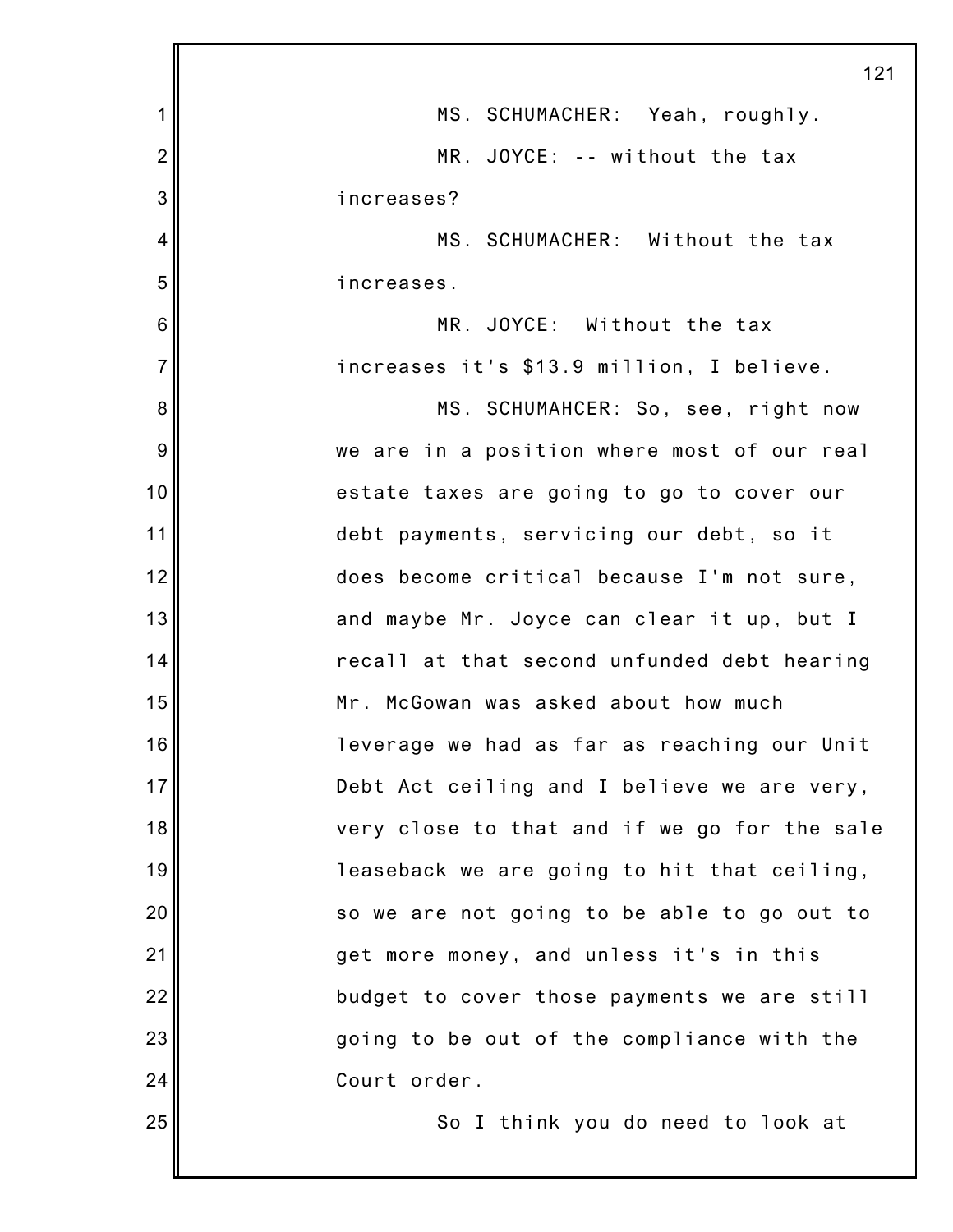what the collection rate is assumed, especially since it's going up roughly let's say 22 percent if that's going to decrease the collection rate from, I think we have been using 87 if that's going to drop it down a little bit, and what the actual assessments are in both land and improvements so we see if we got enough money to cover those.

1

2

3

4

5

6

7

8

9

10

11

12

13

14

15

16

17

18

19

20

21

22

23

24

25

I mean, we are cutting all of it pretty close to the wire and with a lot of the other unknowns that are still in the budget for revenue I don't think you can afford to mess this one up. I mean, I think people who are going to take advantage of the discount period pretty much know, I mean, 22 percent they can do it or 25 percent or whatever, they pretty much know what we are going to have to come up with and the only thing they don't know is the date, and do you know the date? Is it going to be the end of February?

MR. JOYCE: I don't know the date offhand.

MS. SCHUMACHER: Okay. But, I mean,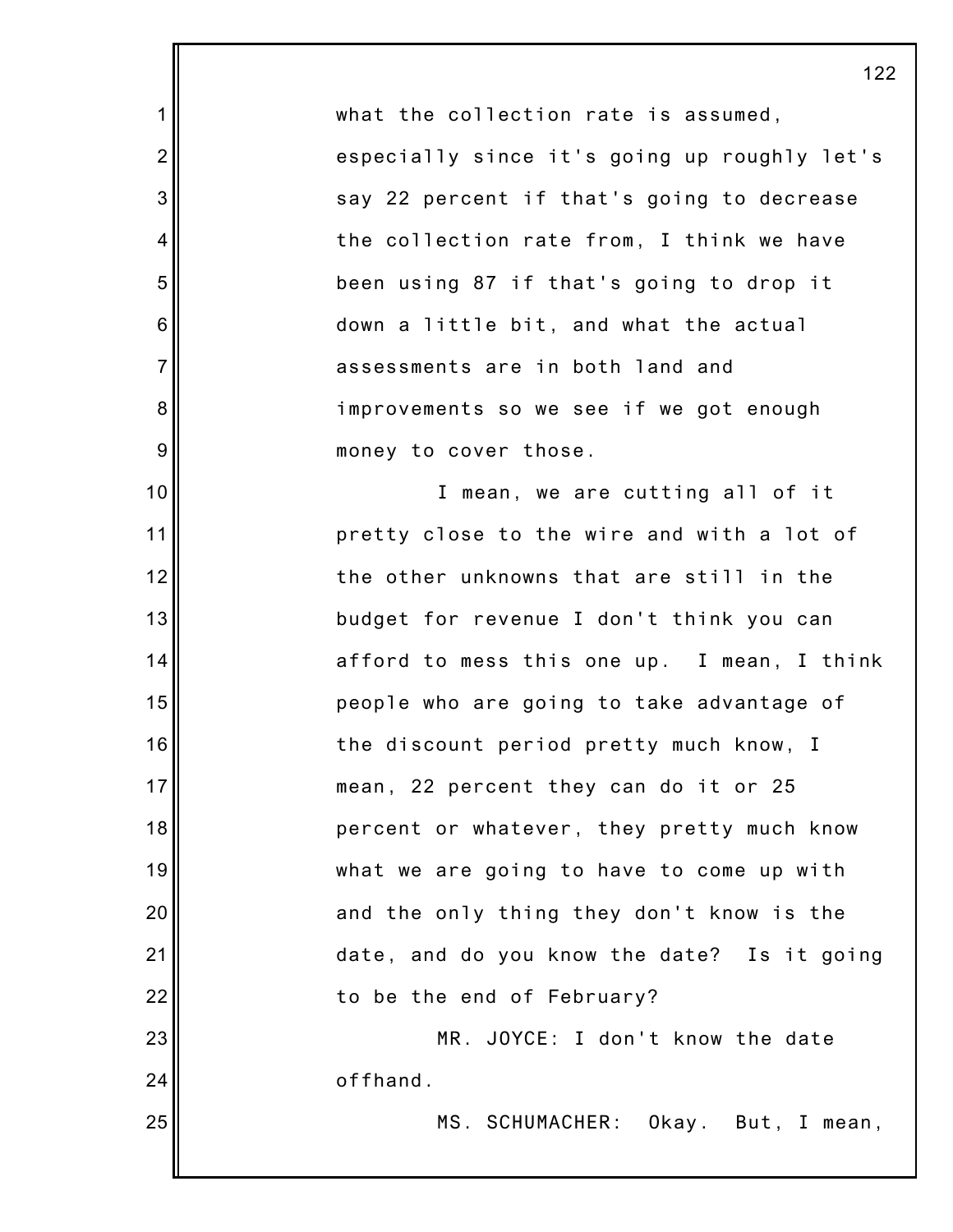|                | 123                                          |
|----------------|----------------------------------------------|
| 1              | I really think it's much more critical this  |
| $\overline{2}$ | year that you do have those figures and what |
| 3              | the amounts are when you apply the millage,  |
| 4              | so that's my two cents.                      |
| 5              | MS. EVANS: Thank you. Is there               |
| 6              | anyone else?                                 |
| $\overline{7}$ | MS. KRAKE: SEVENTH ORDER. 7-A.               |
| 8              | FOR CONSIDERATION BY THE COMMITTEE ON        |
| 9              | FINANCE FOR ADOPTION-RESOLUTION NO. 1, 2013- |
| 10             | ACCEPTING A ONE HUNDRED (\$100.00) DOLLAR    |
| 11             | DONATION FROM NEI AMBULATORY SURGERY, INC.   |
| 12             | PRESENTED TO THE CITY OF SCRANTON FIRE       |
| 13             | DEPARTMENT.                                  |
| 14             | MS. EVANS: What is the                       |
| 15             | recommendation of the Chair for the          |
| 16             | Committee on Finance.                        |
| 17             | MR. JOYCE: As Chairperson for the            |
| 18             | Committee on Finance, I recommend final      |
| 19             | passage of Item 7-a.                         |
| 20             | MR. ROGAN: Second.                           |
| 21             | MS. EVANS: On the question? Roll             |
| 22             | call, please?                                |
| 23             | MS. CARRERA: Mr. McGoff.                     |
| 24             | MR. MCGOFF:<br>Yes.                          |
| 25             | MS. CARRERA: Mr. Rogan.                      |
|                |                                              |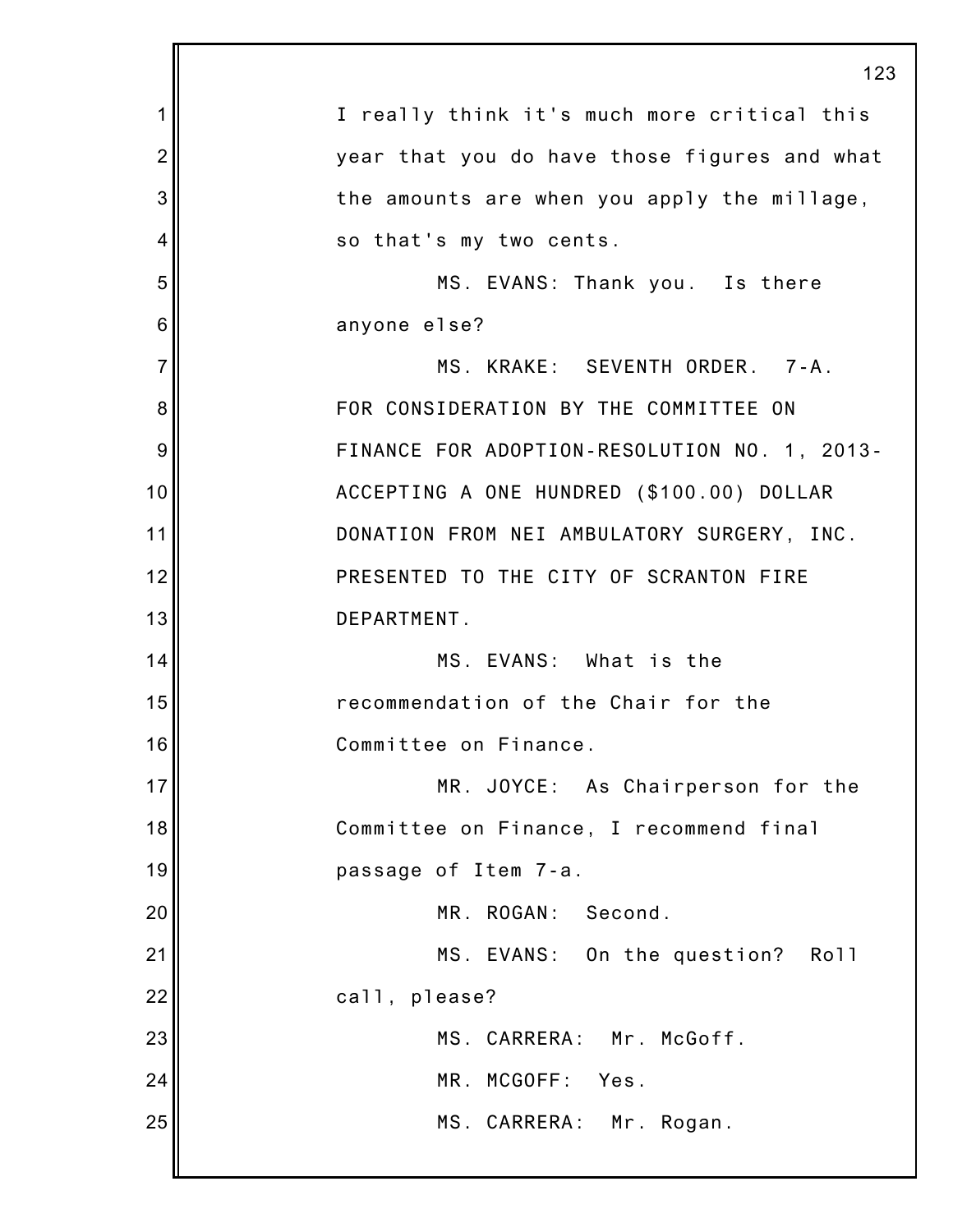|                | 124                                          |
|----------------|----------------------------------------------|
| 1              | MR. ROGAN: Yes.                              |
| $\overline{2}$ | MS. CARRERA: Mr. Loscombe.                   |
| 3              | MR. LOSCOMBE: Yes.                           |
| 4              | MS. CARRERA: Mr. Joyce.                      |
| 5              | MR. JOYCE: Yes.                              |
| 6              | MS. CARRERA: Mrs. Evans.                     |
| $\overline{7}$ | MS. EVANS: Yes. I hereby declare             |
| 8              | Item 7-A legally and lawfully adopted.       |
| 9              | MS. KRAKE: There has been a prior            |
| 10             | motion to table 7-B through G -- excuse me,  |
| 11             | through F.                                   |
| 12             | MR. JOYCE: 7-F.                              |
| 13             | MS. KRAKE: 7-G, FORMERLY 6-A - FOR           |
| 14             | CONSIDERATION BY THE COMMITTEE ON FINANCE -  |
| 15             | FOR ADOPTION - FILE OF COUNCIL NO. 1         |
| 16             | 2013 - AS AMENDED - AMENDING FILE OF COUNCIL |
| 17             | NO. 100 - 1976, ENTITLED "AN ORDINANCE" (AS  |
| 18             | AMENDED) LEVYING GENERAL AND SPECIAL TAXES   |
| 19             | FOR THE FISCAL YEAR 1977", BY SETTING THE    |
| 20             | MILLAGE FOR THE YEAR 2013 - EMERGENCY        |
| 21             | CERTIFICATE ATTACHED.                        |
| 22             | MS. EVANS: What is the                       |
| 23             | recommendation of the Chair for the          |
| 24             | Committee on Finance?                        |
| 25             | MR. JOYCE: As Chairperson for the            |
|                |                                              |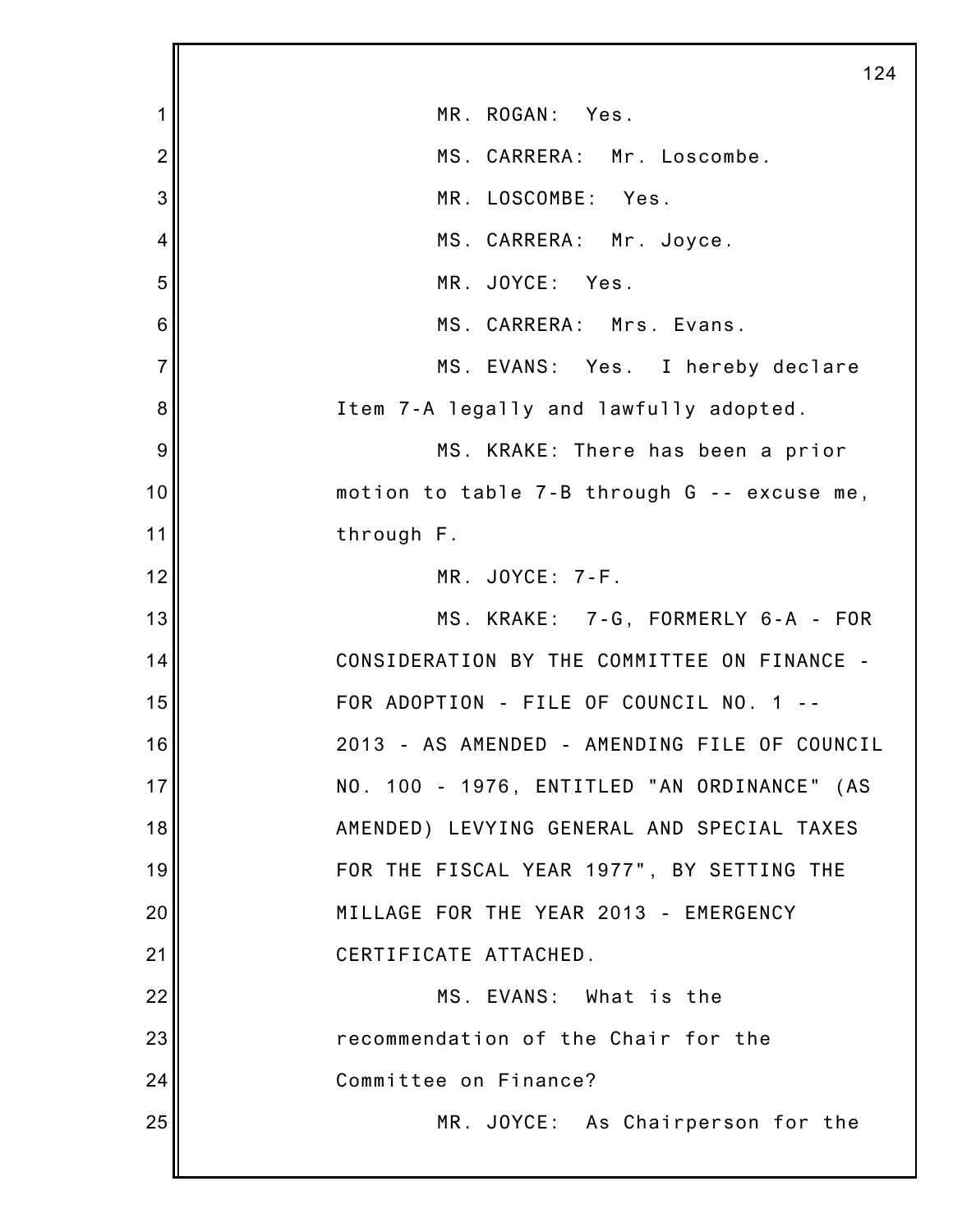|                | 125                                          |
|----------------|----------------------------------------------|
| 1              | Committee on Finance, I recommend final      |
| $\overline{2}$ | passage of Item 7-G, as amended.             |
| 3              | MR. LOSCOMBE: Second.                        |
| 4              | MS. EVANS: On the question? The              |
| 5              | only thing I would add is, you know, as      |
| 6              | Mr. Joyce said I'm sure there is no one, no  |
| $\overline{7}$ | one who feels comfortable with this, who is  |
| 8              | pleased to raise taxes, but this tax         |
| 9              | increase is necessary to pay for the two     |
| 10             | unfunded debt issues of 2011. They have      |
| 11             | been ordered by two different judges and     |
| 12             | anyone who votes "no" to this is, in fact,   |
| 13             | saying "no" to the judges' order and saying  |
| 14             | that you don't believe it has to be repaid.  |
| 15             | Because, for example, if everyone on council |
| 16             | were to do that then what would happen?      |
| 17             | There wouldn't be --                         |
| 18             | MR. JOYCE: There would no real               |
| 19             | estate taxes for 2013 at this point.         |
| 20             | MS. EVANS: And, obviously the city           |
| 21             | would collapse --                            |
| 22             | MR. JOYCE: It would collapse.                |
| 23             | MS. EVANS: And the judges' orders            |
| 24             | would have been violated, so I do believe    |
| 25             | that, you know, we, some of us anyway, or    |
|                |                                              |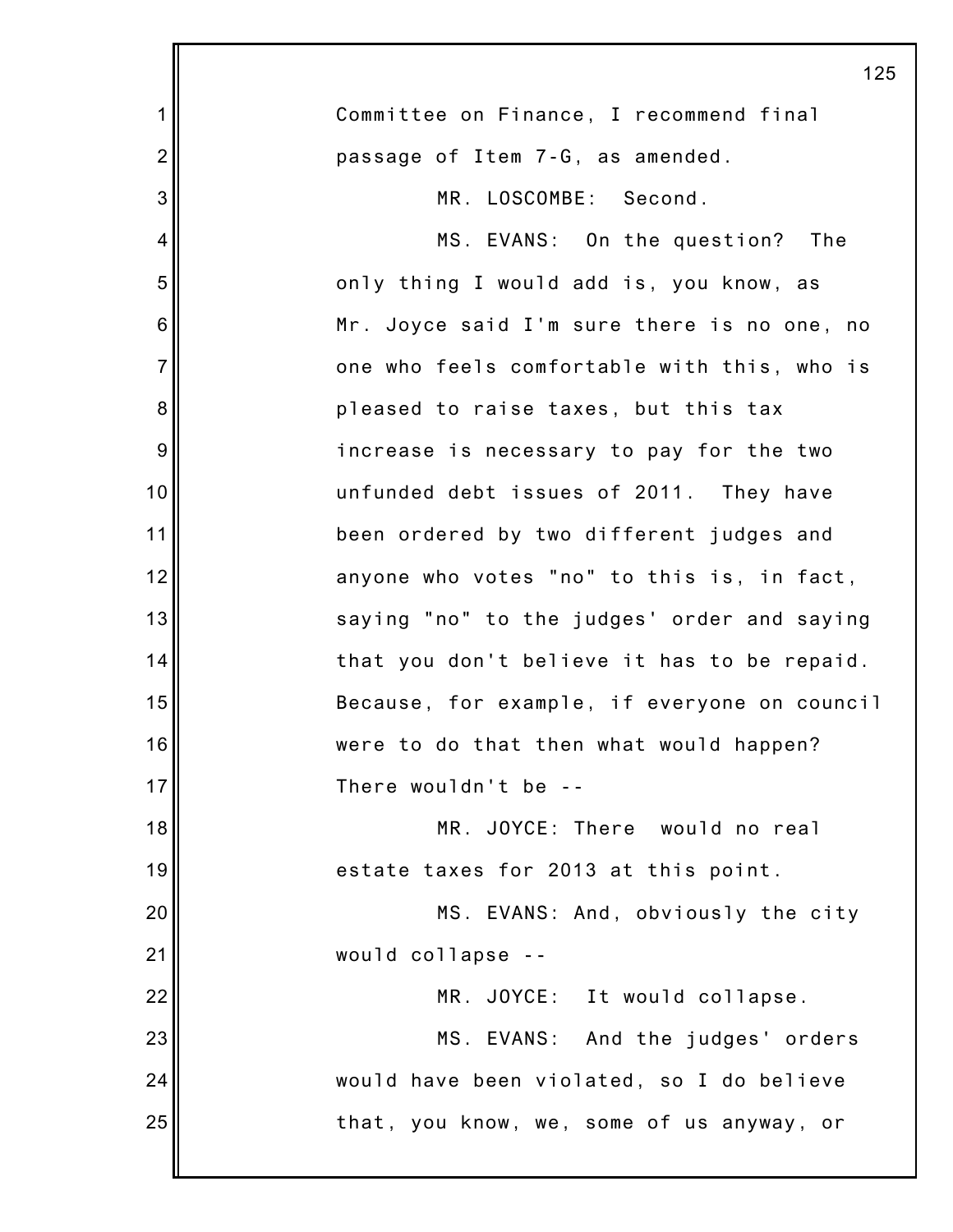|                | 126                                         |
|----------------|---------------------------------------------|
| $\mathbf 1$    | most of us, maybe all of us, need to do the |
| $\overline{2}$ | responsible thing and comply with the Court |
| 3              | order.                                      |
| $\overline{4}$ | MR. MCGOFF: That's a gross                  |
| 5              | misinterpretation and misrepresentation of  |
| 6              | what has been said. This agreement is with  |
| $\overline{7}$ | the millage rate. Nobody has -- nobody has  |
| 8              | disagreed with paying or providing for the  |
| 9              | payment of anything. I believe, actually I  |
| 10             | believe that we are doing an injustice to   |
| 11             | what we have already voted upon. We have    |
| 12             | already voted for a certain revenue item in |
| 13             | the budget and I don't believe that with    |
| 14             | this millage we are going to achieve it and |
| 15             | that is all that I stated. It had nothing   |
| 16             | to do with approving or disapproving of a   |
| 17             | Court order. This could easily have been    |
| 18             | voted on to introduce this week and take a  |
| 19             | look at the assessment rates and vote on it |
| 20             | next week for final passage.                |
| 21             | MS. EVANS: And again, these are the         |
| 22             | numbers included in the 2013 budget.<br>I s |
| 23             | there anyone else on the question?<br>Roll  |
| 24             | call, please?                               |
| 25             | MS. CARRERA: Mr. McGoff.                    |
|                |                                             |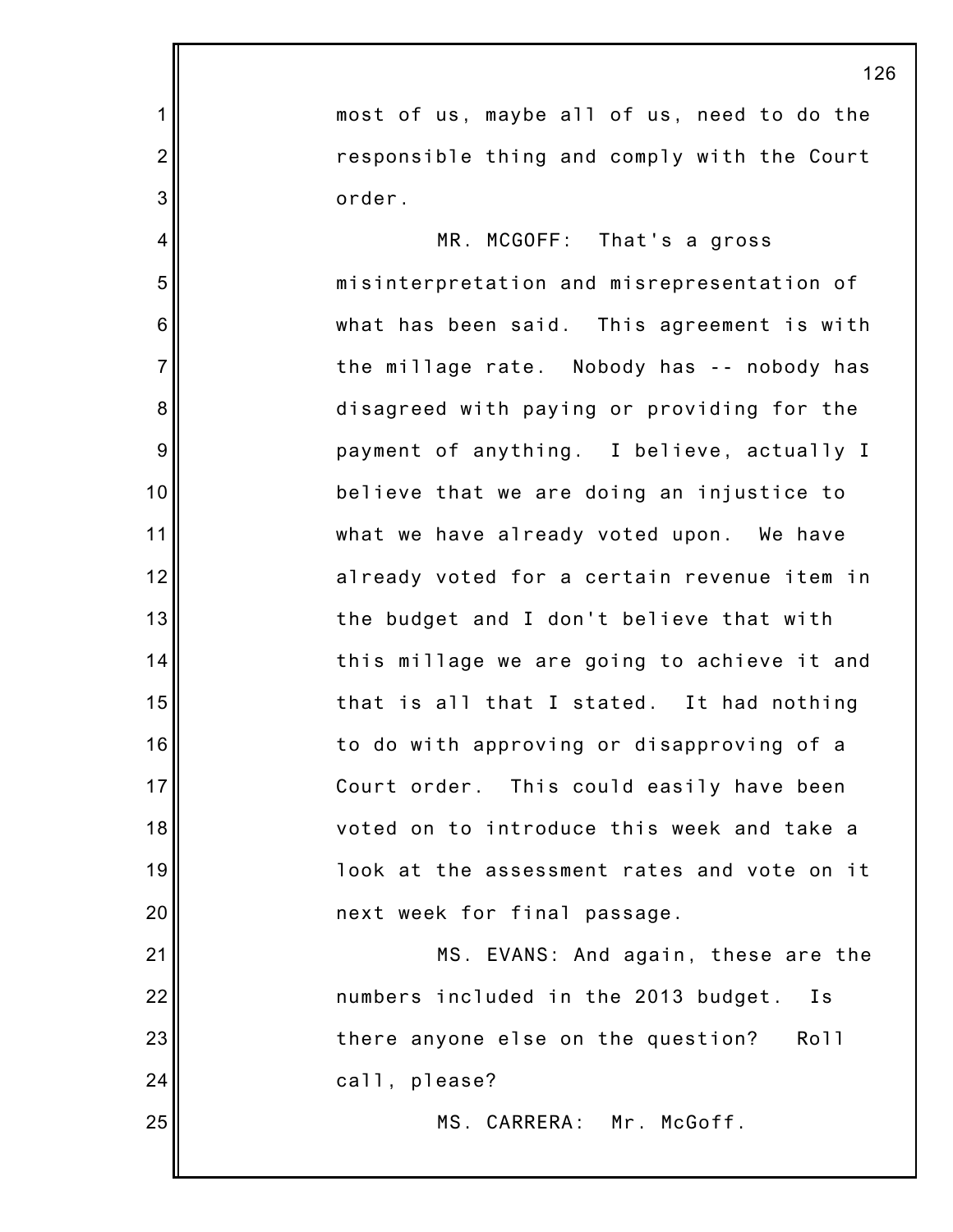|                 | 127                                        |
|-----------------|--------------------------------------------|
| 1               | MR. MCGOFF: No.                            |
| $\overline{2}$  | MS. CARRERA: Mr. Rogan.                    |
| 3               | MR. ROGAN: No.                             |
| $\overline{4}$  | MS. CARRERA: Mr. Loscombe.                 |
| 5               | MR. LOSCOMBE: Yes.                         |
| $6\phantom{1}6$ | MS. CARRERA: Mr. Joyce.                    |
| $\overline{7}$  | MR. JOYCE: Yes.                            |
| 8               | MS. CARRERA: Mrs. Evans.                   |
| 9               | MS. EVANS: Yes. I hereby declare           |
| 10              | Item 7-G, as amended, legally and lawfully |
| 11              | adopted.                                   |
| 12              | If there is no further business,           |
| 13              | I'll entertain a motion to adjourn.        |
| 14              | MR. JOYCE: Motion to adjourn.              |
| 15              | MS. EVANS: This meeting is                 |
| 16              | adjourned, and I do thank the audience     |
| 17              | members tonight for their cooperation in   |
| 18              | this evening's meeting.                    |
| 19              |                                            |
| 20              |                                            |
| 21              |                                            |
| 22              |                                            |
| 23              |                                            |
| 24              |                                            |
| 25              |                                            |
|                 |                                            |